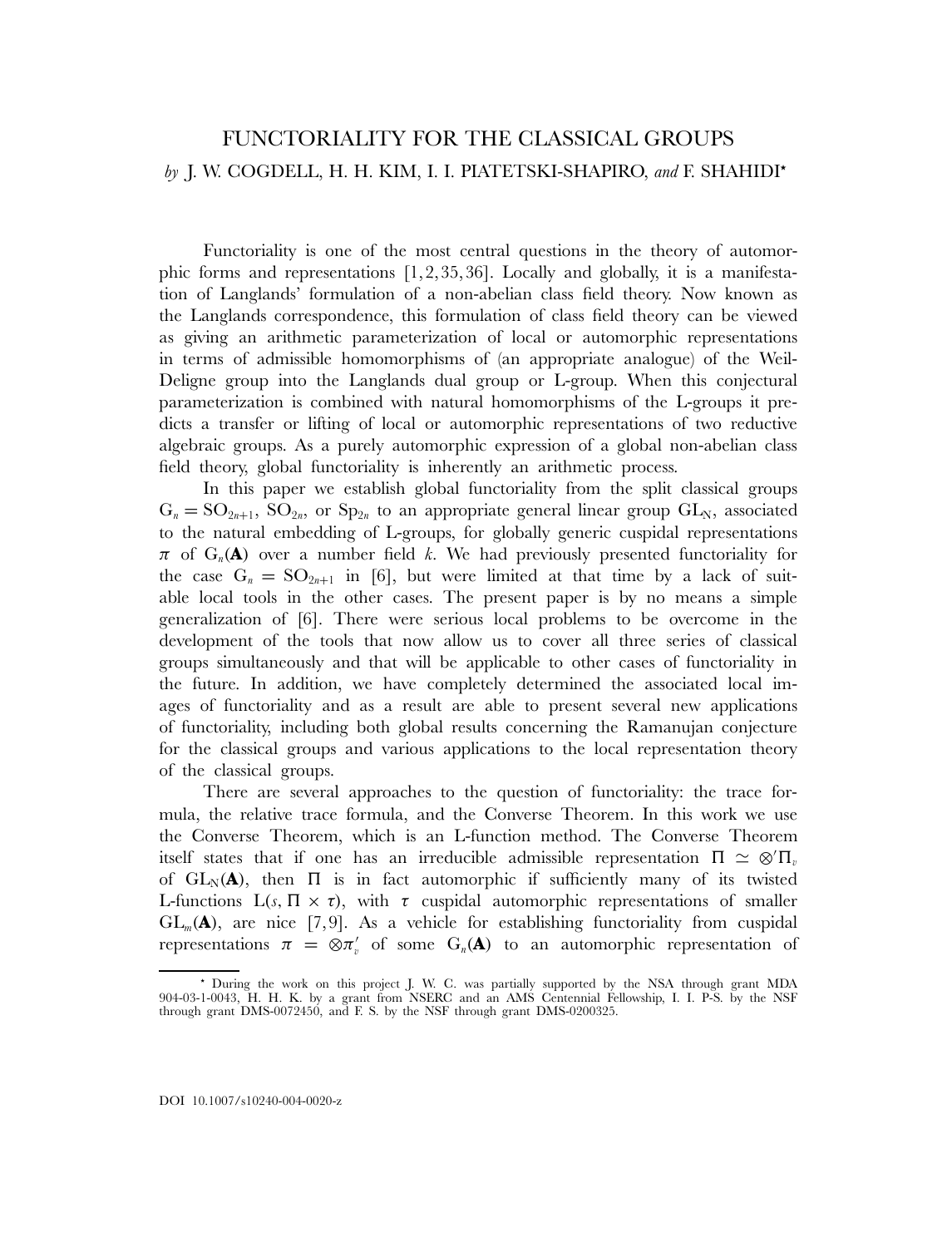$GL_N(A)$ , there are three main steps. The first is to construct a candidate lift  $\Pi = \otimes' \Pi_v$ . This is done by locally lifting each local component representation  $\pi_v$ of  $G_n(k_v)$  to  $\Pi_v$  of  $GL_N(k_v)$  in such a way that twisted local L- and  $\varepsilon$ -factors are matched. At the archimedean places and the finite places where  $\pi_{\nu}$  is unramified we may accomplish this local lift by using the local Langlands correspondence, i.e., the local arithmetic Langlands classification. At the remaining finite set of places where  $\pi_{\eta}$  is ramified we must finesse the lack of a local Langlands correspondence by using the stability of the local  $\gamma$ -factor under highly ramified twists. This highly ramified twist has the effect of "washing out" any subtle local properties of the representation and gives a matching of local representations  $\pi_{\nu}$  of  $G_{n}(k_{\nu})$  and  $\Pi_{\nu}$ of  $GL_N(k_n)$  for which the twisted local L- and  $\varepsilon$ -factors match after this highly ramified twist. We used this method in [6], however the key new ingredient here is a uniform method of expressing the local  $\gamma$ -factor as the Mellin transform of a Bessel function in fairly wide generality which is applicable in all of our cases as well as many more [55]. With this new general result in hand, the necessary stability result then follows from the asymptotic properties of the Bessel functions as in [8]. With this, we can finally lift  $\pi_{\eta}$  locally to  $\Pi_{\eta}$  at all places and form a candidate lift  $\Pi = \otimes' \Pi_v$  such that  $L(s, \Pi \times \tau) = L(s, \pi \times \tau)$  for all  $\tau$  in a suitable twisting set. The second step is to then control the analytic properties of the twisted L-functions  $L(s, \pi \times \tau)$  on the classical groups. As in our previous work, we control these L-functions through the Fourier coefficients of Eisenstein series – the Langlands-Shahidi method. Once we know that the  $L(s, \pi \times \tau)$ , and hence L(s, Π  $\times$  τ), are nice for a suitable twisting set of τ, we may move to the third main step, which is the application of the Converse Theorem for  $GL_N$  to the representation Π. This then gives global functoriality from any of the  $G_n$  to the appropriate  $GL_N$  (Theorem 1.1).

Assuming the existence of global functoriality, the result which we establish here, Ginzburg, Rallis, and Soudry had previously used their descent technique to characterize the image of global functoriality for globally generic representations of the split classical groups [56]. In particular, they show the image of global functoriality consists of isobaric sums of certain self-dual cuspidal representations of  $GL_d(\mathbf{A})$ satisfying an appropriate L-function criterion (Theorems 7.1 and 7.2). Using the rigidity of isobaric representations afforded by the strong multiplicity one theorem for isobaric representations of  $GL_N(A)$  [21], this implies that there is in fact no ambiguity in our global functorial lift coming from our use of the highly ramified twist and we are able to then compute explicitly the compatible local functorial lifts of the various series of generic representations of  $G_n(k_v)$ . For the case of  $G_n = SO_{2n+1}$  this was done in [30] and we follow that general method here, but again giving a uniform treatment for all split classical groups. For generic supercuspidal representations  $\pi$ , we show that their lift is a local isobaric sum of certain self-dual supercuspidal representations of general linear groups, again satisfying the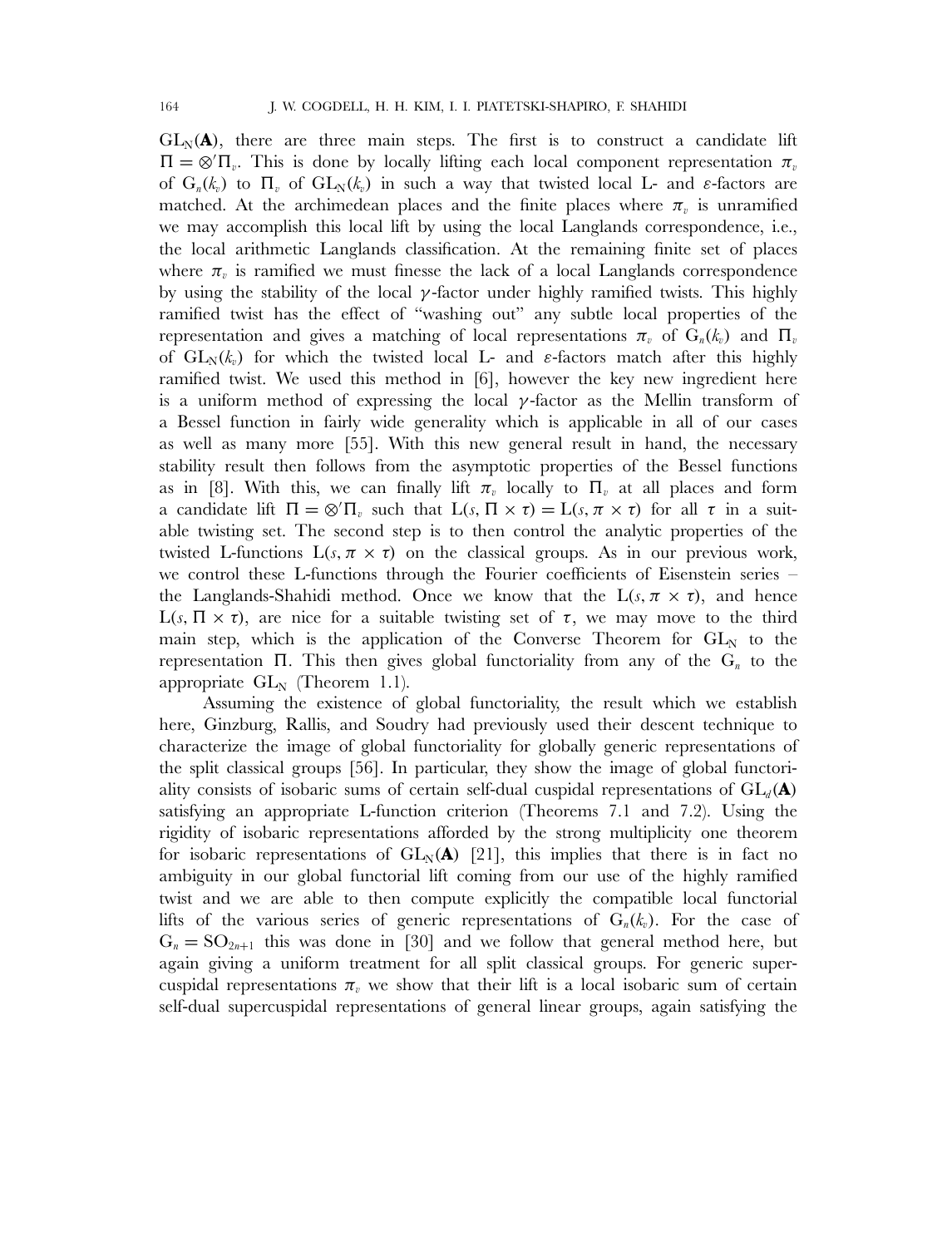appropriate L-function condition (Theorem 7.3). With the local supercuspidal lift in hand, one can then use the classification of local generic discrete series representations for the classical groups [24,25,39,40,43] to compute the explicit form of their lifts (Proposition 7.3), and in turn work one's way up the classification to obtain explicit lifts of generic tempered representations (Proposition 7.4) and finally of arbitrary generic representations (Proposition 7.5). Finally we are able to refine these local results to compute the local factors of our global functorial lift  $\Pi$ (Theorem 7.4) with a second application of the Converse Theorem. This explicit knowledge of the local functorial lifts is crucial to our applications.

Let us note that in the case  $G_n = SO_{2n+1}$  Jiang and Soudry [26,27] were able to combine our global functoriality with the local descent to  $Sp_{2n}$  and then the theta correspondence to prove a Local Converse Theorem for  $SO_{2n+1}$  over a p-adic field. This allowed them to prove the injectivity of the local functorial lifts as we have defined them here and establish the local Langlands correspondence for  $SO_{2n+1}$ . Once the local descent is available in the other cases, we would expect similar results to follow. However, for the other classical groups the Local Converse Theorem will be more subtle since the torus does not act transitively on the set of generic characters. This will lead to more than one generic representation in each local L-packet, distinguished by their character of genericity. For a clean statement one may need to pass to similitude groups.

The global application we present is indeed of an arithmetic nature and concerns the Ramanujan conjecture for generic representations of the split classical groups. In the late 1970's, when the first counterexamples to the generalized Ramanujan conjecture for reductive groups were found for  $Sp_4$  and  $U_3$  [18], the Ramanujan conjecture for a general reductive group G(**A**) was refined and conjectured to hold for generic cuspidal representations of quasi-split reductive groups [18,45,50]. On the other hand, Langlands, in Section 3 of [35], suggests that the Ramanujan conjecture should hold for cuspidal representations of quasi-split groups which functorially lift to isobaric representations of  $GL_N(\bf A)$  (cf. the Remark at the end of Section 10 here). This is the case for the globally generic representations of our classical groups  $G_n(A)$  as we have noted above. Thus, with either formulation, we would expect that if  $\pi \simeq \otimes' \pi_v$  is a generic cuspidal automorphic representation of  $G_n(\mathbf{A})$  then each local component  $\pi$ <sub>*n*</sub> should be tempered. This is widely believed to hold for  $GL_N$ . The best current general bounds towards Ramanujan for  $GL_N(A)$  over a number field are those of Luo, Rudnick, and Sarnak [37]. Via functoriality we are able to link the Ramanujan conjecture for globally generic representations of the split classical groups to the Ramanujan conjecture for cuspidal representations of  $GL_N$  (Theorem 10.1). In particular, we show that the Ramanujan conjecture for these groups, in its strong form giving temperedness at all places, would follow from the Ramanujan conjecture for  $GL_N$  (Corollary 10.2), at least for globally generic cuspidal rep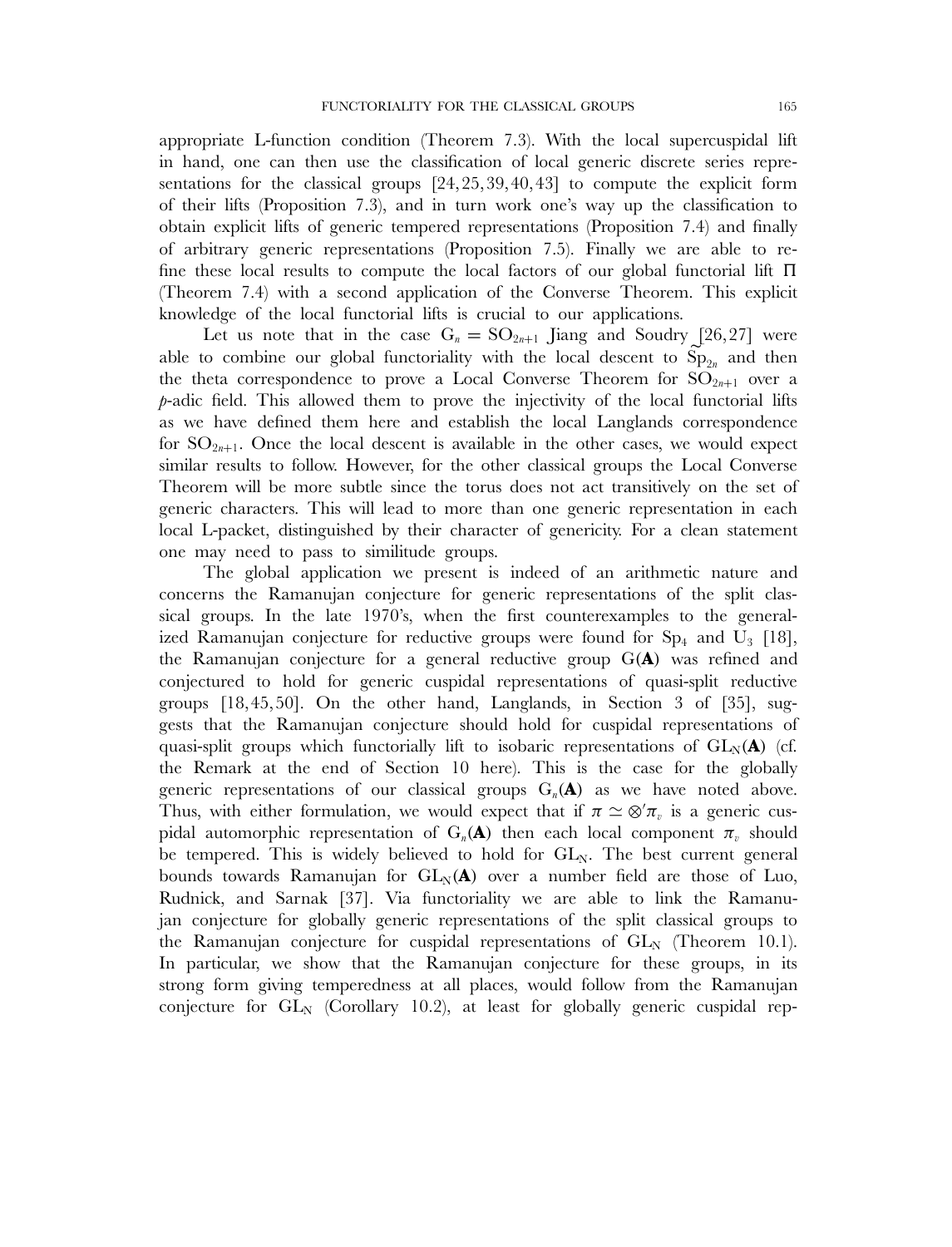resentations, and any bounds towards Ramanujan for  $GL_N$ , such as the Luo– Rudnick–Sarnak bounds, lead to similar bounds for the classical groups (Corollary 10.1). We note that once our results on functoriality are extended to the case of global function fields, which is primarily a matter of understanding the theory of L-functions for the classical groups over a global function field, then the Ramanujan conjecture for these groups over a global function field would become a theorem, thanks to Lafforgue's proof of the Ramanujan conjecture for  $GL_N$ over a global function field [33]. We hope to return to this extension in future papers.

Even though functoriality is inherently arithmetic, many of its applications are to the local representation theory of the groups  $G_n$ . These results seem difficult to establish locally on the classical groups themselves, but are rather straightforward applications of functoriality. The first local application presented in this paper is a proof of Mœglin's conjecture on the "dimension relation" for generic discrete series representations  $\pi_{\nu}$  of p-adic split classical groups of  $G_n(k_{\nu})$  [38]. This relation essentially states that the sum of the sizes of the Jordan blocks associated to  $\pi_{v}$  is equal to the dimension of the natural representation of the L-group of  $G_{n}$ , which is itself equal to the rank N of the general linear group  $GL_N$  to which  $\pi_{\eta}$  functorially lifts (Theorem 8.1). Our second application is to establishing of the basic properties of the conductor of a generic representation  $\pi_v$  of  $G_n(k_v)$ . The conductor is the exponent  $f(\pi_v)$  occurring in the local  $\varepsilon$ -factor  $\varepsilon(s, \pi_v, \psi_v)$ . We show, as is known to be the case for general linear groups [19], that  $f(\pi_v)$  is a non-negative integer and  $f(\pi_v) = 0$  iff  $\pi_v$  is unramified (Theorem 9.1). E. Lapid has informed us that this should in turn have applications to the relative trace formula. Finally, we turn to one local application which in turn is expected to have global arithmetic applications. Using our bounds towards Ramanujan we show that the local normalized intertwining operators  $N(s, \pi_v' \times \pi_v)$  with  $\pi_v$  a local component of a globally generic cuspidal representation  $\pi$  of  $G_n(\mathbf{A})$  and  $\pi'_v$  a generic representation of  $GL_m(k_n)$ , are holomorphic and non-vanishing for  $\mathbf{R}(\epsilon(s)) \geq 0$  (Theorem 11.1). For  $G_n = SO_{2n+1}$  this was done in [29]. This local result is necessary for the understanding of the global residual spectrum of the classical groups  $G_n(A)$  [29].

While this project has been in the works for several years, the finalization of the proof of functoriality and the formulation of most of the applications took place while three of the authors were participants in the Thematic Program on Automorphic Forms held at the Fields Institute for Research in the Mathematical Sciences in the spring of 2003. We would like to thank the Fields Institute for providing us with a wonderful working environment. We would also like to thank D. Ban, C. Jantzen, G. Muić, and M. Tadić for helpful discussions on the classification of generic discrete series representations. Finally, we thank the referee for several pertinent comments and corrections.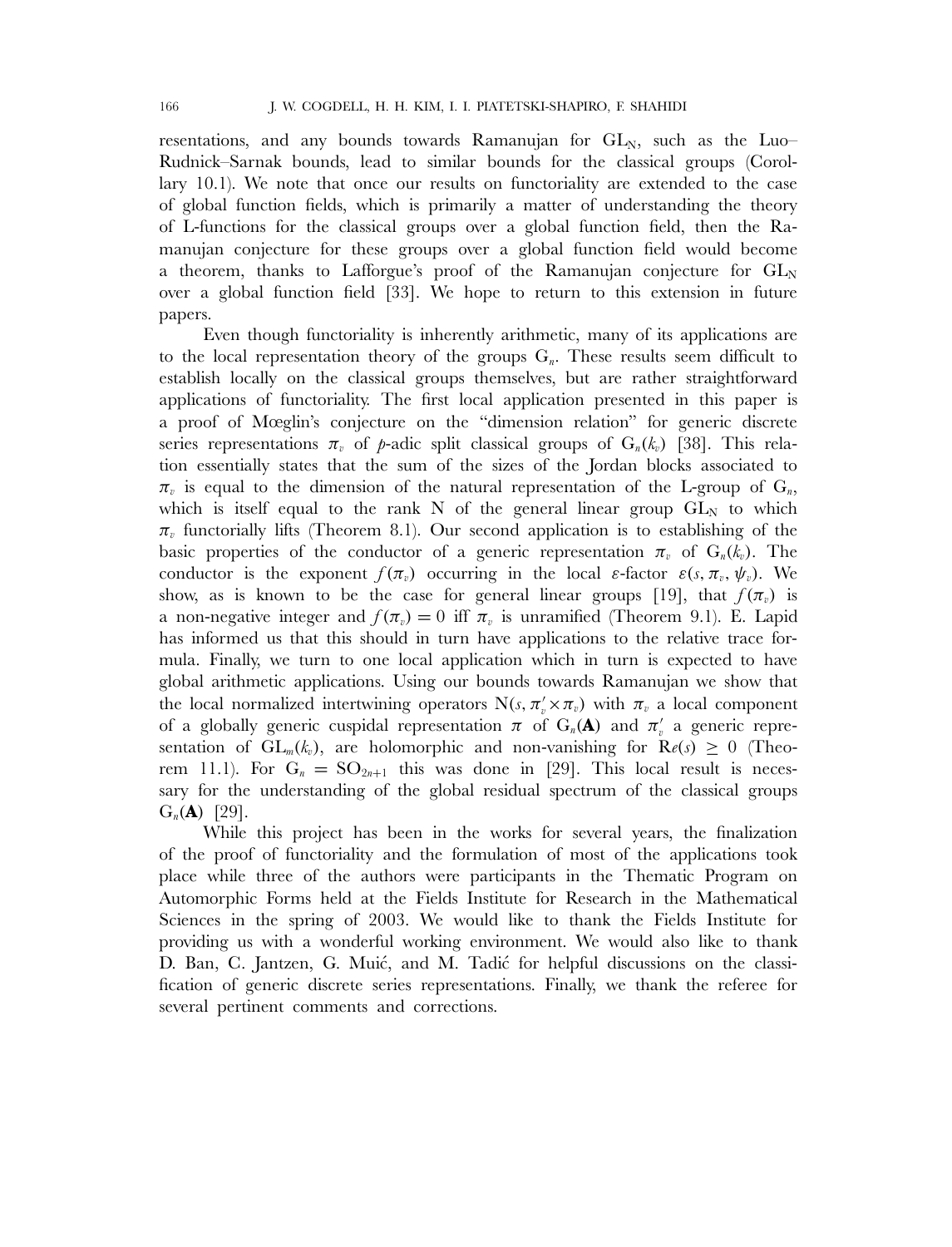#### **CONTENTS**

# **1. Functoriality for classical groups**

Let k be a number field and let  $\mathbf{A} = \mathbf{A}_k$  be its ring of adeles. We fix a non-trivial continuous additive character  $\psi$  of **A** which is trivial on the principal adeles k.

We will let  $G_n$  denote a split classical group of rank n defined over k. More specifically, we will consider the following three cases.

(i) *Odd orthogonal groups*. In this case  $G_n = SO_{2n+1}$ , the split special orthogonal group in  $2n + 1$  variables defined over k. For definiteness, we will take  $G_n$  as the connected component of the isometry group of the form  $\Phi_{2n+1} =$  $\sqrt{ }$  $\mathbf{I}$  $\begin{bmatrix} 1 \\ 1 \end{bmatrix}$ 1  $\lambda$ . The connected component of the Langlands dual group of  $G_n$  is  ${}^L G_n^0 = \mathrm{Sp}_{2n}(\mathbf{C})$ .

(ii) *Even orthogonal groups*. In this case  $G_n = SO_{2n}$ , the split special orthogonal group in  $2n$  variables defined over k. We will again take  $G_n$  as the connected component of the isometry group of the form  $\Phi_{2n} =$  $\sqrt{ }$  $\mathbf{I}$  $\begin{bmatrix} 1 \\ 1 \end{bmatrix}$ 1  $\lambda$ . The connected component

of the Langlands dual group of  $G_n$  is  ${}^L G_n^0 = SO_{2n}(\mathbf{C})$ .

(iii) *Symplectic groups*. In this case  $G_n = Sp_{2n}$ , the symplectic group in 2*n* variables defined over k. For definiteness, we will take  $G_n$  as the isometry group of the alternating form  $J_{2n} = \begin{pmatrix} 0 & \Phi_n \\ \Phi_n & 0 \end{pmatrix}$  $-\Phi_n$  0 . The connected component of the Langlands dual group of  $G_n$  is  ${}^L G_n^0 = SO_{2n+1}(\mathbf{C})$ .

In these realizations we can take the standard Borel subgroup of  $G<sub>n</sub>$  to be represented by upper triangular matrices. We will denote this Borel subgroup by  $B_n$  and its unipotent radical by  $U_n$ . The abelianization of  $U_n$  is a direct sum of copies of k and we may use  $\psi$  to define a non-degenerate character of  $U_n(\mathbf{A})$  which is trivial on  $U_n(k)$ . By abuse of notation we continue to call this character  $\psi$ .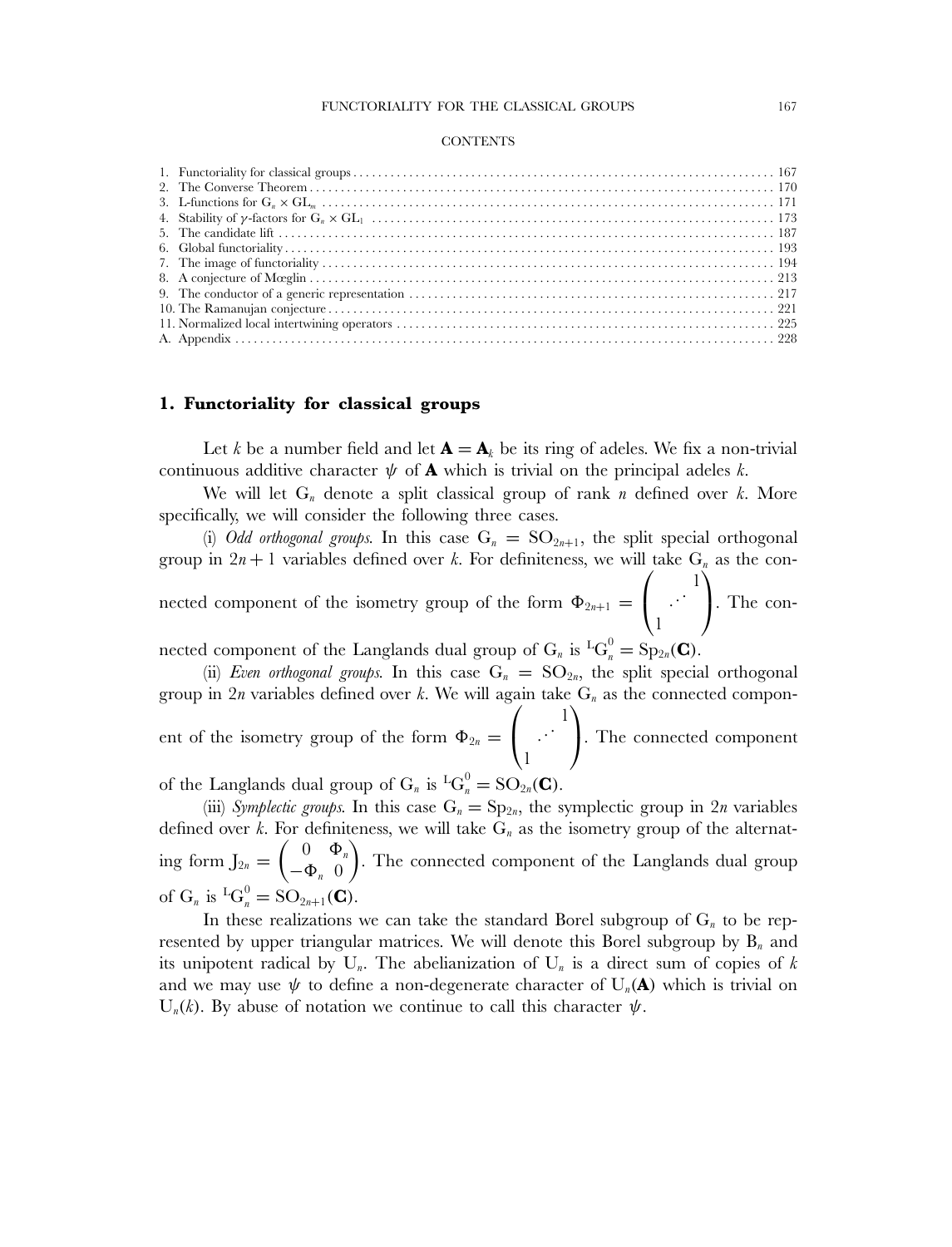In each of these cases there is a general linear group  $GL_N$  such that  ${}^LG_n^0$  embeds naturally in  $GL_N(\mathbf{C}) = {}^LGL_N^0$ . Since both  $G_n$  and  $GL_N$  are split, this embedding completely determines an L-homomorphism  $\iota : {}^L G_n \hookrightarrow {}^L GL_N$  by extending  $\iota$  to be the identity on the Weil group. By Langlands' principle of functoriality  $[1,2,5]$ , associated to these L-homomorphisms there should be a *transfer* or *lift* of automorphic representations from  $G_n(\mathbf{A})$  to  $GL_N(\mathbf{A})$  as in the following table.

| $G_n$       | ${^{\rm L} \rm G}^{\rm o}$     | $\iota: {}^L G^0_{\nu} \hookrightarrow {}^L GL^0_{\mathbb{N}}$                  | $^{L}GL_{N}^{N}$        | $GL_{N}$    |
|-------------|--------------------------------|---------------------------------------------------------------------------------|-------------------------|-------------|
| $SO_{2n+1}$ | $\mathrm{Sp}_{2n}(\mathbf{C})$ | $Sp_{2n}(C) \hookrightarrow GL_{2n}(C)$                                         | $GL_{2n}(\mathbf{C})$   | $GL_{2n}$   |
| $SO_{2n}$   | $\mathrm{SO}_{2n}(\mathbf{C})$ | $SO_{2n}(\mathbf{C}) \hookrightarrow GL_{2n}(\mathbf{C})$                       | $GL_{2n}(\mathbf{C})$   | $GL_{2n}$   |
| $Sp_{2n}$   | $SO_{2n+1}(\mathbf{C})$        | $\mathrm{SO}_{2n+1}(\mathbf{C}) \hookrightarrow \mathrm{GL}_{2n+1}(\mathbf{C})$ | $GL_{2n+1}(\mathbf{C})$ | $GL_{2n+1}$ |

To be more precise, let  $\pi = \otimes' \pi_v$  be an irreducible automorphic representation of  $G_n(A)$ .

For v a finite place of k where  $\pi_{\nu}$  is unramified the representation  $\pi_{\nu}$  of  $G_n(k_{\nu})$  is completely determined by its Satake parameter, a semi-simple conjugacy class  $[t_n]$  in <sup>L</sup>G<sub>n</sub><sup>0</sup> [2,47]. [t<sub>v</sub>] then determines a semi-simple conjugacy class [ $\iota$ (t<sub>v</sub>)] in <sup>L</sup>GL<sub>N</sub>. An unramified irreducible admissible representation  $\Pi_v$  of  $GL_N(k_v)$  is called the *local functorial lift* of  $\pi_v$  if its associated semi-simple conjugacy class in <sup>L</sup>GL<sub>N</sub><sup>0</sup> is [ $\iota(t_v)$ ], or equivalently,  $L(s, \Pi_v) = \det(I - t_v q_v^{-s})^{-1} = L(s, \pi_v).$ 

If v is an archimedean place, then by the arithmetic Langlands classification  $\pi$ <sub>v</sub> is determined by an admissible homomorphism  $\varphi_v : W_v \longrightarrow {}^{\mathrm{L}} \mathrm{G}_n^0$  where  $\mathrm{W}_v$  is the local Weil group of  $k_v$  [2,34]. The composition  $\iota \circ \varphi_v$  is an admissible homomorphism of W<sub>v</sub> into  ${}^LGL_N^0$  and hence determines a representation  $\Pi_v$  of  $GL_N(k_v)$  such that  $L(s, \Pi_v)$  =  $L(s, \pi_v)$ . This is again the *local functorial lift* of  $\pi_v$ .

An irreducible automorphic representation  $\Pi = \otimes' \Pi_v$  of  $GL_N(A)$  is called a *functorial lift* of  $\pi$  if for every archimedean place v and for almost all non-archimedean places v for which  $\pi_{\nu}$  is unramified we have that  $\Pi_{\nu}$  is a local functorial lift of  $\pi_v$ . In particular this entails an equality of (partial) Langlands L-functions  $L^S(s, \Pi)$  $=\prod_{v\notin S} L(s,\Pi_v) = \prod_{v\notin S} L(s,\pi_v) = L^S(s,\pi)$ . (We had previously referred to this lift as a weak lift, but there is nothing weak about it. This definition of a functorial lift is consistent with the formulations in [1,5,36].)

Let  $\pi$  be an irreducible cuspidal representation of  $G_n(\mathbf{A})$ . We say that  $\pi$  is *globally generic* if there is a cusp form  $\varphi \in V_\pi$  such that  $\varphi$  has a non-vanishing  $\psi$ -Fourier coefficient along  $U_n$ , i.e., such that

$$
\int_{\mathrm{U}_n(k)\backslash \mathrm{U}_n(\mathbf{A})}\varphi(ug)\psi^{-1}(u) \, du \neq 0.
$$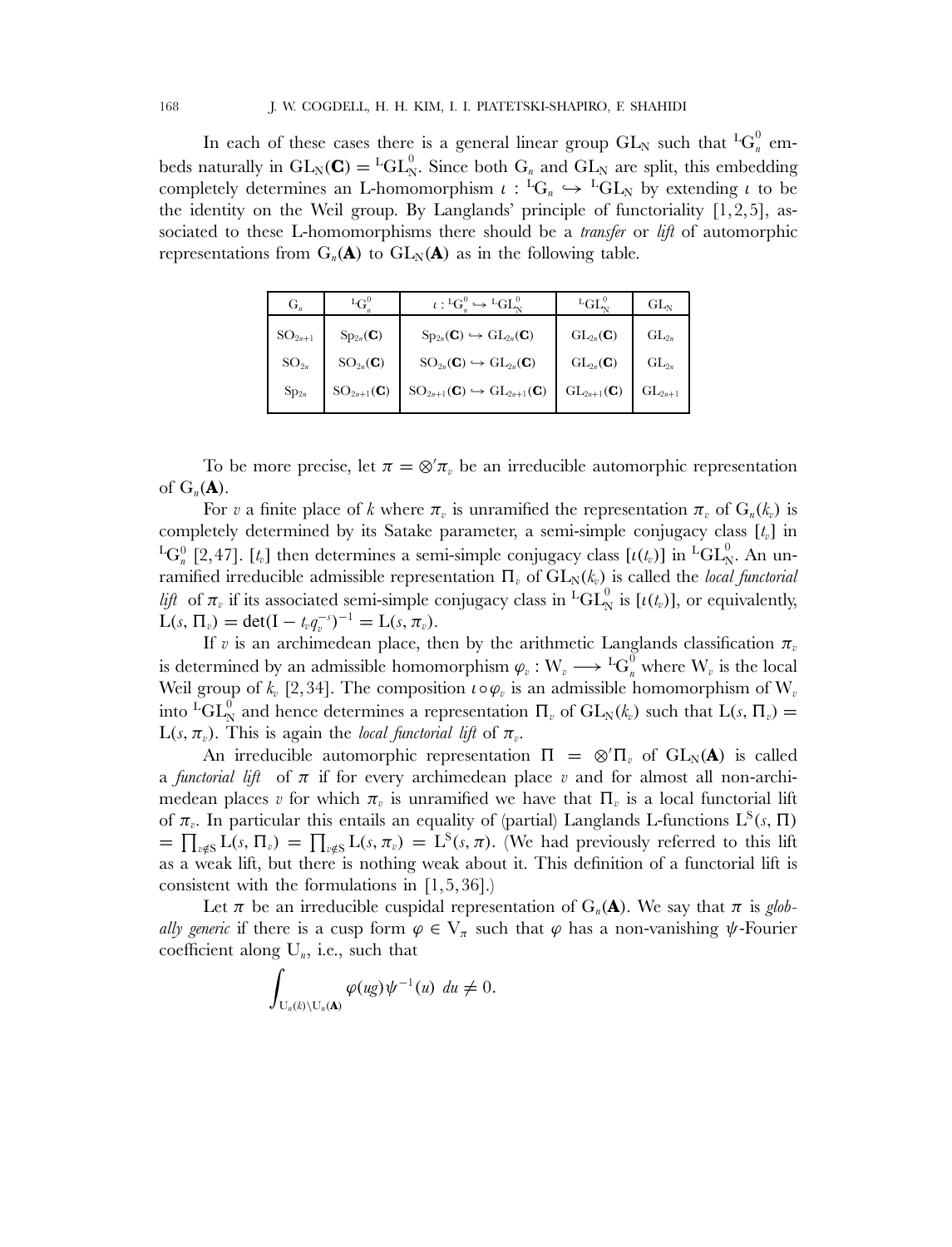Cuspidal automorphic representations of  $GL_n$  are always globally generic in this sense. For cuspidal automorphic representations of the classical groups this is a condition. In general the notion of being globally generic may depend on the choice of splitting of the group. However, as is shown in the Appendix to this paper, given a  $\pi$  which is globally generic with respect to some splitting there is always an "outer twist" which is globally generic with respect to a fixed splitting. This outer twist provides an abstract isomorphism between globally generic cuspidal representations and will not effect the L- or  $\varepsilon$ -factors nor the notion of the functorial lift. Hence we lose no generality in considering cuspidal representations that are globally generic with respect to our fixed splitting.

The principle result that we will prove in this paper is the following.

*Theorem* **1.1.** — Let k be a number field and let  $\pi$  be an irreducible globally generic cuspidal *automorphic representation of*  $G_n(\mathbf{A})$ *. Then*  $\pi$  *has a functorial lift to*  $GL_N(\mathbf{A})$ *.* 

The low dimensional cases of this theorem, that is, when  $n = 1$ , are already well understood. As we will need them in the later sections of this paper, let us review them briefly here.

(i) *Odd orthogonal groups*. When  $n = 1$  the split  $SO_3 \simeq PGL_2$ . The associated lifting from PGL<sub>2</sub> to GL<sub>2</sub> simply takes a representation  $\pi$  of PGL<sub>2</sub>(A) and views it as a representation  $\Pi$  of  $GL_2(\mathbf{A})$  having trivial central character.

(ii) *Even orthogonal groups.* When  $n = 1$  the split  $SO_2 \simeq G_m \simeq GL_1$ . The natural embedding of L-groups then embeds  $GL_1$  in  $GL_2$  as a split rank one torus. The associated lifting then takes a character  $\mu$  of  $\mathbf{A}^{\times} \simeq GL_1(\mathbf{A})$  to the appropriate constituent of the induced representation Ind( $\mu \otimes \mu^{-1}$ ), namely the isobaric sum  $\Pi = \mu \boxplus \mu^{-1}$ which takes the local Langlands quotient at each place if there is reducibility [35]. Let us note that if we take a character  $\mu$  of  $\mathbf{A}^{\times}$  and let  $\pi_{\mu}$  be the corresponding representation of  $SO_2(A)$  then the standard L-function of  $\pi_\mu$  is the degree two L-function associated to the standard embedding of L-groups discussed above, so indeed we have  $L(s, \pi_{\mu}) = L(s, \mu)L(s, \mu^{-1}) = L(s, \mu \boxplus \mu^{-1}),$  with similar equalities locally. In what follows, we will make recourse to the work of Mœglin and Tadić on local discrete series representations [39,40]. In keeping with their conventions, we will adopt the convention that  $SO_2(k_v)$ , for a p-adic local field  $k_v$ , has no supercuspidal representations, nor discrete series representations.

(iii) *Symplectic groups.* When  $n = 1$  then  $Sp_2 \simeq SL_2$  and this functoriality is also well understood. The map on dual groups is then  $PGL_2(\mathbf{C}) \simeq SO_3(\mathbf{C}) \hookrightarrow GL_3(\mathbf{C}),$ which is the adjoint representation of  $PGL_2(\mathbb{C})$ . Thus if  $\pi$  is a generic cuspidal representation of  $Sp_2(\mathbf{A}) \simeq SL_2(\mathbf{A})$  then its functorial lift  $\Pi$  to  $GL_3(\mathbf{A})$  is the adjoint square lifting of Gelbart and Jacquet [11].

Thus we will concentrate primarily on the cases where  $n \geq 2$ .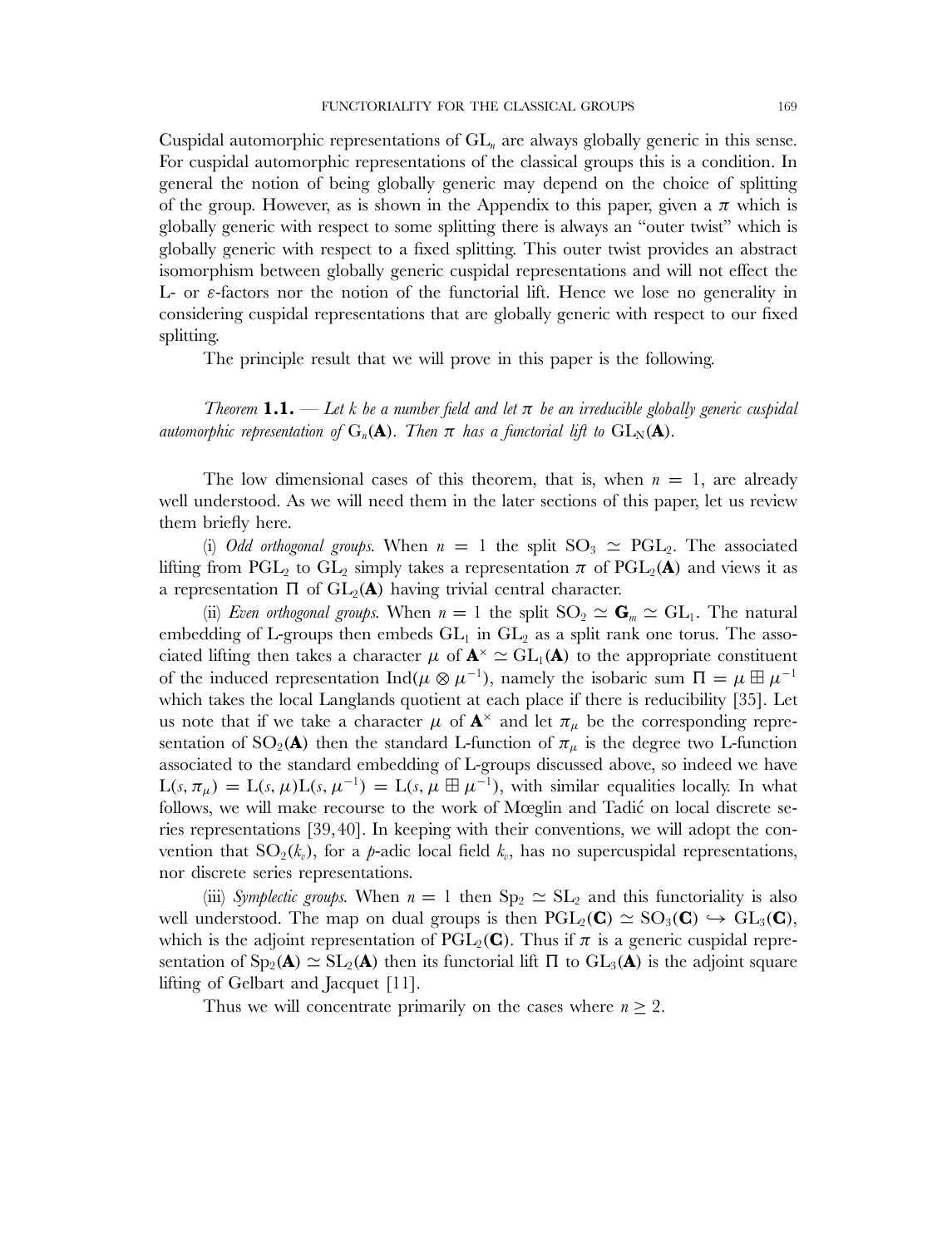The preparations for and proof of Theorem 1.1 when  $n \geq 2$  will take place over the next five sections. Note that the case of  $G_n = SO_{2n+1}$  is completely contained in our previous paper [6], but we include it here to provide a uniform treatment of all classical groups.

# **2. The Converse Theorem**

In order to effect the functorial lifting from  $G_n$  to  $GL_N$  we will use the Converse Theorem for  $GL_N$  as we did in [6]. We give the formulation here.

Let us fix a finite set S of finite places of  $k$ . For each integer  $m$ , let

$$
\mathscr{A}_0(m) = \{ \tau \mid \tau \text{ is a cuspidal representation of } GL_m(\mathbf{A}) \}
$$

$$
\mathscr{A}_0^S(m) = \{ \tau \in \mathscr{A}_0(m) \mid \tau_v \text{ is unramified for all } v \in S \}.
$$

We set

$$
\mathscr{T}(\mathbf{N}-1)=\coprod_{m=1}^{\mathbf{N}-1}\mathscr{A}_0(m) \text{ and } \mathscr{T}^{\mathbf{S}}(\mathbf{N}-1)=\coprod_{m=1}^{\mathbf{N}-1}\mathscr{A}_0^{\mathbf{S}}(m).
$$

If  $\eta$  is a continuous character of  $k^{\times} \backslash \mathbf{A}^{\times}$ , let us set

 $\mathscr{T}(\mathbf{S}; \eta) = \mathscr{T}^{\mathbf{S}}(\mathbf{N} - \mathbf{1}) \otimes \eta = {\tau = \tau' \otimes \eta : \tau' \in \mathscr{T}^{\mathbf{S}}(\mathbf{N} - \mathbf{1})}.$ 

*Theorem* 2.1 *(Converse Theorem).* — *Let*  $\Pi = \otimes' \Pi_v$  *be an irreducible admissible representation of*  $GL_N(\bf{A})$  *whose central character*  $\omega_{\Pi}$  *is invariant under*  $k^{\times}$  *and whose* L-function  $L(s, \Pi) = \prod_{v} L(s, \Pi_{v})$  is absolutely convergent in some right half plane. Let S be a finite set of *finite places of* k and let  $\eta$  be a continuous character of  $k^{\times} \backslash \mathbf{A}^{\times}$ . Suppose that for every  $\tau \in \mathcal{T}(\mathbf{S}; \eta)$ *the L-function*  $L(s, \Pi \times \tau)$  *is* nice, *that is, satisfies* 

- *1.* L(s,  $\Pi \times \tau$ ) and L(s,  $\widetilde{\Pi} \times \widetilde{\tau}$ ) extend to entire functions of  $s \in \mathbb{C}$ , 2. L(s,  $\Pi \times \tau$ ) and L(s,  $\tilde{\Pi} \times \tilde{\tau}$ ) are bounded in vertical strips, and
- *3.*  $L(s, \Pi \times \tau)$  *satisfies the functional equation*

$$
L(s, \Pi \times \tau) = \varepsilon(s, \Pi \times \tau)L(1-s, \tilde{\Pi} \times \tilde{\tau}).
$$

*Then there exists an automorphic representation*  $\Pi'$  of  $GL_N(\bf A)$  *such that*  $\Pi_v \simeq \Pi'_v$  *for almost all* v. More precisely,  $\Pi_v \simeq \Pi'_v$  for all  $v \notin S$ .

In the statement of the theorem, the twisted L- and  $\varepsilon$ -factors are defined by the products

$$
L(s, \Pi \times \tau) = \prod_{v} L(s, \Pi_{v} \times \tau_{v}) \qquad \varepsilon(s, \Pi \times \tau) = \prod_{v} \varepsilon(s, \Pi_{v} \times \tau_{v}, \psi_{v})
$$

of local factors as in [7,6].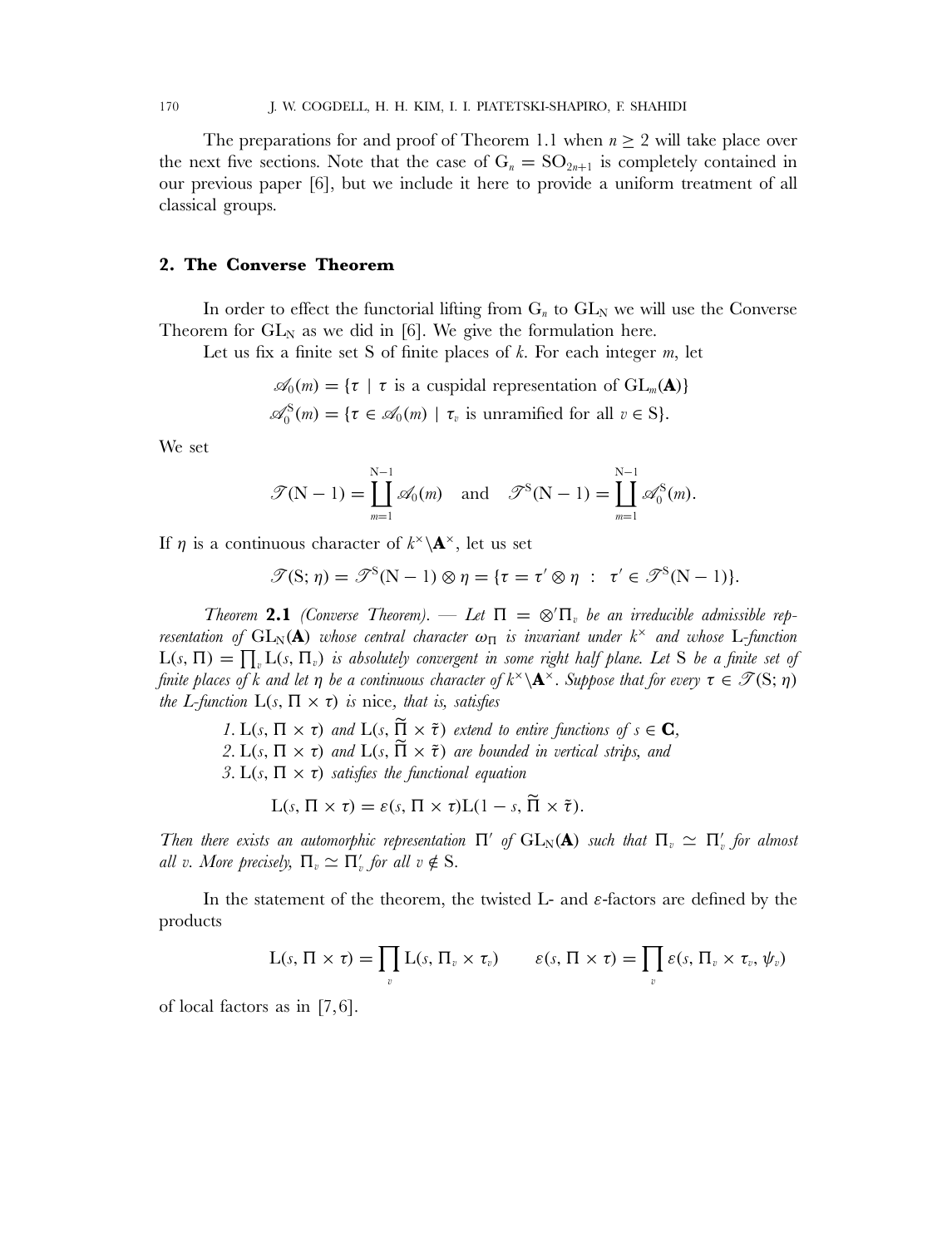To motivate the next few sections, let us describe how we will apply this theorem to the problem of Langlands lifting from  $G_n$  to  $GL_N$ . We begin with our globally generic cuspidal automorphic representation  $\pi = \otimes' \pi_v$  of  $G_n(\mathbf{A})$ . For each place v we need to associate to  $\pi_{v}$  an irreducible admissible representation  $\Pi_{v}$  of  $GL_{N}(k_{v})$  such that for every  $\tau \in \mathcal{T}(S; \eta)$  we have

$$
L(s, \pi_v \times \tau_v) = L(s, \Pi_v \times \tau_v)
$$
  

$$
\varepsilon(s, \pi_v \times \tau_v, \psi_v) = \varepsilon(s, \Pi_v \times \tau_v, \psi_v).
$$

For archimedean places v and those non-archimedean v where  $\pi$ <sub>v</sub> is unramified, we take  $\Pi_{\nu}$  to be the local functorial lift of  $\pi_{\nu}$  described above. For those places  $\nu$  where  $\pi_{\nu}$ is ramified, we will take for  $\Pi_{v}$  an essentially arbitrary irreducible admissible generic representation of  $GL_N(k_n)$  having trivial central character. However, we must choose our finite set of places S of k such that S contains the places where  $\pi_{v}$  is ramified and choose our character  $\eta$  of  $k^{\times} \backslash A^{\times}$  such that  $\eta_{\nu}$  is sufficiently highly ramified so that  $L(s, \pi_v \times \eta_v)$ ,  $L(s, \Pi_v \times \eta_v)$ ,  $\varepsilon(s, \pi_v \times \eta_v, \psi_v)$ , and  $\varepsilon(s, \Pi_v \times \eta_v, \psi_v)$  are all standard. This will be possible by the result on the stability of the local  $\gamma$ -factors that we establish in Section 4.

Now consider the restricted tensor product  $\Pi = \mathcal{D}' \Pi_v$ . This is an irreducible representation of  $GL_N(\bf A)$ . With the choices above we have

$$
L(s, \pi \times \tau) = L(s, \Pi \times \tau)
$$

$$
\varepsilon(s, \pi \times \tau) = \varepsilon(s, \Pi \times \tau)
$$

for  $\text{Re}(s) \gg 0$  and all  $\tau \in \mathcal{T}(\mathbf{S}; \eta)$ . This is our candidate lift.

The theory of L-functions for  $G_n \times GL_m$ , which we address in the next section, will then guarantee that the twisted L-functions  $L(s, \pi \times \tau)$  are nice for all  $\tau \in$  $\mathcal{T}(S; \eta)$ . Then the L(s, Π × τ) will also be nice and Π satisfies the hypotheses of the Converse Theorem. Hence there exists an irreducible automorphic representation Π of  $GL_N(A)$  such that  $\Pi_v \simeq \Pi'_v$  for all archimedean v and almost all finite v where  $\pi_v$ is unramified. Hence  $\Pi'$  is a functorial lift of  $\pi$ .

# **3.** L-functions for  $G_n \times GL_m$

Let  $\pi$  be a globally generic cuspidal representation of  $G_n(\mathbf{A})$ . For  $\tau$  a cuspidal representation of  $GL_m(\mathbf{A})$  we will let  $L(s, \pi \times \tau)$  be the completed L-function as defined in [51] via the theory of Eisenstein series. The local factors are then defined via the arithmetic Langlands classification for the archimedean places, through the Satake parameters for the finite unramified places, as given by the poles of the associated γ-factors (or local coefficients) if  $\pi$  and  $\tau$  are tempered, by analytic extension if  $\pi$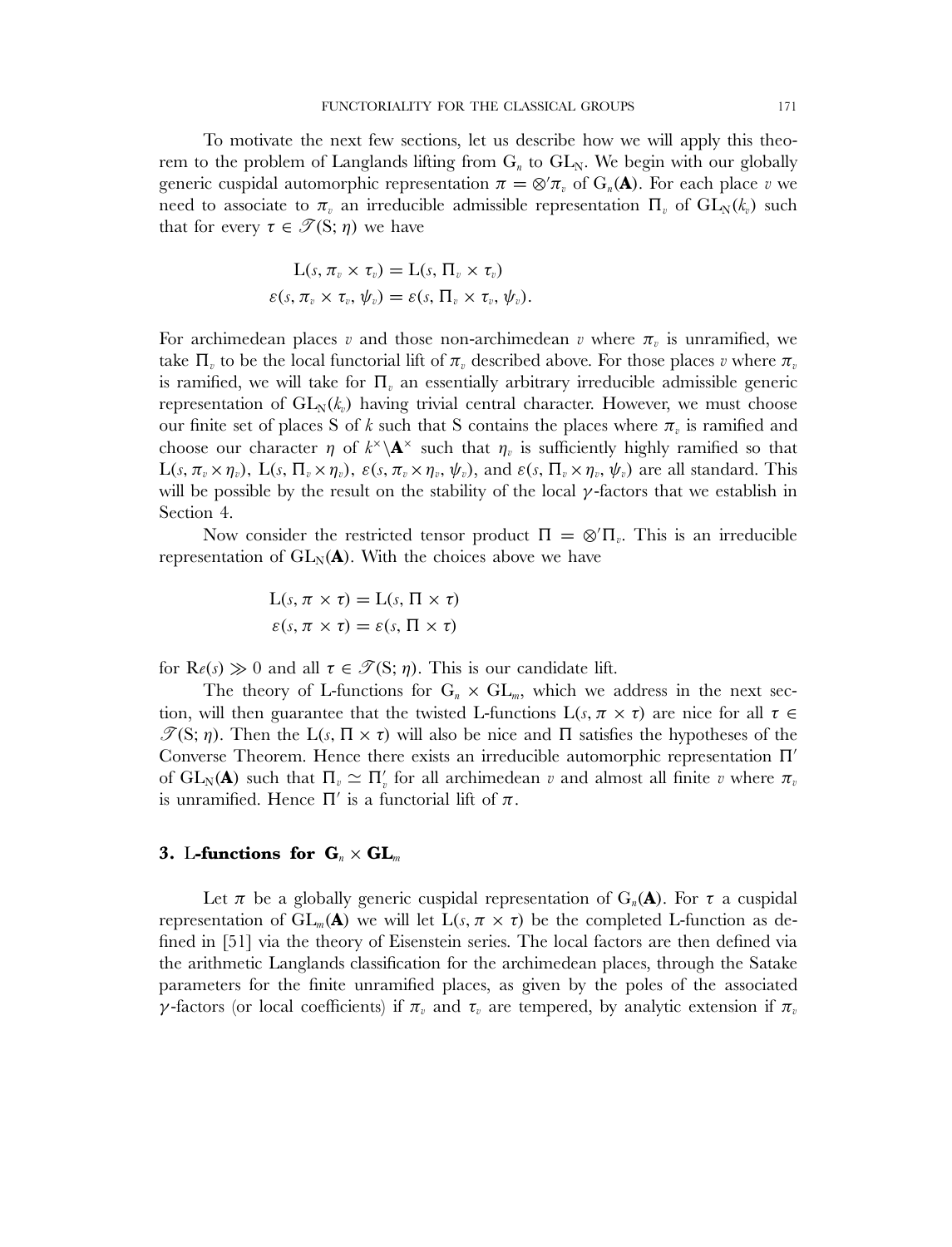and  $\tau_n$  are quasi-tempered, and via the representation theoretic Langlands classification otherwise.

The global theory of these twisted L-functions is now quite well understood.

*Theorem* **3.1.** — *Let* S *be a non-empty set of finite places of* k*. Let* η *be a character of*  $k^{\times}\backslash\mathbf{A}^{\times}$  *such that, for some*  $v \in S$ *, the square*  $\eta_v^2$  *is ramified. Then for all*  $\tau \in \mathscr{T}(\mathrm{S};\eta)$  *the* L-function  $L(s, \pi \times \tau)$  is nice, that is,

*1.*  $L(s, \pi \times \tau)$  *is an entire function of s,* 

2.  $L(s, \pi \times \tau)$  *is bounded in vertical strips of finite width, and* 

*3. we have the functional equation*

 $L(s, \pi \times \tau) = \varepsilon(s, \pi \times \tau)L(1 - s, \tilde{\pi} \times \tilde{\tau}).$ 

*Proof.* — (1) In the case of  $G_n = SO_{2n+1}$  we explicitly established this in [6]. In all cases this now follows from the more general Proposition 2.1 of [32]. Note that in view of the results of Mui´c [44] and of [4], the necessary result on normalized intertwining operators, Assumption 1.1 of [32], usually referred to as Assumption A [28], is valid in all cases as proved in [28,31]. Note that this is the only part of the theorem where the twisting by  $\eta$  is needed.

(2) The boundedness in vertical strips of these L-functions is known in wide generality, which includes the cases of interest to us. It follows from Corollary 4.5 of [12] and is valid for all  $\tau \in \mathcal{T}(N-1)$ , provided one removes neighborhoods of the finite number of possible poles of the L-function.

(3) The functional equation is also known in wide generality and is a consequence of Theorem 7.7 of [51]. It is again valid for all  $\tau \in \mathcal{T}(N-1)$ .  $\Box$ 

In order to mediate between the result as stated and the references for its proof, let us recall how these twisted L-functions are obtained from the theory of Eisenstein series.

Given our classical group G<sub>n</sub> and a general linear group GL<sub>m</sub> with  $m \geq 1$  let  $G_{m+n}$  be the classical group of the same type as  $G_n$ , but of rank  $m + n$ . Then if we let  $M = GL_m \times G_n$  then M is a Levi subgroup of a standard maximal parabolic subgroup  $P = P_{m,n} \subset G_{m+n}$ . Let  $d = m+n$  and let  $N = N_{m,n}$  be the unipotent radical of P.

Let  $\mathbf{A}^{\times,1}$  denote the group of ideles of norm 1. Fix a subgroup  $A_+ \subset \mathbf{A}^{\times}$  such that  $A_+ \simeq \mathbf{R}_+^{\times}$  and  $\mathbf{A}^{\times} = \mathbf{A}^{\times,1} \times A_+$ . It suffices to assume that  $\tau$  is unitary and its central character is a character of  $k^{\times} \backslash \mathbf{A}^{\times}$  which is trivial on A<sub>+</sub>. Any cuspidal representation  $\tau$  of  $GL_r(\mathbf{A})$  can be written as  $\tau \simeq \tau' \otimes |\det|^{s'}$ , where  $\tau'$  is unitary with central character trivial on A<sub>+</sub>, and then  $L(s, \pi \times \tau) = L(s + s', \pi \times \tau')$ . Note that if  $\tau \in \mathcal{T}(S; \eta)$ , then so is  $\tau'$ . Hence we may assume that  $\tau$  is unitary.

With  $\pi$  and  $\tau$  as in the theorem, then  $\sigma = \tilde{\tau} \otimes \pi$  is a unitary globally generic representation of  $M(A)$ . As such, we can form the induced representation

 $I(s, \sigma) = \text{Ind}_{P(A)}^{G_d(A)}(|\det|^{s} \tilde{\tau} \otimes \pi).$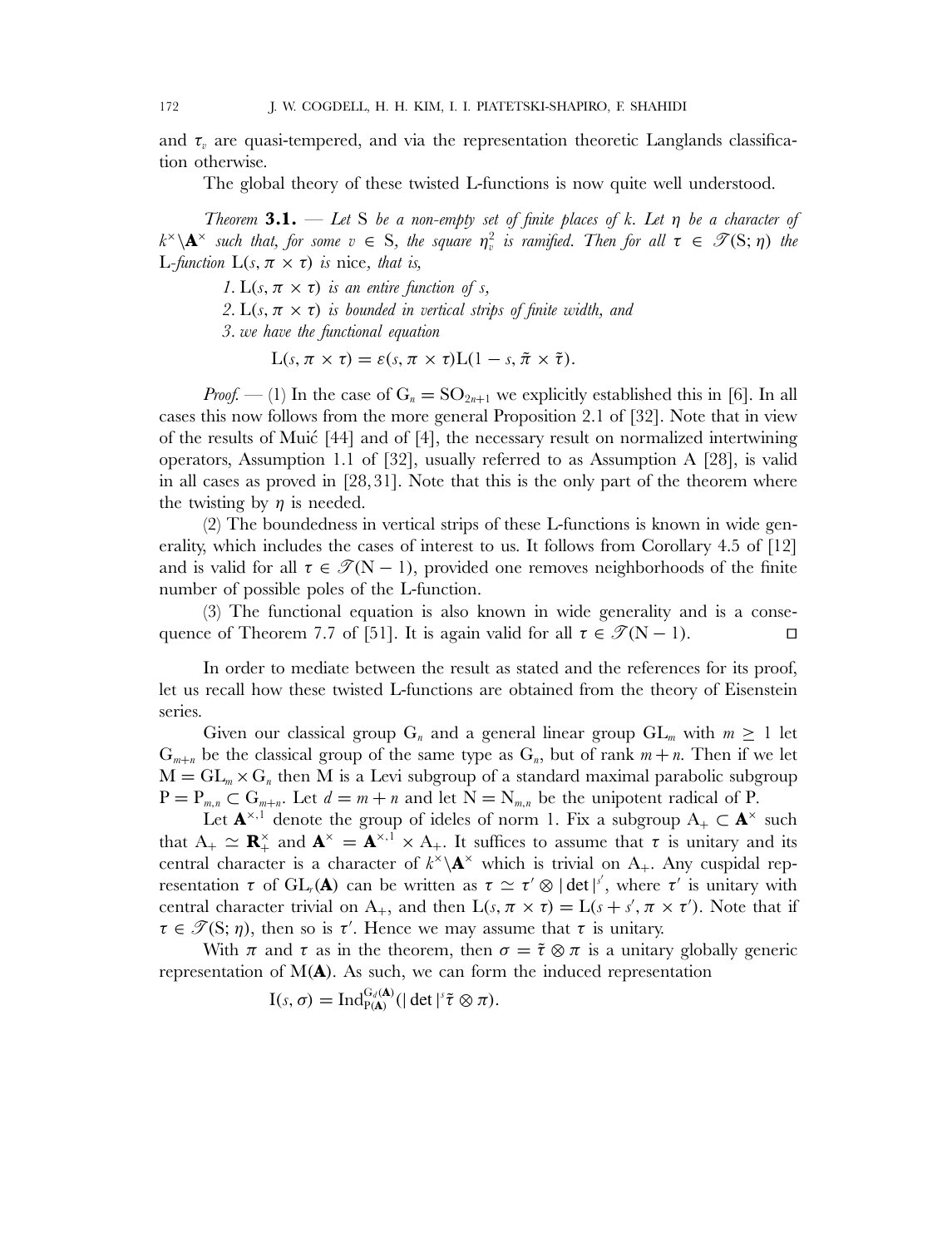If  $\alpha$  is the simple root associated to the maximal parabolic subgroup P and we let, as usual,  $\tilde{\alpha} = \rho_P / \langle \rho_P, \alpha \rangle$  then as in [51]

$$
I(s,\sigma)=\mathrm{Ind}_{P(\mathbf{A})}^{G_d(\mathbf{A})}(e^{\langle s\tilde{\alpha},H_P\rangle}\sigma).
$$

Since the adjoint action  $r$  of <sup>L</sup>M on the Lie algebra <sup>L</sup>n of <sup>L</sup>N has two irreducible constituents in general, that is,  $r = r_1 \oplus r_2$ , then the L-functions which naturally arise in the theory of intertwining operators and Eisenstein series for these representations will be a product  $L(s, \sigma, r_1) L(2s, \sigma, r_2)$  where

$$
L(s, \sigma, r_1) = L(s, \pi \times \tau),
$$

the L-function of interest, and a second L-function, namely

$$
L(2s, \sigma, r_2) = L(2s, \tau, \text{Sym}^2) \quad \text{if} \quad G_n = SO_{2n+1},
$$

and if  $m \geq 2$  and  $G_n = Sp_{2n}$  or  $G_n = SO_{2n}$ , then

$$
L(2s, \sigma, r_2) = L(2s, \tau, \wedge^2).
$$

In these later two cases, if  $m = 1$ , then  $r = r_1$  is irreducible.

# **4. Stability of**  $\gamma$ **-factors for**  $G_n \times GL_1$

This section is devoted to the formulation and proof of the stability of the local  $\gamma$ -factors for generic representations of the split classical groups. This result is necessary for defining a suitable local lift at the non-archimedean places where we do not have the local Langlands conjecture at our disposal. Following the ideas of [8] our method will be first to express the  $\gamma$ -factor as the Mellin transform of a certain partial Bessel function. This has been done in our cases as well as others in [55]. Then we will analyze the asymptotics of the Bessel functions as in [8] to obtain the stability. A more complete exposition and extensions to quasi-split groups will soon be available in [10].

For this section, let k denote a non-archimedean local field of characteristic zero. Let  $\pi$  be a generic irreducible admissible representation of  $G_n(k)$  and let  $\eta$  be a continuous character of  $GL_1(k) \simeq k^{\times}$ . Let  $\psi$  be a fixed non-trivial additive character of k. Let  $\gamma(s, \pi \times \eta, \psi)$  be the associated  $\gamma$ -factor as defined in Theorem 3.5 of [51]. These are defined inductively through the local coefficients of the local induced representations analogous to those given above. They are related to the local L- and  $\varepsilon$ -factors by

$$
\gamma(s,\pi \times \eta,\psi) = \frac{\varepsilon(s,\pi \times \eta,\psi)\mathcal{L}(1-s,\tilde{\pi} \times \eta^{-1})}{\mathcal{L}(s,\pi \times \eta)}.
$$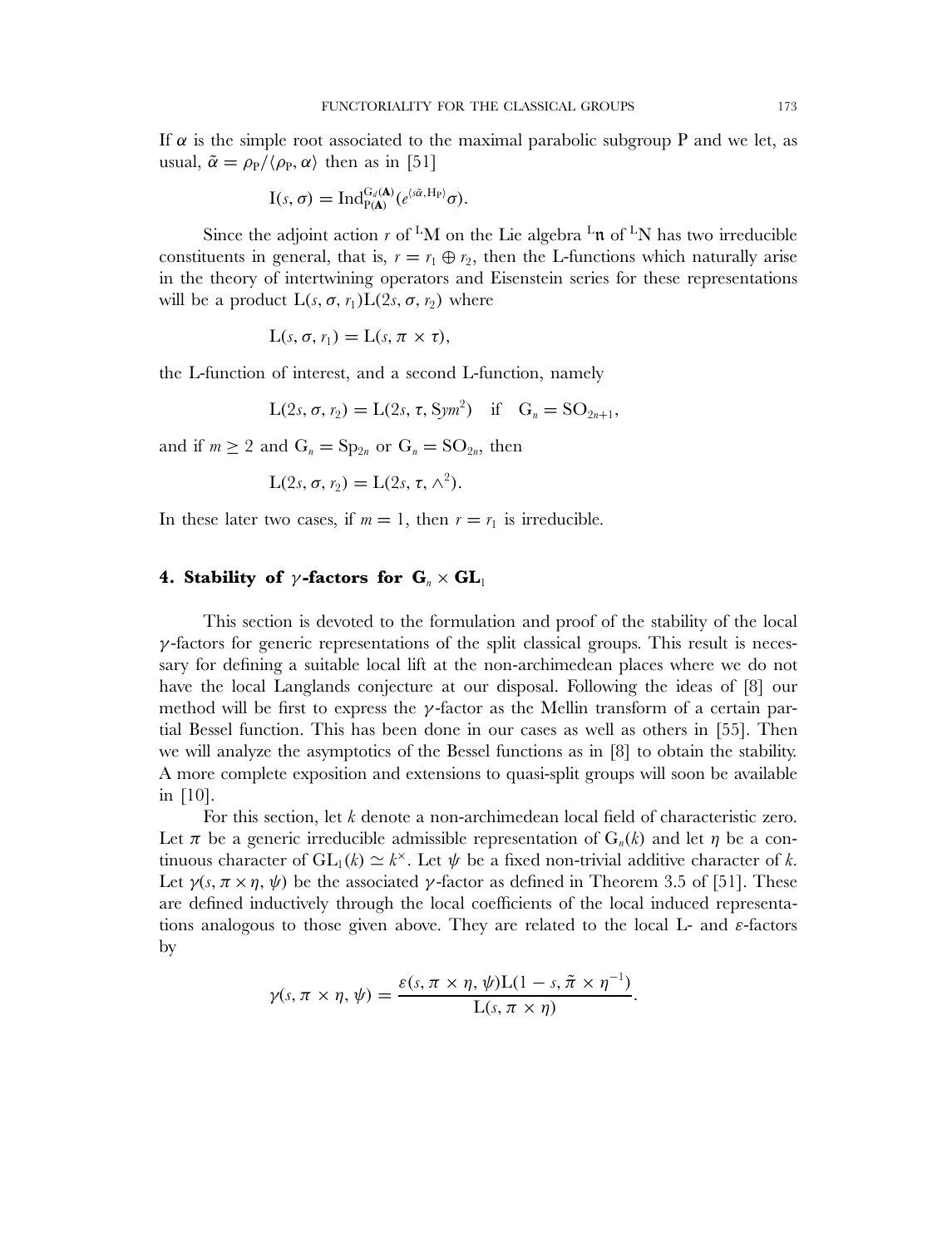The main result of this section is the following.

*Theorem* **4.1.** — Let  $\pi_1$  and  $\pi_2$  be two irreducible admissible generic representations of  $G_n(k)$ . Then for every sufficiently highly ramified character  $\eta$  of  $k^{\times}$  we have

$$
\gamma(s,\pi_1\times\eta,\psi)=\gamma(s,\pi_2\times\eta,\psi).
$$

For the case of  $G_n = SO_{2n+1}$  this is [8].

**4.1.** *Preliminaries on Bessel functions.* — Let us review the basic definitions from Section 3 of [8]. Note that, as their proofs show, the results in Section 3 of [8] are valid for any Chevalley group over k, not just  $SO_{2n+1}$ . In this paper we specialize them to the split classical groups.

Fix  $G = G_n$  and recall that  $B = B_n$  is the standard upper triangular Borel subgroup of G,  $T = T_n$  the standard maximal split torus of B, i.e., the diagonal matrices in  $G_n$ , and  $U = U_n$  is its unipotent radical. Let  $\Phi^+$  be the set of positive roots defining U and let  $\Delta$  denote the associated simple roots. Let W be the Weyl group of G. Then  $W \simeq N(T)/T$  and for each  $w \in W$  we choose a representative in  $N(T)$ , which by abuse of notation we will continue to call  $w$ . To be specific, for what follows it will be necessary to choose the representatives as in Section 2 of [55] (see Section 4.2 below). For  $\alpha \in \Phi^+$  let U<sub>α</sub> denote the one parameter root subgroup corresponding to  $\alpha$  [57]. For any  $w \in W$  let us set

$$
U_w^- = \coprod_{\substack{\alpha > 0 \\ u\alpha < 0}} U_\alpha \quad \text{and} \quad U_w^+ = w^{-1} B w \cap U
$$

so that  $U = U_w^+ U_w^-$ .

Recall that we say that  $w \in W$  *supports a Bessel function* if for every  $\alpha \in \Delta$  such that  $w\alpha > 0$  we have that  $w\alpha \in \Delta$ . If we let  $w_0$  denote the long Weyl element of W then this is equivalent to  $w_0w$  being the long Weyl element of the Levi subgroup  $M_w$ of some standard parabolic subgroup  $P_w \supset B$ . In this case,  $U_w^-$  is the unipotent radical of  $P_w$ . Let  $A_w$  denote the center of  $M_w$ . Then

$$
A_w = \{ t \in T \mid w\alpha(t) = 1 \text{ for all } \alpha \in \Delta \text{ with } w\alpha > 0 \}.
$$

Suppose that  $w \in W$  is such that w supports a Bessel function and the only  $w' \in W$  with  $w' \leq w$  in the Bruhat order which support a Bessel function are w itself and the identity e. This is equivalent to  $P_w$  being a maximal parabolic subgroup. Let  $\alpha = \alpha_w$  be the simple root associated to P<sub>w</sub>. There is an injection  $\alpha^{\vee}$  from  $k^{\times}$  into  $A_w$  such that  $\alpha(\alpha^{\vee}(t)) = t$  for all  $t \in k^{\times}$  and, setting  $A_w^0 = \alpha^{\vee}(k^{\times})$ , we have the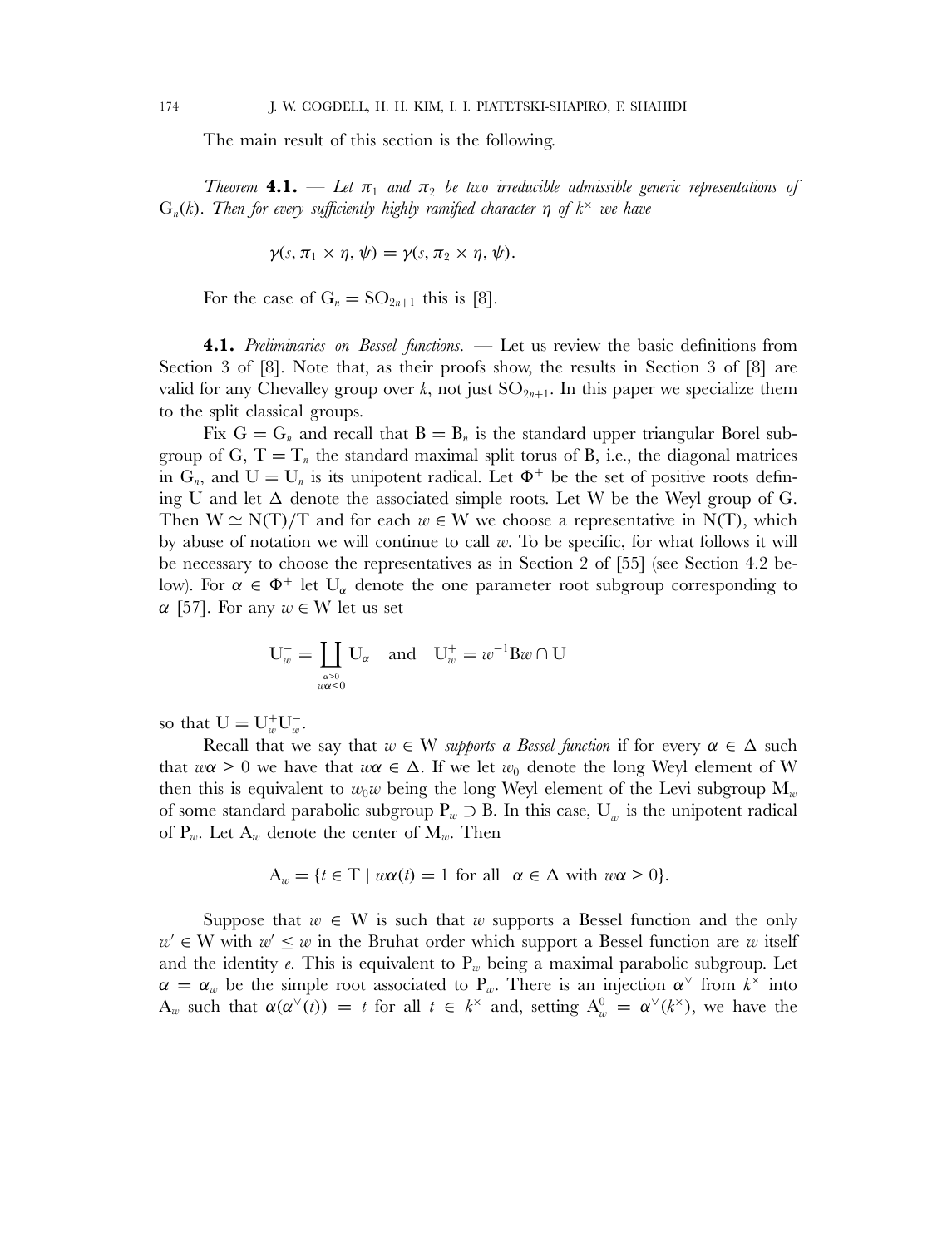decomposition  $A_w = Z A_w^0$ , where  $Z = Z_G$  is the (finite) center of G. (See, for example, the remarks after Assumption 5.1 in [55].)

Now let  $\pi$  be an irreducible admissible generic representation of  $G(k)$ . Let  $v \in V_{\pi}$  be such that the associated Whittaker function  $W_{v} \in \mathscr{W}(\pi,\psi)$  satisfies  $W_{\nu}(e) = 1$ . Then if  $w \in W$  supports a Bessel function, and is a minimal non-trivial such with respect to the Bruhat order, we may formally define the associated Bessel function as the function on  $A_w^0 \simeq k^{\times}$  defined by

$$
\mathrm{J}_{\pi,w}(\underline{a})=\int_{\mathrm{U}_{w}^{-}(k)}\mathrm{W}_{v}(\underline{a}wu)\psi^{-1}(u) \ du.
$$

Since the arguments of Section 4 of [8] again only depended on G being a Chevalley group, then by the Corollary to Proposition 4.2 we know that  $J_{\pi,w}$  exists and is independent of the choice of  $v \in V_\pi$  used to define it. This function is hard to work with. As a substitute, for every compact open subgroup  $Y \subset U_w^-(k)$  we define the partial Bessel function  $j_{\pi,w,v,Y}(\underline{a})$  by

$$
j_{\pi,w,v,\mathrm{Y}}(\underline{a})=\int_{\mathrm{Y}}\mathrm{W}_{v}(\underline{a}w\mathrm{y})\psi^{-1}(\mathrm{y})\,d\mathrm{y}.
$$

In the case where  $\pi$  and w are fixed, we will simply write  $j_{\pi,w,v} = j_{v}$ .

**4.2.** An integral representation for  $\gamma(s, \pi \times \eta, \psi)$ . — Our proof of the stability of the  $\gamma$ -factor is based upon expressing the  $\gamma$ -factor as the Mellin transform of one of our Bessel functions.

*Proposition* **4.1.** — Let  $\pi$  be a generic representation of  $G_n(k)$  and  $\eta$  a non-trivial character *of*  $k^{\times}$  *such that*  $\eta^2$  *is ramified. Then for each classical group*  $G_n$  *there exists a Weyl element* w *which supports a Bessel function and is minimal, non-trivial with this property, an elementary factor*  $g(s, \eta)$ *,* and a rational number  $\delta$  such that for every sufficiently large open compact subset  $Y \subset U_w^-(k)$ , *setting*  $j_{v,Y} = j_{\pi,w,v,Y}$ *, we have* 

$$
\gamma(s,\pi\times\eta,\psi)^{-1}=g(s,\eta)\int_{k^{\times}}j_{v,Y}(\underline{a})\eta(a)|a|^{s-n+\delta} d^{\times}a.
$$

The data for each classical group is as follows.

(i) If  $G_n = SO_{2n+1}$ , then the Weyl element is  $w =$  $\sqrt{ }$  $\mathbf{I}$ 1  $-I_{2n-1}$ 1  $\setminus$ . The elementary factor is simply  $g(s, \eta) = \eta(-1)^{n+1}$  and  $\delta = 1/2$ .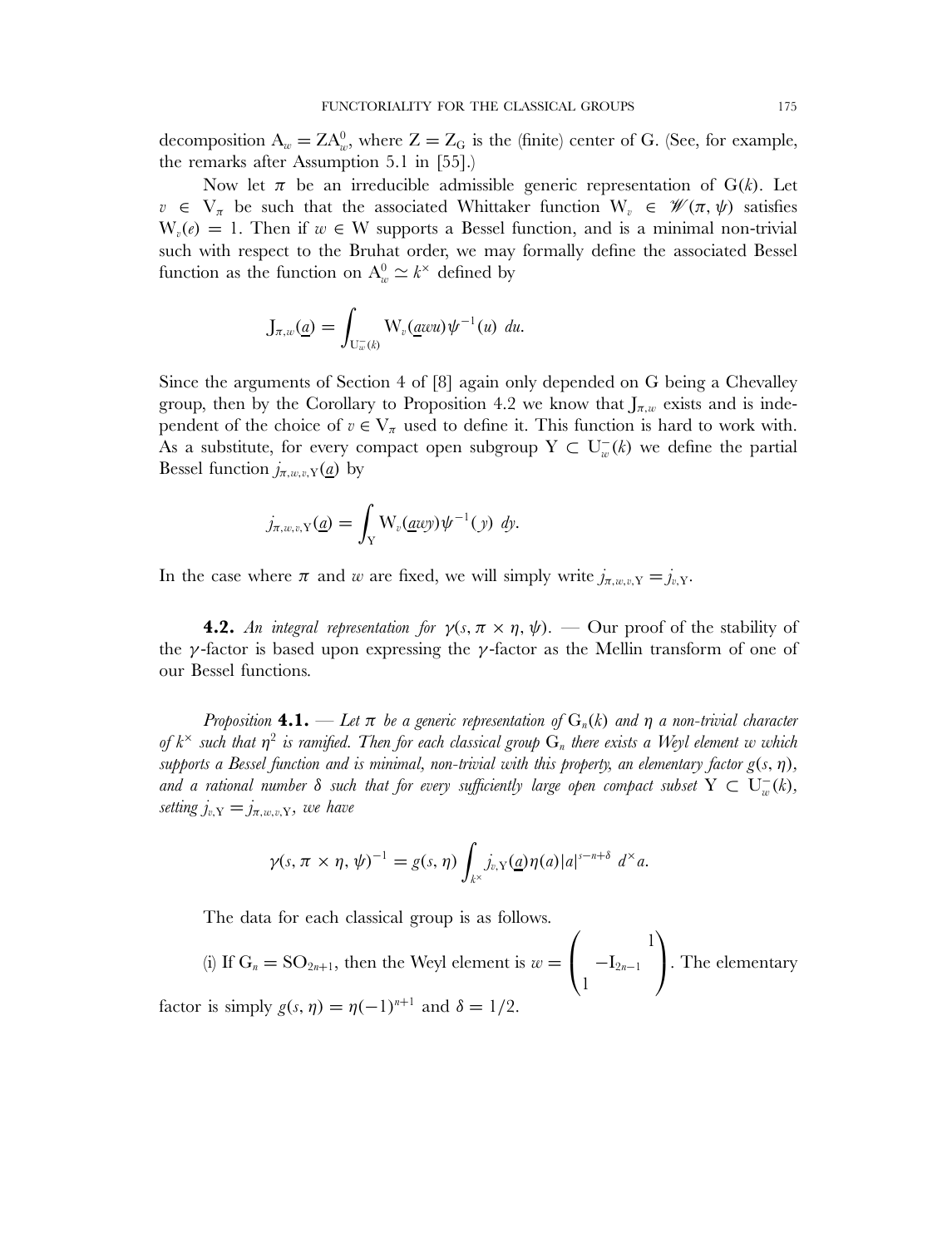(ii) If  $G_n = SO_{2n}$ , then the Weyl element is  $w =$  $\sqrt{ }$  $\mathbf{I}$ 1  $-K_{2n-2}$ 1  $\lambda$ where  $K_{2n-2} =$  $\sqrt{ }$  $\mathbf{I}$  $\parallel$  $\mathsf{I}$  $\overline{\mathcal{L}}$ 1 ... 1 0 1 1 0 1 ... 1  $\lambda$  $\mathbf{I}$  $\frac{1}{2}$  $\perp$  $\Big\}$ .

The elementary factor is  $g(s, \eta) = \eta(-1)^{n+1}\gamma(2s, \eta^2, \psi)^{-1}$  and  $\delta = 1$ . (iii) If  $G_n = Sp_{2n}$ , then the Weyl element is  $w =$  $\sqrt{ }$  $\mathbf{I}$ −1  $-I_{2n-2}$ 1  $\lambda$ . The elementary factor is again  $g(s, \eta) = \eta(-1)^{n+1} \gamma(2s, \eta^2, \psi)^{-1}$  and now  $\delta = 0$ . In all cases,  $\underline{a} = \text{diag}(a, 1, ..., 1, a^{-1}) \in A_w^0$ .

This proposition is essentially Corollary 1.2 of [55]. To obtain it in this form, we must relate the Bessel functions of [55] to the ones we have defined here. While this is essentially an exercise, it will be useful to have it written down.

**4.2.1.** *Corrections to [55].* — We begin with some minor corrections to [55]. In that paper the relevant Weyl elements  $w_0$  were miscalculated. This results in the following corrections (in the notation of that paper).

(i) In the case  $GL_1 \times SO_{2n+1} \subset SO_{2n+3}$  the relevant Weyl element  $w_0$  given in (4.19) is replaced by

$$
w_0 = \begin{pmatrix} (-1)^n \\ (-1)^n \end{pmatrix}.
$$

This change only effects the elementary factor  $g(s, \eta)$  in a minor way. It will change formula  $(7.12)$  to

$$
C(s, \eta \otimes \sigma)^{-1} = \eta(-1)^{n+1} \gamma(2s, \eta^2, \psi)^{-1} \times \times \int_{F^{\times}} j_{\tilde{v}, \overline{N}_0} \left( \begin{pmatrix} h & & & \\ & I_{2n-1} & \\ & & h^{-1} \end{pmatrix} \begin{pmatrix} 1 \\ -I_{2n-1} \end{pmatrix} \right) \eta(h) |h|^{s-n+1/2} d^{\times} h
$$

with a similar change of  $\eta(-1)$  to  $\eta(-1)^{n+1}$  in formulas (1.5) and (1.6).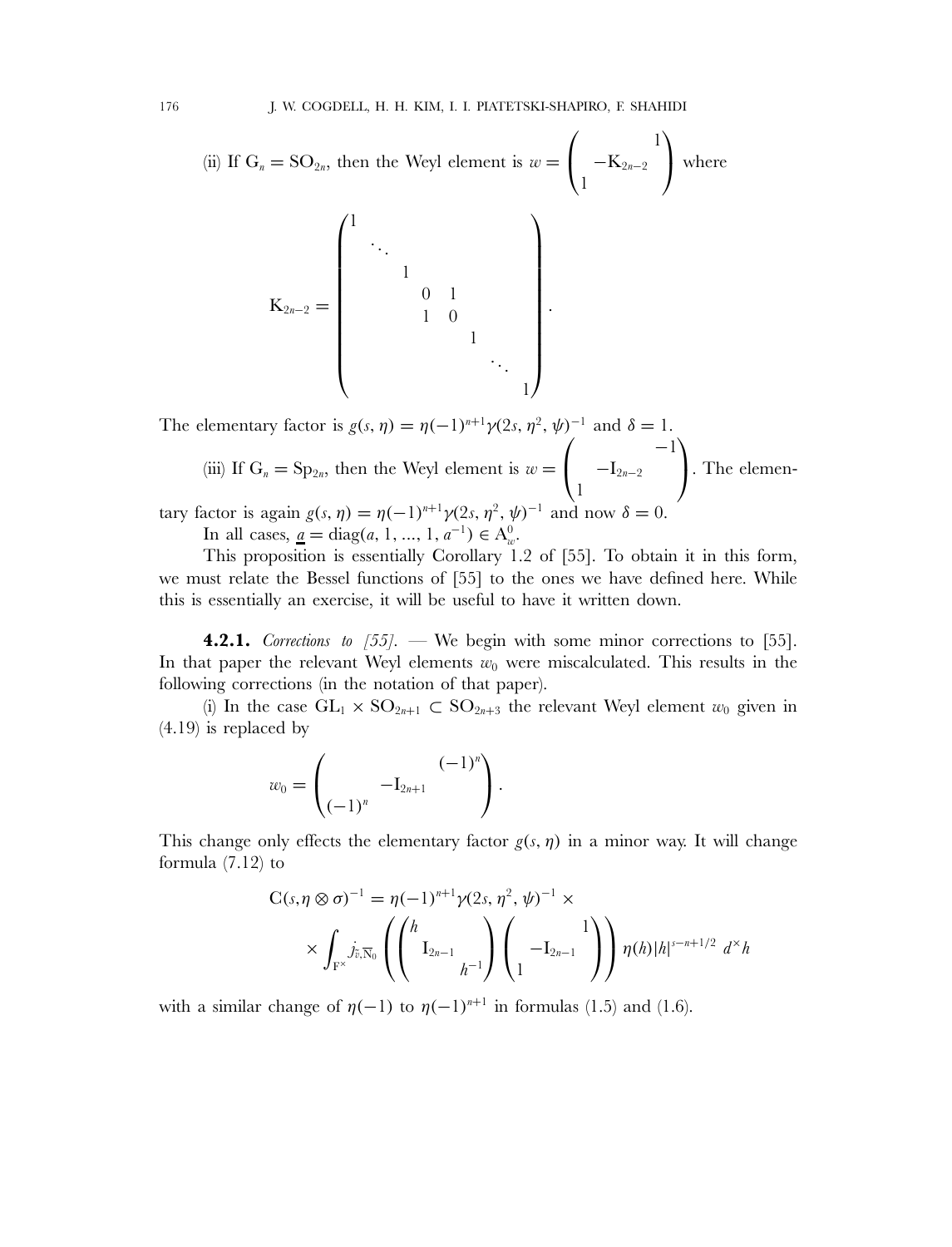(ii) In the case  $GL_1 \times SO_{2n} \subset SO_{2n+2}$  the relevant Weyl element  $w_0$  given in (4.43) is replaced by

$$
w_0 = \begin{pmatrix} (-1)^n \\ (-1)^n \end{pmatrix}.
$$

The source of the error is an incorrect multiplication in (4.43). This change only effects the elementary factor  $g(s, \eta)$  in a minor way. It will change formula (7.13) to

$$
C(s, \eta \otimes \sigma)^{-1} = \eta(-1)^{n+1} \gamma(2s, \eta^2, \psi)^{-1} \times \times \int_{F^{\times}} j_{\tilde{v}, \overline{N}_0} \left( \binom{h}{I_{2n-2}}_{h^{-1}} \right) \binom{1}{1} \eta(h) |h|^{s-n+1} d^{\times} h
$$

with a similar change of  $\eta(-1)$  to  $\eta(-1)^{n+1}$  in formulas (1.5) and (1.7).

(iii) In the case  $GL_1 \times Sp_{2n} \subset Sp_{2n+2}$  the relevant Weyl element  $w_0$  given in (4.56) is replaced by

$$
w_0 = \begin{pmatrix} (-1)^{n+1} \\ -I_{2n} \end{pmatrix}.
$$

The source of the error is an incorrect multiplication in (4.56). This change only effects the elementary factor  $g(s, \eta)$  in a minor way. It will change formula (7.26) to

$$
C(s, \eta \otimes \sigma)^{-1} = \eta(-1)^{n+1} \gamma(2s, \eta^2, \psi)^{-1} \times \times \int_{F^{\times}} j_{\tilde{v}, \overline{N}_0} \left( \binom{h}{I_{2n-2}}_{h^{-1}} \right) \binom{-I_{2n-2}}{I} \eta(h) |h|^{s-n} d^{\times}h
$$

with a similar change of  $\eta(-1)$  to  $\eta(-1)^{n+1}$  in formulas (1.5) and (1.7).

**4.2.2.** *A comparison of Bessel functions.* — For this section, let us use  $\tilde{j}$  to denote any of the Bessel functions occurring in [55]. Our goal is to express the Bessel functions  $\tilde{j}_{\tilde{v},\bar{N}_0}(\dot{m})$  occurring in Corollary 1.2 of [55] in terms of those we have defined here.

(i) Let  $G_n = SO_m$  with  $m = 2n + 1$  or  $2n$ . In  $G_{n+1}$  consider the standard (upper triangular) maximal parabolic subgroup  $P_{n+1} = M_{n+1}N_{n+1}$  with Levi subgroup  $M_{n+1}$  $M \simeq GL_1 \times G_n$ . In our geometric model, this would be the stabilizer of the isotropic line through  $(0, ..., 0, 1)$ . The unipotent radical then takes the form

$$
N_{n+1}(k) = \left\{ n(t) = \begin{pmatrix} 1 & t & -\frac{1}{2}\langle t, t \rangle \\ I_m & -t^* \\ 1 & 1 \end{pmatrix} \big| t \in k^m \right\}
$$

where  $\langle t, t \rangle = t \Phi_m^{\dagger} t$  and  $t^*$  is the adjoint of t with respect to this form.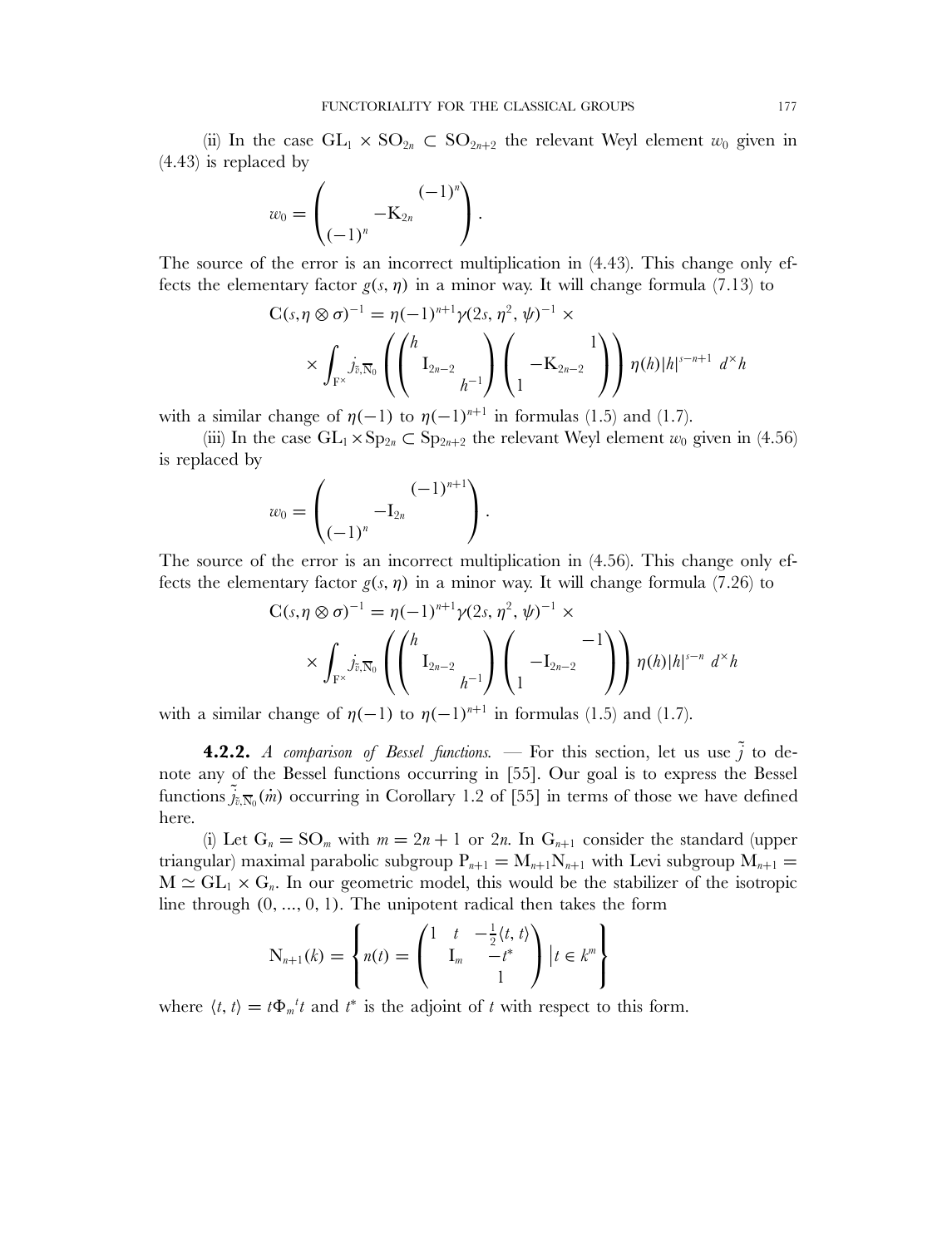Let  $\pi$  be our generic representation of  $G_n(k)$ . Then in the expression for  $\tilde{j}_{\tilde{v},\overline{N}_0}(m)$ from Corollary 1.2 of [55] we have that

$$
\dot{m} = \left(\begin{array}{c} h \\ I_{m-2} \\ h^{-1} \end{array}\right) w = \underline{h}w \in G_n \subset M_{n+1}
$$

where w is as in our integral representation and  $\tilde{v} \in \mathcal{W}(\pi, \psi)$  with  $W_{\tilde{v}}(e) = 1$ . Here  $\overline{N}_0 \subset \overline{N}(k)$  is a (suitable) open compact subgroup of the opposite unipotent subgroup  $\overline{N}$  to  $N = N_{n+1}$ . In fact, the formulas hold for any such choice of  $\tilde{v}$  and sufficiently large  $\overline{N}_0$  (see Theorem 6.2 of [55]).

We now turn to the Bessel function itself as given in Theorem 6.2 of [55]. First  $\tilde{j}_{\tilde{v},\overline{N}_0}(\dot{m}) = \tilde{j}_{\tilde{v},\overline{N}_0}(\dot{m},y_0)$  with  $y_0 \in k^\times$  satisfying  $\text{ord}_k(y_0) = -\text{cond}(\psi) - \text{cond}(\eta^2)$ . Then the Bessel function is given by (6.26) of [55], which we can write as

$$
\tilde{j}_{\tilde{v},\overline{N}_0}(\dot{m},y_0) = \int_{U_{M,\dot{n}}\setminus U_M} W_{\tilde{v}}(\dot{m}u^{-1})\varphi(u\alpha^{\vee}(y_0)^{-1}\alpha^{\vee}(\dot{x}_{\alpha})\overline{\dot{n}}\alpha^{\vee}(\dot{x}_{\alpha})^{-1}\alpha^{\vee}(y_0)u^{-1})\psi(u) du.
$$

Here  $\alpha^{\vee}: k^{\times} \to Z_{\mathbb{G}} \backslash Z_M$ ,  $\dot{x}_{\alpha} \in k^{\times}$  a specified choice, and  $\varphi$  is the characteristic function of  $\overline{N}_0$ . Throughout,  $\dot{n}$  is a specific  $Z_M^0 U_M$ -orbit representative in N and  $\dot{m}$  and  $\dot{n}$ are related by  $w_0^{-1} \dot{n} = \dot{m} \dot{n} \overline{\dot{n}} \in M_{n+1} N_{n+1} \overline{N}_{n+1}$ .

Let us first consider the domain of integration. By Proposition 4.4 or Proposition 4.8 of [55] we have that

$$
U_{M, n} = U'_{M, m} = \{ u \in U_M \mid \text{in } T^{-1} \in U_M \text{ and } \psi(\text{in } T^{-1}) = \psi(u) \}.
$$

In our situation,  $U_M = U_n \subset G_n$  and  $\dot{m} = \underline{h}w$ . Then  $\dot{m}w\dot{m}^{-1} \in U_n$  iff  $wuw^{-1} \in \underline{h}^{-1}U_n\underline{h} =$ U<sub>n</sub>, that is,  $u \in U_{w^{-1}}^+ = U_w^+$ . Since <u>h</u> acts trivially on  $U_w^+$  we see that  $U_{M,n} = U_w^+$  so that we can take  $\tilde{U}_{M,n} \backslash U_M \simeq U_w^+ \backslash U_n$  to be  $U_w^-$ , which we note depends only upon w.

Next we turn to the effect of the cutoff characteristic function  $\varphi$ . Taking  $u \in U_w^$ we see that the actual domain of integration is determined by the condition

$$
u\alpha^{\vee}(y_0)^{-1}\alpha^{\vee}(x_{\alpha})\overline{h}\alpha^{\vee}(x_{\alpha})^{-1}\alpha^{\vee}(y_0)u^{-1}\in\overline{\mathbb{N}}_0.
$$

A priori, this condition depends on  $\overline{n}$  which is related to  $\dot{m}$  and hence h. In fact, as we shall see, this is not the case. First note that this condition is equivalent to

$$
u\alpha^{\vee}(\dot{x}_{\alpha})\overline{h}\alpha^{\vee}(\dot{x}_{\alpha})^{-1}u^{-1}\in \alpha^{\vee}(y_0)\overline{\mathrm{N}}_0\alpha^{\vee}(y_0)^{-1}.
$$

But  $\alpha^{\vee}(y_0) \overline{N}_0 \alpha^{\vee}(y_0)^{-1}$  is another compact open subgroup of the same type, so we may ignore this in our situation. As in (7.1) of [55] we write

$$
w_0^{-1}\dot{n}(t) = \dot{m}\dot{n}(\dot{n}(y)) \text{ where } \overline{\dot{n}}(y) = \begin{pmatrix} 1 & & \\ y & \mathbf{I}_m & \\ -\frac{1}{2}y^*y & -y^* & 1 \end{pmatrix}
$$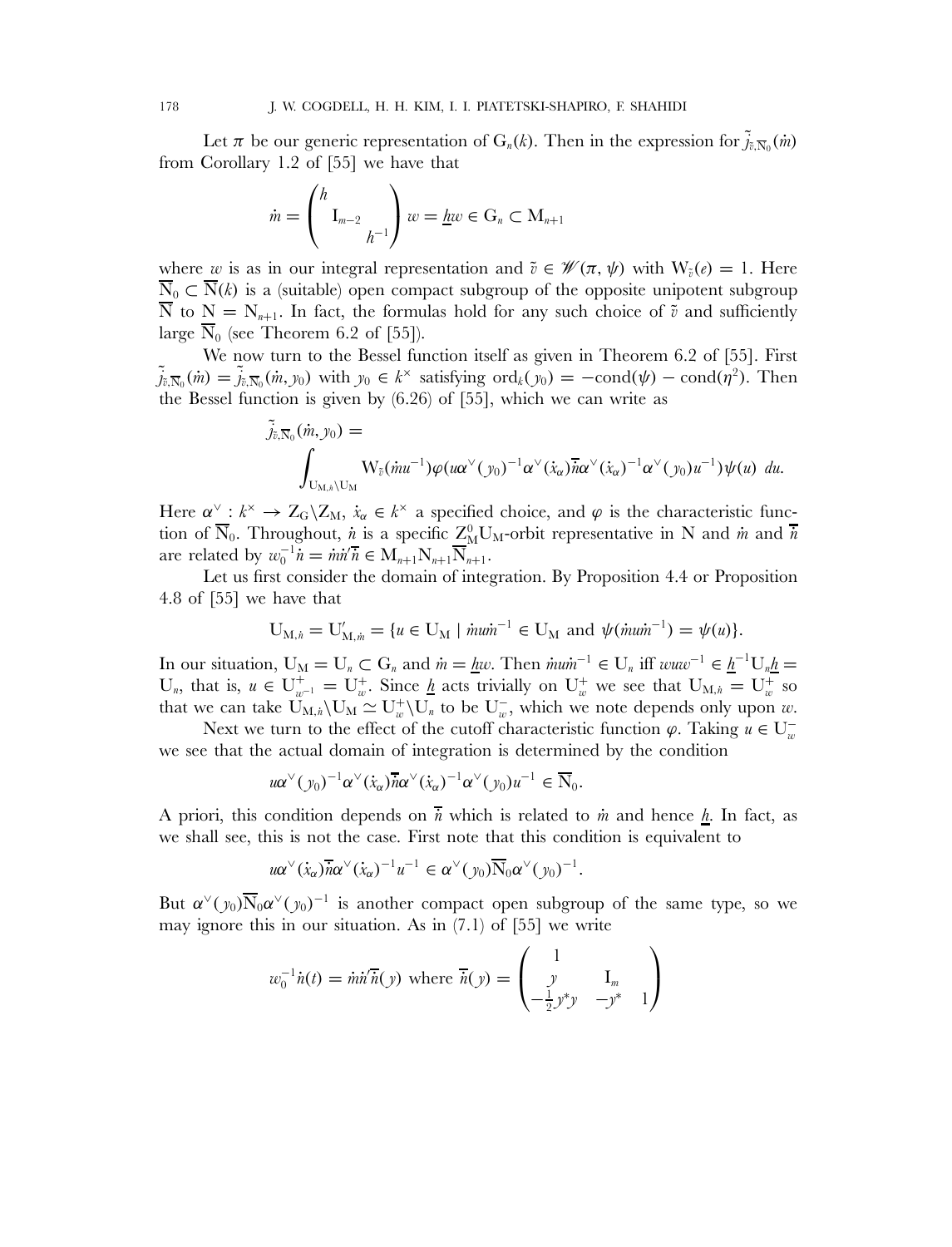with  $y \in k^m$  written as a column vector. Now according to section 7 of [55] in our situation we have  $t = (1, 0, ..., 0, h)$  and  $\dot{x}_{\alpha} = h^{-1}$ . Then  $y^* = 2\langle t, t \rangle^{-1} t = (h^{-1}, 0, ..., 0, 1)$ and

$$
\alpha^{\vee}(\dot{x}_{\alpha})\overline{\dot{n}}(\mathbf{y})\alpha^{\vee}(\dot{x}_{\alpha})^{-1}=\alpha^{\vee}(h^{-1})\overline{\dot{n}}(\mathbf{y})\alpha^{\vee}(h)=\overline{\dot{n}}(\mathbf{y}')
$$

where  $y' = (-h, 0, ..., 0, -1)$ . So the condition on the cutoff of our domain of integration is that

$$
u\overline{h}(^{t}(-h, 0, ..., 0, -1))u^{-1} \in \overline{\mathcal{N}}_0.
$$

For certitude, let us take  $\overline{N}_0$  to be defined as

$$
\overline{\mathbf{N}}_0 = \left\{ \overline{n}(y) = \begin{pmatrix} 1 & & \\ y & \mathbf{I}_m & \\ -\frac{1}{2}y^*y & -y^* & 1 \end{pmatrix} \middle| y_i \in \mathfrak{p}^{-\mathbf{M}_i} \right\}
$$

for some sufficiently large integer vector  $M = (M_1, ..., M_m)$ . As M increases, these exhaust  $\overline{N}$ . Now recall that  $u \in U_w^-$  and this means that we can write

$$
u = u(x) = \begin{pmatrix} 1 & x & -\frac{1}{2}x^*x \\ & I_{m-2} & -x^* \\ & & 1 \end{pmatrix} \text{ with } x \in k^{m-2}
$$

which we view as embedded in M via  $u \in U_n \simeq U_M \subset M$ . Then in general  $u\overline{n}(y)u^{-1} =$  $\overline{n}(uy)$  with  $uy \in k^m$ . In our situation  $y = {}^t(-h, 0, ..., 0, -1)$  and so  $u(x)y = {}^t(\frac{1}{2}x^*x - h,$ <br> $u(x,y) = u(x, y)$  Thus our domain of integration is over  $Y \subset \mathbb{H}^{-1}(k)$  defined by the conditions  $x^*$ , -1). Thus our domain of integration is over  $Y \subset U_w^-(k)$  defined by the conditions

$$
Y = \left\{ u = u(x) \mid x_i \in \mathfrak{p}^{-M_{m-i}} \text{ with } h \equiv \frac{1}{2} x^* x \pmod{\mathfrak{p}^{-M_1}} \right\}.
$$

To rid ourselves of the remaining dependence on h we enlarge  $\overline{N}_0$ , which we are allowed to do. By choosing  $M_1$  sufficiently large, which may depend on h and  $M_2$ ,  $..., M_{m-1}$ , we obtain a domain of integration

$$
Y = \left\{ u = u(x) \mid x_i \in \mathfrak{p}^{-M_{m-i}}, \ 1 \le i \le m-2 \right\}
$$

which is now independent of h and with this choice of Y and  $M_1$  we have

$$
\tilde{j}_{\tilde{v},\overline{N}_0}(\underline{h}w) = j_{\pi,\tilde{v},w,\overline{Y}}(\underline{h}) = j_{\tilde{v},\overline{Y}}(\underline{h}).
$$

(ii) In the symplectic case  $G_n = Sp_{2n}$  we must use the Bessel function  $\tilde{J}_n^{\prime}$  $v_{\tilde v,\overline N_0}(\dot m)=$  $\tilde{j}'_{\tilde{z}}$  $v'_{\tilde{x},\overline{N}_0}(\dot{m},y_0) = \tilde{j}_{\tilde{x},\overline{N}_0}(\dot{m}H, y_0)$  as in (7.24) and (7.25) of [55]. Here H is the matrix

$$
H = \begin{pmatrix} 1 & 0 & h \\ & I_{2n-2} & 0 \\ & & 1 \end{pmatrix} \in U_M \simeq U_n.
$$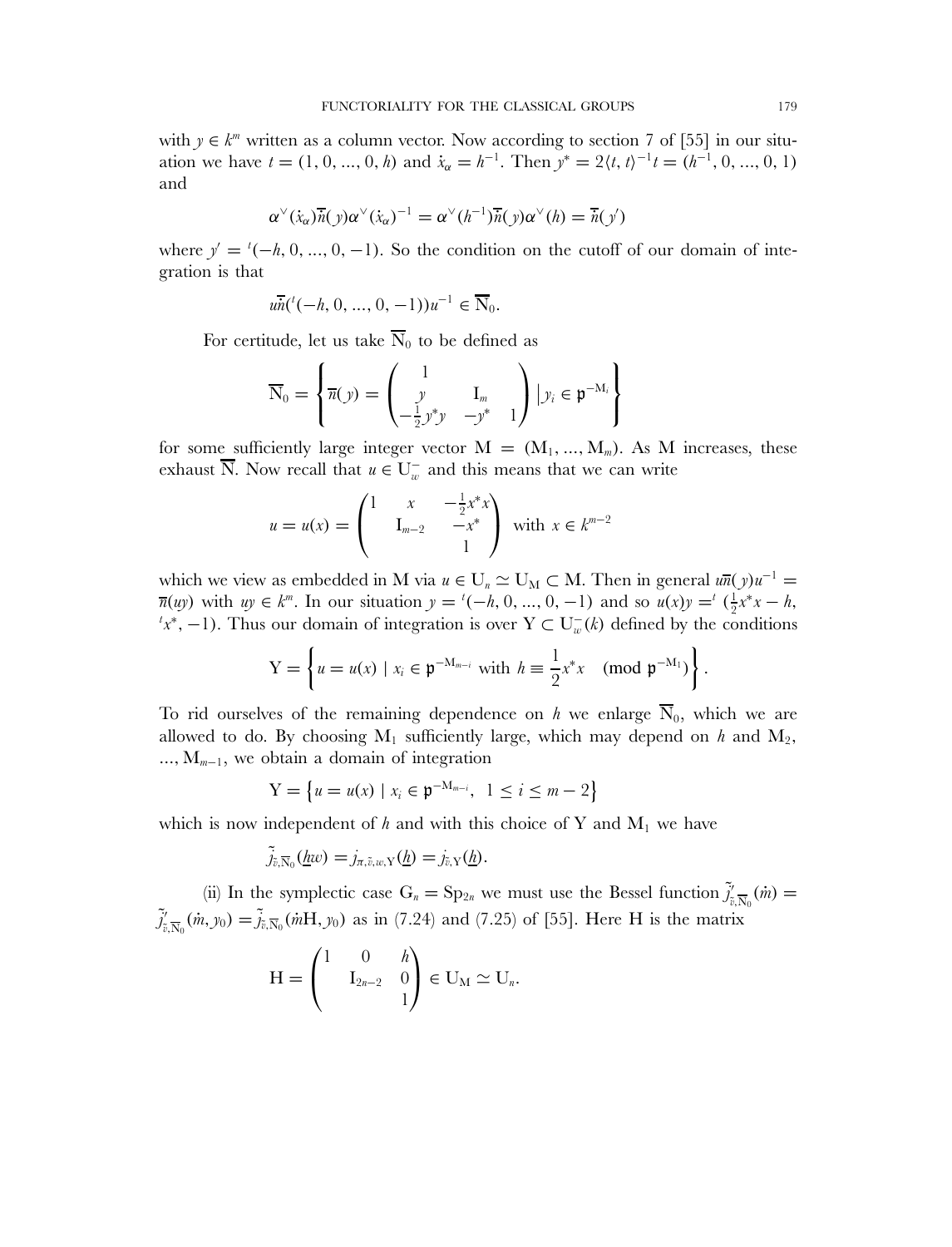Its effect in computing the Bessel function is to replace  $\bar{i}$  by H $\bar{i}$ H<sup>-1</sup>. But by (7.27) of [55] this matrix is represented by

$$
\mathbf{H}\overline{n}\mathbf{H}^{-1} = \begin{pmatrix} 1 & & \\ y_1 & \mathbf{I}_{2n} \\ \mathbf{Y}_1 & y_1' & 1 \end{pmatrix}
$$

with  $y'_1 = '(-h^{-1}, 0, ..., 0, 1)$ . Comparing this with our formula for  $\overline{h}(y)$  above in the orthogonal case we see that the same analysis will go through. So in this case we also have  $\tilde{j}'_{\tilde{i}}$  $v'_{\tilde{v},\overline{N}_0}(\underline{h}w) = j_{\tilde{v},Y}(\underline{h})$  for any sufficiently large open compact  $Y \subset U_w^-(k)$ .

**4.2.3.** *Proof of Proposition 4.1.* — With the identifications above, the fact that we have the integral representation of Proposition 4.1 is simply a restatement of Corollary 1.2 of [55]. To have the Proposition as stated, we must check that each Weyl element  $w$  that occurs both supports a Bessel function and is minimal non-trivial with this property. This is easy enough to check using the criterion in terms of parabolic subgroups from Proposition 3.2 of [8] mentioned above.  $\Box$ 

Note that in the case of  $G_n = SO_{2n+1}$  this integral representation is the same as that of Proposition 4.1 of [8] which was derived from Soudry's integral representation.

**4.3.** *Asymptotics of Bessel functions.* — In this section we investigate the asymptotics of the Bessel functions  $j_{v}y(a)$  defined above.

We will follow the development presented for  $SO_{2n+1}$  in [8]. The paper [8] was written for  $SO_{2n+1}$  because that was the only case in which there was an integral representation for the  $\gamma$ -factor in terms of Bessel functions. This integral representation was presented in Section 2 of [8] and that section is specific to  $SO_{2n+1}$ . Section 3 and the first parts of Section 4 of [8] rely only on results about Chevalley groups from, say, Steinberg's notes on Chevalley groups [57] and hence remain valid for any of our groups  $G_n$ . The remainder of Section 4 and Section 5 up through Proposition 5.1 of [8] are more or less formal and rely only on standard facts about the Bruhat decomposition, the Bruhat order, and the fact that the Weyl element  $w$  occurring in  $j_{v}y(a)$  has the property that w supports a Bessel function and that the only Weyl elements w with  $w' \leq w$  which support a Bessel function are w itself and the identity  $e$ . These facts remain true for our  $w$  as noted above, so the results of these sections of [8] remain valid in all our present cases. In particular, quoting Proposition 5.1 of [8] we have the following.

*Proposition* **4.2.** — *There exists a vector*  $v'_\pi \in V_\pi$  *and a compact neighborhood*  $BK_1$  *of the identity e in*  $B \ G_n$  *such that if*  $\chi_1$  *is the characteristic function of*  $BK_1$ *, we have that for all*  $sufficiently\ large\ compact\ open\ Y \subset U_w^-(k)$ 

$$
j_{v,\mathrm{Y}}(\underline{a}) = \int_{\mathrm{Y}} \mathrm{W}_{v}(\underline{a}w y) \chi_1(\underline{a}w y) \psi^{-1}(y) \ dy + \mathrm{W}_{v'_\pi}(\underline{a}).
$$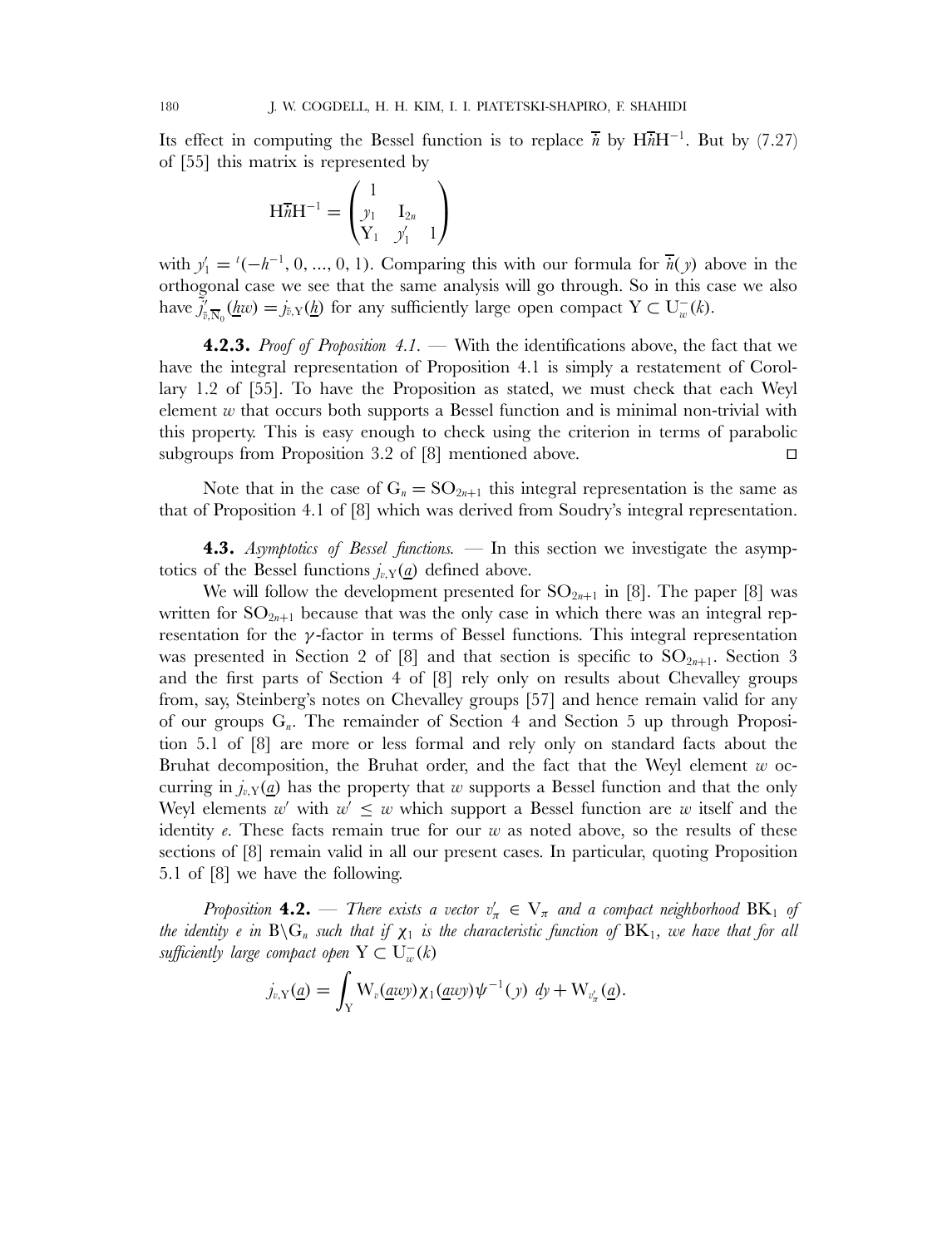From this point on the situation is slightly different from that in [8] because in the cases  $G_n = SO_{2n}$  and  $G_n = Sp_{2n}$  the groups have non-trivial finite centers. Still following [8], for each simple root  $\alpha$  let  $t \mapsto u_{\alpha}(t)$  be the associated one parameter subgroup of U. For any positive integer M let

$$
U(M) = \langle u_{\alpha}(t) \mid \alpha \in \Delta; \ \vert t \vert \leq q^{M} \rangle.
$$

This is a compact open subgroup of  $U(k)$  and as M grows these exhaust U. For any  $v \in V_{\pi}$  let us set

$$
v_{\rm M} = \frac{1}{\text{Vol}(\text{U}(\text{M}))} \int_{\text{U}(\text{M})} \psi^{-1}(u) \pi(u) v \, du.
$$

Since  $(\pi, V_{\pi})$  is smooth this is actually a finite sum and so  $v_M \in V_{\pi}$ .

Then as noted in  $[8]$  as long as Y is sufficiently large relative to M we may choose  $v'_\pi$  and K<sub>1</sub> in Proposition 4.2 such that K<sub>1</sub> ⊂ Stab( $v_M$ ) and we have

$$
\int_{Y} W_{\nu}(\underline{a}w y) \chi_1(\underline{a}w y) \psi^{-1}(y) dy = \int_{Y} W_{\nu_M}(\underline{a}w y) \chi_1(\underline{a}w y) \psi^{-1}(y) dy.
$$

Consider this latter integral. If we write <u>a</u>wy = utk<sub>1</sub> with  $u \in U(k)$ ,  $t \in T(k)$ , and  $k_1 \in K_1$ , so that  $u \underline{t} k_1 \in BK_1$ , then since  $K_1 \subset Stab(v_M)$  we have  $W_{v_M}(\underline{a}w y) =$  $\psi(u)W_{v_M}(t)$ . As shown in Lemma 4.1 of [8] the support of  $W_{v_M}$  on the torus T is contained in the set

$$
T_M = \{ \underline{t} \in T(k) \mid \alpha(\underline{t}) \in 1 + \mathfrak{p}^M \text{ for all simple } \alpha \}.
$$

For M' a positive integer, let us set  $T_M^1 = \{ \underline{t} \in T(k) \mid \underline{t} \equiv I \pmod{p^M} \}.$ 

Lemma  $4.1.$  — For  $M$  sufficiently large,  $T_M \subset Z \cdot T^1_{M'}$  where  $Z$  is the center of  $G_n$  and  $M' = M - ord(2)$ .

*Proof.* — Let us consider the case of  $G_n = SO_{2n}$ . The others are handled accordingly. With our basis, we can write an element  $\underline{t}$  of the torus as  $\underline{t} = \text{diag}(t_1, ..., t_n, t_n^{-1})$ ...,  $t_1^{-1}$ ). The simple roots are then  $\alpha_i(\underline{t}) = t_i/t_{i+1}$  for  $i = 1, ..., n-1$  and  $\alpha_n(\underline{t}) = t_{n-1}t_n$ . If  $\underline{t} \in T_M$  then  $\alpha_{n-1}(\underline{t}) \in 1 + \mathfrak{p}^M$  and  $\alpha_n(\underline{t}) \in 1 + \mathfrak{p}^M$  implies their ratio lies in there as well, that is,  $t_n^2 \in 1 + \mathfrak{p}^M$ .

In general, if  $t^2 \in 1 + \mathfrak{p}^M$  then t is a unit satisfying  $t^2 - 1 \equiv 0 \pmod{\mathfrak{p}^M}$ . Letting  $P(X) = X^2 - 1$  we have that ord $(P'(t)) = \text{ord}(2)$  and the roots of  $P(X) = 0$  in  $\mathcal O$ are  $\pm 1$ . Thus, say by Corollary 1 of Theorem 2 in ch.III, §4, no.4 of [3], we know  $t \equiv \pm 1 \pmod{p^{M'}}$  where  $M' = M - \text{ord}(2)$ .

Thus  $t_n \in \pm 1 + \mathfrak{p}^M$ . Then since  $\alpha_{n-1}(t) = t_{n-1}/t_n \in 1 + \mathfrak{p}^M \subset 1 + \mathfrak{p}^M$  we have that  $t_{n-1} \in \pm 1 + \mathfrak{p}^{M'}$  and that the sign of  $t_n$  and  $t_{n-1}$  must be the same. Continuing with the rest of the roots in this manner, we find that  $\pm \underline{t} \in T^1_{M'}$  and we are done since  $Z = \{\pm 1\}.$  $\Box$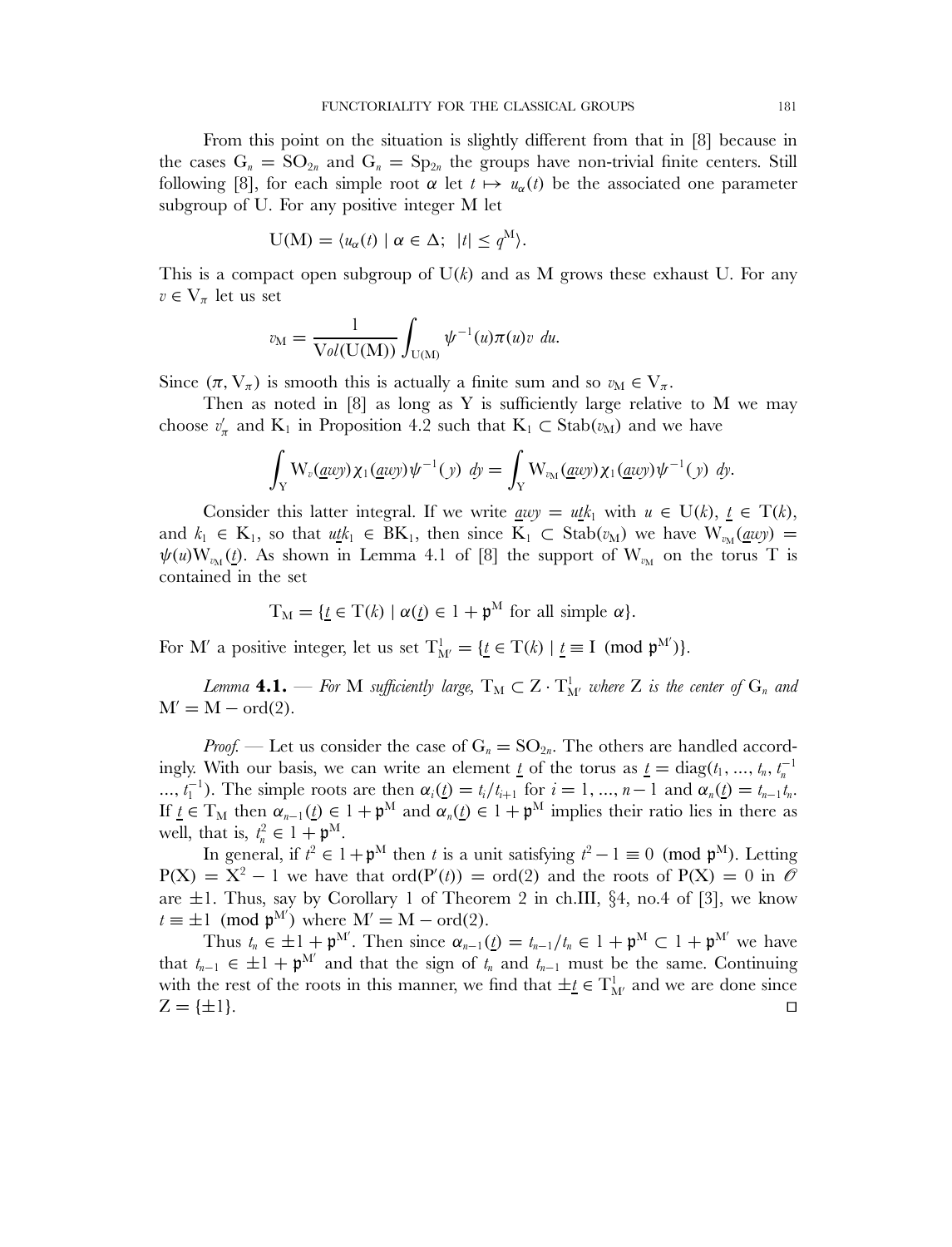Hence if  $\underline{t} \in T_M$  we can further write  $\underline{t} = z\underline{t}^1$  with  $z \in Z$  and  $\underline{t}^1 \in T_M^1$ . It is easy to check that for  $\underline{t} \in T_M$  we have  $W_v(\underline{t}) = W_{v_M}(\underline{t})$ , so that if we choose M from the beginning so that  $T^1_{M'} \subset T \cap Stab(v)$  then we see that  $W_{v_M}(t) = W_v(t) = W_v(z_t^1) =$  $\omega_{\pi}(z) \mathrm{W}_{\nu}(\underline{t}^1) = \omega_{\pi}(z).$ 

So, in our integral, we see that  $W_{M}(a w y) \chi_1(a w y) \neq 0$  iff awy  $\in UT_M K_1$  or  $y \in (a\omega)^{-1} \text{UT}_M \text{K}_1$ . If we write this decomposition as  $a\omega y = u\underline{t}k_1 = u(a\omega y)z(a\omega y)\underline{t}^1k_1$ , then we find

$$
\int_{Y} W_{\nu}(\underline{a}w y) \chi_{1}(\underline{a}w y) \psi^{-1}(y) dy =
$$
\n
$$
\int_{Y \cap (\underline{a}w)^{-1} \cup T_M K_1} \psi(u(\underline{a}w y)) \psi^{-1}(y) \omega_{\pi}(z(\underline{a}w y)) dy.
$$

Then our previous proposition can now be written as follows.

*Proposition* **4.3.** — *Fix*  $v \in V_\pi$  *such that*  $W_v(e) = 1$  *and choose* M *sufficiently large so that*  $T^1_{M'} \subset T \cap \text{Stab}(v)$ *. There exists a vector*  $v'_\pi \in V_\pi$  *and a compact open subgroup*  $K_1$  *such that for*  $Y \subset U_w^-(k)$  *sufficiently large we have* 

$$
j_{v,\mathrm{Y}}(\underline{a}) = \int_{\mathrm{Y} \cap (\underline{a}v)^{-1} \mathrm{UT}_{\mathrm{M}} \mathrm{K}_1} \psi(u(\underline{a}v)\psi) \psi^{-1}(y) \omega_{\pi}(z(\underline{a}v)\psi) \, dy + \mathrm{W}_{v'_{\pi}}(\underline{a}).
$$

This proposition gives us the asymptotics of  $j_{v,Y}(a)$  in the following sense. The function  $W_{\nu'_n}$  is a smooth Whittaker function and hence vanishes for a large and exhibits the standard asymptotics of the Whittaker function as a goes to zero. Thus the integral expression contains all asymptotics of the Bessel function as  $a$  gets large. Even though this integral is a complicated exponential sum, it only depends on  $\pi$  through its central character  $\omega_{\pi}$ .

**4.4.** *Stability of* γ *-functions depending on the central character.* — As an immediate consequence of Proposition 4.3 we obtain the following stability result.

*Proposition* **4.4.** — Let  $\pi_1$  and  $\pi_2$  be two irreducible admissible generic representations of  $G_n(k)$  *having the same central character. Then for every sufficiently highly ramified character*  $\eta$  of  $k^{\times}$ *we have*

$$
\gamma(s,\pi_1\times\eta,\psi)=\gamma(s,\pi_2\times\eta,\psi).
$$

*Proof.* — Let  $v_i \in V_{\pi_i}$  be chosen such that for each we have  $W_{v_i}(e) = 1$ . Choose a large integer M such that  $T^1_{M'} \subset T \cap Stab(v_i)$ . Let  $K_0$  be a compact open subgroup of  $G_n$  such that  $K_0 \subset \text{Stab}(v_1) \cap \text{Stab}(v_2)$ . Then in Proposition 4.3 we may take

$$
K_1 = \bigcap_{u \in U(M)} u^{-1} K_0 u
$$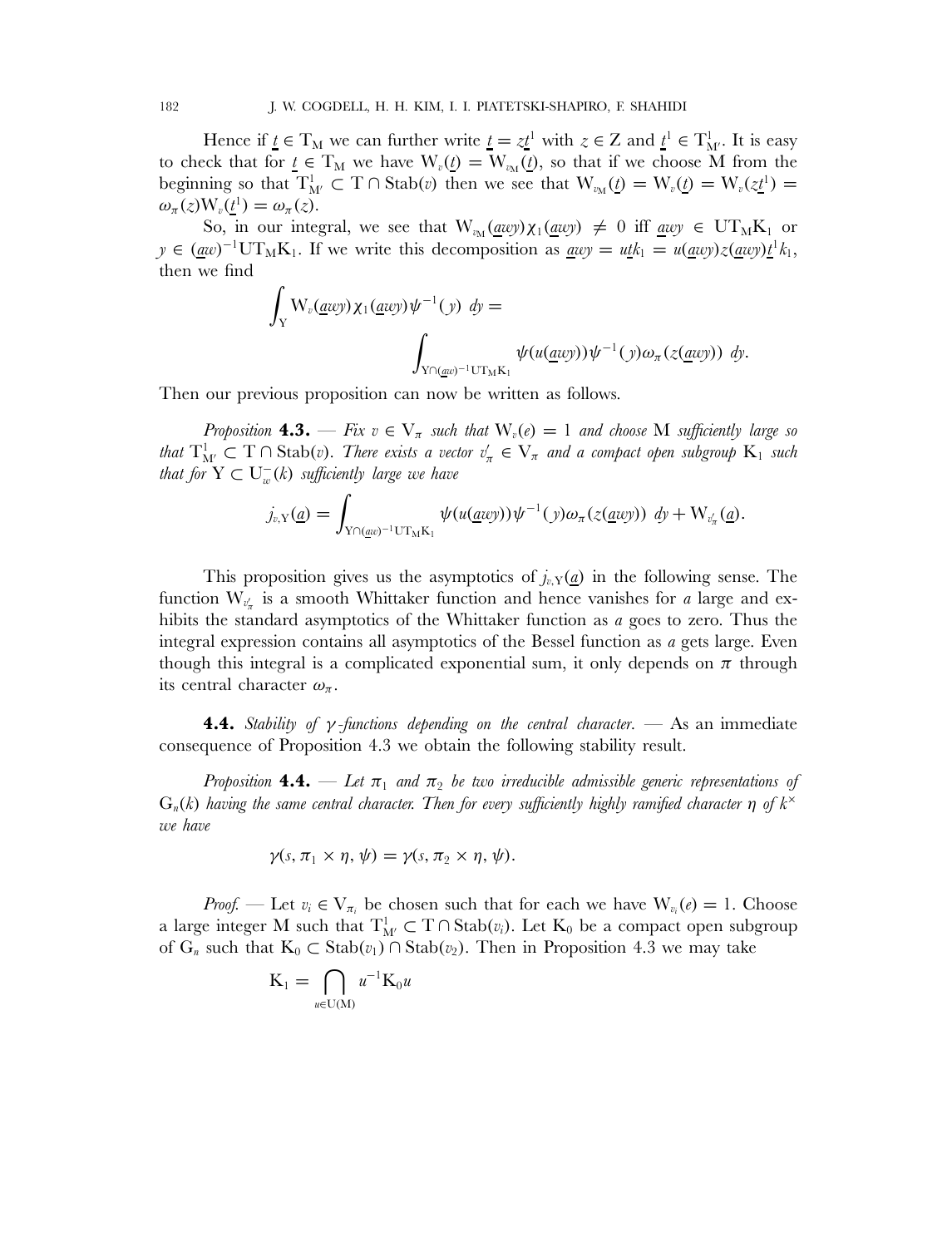as in Section 6 of [8], that is, we can take  $K_1$  to be the same for  $\pi_1$  and  $\pi_2$ . Then by Proposition 4.3 there exist vectors  $v'_{\pi_i} \in V_{\pi_i}$  such that

$$
j_{v_i,\mathrm{Y}}(\underline{a})=\int_{\mathrm{Y}\cap(\underline{a}w)^{-1}\mathrm{UT}_\mathrm{M}\mathrm{K}_1}\psi(u(\underline{a}w y))\psi^{-1}(y)\omega_{\pi_i}(z(\underline{a}w y))\ dy+\mathrm{W}_{v'_{\pi_i}}(\underline{a}).
$$

Since the central characters of  $\pi_1$  and  $\pi_2$  agree, we have

$$
j_{v_1,\mathrm{Y}}(\underline{a})-j_{v_2,\mathrm{Y}}(\underline{a})=\mathrm{W}_{v'_{\pi_1}}(\underline{a})-\mathrm{W}_{v'_{\pi_2}}(\underline{a}).
$$

If we now turn to Proposition 4.1 we find that as long as  $\eta^2$  is ramified we have

$$
\begin{split} \gamma(s,\pi_1 \times \eta,\,\psi)^{-1} &- \gamma(s,\pi_2 \times \eta,\,\psi)^{-1} \\ &= g(s,\,\eta) \int_{k^\times} (j_{v_1,\mathrm{Y}}(\underline{a}) - j_{v_2,\mathrm{Y}}(\underline{a})) \eta(a) |a|^{s-n+\delta} \, \, d^\times a \\ &= g(s,\,\eta) \int_{k^\times} (\mathrm{W}_{v_{\pi_1}'}(\underline{a}) - \mathrm{W}_{v_{\pi_2}'}(\underline{a})) \eta(a) |a|^{s-n+\delta} \, \, d^\times a. \end{split}
$$

But the Whittaker functions are smooth. So for  $\mathsf{R}e(s) \gg 0$  and  $\eta$  sufficiently highly ramified we have

$$
\int_{k^{\times}} \mathrm{W}_{v'_{\pi_i}}(\underline{a}) \eta(a) |a|^{s-n+\delta} d^{\times} a \equiv 0.
$$

Thus for  $\text{Re}(s) \gg 0$  we have

$$
\gamma(s,\pi_1\times\eta,\psi)^{-1}-\gamma(s,\pi_2\times\eta,\psi)^{-1}\equiv 0
$$

and then by the principle of analytic continuation this must be true for all s. Thus

$$
\gamma(s,\pi_1\times\eta,\psi)=\gamma(s,\pi_2\times\eta,\psi)
$$

and we are done.

**4.5.** *Computation of the stable forms.* — To complete the proof of Theorem 4.1, as well as for application in the proof of Theorem 1.1, we will compute an explicit formula for the stable form of the  $\gamma$ -factor. In order to do this, let  $\pi_1$  be any irreducible admissible generic representation of  $G_n(k)$  with central character  $\omega$ . Take  $\mu_1, ..., \mu_n$  to be *n* characters of  $k^{\times}$ . Then  $\mu_1 \otimes \cdots \otimes \mu_n$  defines a character of  $T_n(k)$  and we assume that upon restriction to the center  $Z_n \subset T_n(k)$  this character agrees with the central character  $\omega$  of  $\pi_1$ . Then if we let  $\pi_2 = \text{Ind}_{B_n(k)}^{G_n(k)}(\mu_1 \otimes \cdots \otimes \mu_n)$  then for an appropriate choice of the  $\mu_i$  (in "general position") this representation will be irreducible admissible generic and have central character  $\omega$ . Thus for all sufficiently highly ramified  $\eta$ we have

$$
\gamma(s,\pi_1\times\eta,\psi)=\gamma(s,\pi_2\times\eta,\psi).
$$

 $\Box$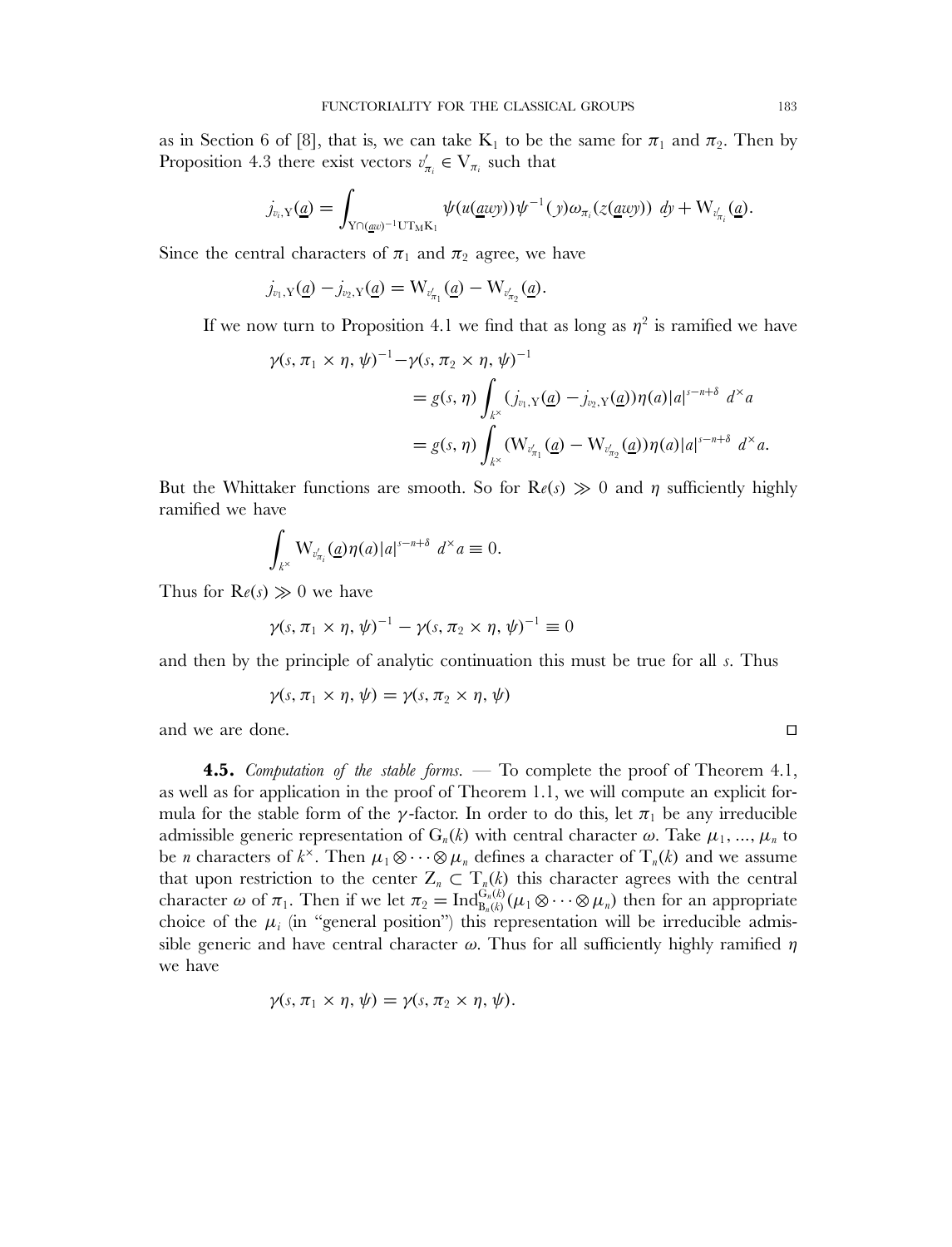We can explicitly compute the right hand side of this formula. By first using the multiplicativity of the  $\gamma$ -factor [52] we obtain

$$
\gamma(s,\pi_2\times\eta,\psi)=\prod_{j=1}^n\gamma(s,\mu_j\eta,\psi)\gamma(s,\mu_j^{-1}\eta,\psi)
$$

if  $G_n = SO_{2n+1}$  or  $G_n = SO_{2n}$ , while if  $G_n = Sp_{2n}$  we obtain

$$
\gamma(s,\pi_2\times\eta,\psi)=\gamma(s,\eta,\psi)\prod_{j=1}^n\gamma(s,\mu_j\eta,\psi)\gamma(s,\mu_j^{-1}\eta,\psi).
$$

This computes the stable form of  $\gamma$ -factor in terms of abelian  $\gamma$ -factors.

*Proposition* **4.5.** — Let  $\pi$  be any irreducible admissible generic representation of  $G_n(k)$  with *central character*  $\omega$  *and let*  $\mu_1, \ldots, \mu_n$  *be any choice of characters of*  $k^{\times}$  *in general position such that*  $\mu_1 \otimes \cdots \otimes \mu_n$  *agrees with*  $\omega$  *upon restriction to the center. Then for every sufficiently highly ramified character* η *we have*

$$
\gamma(s,\pi \times \eta, \psi)
$$
\n
$$
= \begin{cases}\n\prod_{j=1}^{n} \gamma(s, \mu_{j}\eta, \psi) \gamma(s, \mu_{j}^{-1}\eta, \psi) & G_{n} = \text{SO}_{2n+1}, \text{ SO}_{2n} \\
\gamma(s, \eta, \psi) \prod_{j=1}^{n} \gamma(s, \mu_{j}\eta, \psi) \gamma(s, \mu_{j}^{-1}\eta, \psi) & G_{n} = \text{Sp}_{2n}\n\end{cases}
$$

.

**4.6.** *Proof of Theorem 4.1.* — To complete the proof of Theorem 4.1 it will suffice to show that the stable form of the  $\gamma$ -factor computed in Proposition 4.5 is actually independent of the central character  $\omega$ . There is an elementary reason for this (see the comments at the end of this section), but a reason which is particularly adapted to our application is the following.

First take  $G_n$  to be  $SO_{2n+1}$  or  $SO_{2n}$ . Then in either case the standard embedding of the L-groups predicts a functoriality to  $GL_N$  with  $N = 2n$ . In either of these cases, let  $\Pi$  be the induced representation of  $GL_N(k)$  induced from these same characters, that is,

$$
\Pi = \mathrm{Ind}_{B_N(k)}^{\mathrm{GL}_N(k)} \big( \mu_1 \otimes \cdots \otimes \mu_n \otimes \mu_n^{-1} \otimes \cdots \otimes \mu_1^{-1} \big).
$$

Then  $\Pi$  is a generic representation of  $GL_N(k)$  having trivial central character and by multiplicativity of the  $\gamma$ -factors for  $GL_N$  [20] we also have

$$
\gamma(s,\,\Pi\times\eta,\,\psi)=\prod_{j=1}^n\gamma(s,\,\mu_j\eta,\,\psi)\gamma(s,\,\mu_j^{-1}\eta,\,\psi).
$$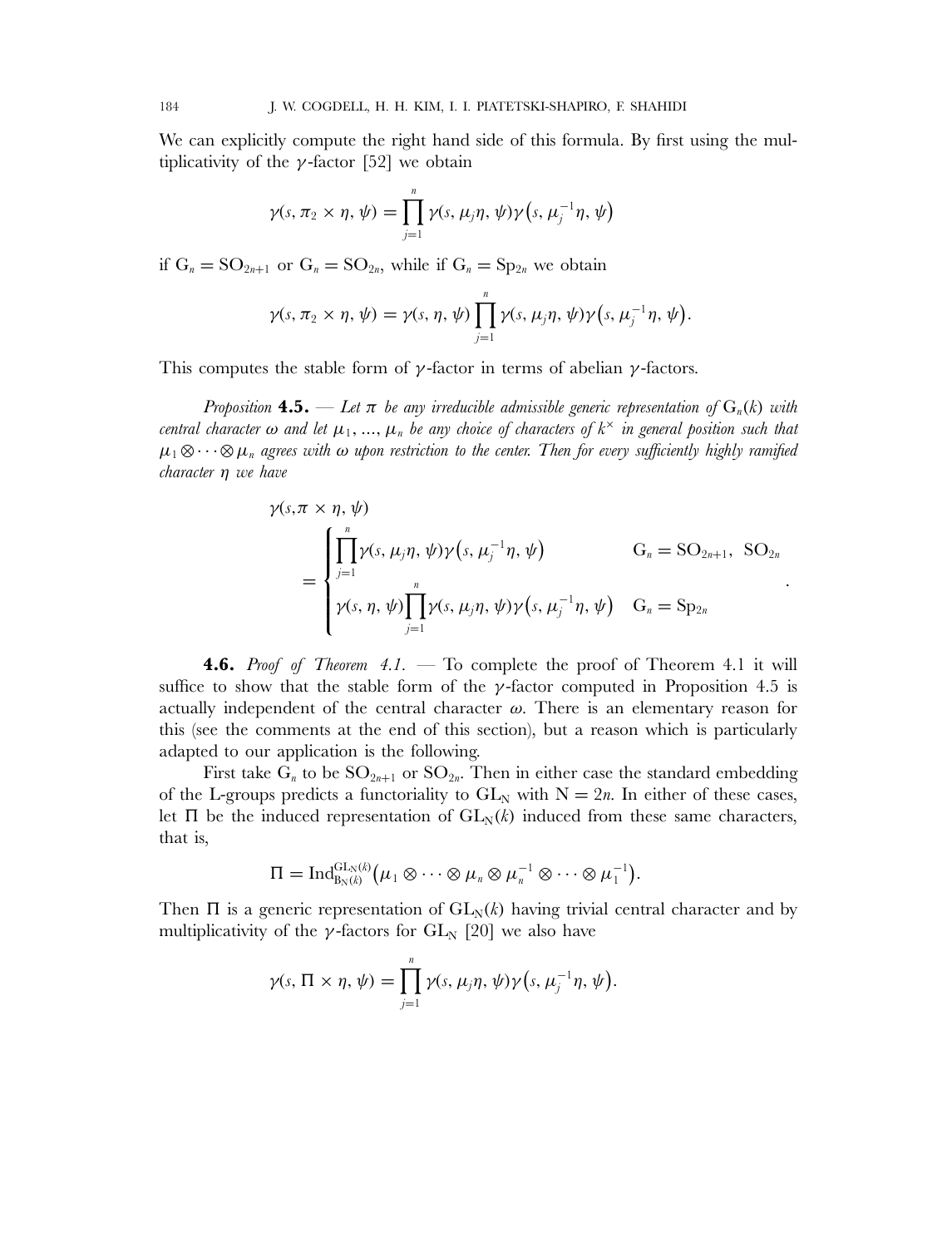Thus

$$
\gamma(s, \pi \times \eta, \psi) = \gamma(s, \Pi \times \eta, \psi).
$$

On the other hand, by the stability of  $\gamma$ -factors for  $GL_N$  [23] we know that the stable form of the *γ*-factor on  $GL_N$  depends only on the central character. Since  $\Pi$  has trivial central character no matter the central character  $\omega$  of  $\pi$ , we see that the stable form of the  $\gamma$ -factor for  $G_n$  is independent of the central character. This establishes Theorem 4.1 in these cases.

The case of  $G_n = Sp_{2n}$  is similar. Take  $\pi$  an irreducible admissible generic representation of  $Sp_{2n}(k)$  and take characters  $\mu_1,...\mu_n$  so that for sufficiently ramified  $\eta$ we have

$$
\gamma(s,\pi\times\eta,\psi)=\gamma(s,\eta,\psi)\prod_{j=1}^n\gamma(s,\mu_j\eta,\psi)\gamma(s,\mu_j^{-1}\eta,\psi).
$$

Now the functorial lift should be to  $GL_{2n+1}$ , so we take  $\Pi$  to be the generic representation of  $GL_{2n+1}(k)$  with trivial central character given by

$$
\Pi = \mathrm{Ind}_{B_{2n+1}(k)}^{\mathrm{GL}_{2n+1}(k)} (\mu_1 \otimes \cdots \otimes \mu_n \otimes 1 \otimes \mu_n^{-1} \otimes \cdots \otimes \mu_1^{-1}).
$$

Then multiplicativity of  $\gamma$ -factors for GL<sub>N</sub> [20] gives

$$
\gamma(s,\Pi \times \eta, \psi) = \gamma(s,\eta, \psi) \prod_{j=1}^n \gamma(s,\mu_j \eta, \psi) \gamma(s,\mu_j^{-1} \eta, \psi)
$$

as well, so that

$$
\gamma(s, \pi \times \eta, \psi) = \gamma(s, \Pi \times \eta, \psi)
$$

for all sufficiently highly ramified  $\eta$ . But again the stable form of the  $\gamma$  factor for  $GL_N$ depends only on the central character of  $\Pi$  [23], which is trivial no matter what the central character of  $\pi$ . Thus the stable form of  $\gamma(s, \pi \times \eta, \psi)$  is independent of the central character of  $\pi$  as well. This completes the proof of Theorem 4.1 in this case as well.  $\Box$ 

We end this section with two corollaries of our stability results. The first is a corollary of Proposition 4.5 combined with Theorem 4.1 and the following observations. In the notation of Proposition 4.5, for  $\eta$  sufficiently highly ramified, each  $\mu_i\eta$ will also be highly ramified, so that  $L(s, \mu, \eta) \equiv 1$ . Then  $\gamma(s, \mu, \eta, \psi) = \varepsilon(s, \mu, \eta, \psi)$ . Similarly, by [54] as soon as  $\eta$  is sufficiently highly ramified we have  $L(s, \pi \times \eta) \equiv 1$ , so that  $\gamma(s, \pi \times \eta, \psi) = \varepsilon(s, \pi \times \eta, \psi)$  as well. Thus we obtain the stability of local ε-factors as well as their stable form.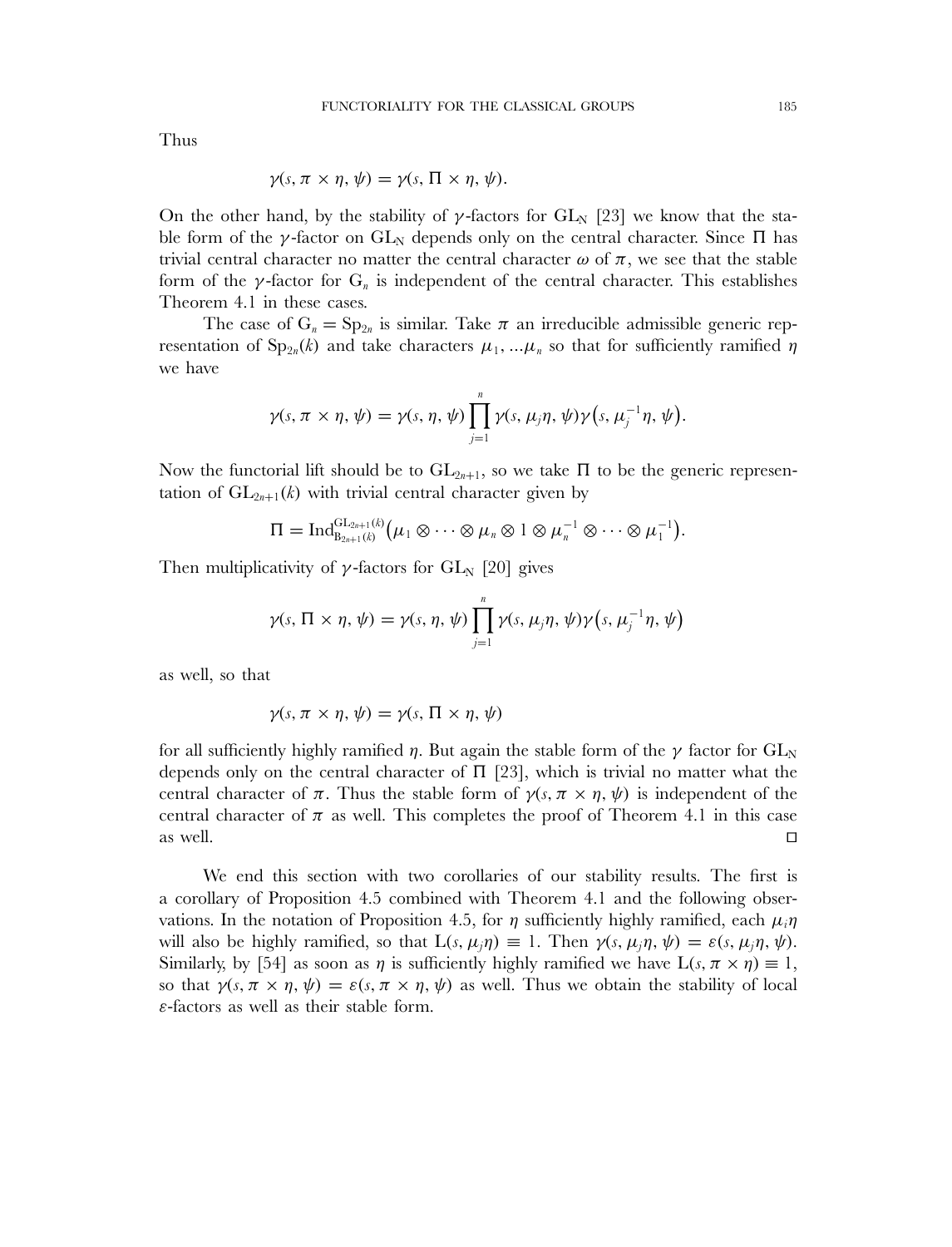*Corollary* **4.1.** — Let  $\pi$  be an irreducible admissible generic representation of  $G_n(k)$  and let  $\mu_1, \ldots, \mu_n$  be characters of  $k^\times$  *in general position. Then for every sufficiently ramified character*  $\eta$ *we have*

$$
\varepsilon(s,\pi \times \eta, \psi) = \begin{cases} \prod_{j=1}^{n} \varepsilon(s, \mu_{j}\eta, \psi) \varepsilon(s, \mu_{j}^{-1}\eta, \psi) & G_{n} = \text{SO}_{2n+1}, \text{ SO}_{2n} \\ \sum_{j=1}^{n} \varepsilon(s, \eta, \psi) \prod_{j=1}^{n} \varepsilon(s, \mu_{j}\eta, \psi) \varepsilon(s, \mu_{j}^{-1}\eta, \psi) & G_{n} = \text{Sp}_{2n} \end{cases}
$$

.

Our second corollary combines the proof of Theorem 4.1 with the above observations on the stability of the local L-factors, both for  $G_n$  and  $GL_N$ .

*Corollary* **4.2.** — Let  $\pi$  be an irreducible admissible generic representation of  $G_n(k)$ . Let  $\Pi$  *be any irreducible admissible representation of*  $GL_N(k)$  *with trivial central character* (N *as in Theorem 1.1). Then for all sufficiently ramified characters*  $\eta$  of  $k^{\times}$  we have

$$
L(s, \pi \times \eta) \equiv 1 \equiv L(s, \Pi \times \eta)
$$
 and  $\varepsilon(s, \pi \times \eta, \psi) = \varepsilon(s, \Pi \times \eta, \psi)$ .

As was pointed out by the referee, the formulas in Proposition 4.5 and Corollary 4.1 can be simplified as follows. As we noted above, for highly ramified characters, there is no difference in the  $\gamma$ -factors and the  $\varepsilon$ -factors. The  $\varepsilon$ -factors for characters of  $k^{\times}$  can then be computed via Gauss sums. As long as  $\eta$  is sufficiently highly ramified with respect to  $\mu$  we have that there exists  $c_n$  such that  $\varepsilon(s, \mu\eta, \psi) = \mu(c_n)\varepsilon(s, \eta, \psi)$ . Thus under these conditions we have

$$
\varepsilon(s, \mu\eta, \psi)\varepsilon(s, \mu^{-1}\eta, \psi) = \varepsilon(s, \eta, \psi)^2
$$

which then leads to

$$
\gamma(s, \pi \times \eta, \psi) = \gamma(s, \eta, \psi)^{N}
$$

in Proposition 4.5 in all cases and

$$
\varepsilon(s, \pi \times \eta, \psi) = \varepsilon(s, \eta, \psi)^{N}
$$

in Corollary 4.1 in all cases, where the natural functoriality is from  $G_n$  to  $GL_N$ . In the case of Proposition 4.5 this formula provides the elementary proof of the independence of the stable form from the central character of  $\pi$  alluded to above. We chose to leave our original proof since it then leads naturally to Corollary 4.2. These formulas for the stable form can then be obtained after the fact by using stability and then taking  $\pi$ to be induced from trivial characters (again as was pointed out by the referee).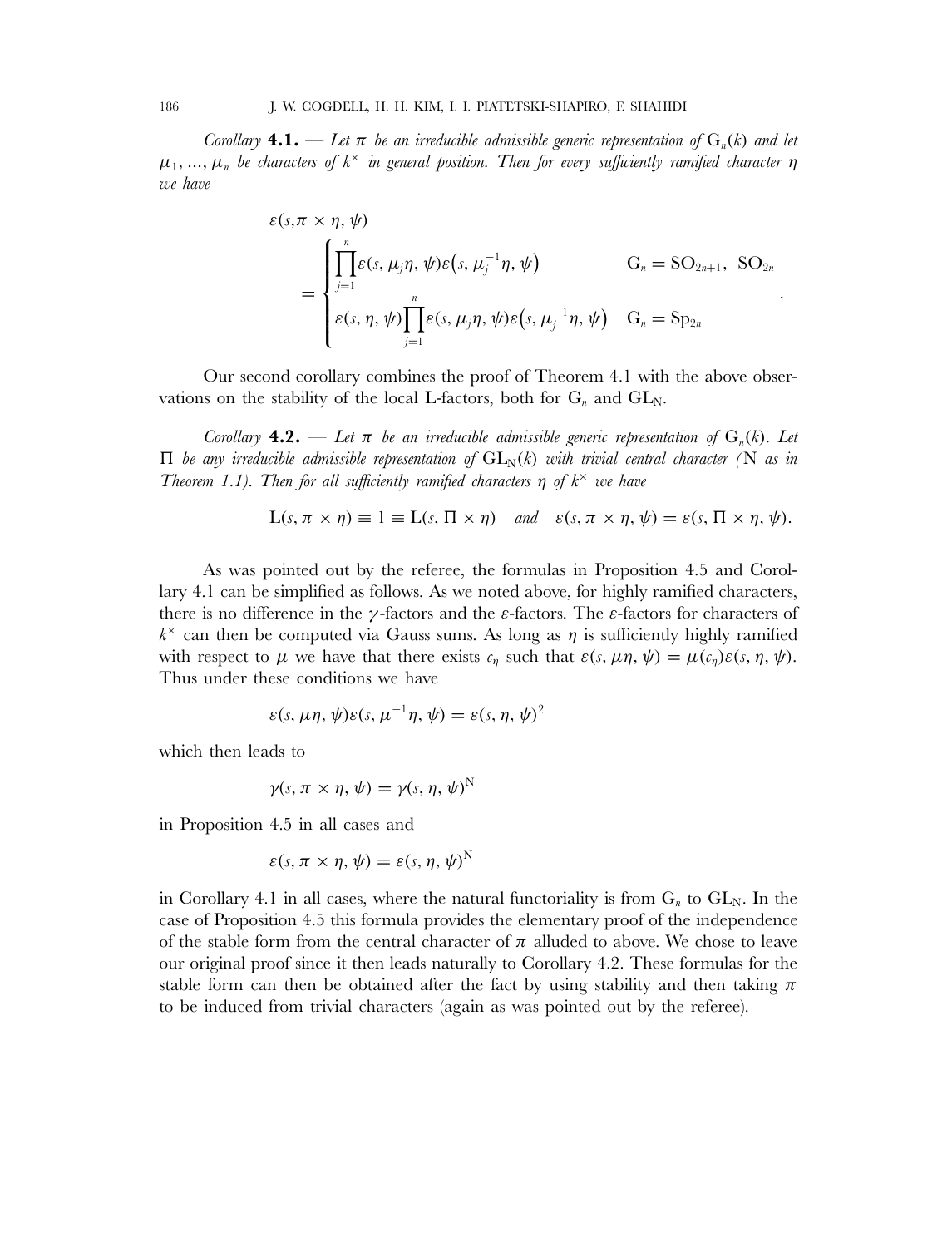# **5. The candidate lift**

We now return to k denoting a number field. Let  $\pi = \otimes' \pi_v$  be a globally generic cuspidal representation of  $G_n(\mathbf{A})$ . In this section we will construct our candidate  $\Pi =$  $\otimes' \Pi_v$  for the functorial lift of  $\pi$  as an irreducible admissible representation of GL<sub>N</sub>(**A**). We will construct  $\Pi$  by constructing each local component, or local lift,  $\Pi_{v}$ . There will be three cases: (i) the archimedean lift, (ii) the non-archimedean unramified lift, and finally (iii) the non-archimedean ramified lift.

**5.1.** *The archimedean lift.* — Let v be an archimedean place of k. By the arithmetic Langlands classification [34,2],  $\pi$ <sub>n</sub> is parameterized by an admissible homomorphism  $\phi_v : W_{k_v} \to {}^L G_n^0$  where  $W_{k_v}$  is the Weil group of  $k_v$ . By composing with  $\iota: {}^L G_n(\mathbf{C}) \hookrightarrow GL_N(\mathbf{C})$  we have an admissible homomorphism  $\Phi_v = \iota \circ \phi_v : W_{k_v} \longrightarrow$  $GL_N(\mathbf{C})$  and this defines an irreducible admissible representation  $\Pi_v$  of  $GL_N(k_v)$ .



Then  $\Pi_v$  is the local functorial lift of  $\pi_v$ . We take  $\Pi_v$  as our local lift of  $\pi_v$ .

The local archimedean L- and  $\varepsilon$ -factors defined via the theory of Eisenstein series that we are using are the same as the Artin factors defined through the arithmetic Langlands classification [49]. Since the embedding  $\iota : {}^L G_n(\mathbf{C}) \hookrightarrow GL_N(\mathbf{C})$  is the standard representation of the L-group of  $G_n(k_n)$  then by the definition of the local L- and  $\varepsilon$ -factors given in [2] we have

$$
L(s, \pi_v) = L(s, \iota \circ \phi_v) = L(s, \Pi_v)
$$

and

$$
\varepsilon(s,\pi_v,\psi_v)=\varepsilon(s,\iota\circ\phi_v,\psi_v)=\varepsilon(s,\Pi_v,\psi_v)
$$

where in both instances the middle factor is the local Artin-Weil L- and ε-factor attached to representations of the Weil group as in [59].

If  $\tau_v$  is an irreducible admissible representation of  $GL_m(k_v)$  then it is in turn parameterized by an admissible homomorphism  $\phi'_v : W_{k_v} \longrightarrow GL_m(\mathbf{C})$ . Then the tensor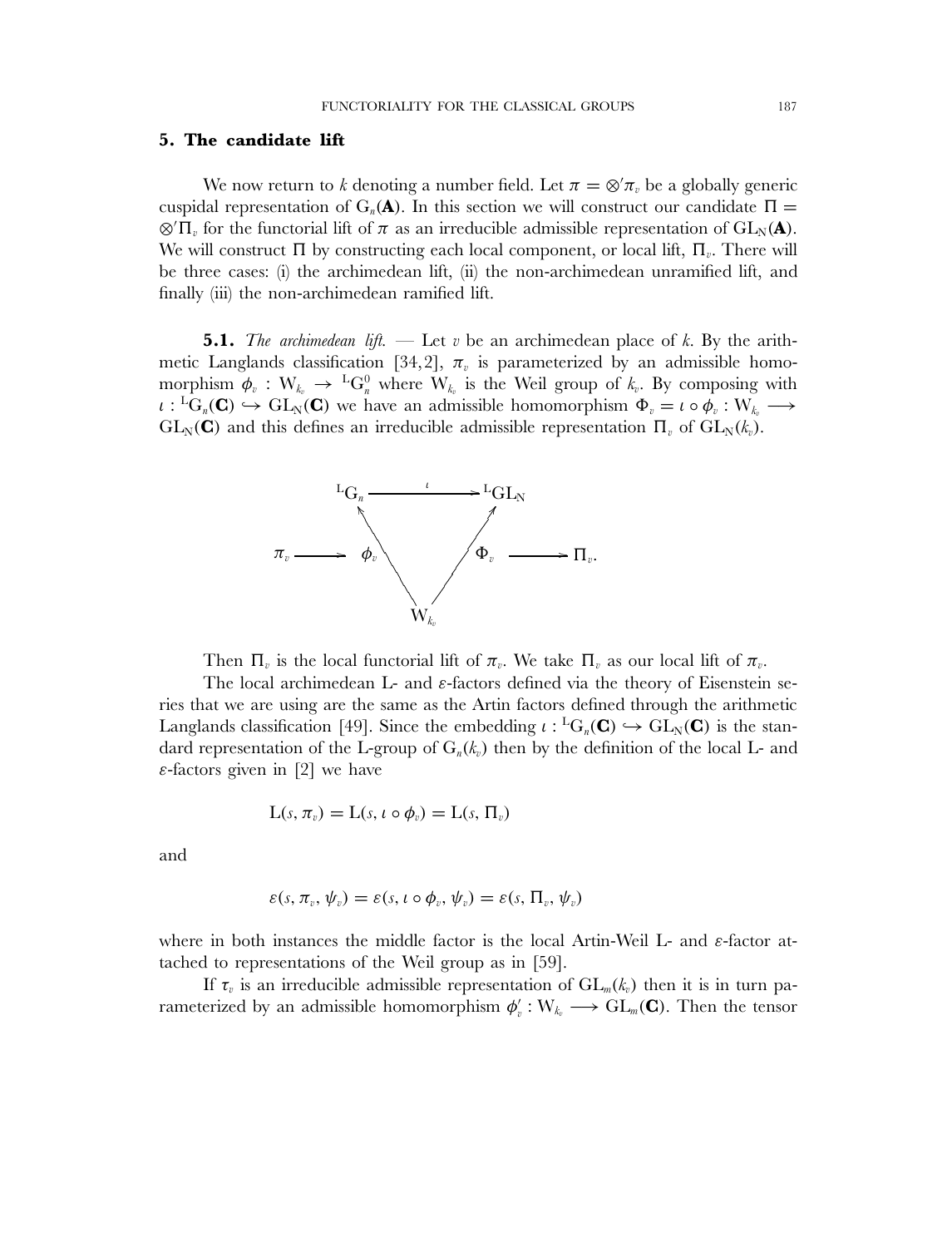product homomorphism  $(\iota \circ \phi_v) \otimes \phi'_v : W_{k_v} \longrightarrow GL_{mN}(\mathbf{C})$  is admissible and again we have by definition

$$
L(s, \pi_v \times \tau_v) = L(s, (t \circ \phi_v) \otimes \phi'_v) = L(s, \Pi_v \times \tau_v)
$$

and

$$
\varepsilon(s,\pi_{v}\times \tau_{v},\psi_{v})=\varepsilon(s,(t\circ \phi_{v})\otimes \phi'_{v},\psi_{v})=\varepsilon(s,\Pi_{v}\times \tau_{v},\psi_{v}).
$$

This then gives the following matching of the twisted local L- and  $\varepsilon$ -factors.

*Proposition* 5.1. — Let v be an archimedean place of k and let  $\pi$ , be an irreducible admis*sible generic representation of*  $G_n(k_v)$ ,  $\Pi_v$  *its local functorial lift to*  $GL_N(k_v)$ , and  $\tau_v$  *an irreducible admissible generic representation of*  $GL_m(k_n)$ . Then

$$
L(s, \pi_v \times \tau_v) = L(s, \Pi_v \times \tau_v) \quad \text{and} \quad \varepsilon(s, \pi_v \times \tau_v, \psi_v) = \varepsilon(s, \Pi_v \times \tau_v, \psi_v).
$$

**5.2.** *The non-archimedean unramified lift.*  $\longrightarrow$  Now let v be an non-archimedean place of k and assume that  $\pi_v$  is an unramified representation. By the unramified arithmetic Langlands classification or the Satake classification [2,47],  $\pi$ <sub>v</sub> is parameterized by an unramified admissible homomorphism  $\phi_v : W_{k_v} \to {}^L G_n^0$  where  $W_{k_v}$  is the Weil group of  $k_v$ . By composing with  $\iota : {}^L G_n(\mathbf{C}) \hookrightarrow GL_N(\mathbf{C})$  we have an unramified admissible homomorphism  $\Phi_v = \iota \circ \phi_v : W_{k_v} \longrightarrow GL_N(\mathbb{C})$  and this defines an irreducible admissible representation  $\Pi_{v}$  of  $GL_{N}(k_{v})$  [15,17].



Then  $\Pi_{\nu}$  is again the local functorial lift of  $\pi_{\nu}$  and we take it as our local lift.

More specifically, any irreducible admissible generic unramified representation  $\pi_{v}$  of  $G_{n}(k_{v})$  occurs as a subrepresentation of an induced representation from *n* unramified characters  $\mu_{1,v},...,\mu_{n,v}$ , that is

$$
\pi_v\subset \text{Ind}_{\text{B}_n(k_v)}^{\text{G}_n(k_v)}(\mu_{1,v}\otimes\cdots\otimes\mu_{n,v}).
$$

If we normalize the local class field theory isomorphism so that a geometric Frobenius  $\mathbf{F}_v$  corresponds to the uniformizer  $\varpi_v$  of  $k_v$ , then since  $\pi_v$  is unramified it is determined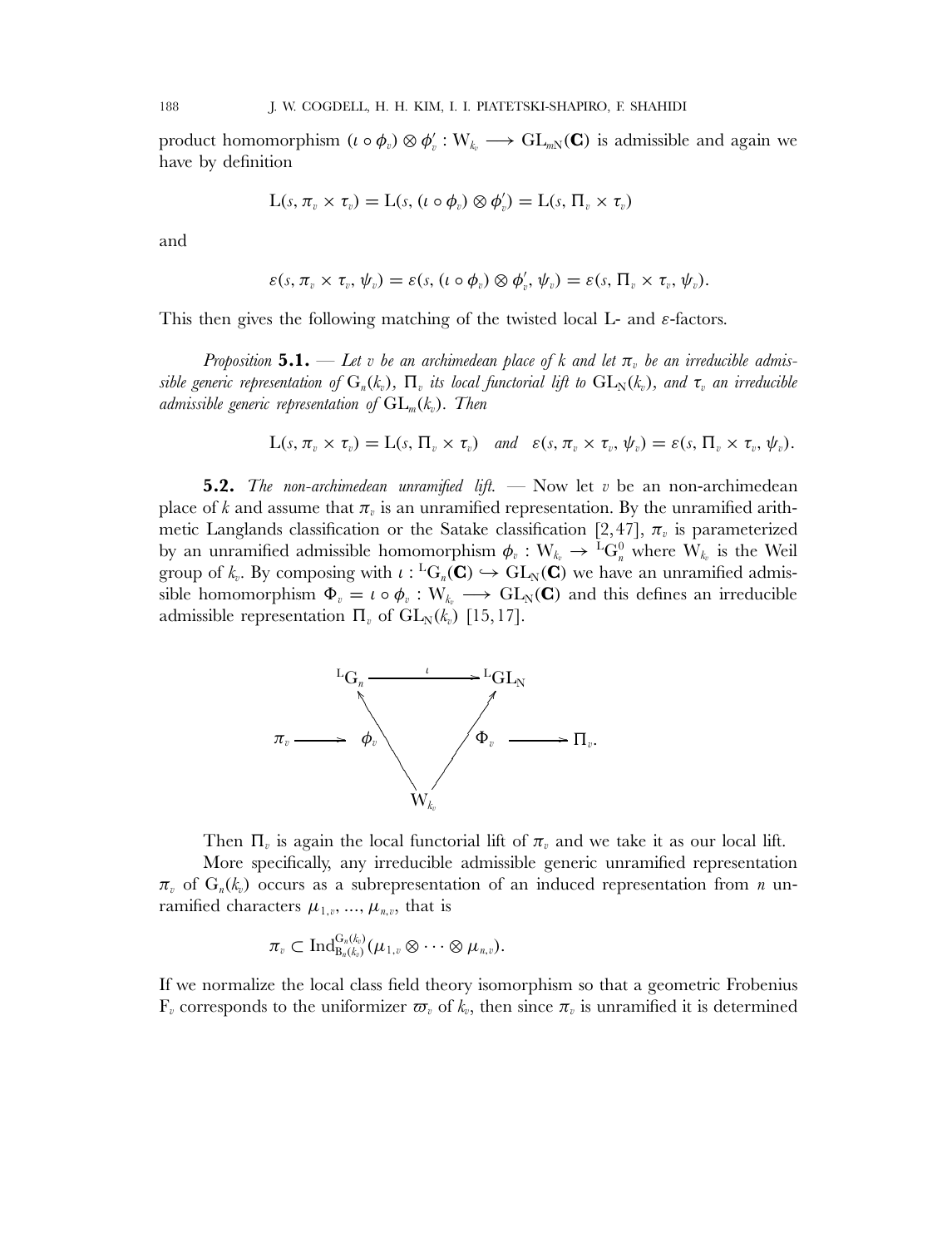by and determines the semi-simple conjugacy class, its Satake class, associated to the diagonal matrix

$$
\phi_{v}(\mathrm{F}_{v}) = \mathrm{diag}(\mu_{1,v}(\varpi),...,\mu_{n,v}(\varpi_{v}),\mu_{n,v}(\varpi_{v})^{-1},...,\mu_{1,v}(\varpi_{v})^{-1})
$$

in the cases  $G_n = SO_{2n+1}$ ,  $SO_{2n}$  and to

$$
\phi_{v}(\mathbf{F}_{v}) = \mathrm{diag}(\mu_{1,v}(\varpi), ..., \mu_{n,v}(\varpi_{v}), 1, \mu_{n,v}(\varpi_{v})^{-1}, ..., \mu_{1,v}(\varpi_{v})^{-1})
$$

in the case  $G_n = Sp_{2n}$ .

Then the semi-simple conjugacy class in  $GL_N(\mathbf{C})$  determining  $\Pi_v$  is  $\Phi_v(\mathbf{F}_v)$  =  $\iota \circ \phi_n(F_n)$  whose Satake class is represented by the same diagonal matrix viewed as an element of <sup>L</sup>GL<sub>N</sub>. Hence  $\Pi_{v}$  is the unique unramified constituent of the induced representation

$$
\Xi_v = \mathrm{Ind}_{\mathrm{B}_{2n}(k)}^{\mathrm{GL}_{2n}(k)} \big( \mu_{1,v} \otimes \cdots \otimes \mu_{n,v} \otimes \mu_{n,v}^{-1} \otimes \cdots \otimes \mu_{1,v}^{-1} \big)
$$

in the cases  $G_n = SO_{2n+1}$ ,  $SO_{2n}$  and of

$$
\Xi_v = \mathrm{Ind}_{\mathrm{B}_{2n+1}(k)}^{\mathrm{GL}_{2n+1}(k)} \left(\mu_{1,v} \otimes \cdots \otimes \mu_{n,v} \otimes 1_v \otimes \mu_{n,v}^{-1} \otimes \cdots \otimes \mu_{1,v}^{-1}\right)
$$

in the case  $G_n = Sp_{2n}$ . In terms of Langlands' local isobaric sums, we have

$$
\Pi_v = \begin{cases} \mu_{1,v} \boxplus \cdots \boxplus \mu_{n,v} \boxplus \mu_{n,v}^{-1} \boxplus \cdots \boxplus \mu_{1}^{-1} & G_n = SO_{2n+1}, \ SO_{2n} \\ \mu_{1,v} \boxplus \cdots \boxplus \mu_{n,v} \boxplus 1_v \boxplus \mu_{n,v}^{-1} \boxplus \cdots \boxplus \mu_{1}^{-1} & G_n = Sp_{2n} \end{cases}.
$$

We will again need to know that the twisted L- and  $\varepsilon$ -factors agree for  $\pi_v$  and  $\Pi_v$ .

*Proposition* **5.2.** — Let v be a non-archimedean place of k and let  $\pi$ , be an irreducible *admissible generic unramified representation of*  $G_n(k_v)$ *. Let*  $\Pi_v$  *be its functorial local lift to*  $GL_N(k_v)$ *, and*  $\tau$ <sub>*n*</sub> *an irreducible admissible generic representation of*  $GL_m(k_n)$ *. Then* 

$$
L(s, \pi_v \times \tau_v) = L(s, \Pi_v \times \tau_v) \quad \text{and} \quad \varepsilon(s, \pi_v \times \tau_v, \psi_v) = \varepsilon(s, \Pi_v \times \tau_v, \psi_v).
$$

*Proof.* — We will prove this by explicitly computing both sides in terms of the above data.

On the general linear group side, either utilizing the local Langlands correspondence for  $GL_N$  over a p-adic field [15,17], as we did in the case of archimedean fields, or directly utilizing the results of [20], specifically Theorem 3.1 and Theorem 9.5, it is routine to compute that

$$
L(s, \Pi_v \times \tau_v) = \prod_{j=1}^n L(s, \tau_v \times \mu_{j,v}) L(s, \tau_v \times \mu_{j,v}^{-1})
$$
  

$$
\varepsilon(s, \Pi_v \times \tau_v, \psi_v) = \prod_{j=1}^n \varepsilon(s, \tau_v \times \mu_{j,v}, \psi_v) \varepsilon(s, \tau_v \times \mu_{j,v}^{-1}, \psi_v)
$$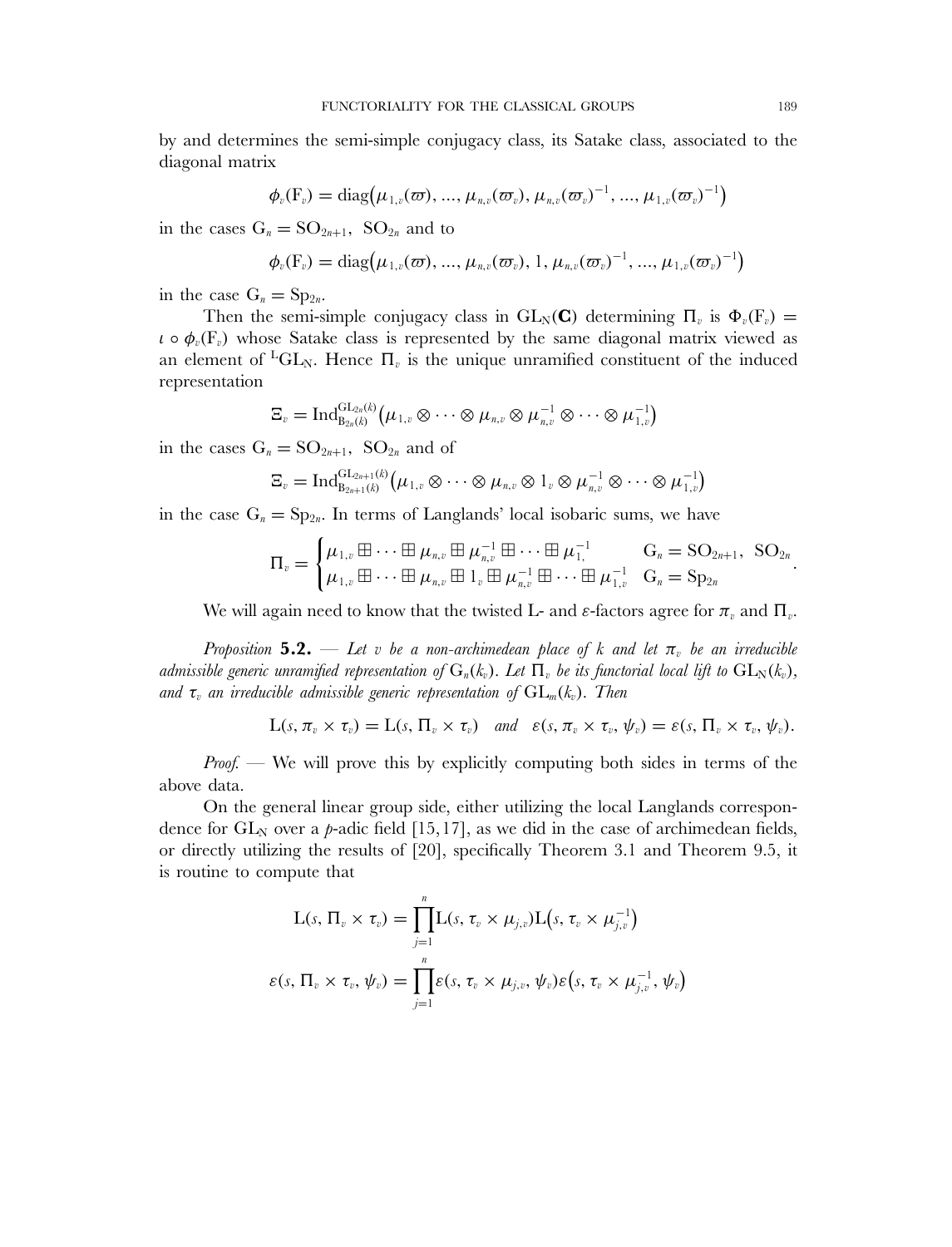in the cases  $G_n = SO_{2n+1}$ ,  $SO_{2n}$  while

$$
L(s, \Pi_v \times \tau_v) = L(s, \tau_v) \prod_{j=1}^n L(s, \tau_v \times \mu_{j,v}) L(s, \tau_v \times \mu_{j,v}^{-1})
$$
  

$$
\varepsilon(s, \Pi_v \times \tau_v, \psi_v) = \varepsilon(s, \tau_v, \psi_v) \prod_{j=1}^n \varepsilon(s, \tau_v \times \mu_{j,v}, \psi_v) \varepsilon(s, \tau_v \times \mu_{j,v}^{-1}, \psi_v)
$$

in the case of  $G_n = Sp_{2n}$ .

For the unramified representation  $\pi$ , of the classical group  $G_n(k_n)$  the argument is as in [6]. First, by the multiplicativity of  $\gamma$ -factors [51,52] we have that

$$
\gamma(s,\pi_{v}\times \tau_{v},\psi_{v})=\prod_{j=1}^{n}\gamma(s,\,\tau_{v}\times \mu_{j,v},\,\psi_{v})\gamma\big(s,\,\tau_{v}\times \mu_{j,v}^{-1}\,,\,\psi_{v}\big)
$$

in the cases  $G_n = SO_{2n+1}$ ,  $SO_{2n}$  and that

$$
\gamma(s,\pi_v\times \tau_v,\psi_v)=\gamma(s,\tau_v,\psi_v)\underset{j=1}{\overset{n}{\prod}}\gamma(s,\tau_v\times \mu_{j,v},\psi_v)\gamma\big(s,\tau_v\times \mu_{j,v}^{-1},\psi_v\big)
$$

for  $G_n = Sp_{2n}$ . Hence to obtain the factorization of the *ε*-factors it suffices to combine this with the factorization of the L-factors.

To obtain the factorization of the L-functions we will use the definition of the Lfunctions as in [51]. Since  $\pi_{\nu}$  and  $\tau_{\nu}$  are generic, then they are both full induced from generic tempered representations in Langlands order. For the classical groups this is Muić (see Theorem 5.1 of  $[43]$  or Theorem 1.1 of  $[44]$ ) while for the linear groups it is Zelevinsky [61] or Jacquet and Shalika [22]. Thus we may write

$$
\pi_{v}\simeq\mathrm{Ind}_{\mathrm{Q}(k_{v})}^{\mathrm{G}_{n}(k_{v})}\big(\pi'_{1,v}\nu^{a_{1}}\otimes\cdots\otimes\pi'_{r,v}\nu^{a_{r}}\otimes\pi''_{v}\big)
$$

with each  $\pi'_{j,v}$  tempered on some  $GL_{n_j}(k_v)$ ,  $v$  the character  $v(g) = |\det(g)|_v$  for  $g \in$  $GL_{n_j}(k_v)$ ,  $\pi''_v$  tempered on  $G_{n_0}(k_v)$ ,  $a_1 > ... > a_r$ , and Q the standard parabolic with Levi of the form  $GL_{n_1} \times \cdots \times GL_{n_r} \times G_{n_0}$ . Similarly

$$
\tau_{\scriptscriptstyle v} \simeq \mathrm{Ind}_{\mathrm{Q}'(k_{\scriptscriptstyle v})}^{\mathrm{GL}_m(k_{\scriptscriptstyle v})} \big(\tau_{1,\scriptscriptstyle v}' \nu^{b_1} \otimes \cdots \otimes \tau_{t,\scriptscriptstyle v}' \nu^{b_t} \big)
$$

with each  $\tau'_{i,v}$  tempered on some  $GL_{m_i}(k_v)$ ,  $b_1 > \cdots > b_t$ , and  $Q'$  the standard parabolic with Levi  $GL_{m_1} \times \cdots \times GL_{m_l}$ . Note that under our assumptions, each  $\pi'_{j,v}$  is full induced from unitary characters and  $\pi''_v$  is the unique irreducible generic unramified subrepresentation of such. Then by definition ([51], Section 7)

$$
L(s, \pi_v \times \tau_v) = \prod_{i,j} L(s + a_j + b_i, \pi'_{j,v} \times \tau'_{i,v}) L(s - a_j + b_i, \tilde{\pi}'_{j,v} \times \tau'_{i,v}) \times \times \prod_i L(s + b_i, \pi''_v \times \tau'_{i,v}).
$$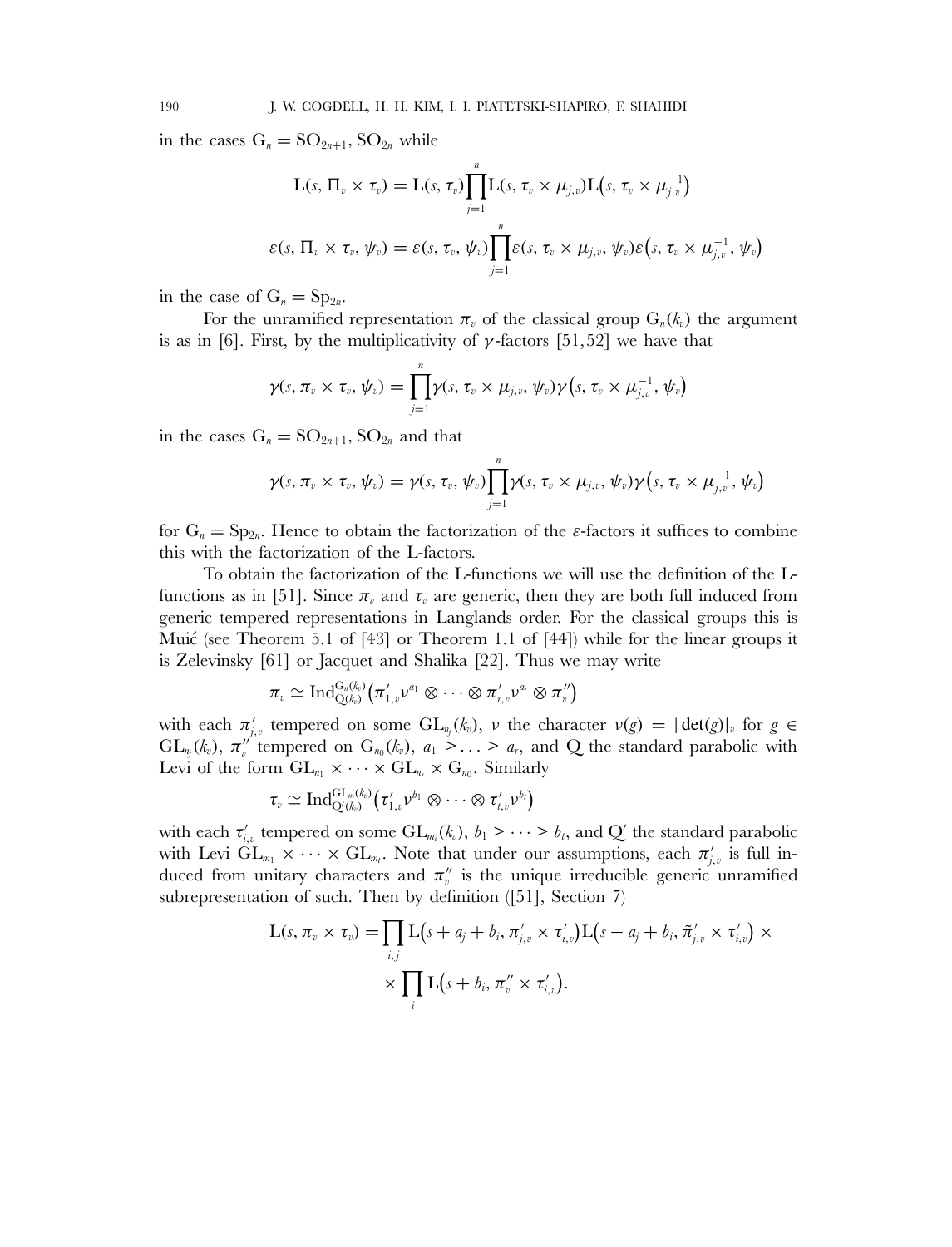Now consider the factors on the right hand side. Begin with the  $GL_{n_i} \times GL_{m_i}$ factors. Since  $\pi'_{j,v}$  is a full induced from unitary characters, say  $\pi'_{j,v} \simeq \text{Ind}(\mu_{1,v}^j \otimes \cdots)$  $\otimes \mu^j_{n_j,\nu}$ ), and the fact that  $\tau'_{i,\nu}$  is tempered, then by either [20] or [52] we have

$$
L(s, \pi'_{j,v} \times \tau'_{i,v}) = \prod_{\ell} L(s, \mu'_{\ell,v} \times \tau'_{i,v}).
$$

The results of [52] apply equally well to  $G_{n_0} \times GL_{m_i}$  and if we write  $\pi''_v \subset \text{Ind}(\mu''_{1,v} \otimes$  $\dots \otimes \mu_{\ell,v}''$  with the  $\mu_{j,v}''$  unitary, then by Theorem 5.2 of [52] we have

$$
L(s, \pi''_v \times \tau'_{i,v}) = \prod_{j=1}^{\ell} L(s, \tau'_{i,v} \times \mu''_{j,v}) L(s, \tau'_{i,v} \times \mu''_{j,v}^{-1})
$$

in the cases  $G_n = SO_{2n+1}$ ,  $SO_{2n}$  and

$$
L(s, \pi''_v \times \tau'_{i,v}) = L(s, \tau'_{i,v}) \prod_{j=1}^{\ell} L(s, \tau'_{i,v} \times \mu''_{j,v}) L(s, \tau'_{i,v} \times \mu''_{j,v}^{-1})
$$

for  $G_n = Sp_{2n}$ . Note that Conjecture 5.1 of [52], which is a hypothesis of Theorem 5.2 there, is known in our case by Theorem 4.1 of [4].

We have now factored the L-functions for  $\pi_{v}$  all the way down to the characters occurring in its Satake class  $\phi_{\nu}(\mathbf{F}_{\nu})$ . If we now reconstruct these decompositions we find

$$
L(s, \pi_v \times \tau_v) = \prod_{j=1}^n L(s, \tau_v \times \mu_{j,v}) L(s, \tau_v \times \mu_{j,v}^{-1})
$$

when  $G_n = SO_{2n+1}$ ,  $SO_{2n}$  and

$$
L(s, \pi_v \times \tau_v) = L(s, \tau_v) \prod_{j=1}^n L(s, \tau_v \times \mu_{j,v}) L(s, \tau_v \times \mu_{j,v}^{-1})
$$

for  $G_n = Sp_{2n}$ . If we combine this with our factorization of the *γ*-factor above we obtain

$$
\varepsilon(s,\pi_v\times \tau_v,\psi_v)=\prod_{j=1}^n\varepsilon(s,\tau_v\times \mu_{j,v},\psi_v)\varepsilon(s,\tau_v\times \mu_{j,v}^{-1},\psi_v)
$$

for  $G_n = SO_{2n+1}$ ,  $SO_{2n}$  and

$$
\varepsilon(s,\pi_v\times \tau_v,\psi_v)=\varepsilon(s,\tau_v,\psi_v)\underset{j=1}{\overset{n}{\prod}}\varepsilon(s,\tau_v\times \mu_{j,v},\psi_v)\varepsilon\big(s,\tau_v\times \mu_{j,v}^{-1},\psi_v\big)
$$

when  $G_n = Sp_{2n}$ .

Comparing our expressions for  $L(s, \Pi_{v} \times \tau_{v})$  and  $L(s, \pi_{v} \times \tau_{v})$  as well as those for the  $\varepsilon$ -factors, we obtain our result.  $\Box$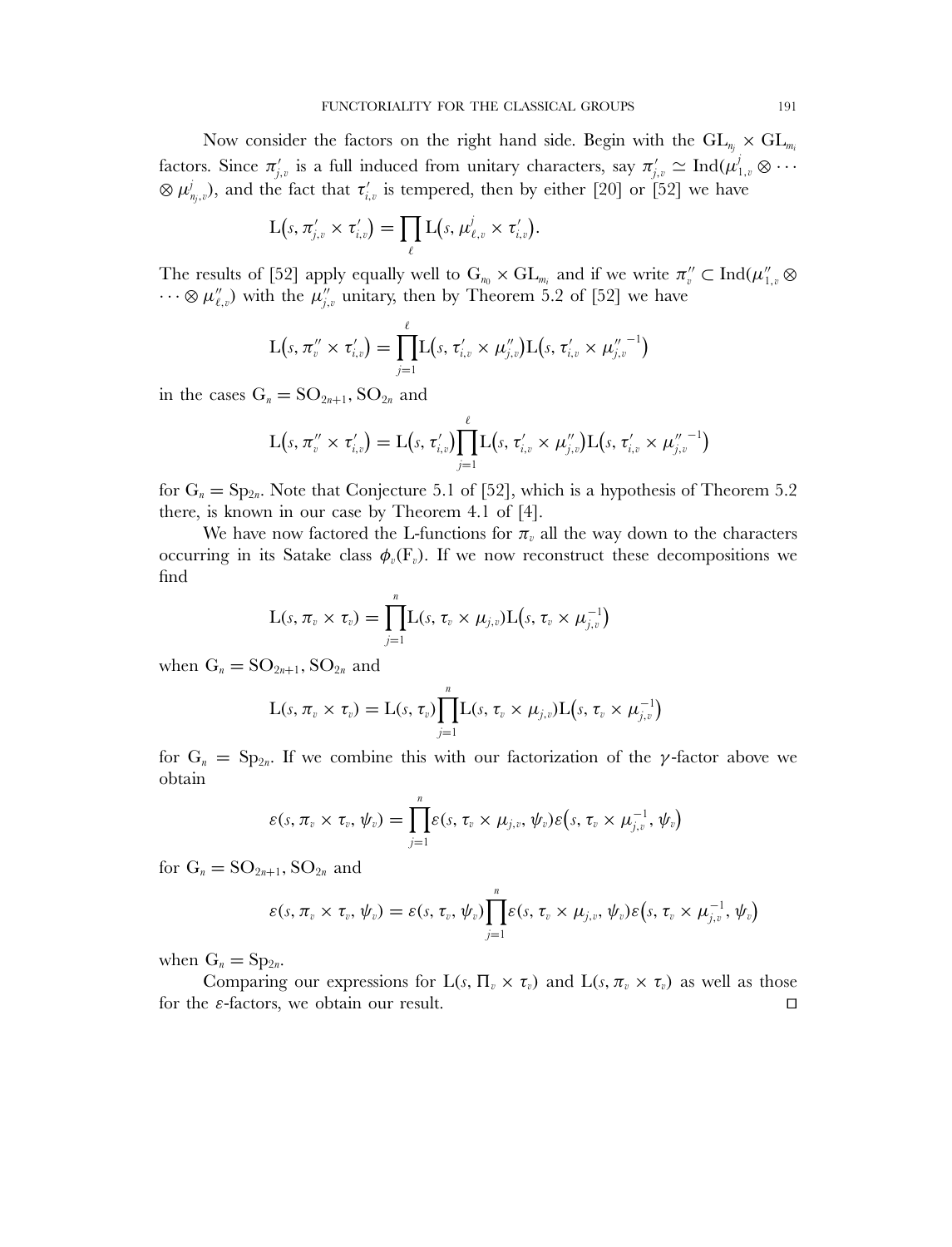192 J. W. COGDELL, H. H. KIM, I. I. PIATETSKI-SHAPIRO, F. SHAHIDI

**5.3.** *The non-archimedean ramified lift.* — We are left with the case of a nonarchimedean place v of k where the local component  $\pi_n$  of  $\pi$  is ramified. Now we do not have the local Langlands correspondence to give us a natural local functorial lift. Instead we will use the results of Section 4.

In this case, that is when  $\pi$ <sub>*n*</sub> is ramified, we take for our local lift any irreducible admissible representation  $\Pi_{v}$  of  $GL_{N}(k_{v})$  having trivial central character. For simplicity we will take  $\Pi_{\nu}$  to be self-contragredient as well, but this is not essential. Given  $\pi_{\nu}$ and this  $\Pi_{\nu}$  then by the results of Section 4, particularly Corollary 4.2, we know that for every sufficiently highly ramified character  $\eta_v$  of  $GL_1(k_v)$  we have

$$
L(s, \pi_v \times \eta_v) \equiv 1 \equiv L(s, \Pi_v \times \eta_v) \text{ and}
$$
  

$$
\varepsilon(s, \pi_v \times \eta_v, \psi_v) = \varepsilon(s, \Pi_v \times \eta_v, \psi_v).
$$

Thus the L- and  $\varepsilon$ -factors for  $\pi_{\eta}$  and  $\Pi_{\eta}$  agree when twisted by sufficiently ramified representations of  $GL_1(k_v)$ . There is a natural extension of this to  $GL_m(k_v)$  given in the following proposition.

*Proposition* 5.3. — Let v be an non-archimedean place of k. Let  $\pi_v$  be an irreducible ad*missible generic representation of*  $G_n(k_n)$  *and let*  $\Pi_n$  *be an irreducible admissible representation of*  $GL_N(k_n)$  *having trivial central character. Let*  $\tau_n$  *be an irreducible admissible generic representation of*  $GL_m(k_v)$  *of the form*  $\tau_v \simeq \tau_{0,v} \otimes \eta_v$  *with*  $\tau_{0,v}$  *unramified and*  $\eta_v$  *sufficiently ramified as above. Then*

$$
L(s, \pi_v \times \tau_v) = L(s, \Pi_v \times \tau_v) \quad \text{and} \quad \varepsilon(s, \pi_v \times \tau_v, \psi_v) = \varepsilon(s, \Pi_v \times \tau_v, \psi_v).
$$

*Proof.* — The proof of this proposition is similar to that of Proposition 5.2. Since  $\tau_{0,v}$  is unramified and generic we can write it as a full induced representation from characters [22]

$$
\tau_{0,v}\simeq \mathrm{Ind}_{\mathrm{B}'_m(k_v)}^{\mathrm{GL}_m(k_v)}(\chi_{1,v}\otimes\cdots\otimes\chi_{m,v})
$$

with each  $\chi_{i,v}$  unramified. If we let  $\chi_{i,v}(x) = |x|_v^{b_i}$  and let  $v(x) = |x|_v$ , then we may write  $\tau_v$  as

$$
\tau_v \simeq \text{Ind}_{\text{B}'_m(k_v)}^{\text{GL}_m(k_v)} \big(\eta_v\nu^{b_1}\otimes \cdots \otimes \eta_v\nu^{b_m}\big).
$$

Arguing as in the proof of Proposition 5.2, but now factoring  $\tau_n$  according to its characters, we find

$$
L(s, \pi_v \times \tau_v) = \prod_{i=1}^m L(s + b_i, \pi_v \times \eta_v)
$$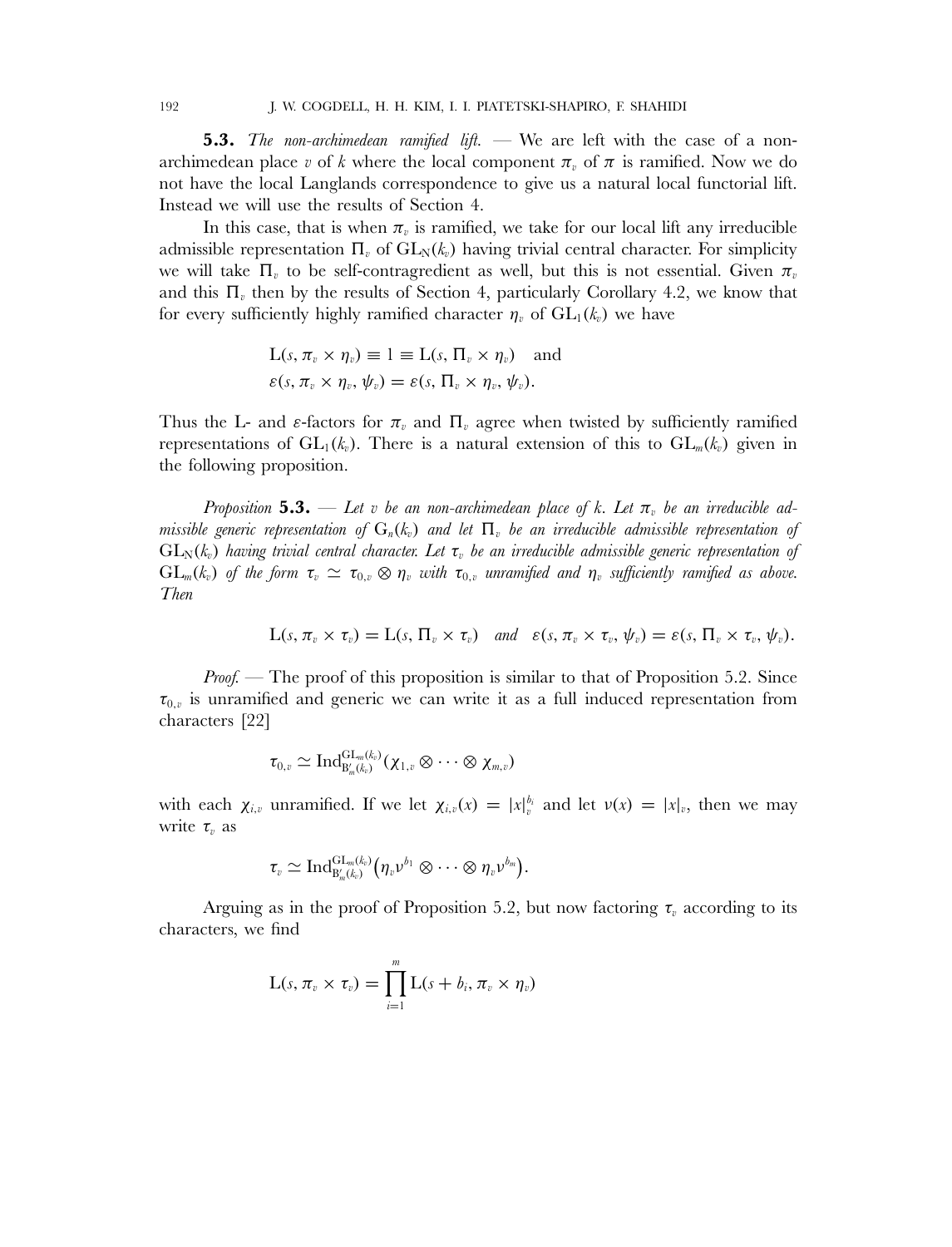and

$$
\varepsilon(s,\pi_v\times \tau_v,\psi_v)=\prod_{i=1}^m\varepsilon(s+b_i,\pi_v\times \eta_v,\psi_v).
$$

On the other hand, by the same results of [20] we also have

$$
L(s, \Pi_v \times \tau_v) = \prod_{i=1}^m L(s + b_i, \Pi_v \times \eta_v)
$$

and

$$
\varepsilon(s,\,\Pi_{v}\times\tau_{v},\,\psi_{v})=\prod_{i=1}^{m}\varepsilon(s+b_{i},\,\Pi_{v}\times\eta_{v},\,\psi_{v}).
$$

By Corollary 4.2 of Section 4 we see that after factoring the L- and  $\varepsilon$ -factors for  $\pi_v$  and  $\Pi_v$  twisted by such  $\tau_v$  the factors are term by term equal for  $\eta_v$  sufficiently highly ramified. This establishes the proposition.  $\Box$ 

**5.4.** *The global candidate lift.* — Return now to the global situation. Let  $\pi \simeq$  $\otimes' \pi_v$  be a globally generic cuspidal representation of  $G_n(\mathbf{A})$ . Let S be a finite set of finite places such that for all non-archimedean places  $v \notin S$  we have  $\pi_v$  is unramified. For each  $v \notin S$  let  $\Pi_v$  be the local functorial lift of  $\pi_v$  as in Section 5.1 or 5.2. For the places  $v \in S$  we take  $\Pi_v$  to be any irreducible admissible self-contragredient representation of  $GL_N(k_n)$  having trivial central character as in Section 5.3. Then the restricted tensor product  $\Pi \simeq \otimes' \Pi_v$  is an irreducible admissible self-contragredient representation of  $GL_N(\bf A)$  having trivial central character. This is our candidate lift.

For each place  $v \in S$  choose a sufficiently highly ramified character  $\eta_v$  so that Proposition 5.3 is valid. Let  $\eta$  be any idele class character of  $GL_1(\mathbf{A})$  which has local component  $\eta_v$  at those  $v \in S$ . Then combining Propositions 5.1–5.3 we obtain the following result on our candidate lift.

*Proposition* 5.4. — Let  $\pi$  be a globally generic cuspidal representation of  $G_n(A)$  and let  $\Pi$ *be the candidate lift constructed above as a representation of*  $GL_N(\bf{A})$ *. Then for every representation*  $\tau \in \mathcal{T}(\mathbf{S};\eta) = \mathcal{T}^{\mathbf{S}}(\mathbf{N}-1) \otimes \eta$  we have

$$
L(s, \pi \times \tau) = L(s, \Pi \times \tau) \quad \text{and} \quad \varepsilon(s, \pi \times \tau) = \varepsilon(s, \Pi \times \tau).
$$

#### **6. Global functoriality**

Let us now prove Theorem 1.1. We begin with our globally generic cuspidal representation of G<sub>n</sub>(**A**). Decompose  $\pi \simeq \otimes' \pi_v$  into its local components and let S be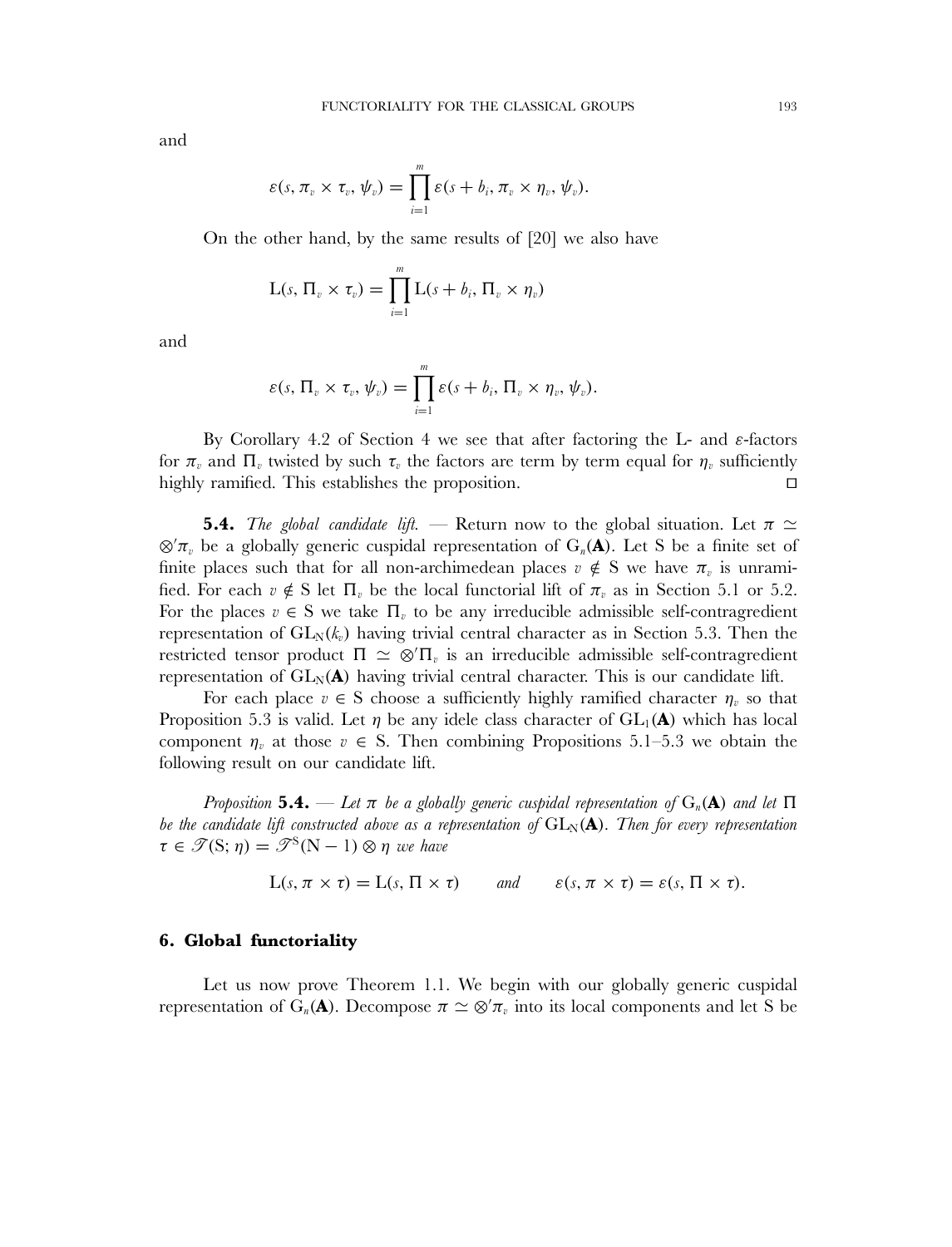a non-empty set of non-archimedean places such that for all non-archimedean places  $v \notin S$  we have that  $\pi_v$  is unramified.

Let  $\Pi \simeq \otimes' \Pi_v$  be the irreducible admissible representation of  $GL_N(\mathbf{A})$  constructed in Section 5 as our candidate lift. By construction  $\Pi$  is self-contragredient, has trivial central character, and is the local functorial lift of  $\pi$  at all places  $v \notin S$ .

Choose  $\eta$ , an idele class character, such that its local components  $\eta_v$  are sufficiently highly ramified at those  $v \in S$  so that Proposition 5.4 is valid. Furthermore, since we have taken S non-empty, we may choose  $\eta$  so that for at least one place  $v_0 \in S$  we have that  $\eta_{v_0}^2$  is also ramified. Then Theorem 3.1 is also valid. Fix this character.

We are now ready to apply the Converse Theorem to Π. Consider any representation  $\tau \in \mathcal{T}(S; \eta)$ . By Proposition 5.4 we have that

$$
L(s, \pi \times \tau) = L(s, \Pi \times \tau) \quad \text{and} \quad \varepsilon(s, \pi \times \tau) = \varepsilon(s, \Pi \times \tau).
$$

On the other hand, by Theorem 3.1 we know that each  $L(s, \pi \times \tau)$  and hence L(s, Π  $\times$  τ) is nice. Thus Π satisfies the hypotheses of the Converse Theorem, Theorem 2.1. Hence there is an automorphic representation  $\Pi' \simeq \otimes' \Pi'_{v}$  of  $GL_N(A)$  such that  $\Pi'_v \simeq \Pi_v$  for all  $v \notin S$ . But for  $v \notin S$ , by construction  $\Pi_v$  is the local functorial lift of  $\pi_{v}$ . Hence  $\Pi'$  is a functorial lift of  $\pi$  as required in the statement of Theorem 1.1.

# $\Box$

# **7. The image of functoriality**

In this section we would like to investigate the image of functoriality. Assuming the existence of global functoriality, the global image has been analyzed in the papers of Ginzburg, Rallis, and Soudry using their method of descent [13,56]. For completeness, we recall their global results below. Related results in the case  $G_n = SO_{2n+1}$  can be found in [29,30].

We then turn to what global functoriality implies about the local image of functoriality at the non-archimedean places, including those where the representation is ramified. In the case of  $G_n = SO_{2n+1}$  this has been carried out by Jiang and Soudry using functoriality plus the local descent [26,27], with related results obtained in [30] without using the descent. In this paper we will follow the development of [30] since the local descent has not been completed in the other cases. These local results are needed for our applications in Sections 8–11, particularly our results towards Ramanujan we present in Section 10.

**7.1.** *The global image of functoriality.* — From their method of descent of automorphic representations from  $GL_N(\bf A)$  to the classical groups  $G_n(\bf A)$  and its local analogues, Ginzburg, Rallis, and Soudry were able to characterize the image of functoriality from generic representations before this was known to exist, that is, before our re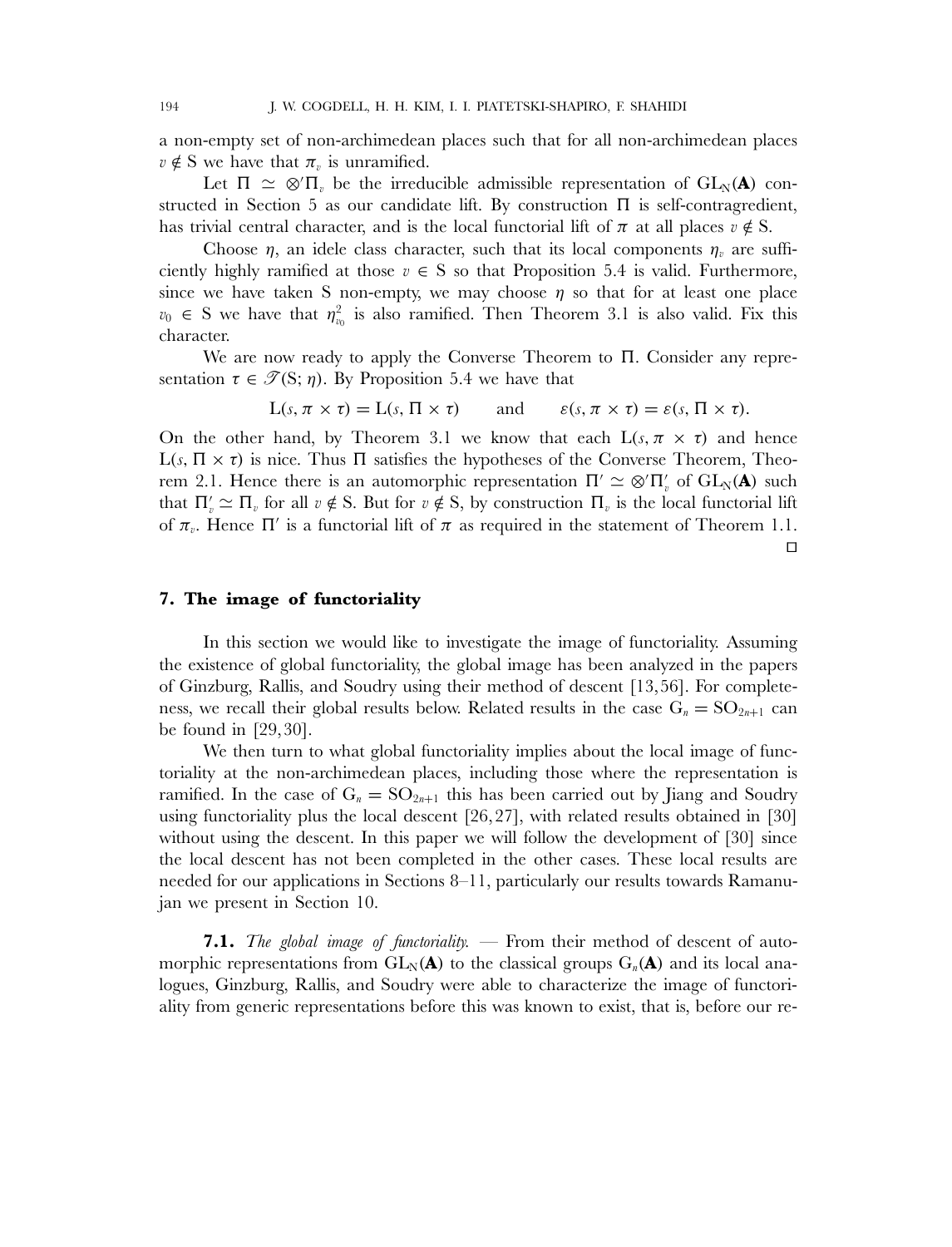sult [13,56]. As the results are slightly different for  $G_n = SO_{2n+1}$  and  $G_n = SO_{2n}$ ,  $Sp_{2n}$ we will state them separately.

For the odd orthogonal group, the result takes the following form [13,56].

*Theorem* **<b>7.1.** — Let  $\pi$  be a globally generic cuspidal representation of  $G_n(\mathbf{A}) =$ SO<sub>2n+1</sub>(**A**)*. Then any functorial lift of*  $\pi$  *to an automorphic representation*  $\Pi$  *of*  $GL_{2n}(\mathbf{A})$  *has trivial central character and is of the form*

$$
\Pi=\mathrm{Ind}(\Pi_1\otimes\cdots\otimes\Pi_d)=\Pi_1\boxplus\cdots\boxplus\Pi_d,
$$

 $w$ here each  $\Pi_i$  is a unitary self-dual cuspidal representation of  $\mathrm{GL}_{\mathrm{N}_i}(\mathbf{A})$  such that the partial L-function  $L^T(s, \Pi, \Lambda^2)$ , for any sufficiently large finite set of places T containing all archimedean *places, has a pole at*  $s = 1$  *and*  $\Pi_i \not\cong \Pi_j$  *for*  $i \neq j$ *. Moreover, any such*  $\Pi$  *is the functorial lift of some* π *as above.*

Note that the condition that  $L^{T}(s, \Pi_{i}, \Lambda^{2})$  has a pole at  $s = 1$  implies that  $N_i = 2n_i$  is even and each  $\Pi_i$  has trivial central character. In particular, the cuspidal image of functoriality consists of all self-dual cuspidal representations of  $GL_{2n}(\mathbf{A})$  having trivial central character and whose (partial) exterior square L-function has a pole at  $s = 1$ ; the non-cuspidal part of the image consists of all irreducible isobaric sums of such. As observed in [13], those  $\pi$  which do not lift to cuspidal  $\Pi$  are in fact cuspidal endoscopic lifts from products of smaller odd special orthogonal groups.

For the cases of  $SO_{2n}$  and  $Sp_{2n}$  the result is similar with the exterior square L-function replaced by the symmetric square L-function [56].

*Theorem* **7.2.** — Let  $\pi$  be a globally generic cuspidal representation of  $G_n(\mathbf{A}) = SO_{2n}(\mathbf{A})$ ,  $n \geq 2$ , or  $G_n(\mathbf{A}) = Sp_{2n}(\mathbf{A})$ . Then any functorial lift of  $\pi$  to an automorphic representation  $\Pi$ of  $GL_N(A)$  has trivial central character and is of the form

$$
\Pi=\mathrm{Ind}(\Pi_1\otimes\cdots\otimes\Pi_d)=\Pi_1\boxplus\cdots\boxplus\Pi_d,
$$

 $w$ here each  $\Pi_i$  is a unitary self-dual cuspidal representation of  $\mathrm{GL}_{\mathrm{N}_i}(\mathbf{A})$  such that the partial L*-function* L<sup>T</sup>(s, Πi, Sym<sup>2</sup>)*, for any sufficiently large finite set of places* T *containing all archimedean places, has a pole at*  $s = 1$  *and*  $\Pi_i \not\cong \Pi_j$  *for*  $i \neq j$ *. Moreover, any such*  $\Pi$  *is the functorial lift of some* π *as above.*

There are two remarks to be made on this result. First, the cuspidal image of functoriality from  $SO_{2n}(\mathbf{A})$  consists of all self-dual cuspidal representations of  $GL_{2n}(\mathbf{A})$ having trivial central character and whose (partial) symmetric square L-function has a pole at  $s = 1$  and the functorial image from  $Sp_{2n}(\mathbf{A})$  consists of the same type of representations of  $GL_{2n+1}(\mathbf{A})$ . If the image is not cuspidal, then it consists of an isobaric sum of such representations which are then the functorial lifts from products of smaller symplectic groups or even special orthogonal groups. However, since we lose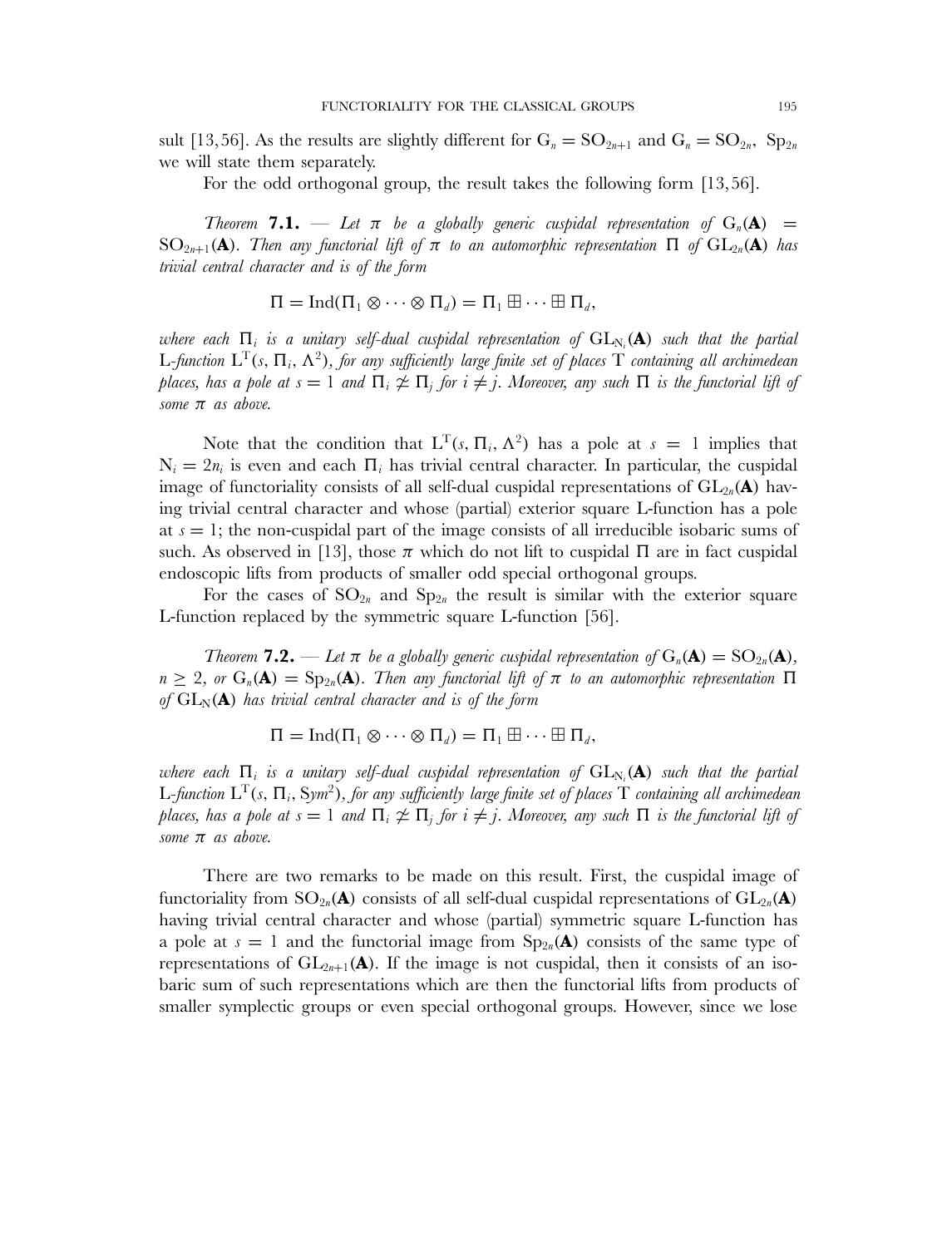the condition of trivial central character (except for the representation  $\Pi$  itself) the  $\Pi_i$ could be functorial lifts from quasi-split even special orthogonal groups.

Let us remark for future use that in cases where one might not have the descent method it may still be possible to prove that the image of functoriality is an isobaric representation of  $GL_N$  by using facts about the local unitary dual and the Langlands-Shahidi method of analyzing L-functions. This type of argument can be found in [29, 30] where this method is used for the case of  $G_n = SO_{2n+1}$ . Similar arguments work for our other cases as well and have the potential of working in more general situations. Note that in all following applications, it is only the fact that the image is an isobaric sum of unitary cuspidal representations that is necessary, so these results do not rely on having a descent theory.

There are several facts about classical groups that can be deduced from the existence of the functorial lift to  $GL_N$  combined with the characterization of the image. One immediate consequence is that we have lost no information at the places where we did not have a local functorial lift. This is possible since we have a strong multiplicity one result for isobaric representations of  $GL_N(A)$  [21].

*Corollary* **7.1.** — Let  $\pi$  be a globally generic cuspidal representation of  $G_n$  and let  $\Pi$  be *its functorial lift to*  $GL_N(\bf{A})$ *. Then*  $\Pi$  *is completely determined by requiring that*  $\Pi$ <sub>*n</sub> be the local*</sub> *functorial lift of*  $\pi$ <sub>*n*</sub> *at almost all places* v of k, that is, no global information is lost from those local *places where local functoriality is not known.*

**7.2.** *The local image of functoriality.* — One type of consequence of global functoriality combined with the fact that the image is the isobaric sum of unitary cuspidal representations is that we can fill in some facts about the local components of the lift of globally generic cusp forms on classical groups. Since the local functorial lifts are completely understood at the archimedean places, in this section we will always take  $v$  to be a non-archimedean place of  $k$ .

We begin with the unramified local lift.

*Proposition* **7.1.** — Let  $\pi \simeq \otimes' \pi_v$  be a globally generic cuspidal representation of  $G_n(\mathbf{A})$ . Let v be a non-archimedean place of k at which  $\pi$ , is unramified. Then the unramified local functorial *lift*  $\Pi_{v}$ , as defined in Section 5.2, is generic. In particular the induced representation  $\Xi_{v}$  introduced *there is irreducible and equal to*  $\Pi_{\nu}$ *.* 

*Proof.* — Since the global functorial lift  $\Pi$  of  $\pi$  is either cuspidal or a full induced representation from cuspidals,  $\Pi$  is generic. Thus all of its local components are as well.  $\Box$  $\Box$ 

For the case of  $G_n = SO_{2n+1}$  this was proved by purely local methods in [6]. However for the other two cases this is not a purely local fact, but rather a consequence of  $\pi_{v}$  being a component of a globally generic cuspidal representation.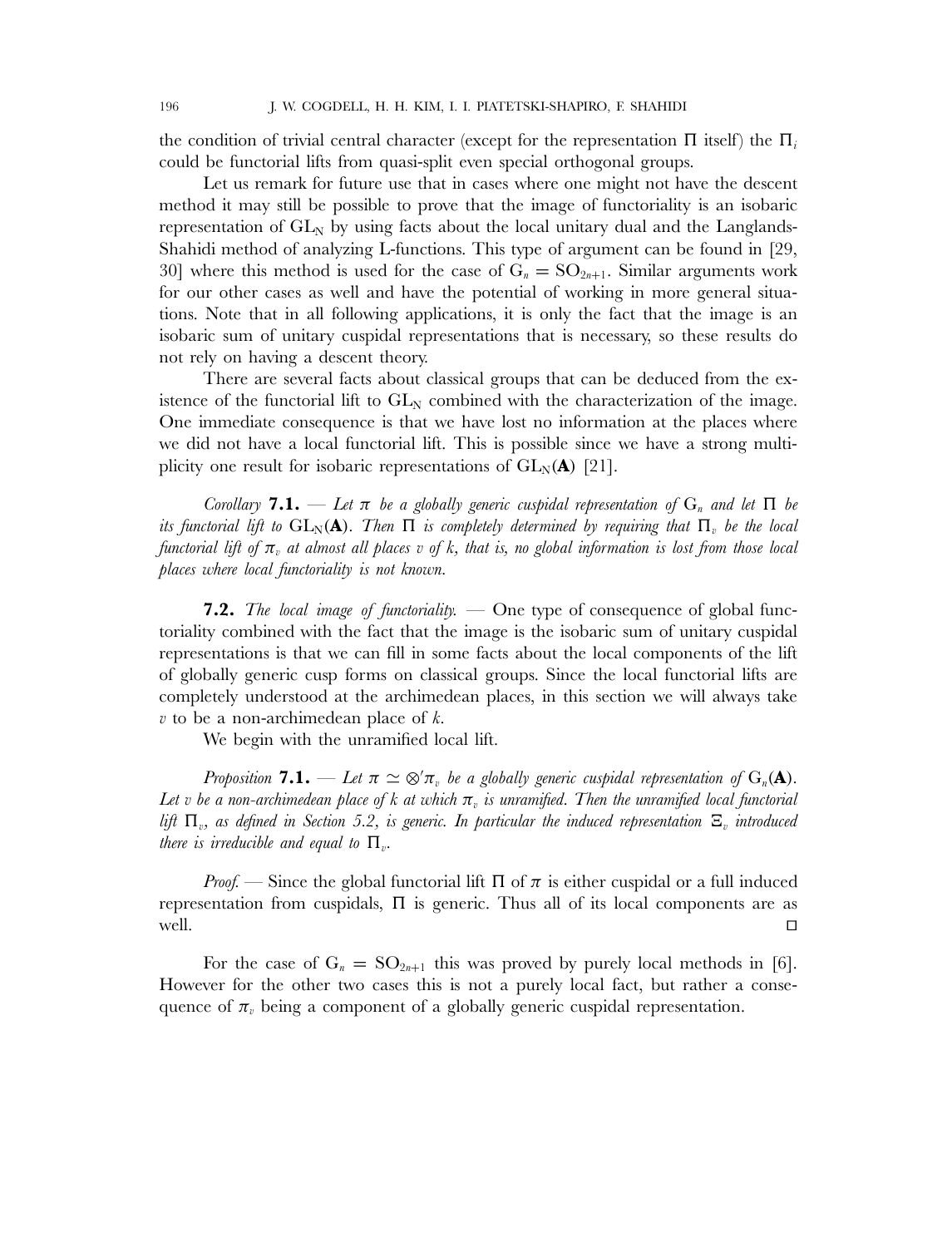At a general non-archimedean place  $v$  we have the following result towards establishing generic local functoriality at all places. It encompasses the above proposition as well.

*Proposition* **7.2.** — Let v be a non-archimedean place of k and let  $\pi$ <sub>n</sub> be an irreducible *admissible generic representation of*  $G_n(k_n)$  *which appears as a local component of some globally generic cuspidal representation. Then there exists a unique generic representation*  $\Pi_v$  *of*  $GL_N(k_v)$  *such that for every supercuspidal representation*  $\rho_n$  *of*  $GL_m(k_n)$  *we have* 

$$
\gamma(s,\pi_v\times\rho_v,\psi_v)=\gamma(s,\Pi_v\times\rho_v,\psi_v).
$$

*In particular, this is true for any irreducible generic supercuspidal representation*  $\pi_v$ . Moreover, if  $\pi_v$ *is the component at v of a globally generic cuspidal representation*  $\pi$  *and*  $\Pi$  *the functorial lift of*  $\pi$ *then, as the notation suggests, this*  $\Pi$ <sub>*i</sub> is the local component of*  $\Pi$  *at the place v.*</sub>

*Proof.* — Take  $\pi_{\eta}$  as the local component at v of the globally generic cuspidal representation π. Let Π be the functorial lift of π to an automorphic representation of  $GL_N(A)$ . Then Π, and hence each of its local components  $\Pi_{\nu}$ , is generic.

We first show the existence of one such  $\Pi_{v}$ . If  $\pi_{v}$  is unramified, then the statement follows from Proposition 5.2. In general, let  $\rho_v$  be as in the statement of the proposition. Then by Proposition 5.1 of [51] there is a cuspidal representation  $\rho'$  of  $GL_m(\mathbf{A})$  such that at the place v the local component of  $\rho'$  is the given  $\rho_v$  and at all other finite places  $w \neq v$  we have  $\rho'_w$  is unramified. Let S be a finite set of finite places such that  $\pi_w$  is unramified for  $w \notin S$  and let  $S' = S - \{v\}$ . Let  $\eta$  be an idele class character such that  $\eta_v$  is trivial and  $\eta_w$  is sufficiently highly ramified at  $w \in S'$  so that

(7.1) 
$$
\gamma(s, \pi_w \times (\rho'_w \otimes \eta_w), \psi_w) = \gamma(s, \Pi_w \times (\rho'_w \otimes \eta_w), \psi_w)
$$

as in the proof of Proposition 5.3.

Let  $\rho = \rho' \otimes \eta$ . Note that, since  $\eta_v$  is trivial, the local component of  $\rho$  at v is still our given  $\rho_{v}$ . We have the global functional equations

$$
L(s, \pi \times \rho) = \varepsilon(s, \pi \times \rho)L(1 - s, \tilde{\pi} \times \tilde{\rho})
$$

and

$$
L(s, \Pi \times \rho) = \varepsilon(s, \Pi \times \rho)L(1-s, \tilde{\Pi} \times \tilde{\rho})
$$

which we can write in the form

$$
\gamma(s, \pi_v \times \rho_v, \psi_v)
$$
  
=  $\left( \prod_{w \in S'} \gamma(s, \pi_w \times \rho_w, \psi_w)^{-1} \right) \frac{L^S(s, \pi \times \rho)}{\varepsilon^S(s, \pi \times \rho, \psi) L^S(1 - s, \tilde{\pi} \times \tilde{\rho})}$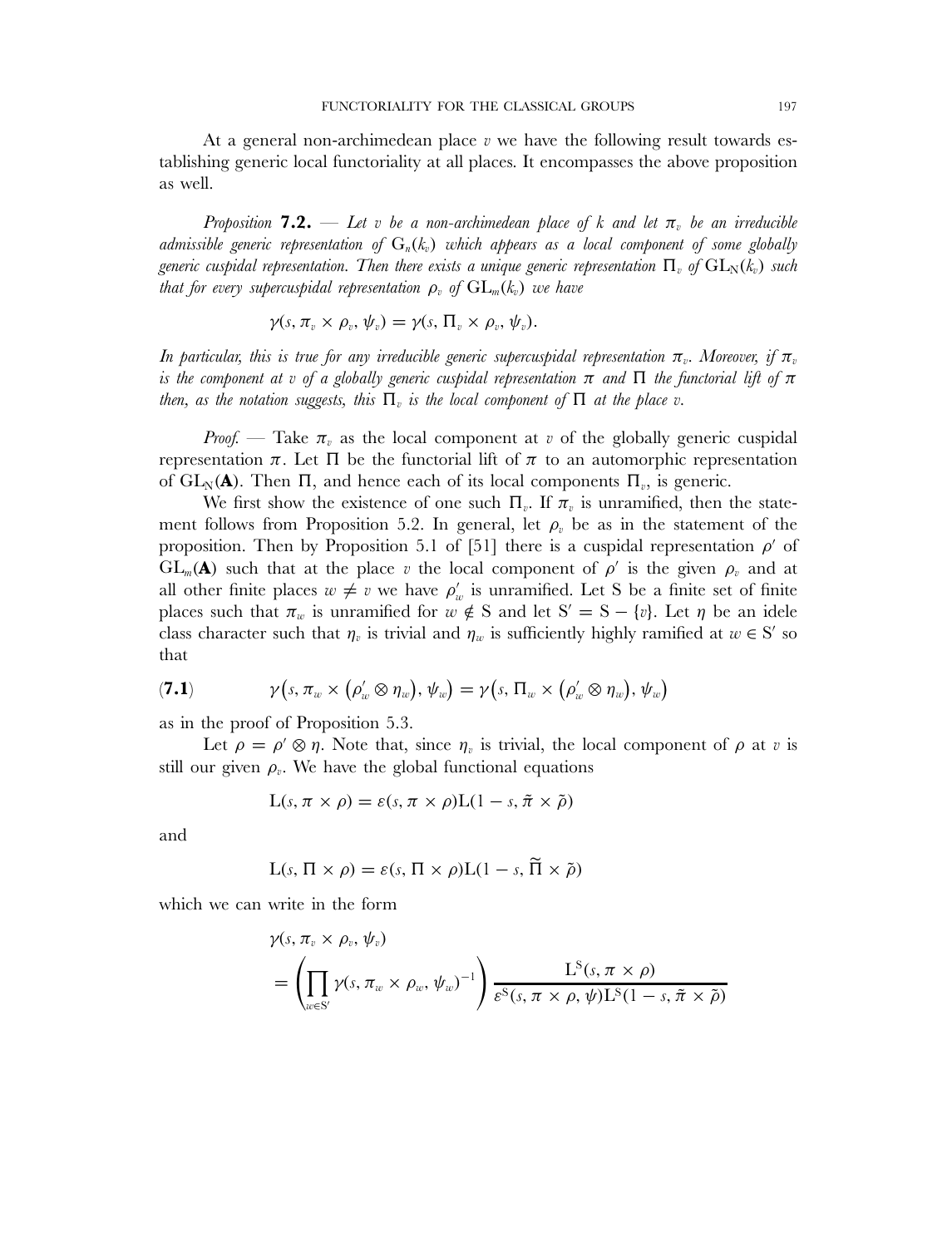and

$$
\gamma(s, \Pi_v \times \rho_v, \psi_v)
$$
  
=  $\left( \prod_{w \in S'} \gamma(s, \Pi_w \times \rho_w, \psi_w)^{-1} \right) \frac{L^S(s, \Pi \times \rho)}{\varepsilon^S(s, \Pi \times \rho, \psi) L^S(1-s, \widetilde{\Pi} \times \widetilde{\rho})}.$ 

By Propositions 5.1 and 5.2 we have that

$$
\frac{L^S(s, \pi \times \rho)}{\varepsilon^S(s, \pi \times \rho, \psi)L^S(1-s, \tilde{\pi} \times \tilde{\rho})} = \frac{L^S(s, \Pi \times \rho)}{\varepsilon^S(s, \Pi \times \rho, \psi)L^S(1-s, \tilde{\Pi} \times \tilde{\rho})},
$$

while for  $w \in S'$  we have  $\gamma(s, \pi_w \times \rho_w, \psi_w) = \gamma(s, \Pi_w \times \rho_w, \psi_w)$  by (7.1). Hence

$$
\gamma(s,\pi_{v}\times\rho_{v},\psi_{v})=\gamma(s,\Pi_{v}\times\rho_{v},\psi_{v}).
$$

This shows the existence of such  $\Pi_{v}$ . The uniqueness follows from the "local converse theorem for  $GL_N$ ", that is, a generic admissible irreducible representation of  $GL_N(k_v)$  is uniquely determined by its  $\gamma$ -factor with twists by supercuspidal representations of all smaller rank general linear groups, as in the Remark after the Corollary of Theorem 1.1 of Henniart [16].

If  $\pi_v$  is a generic supercuspidal representation of  $G_n(k_v)$  then by Proposition 5.1 of [51] it occurs as the local component of a globally generic cuspidal representation of  $G_n(\mathbf{A})$ , hence the above reasoning applies.

The final statement of the proposition has in fact been shown in the beginning part of the proof since we took for  $\pi$  an arbitrary global cuspidal representation of  $G_n(A)$  with local component  $\pi_v$  and arrived at the uniquely defined local generic lift  $\Pi_v$ .  $\Box$ 

We will refer to  $\Pi_{\nu}$  as the *local functorial lift* of  $\pi_{\nu}$ . This terminology agrees with the usual one at those places  $v \notin S$ . As was shown in [27] this is completely justifiable in the case of  $SO_{2n+1}$ .

This result for  $G_n = SO_{2n+1}$  was one of the ingredients of Jiang and Soudry's proof of a "local converse theorem" for  $SO_{2n+1}$  which in turn was a key ingredient in their analysis of local functoriality and the local Langlands correspondence for generic representations of  $SO_{2n+1}(k_n)$  for a p-adic place v [26,27]. Hopefully, once the details of the local descent theory are worked out for  $SO_{2n}$  and  $Sp_{2n}$  this proposition will play a similarly useful role.

However, even without the full strength of the descent, we can still say much about the local image of our functorial lift. We will follow the method of [30] where similar results were proved for  $G_n = SO_{2n+1}$ . We begin with the following lemma.

*Lemma* **7.1.** — *Let*  $\pi$ <sub>*r*</sub> *be a local component of the globally generic cuspidal representation*  $\pi$ . Assume that  $\pi_v$  is tempered. Then the local functorial lift  $\Pi_v$  is also tempered.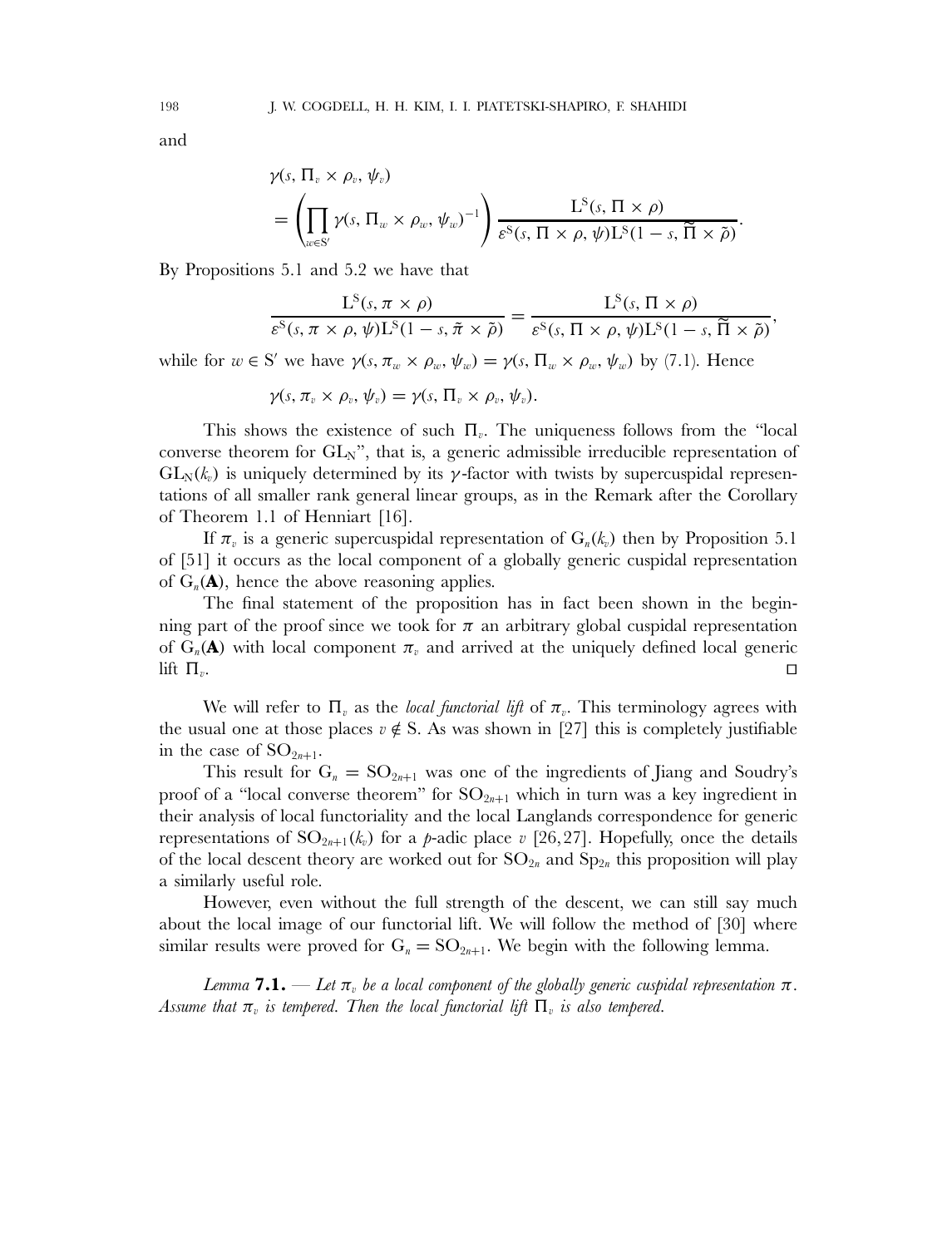*Proof.* — We are assuming that

$$
\gamma(s,\pi_v\times\rho_v,\psi_v)=\gamma(s,\Pi_v\times\rho_v,\psi_v)
$$

for every supercuspidal representation  $\rho_n$  of  $GL_m(k_n)$ .

We first extend this to twisting by discrete series representations of  $GL_m(k_v)$ . If  $\sigma_v$  is a discrete series, then  $\sigma_v$  can be realized as the irreducible quotient  $\delta(\rho_v, t)$  of the induced representation

$$
\Xi_v = \operatorname{Ind}(\rho_v v^{-\frac{t-1}{2}} \otimes \cdots \otimes \rho_v v^{\frac{t-1}{2}})
$$

associated to the segment

$$
\Delta=\left[\rho_{\text{\tiny $v$}}\nu^{-\frac{l-1}{2}},\rho_{\text{\tiny $v$}}\nu^{\frac{l-1}{2}}\right]=\left\{\rho_{\text{\tiny $v$}}\nu^{-\frac{l-1}{2}},\rho_{\text{\tiny $v$}}\nu^{-\frac{l-1}{2}+1},...,\rho_{\text{\tiny $v$}}\nu^{\frac{l-1}{2}}\right\}
$$

as in [61] where  $\rho_{\nu}$  is a supercuspidal representation of an appropriate general linear group and t is a positive integer. Then using the multiplicativity of  $\gamma$ -factors on both sides [52,20] we have

$$
\gamma(s, \pi_v \times \sigma_v, \psi_v) = \prod_{j=0}^{t-1} \gamma\left(s + \frac{t-1}{2} - j, \pi_v \times \rho_v, \psi_v\right)
$$
  
= 
$$
\prod_{j=0}^{t-1} \gamma\left(s + \frac{t-1}{2} - j, \Pi_v \times \rho_v, \psi_v\right)
$$
  
= 
$$
\gamma(s, \Pi_v \times \sigma_v, \psi_v).
$$

We next claim that for any discrete series representation  $\sigma_v$  of  $GL_m(k_v)$  we have

$$
L(s, \pi_v \times \sigma_v) = L(s, \Pi_v \times \sigma_v).
$$

Since  $\pi_v$  and  $\sigma_v$  are both tempered, then by definition [51] L(s,  $\pi_v \times \sigma_v$ )<sup>-1</sup> is the normalized polynomial part of the numerator of  $\gamma(s, \pi_{v} \times \sigma_{v}, \psi_{v})$ . Since we have equality of the twisted  $\gamma$ -factors, our equality would follow from the similar statement for  $L(s, \Pi_{v} \times \sigma_{v}).$ 

Since  $\Pi_{\nu}$  is generic and unitary then by the classification of unitary generic representations of  $GL_N(k_v)$  [58] we can write

$$
\Pi_v = \text{Ind}(\delta_{1,v}v^{r_1} \otimes \cdots \otimes \delta_{k,v}v^{r_k} \otimes \delta_{k+1,v} \otimes \cdots \otimes \delta_{k+\ell,v} \newline \otimes \delta_{k,v}v^{-r_k} \otimes \cdots \otimes \delta_{1,v}v^{-r_1})
$$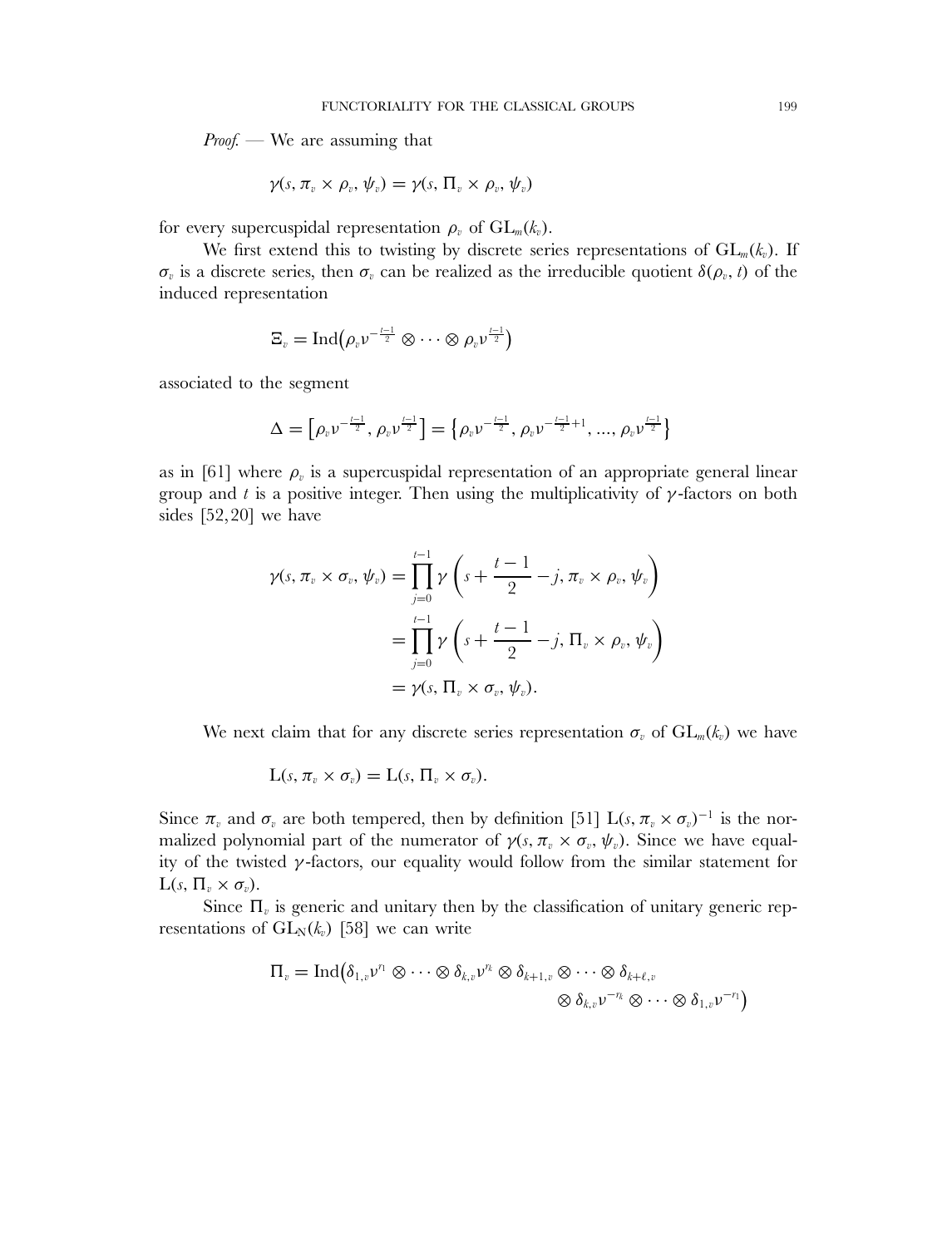with each  $\delta_{i,v}$  a discrete series representation and  $0 \leq r_k \leq \cdots \leq r_1 \leq \frac{1}{2}$ . Again using the multiplicativity of the  $\gamma$ -factors from [20] we have

$$
\gamma(s,\Pi_v\times\sigma_v,\psi_v)=\prod_{j=1}^k\gamma(s+\mathit{r}_j,\delta_{j,v}\times\sigma_v,\psi_v)\gamma(s-\mathit{r}_j,\delta_{j,v}\times\sigma_v,\psi_v)\times\\\times\prod_{i=1}^\ell\gamma(s,\delta_{k+i,v}\times\sigma_v,\psi_v).
$$

By definition [20]

$$
\gamma(s,\delta_{i,v}\times\sigma_v,\psi_v)=\frac{\varepsilon(s,\delta_{i,v}\times\sigma_v,\psi_v)\mathcal{L}(1-s,\tilde{\delta}_{i,v}\times\tilde{\sigma}_v)}{\mathcal{L}(s,\delta_{i,v}\times\sigma_v)}.
$$

Hence we see that the numerator of  $\gamma(s, \Pi_{v} \times \sigma_{v}, \psi_{v})$  in the factorization is given, up to a monomial factor coming from the  $\varepsilon$ -factors, by

$$
\left(\prod_{j=1}^k \mathrm{L}(s+r_j,\delta_{j,v}\times\sigma_v,\mathrm{)L}(s-r_j,\delta_{j,v}\times\sigma_v)\prod_{i=1}^\ell \mathrm{L}(s,\delta_{k+i,v}\times\sigma_v)\right)^{-1}
$$

.

Since  $\delta_{i,v}$  and  $\sigma_v$  are both unitary discrete series,  $L(s, \delta_{i,v} \times \sigma_v)$  has no poles in  $\text{Re}(s) > 0$  [20] and so this numerator can have zeros only in  $\text{Re}(s) < \frac{1}{2}$  since  $0 <$  $r_j < \frac{1}{2}$ .

Similarly the denominator of  $\gamma(s, \Pi_{v} \times \sigma_{v}, \psi_{v})$  in the factorization is the polynomial

$$
\left(\prod_{j=1}^k \mathrm{L}(1-s-r_j, \tilde{\delta}_{j,v} \times \tilde{\sigma}_v, \mathrm{L}(1-s+r_j, \tilde{\delta}_{j,v} \times \tilde{\sigma}_v) \prod_{i=1}^\ell \mathrm{L}(1-s, \tilde{\delta}_{k+i,v} \times \tilde{\sigma}_v)\right)^{-1}
$$

and this can have zeros only in the region  $\text{Re}(1-s) < \frac{1}{2}$ , that is,  $\text{Re}(s) > \frac{1}{2}$ .

Hence the numerator and denominator coming from the factorization of the  $\gamma$ factor are relatively prime. Consequently, from the equality of  $\gamma$ -factors we can conclude that

$$
L(s, \pi_v \times \sigma_v)
$$
  
=  $\prod_{j=1}^k L(s + r_j, \delta_{j,v} \times \sigma_v,)L(s - r_j, \delta_{j,v} \times \sigma_v) \prod_{i=1}^\ell L(s, \delta_{k+i,v} \times \sigma_v).$ 

On the other hand, by [20] we can compute that

$$
L(s, \Pi_v \times \sigma_v)
$$
  
=  $\prod_{j=1}^k L(s + r_j, \delta_{j,v} \times \sigma_v, )L(s - r_j, \delta_{j,v} \times \sigma_v) \prod_{i=1}^\ell L(s, \delta_{k+i,v} \times \sigma_v)$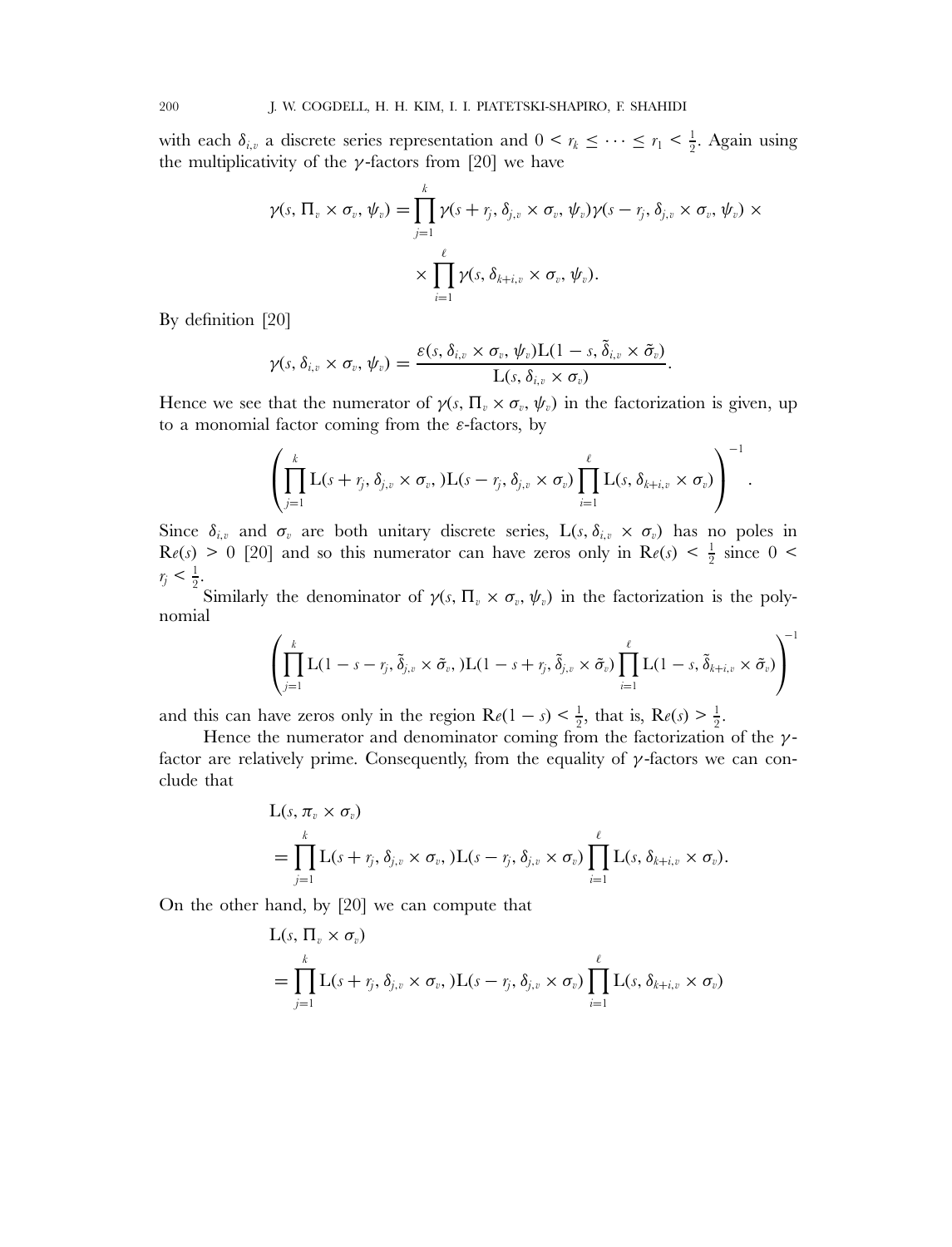and hence

$$
L(s, \pi_v \times \sigma_v) = L(s, \Pi_v \times \sigma_v)
$$

as desired.

We can now prove that  $\Pi_{\nu}$  is tempered. We write  $\Pi_{\nu}$  as above and consider the equality of twisted L-factors with  $\sigma_v = \delta_{i,v}$  with  $1 \le i \le k$ . By Theorem 4.1 of [4], since  $\delta_{i,v}$  and  $\pi_v$  are both tempered we know that  $L(s, \pi_v \times \tilde{\delta}_{i,v})$  is holomorphic for  $\mathbf{R}e(s) \geq 0$ . On the other hand, as noted above we have the factorization

$$
L(s, \Pi_v \times \tilde{\delta}_{i,v})
$$
  
=  $\prod_{j=1}^k L(s + r_j, \delta_{j,v} \times \tilde{\delta}_{i,v},)L(s - r_j, \delta_{j,v} \times \tilde{\delta}_{i,v}) \prod_{j=1}^\ell L(s, \delta_{k+j,v} \times \tilde{\delta}_{i,v}).$ 

The term  $L(s - r_i, \delta_{i,v} \times \tilde{\delta}_{i,v})$  produces a pole at  $s = r_i$  and since the local L-factors are never zero, this persists to a pole of  $L(s, \Pi_{v} \times \tilde{\delta}_{i,v})$  at  $s = r_i > 0$ . This is a contradiction unless no non-zero exponents occur in  $\Pi_{v}$ , that is,  $k = 0$  and

$$
\Pi_v = \operatorname{Ind}(\delta_{1,v} \otimes \cdots \otimes \delta_{\ell,v})
$$

is a full induced representation from unitary discrete series, that is, is tempered.  $\Box$ 

With this lemma in hand, it is easy to determine the structure of the local functorial lift of any supercuspidal representation of  $G_n(k_n)$ .

*Theorem* **7.3.** — *(a)* Let  $\pi_v$  be a supercuspidal representation of the group  $SO_{2n+1}(k_v)$  and *let*  $\Pi_v$  *be its local functorial lift in the sense of Proposition 7.2. Then*  $\Pi_v$  *is of the form* 

$$
\Pi_v \simeq \mathrm{Ind}(\Pi_{1,v} \otimes \cdots \otimes \Pi_{d,v})
$$

where each  $\Pi_{i,v}$  is an irreducible supercuspidal self-dual representation of some  $\mathrm{GL}_{2n_i}(k_v)$  such that  $L(s, Π<sub>i,v</sub>, ∧<sup>2</sup>)$  *has a pole at*  $s = 0$  *and*  $Π<sub>i,v</sub> ≠ Π<sub>j,v</sub>$  *for*  $i ≠ j$ *.* 

*(b)* Let  $\pi_v$  be a supercuspidal representation of  $SO_{2n}(k_v)$ ,  $n \geq 2$ , or  $Sp_{2n}(k_v)$  and let  $\Pi_v$  be *its local functorial lift in the sense of Proposition 7.2. Then*  $\Pi_n$  *is of the form* 

$$
\Pi_v \simeq \mathrm{Ind}(\Pi_{1,v} \otimes \cdots \otimes \Pi_{d,v})
$$

where each  $\Pi_{i,v}$  is an irreducible supercuspidal self-dual representation of some  $\mathrm{GL}_{\mathrm{N}_i}(k_v)$  such that  $L(s, \Pi_{i,v}, \text{Sym}^2)$  *has a pole at*  $s = 0$  *and*  $\Pi_{i,v} \not\cong \Pi_{j,v}$  *for*  $i \neq j$ *.*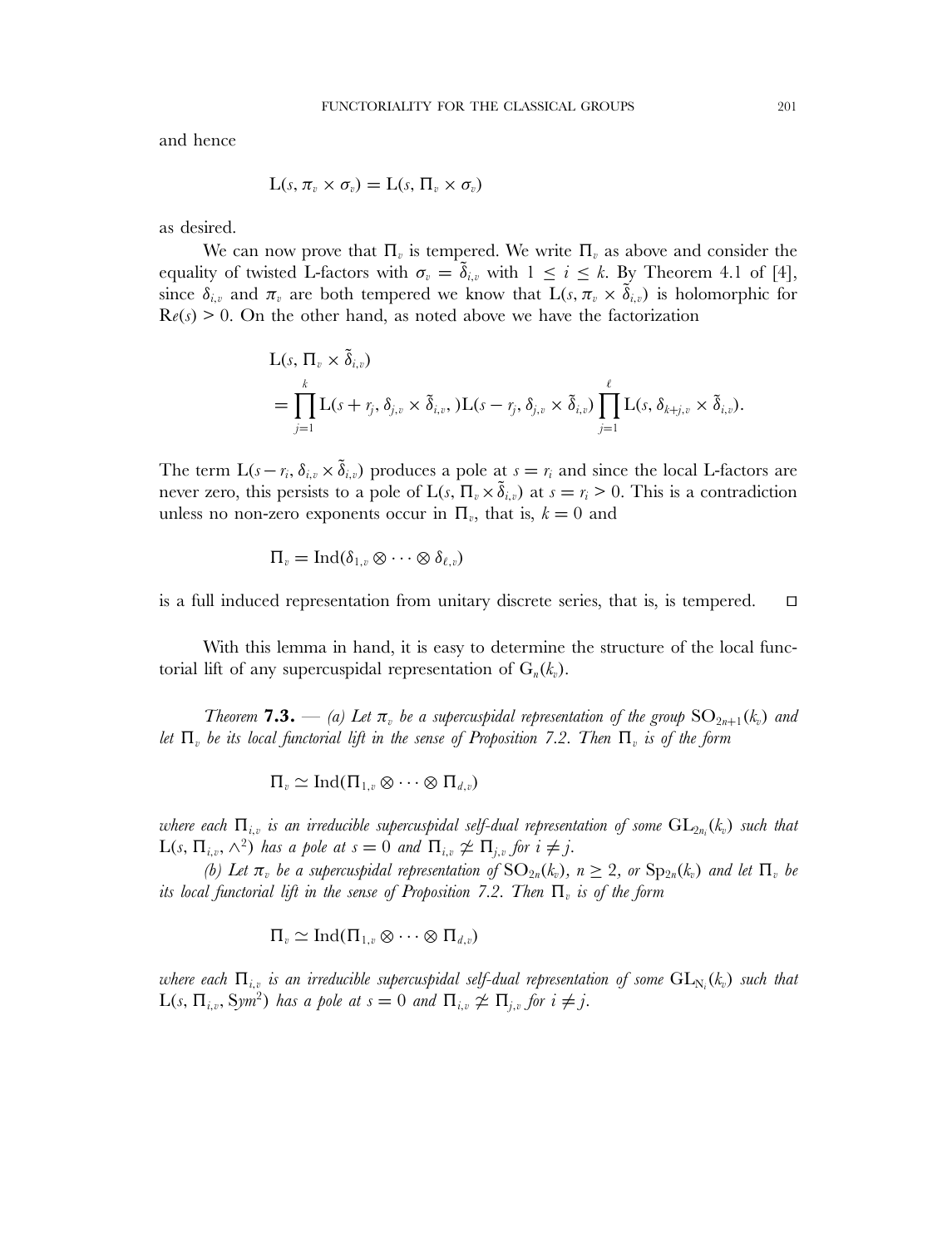202 J. W. COGDELL, H. H. KIM, I. I. PIATETSKI-SHAPIRO, F. SHAHIDI

*Proof.* — As part (a) of this theorem was established in both [26] and [30], by essentially the same method, we will restrict ourselves to part (b). The proof is essentially the same as that of part (a).

Recall from the proof of Lemma 7.1 that we know the local functorial lift  $\Pi_{\nu}$  is tempered and of the form

$$
\Pi_v = \operatorname{Ind}(\delta_{1,v} \otimes \cdots \otimes \delta_{d,v})
$$

with each  $\delta_{i,v}$  discrete series. Furthermore, for any discrete series representation  $\sigma_v$  of  $GL_m(k_n)$  we know that

$$
L(s, \pi_v \times \sigma_v) = L(s, \Pi_v \times \sigma_v).
$$

We now claim that each  $\delta_{i,v}$  is in fact supercuspidal. We can realize  $\delta_{i,v}$  as the irreducible quotient  $\delta(\rho_{i,v},t_i)$  of the induced representation

$$
\Xi_{i,v} = \operatorname{Ind}(\rho_{i,v} \nu^{-\frac{i_i-1}{2}} \otimes \cdots \otimes \rho_{i,v} \nu^{\frac{i_i-1}{2}})
$$

associated to the segment  $[\rho_{i,v}v^{-\frac{l_i-1}{2}}, \rho_{i,v}v^{\frac{l_i-1}{2}}]$  as in [61] where  $\rho_{i,v}$  is a supercuspidal representation of an appropriate general linear group and  $t_i$  is a positive integer. We can then apply our equality of twisted L-factors with  $\sigma_v = \delta_{i,v}$  as follows.

From the general linear group side we know by [20] or [51] that

$$
\mathrm{L}(s,\,\Pi_v\times\widetilde{\delta}_{i,v})=\prod_{j=1}^d\mathrm{L}(s,\,\delta_{j,v}\times\widetilde{\delta}_{i,v})
$$

and that

$$
L(s, \delta_{i,v} \times \tilde{\delta}_{i,v}) = \prod_{k=0}^{i_i-1} L(s+k, \rho_{i,v} \times \tilde{\rho}_{i,v}).
$$

Now L(s,  $\rho_{i,v} \times \tilde{\rho}_{i,v}$ ) has a pole at  $s = 0$  so that  $L(s + t_i - 1, \rho_{i,v} \times \tilde{\rho}_{i,v})$  has a pole at  $s = -(t<sub>i</sub> - 1)$ . Since local L-functions are never zero, this persists to give a pole of  $L(s, \Pi_{v} \times \delta_{i,v})$  at  $s = 1 - t_i$ .

On the classical group side, from either [51] or the explicit computations in [31] we have that

$$
L(s, \pi_v \times \tilde{\delta}_{i,v}) = L(s + \frac{i-1}{2}, \pi_v \times \tilde{\rho}_{i,v})
$$

since  $\pi_v$  is supercuspidal. Since  $L(s, \pi_v \times \tilde{\rho}_{i,v})$  can have poles only for  $\text{Re}(s) = 0$ , we see that  $L(s, \pi_v \times \tilde{\delta}_{i,v})$  can only have poles on the line  $\text{Re}(s) = -\frac{i-1}{2}$ .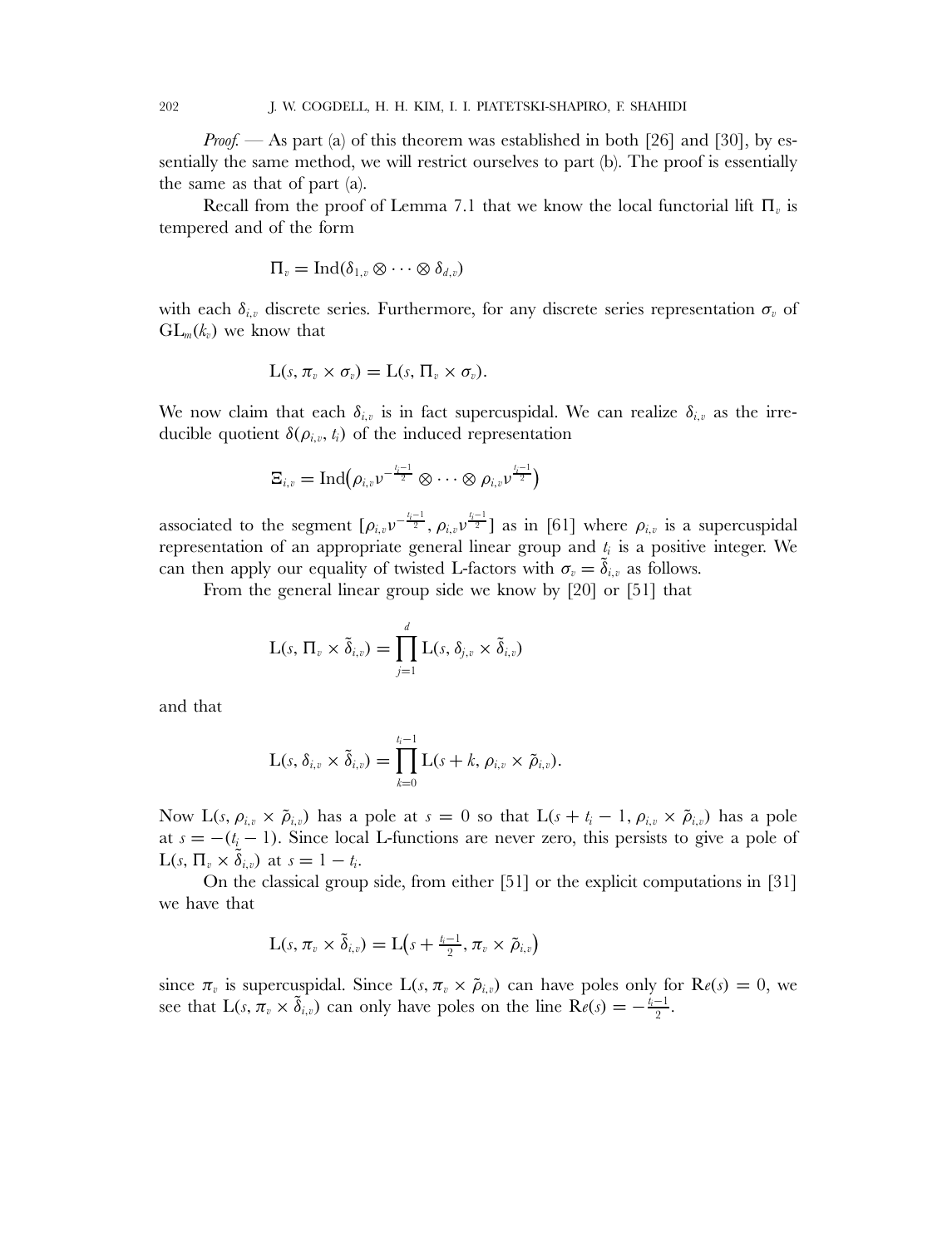These locations of poles are inconsistent unless  $t_i = 1$ , that is  $\delta_{i,v} = \rho_{i,v}$  is supercuspidal. So now let us write

$$
\Pi_v = \operatorname{Ind}(\rho_{1,v} \otimes \cdots \otimes \rho_{d,v})
$$

with each  $\rho_{i,v}$  supercuspidal.

To see that each  $\rho_{i,v}$  is self-dual, we consider the equality

$$
L(s, \pi_v \times \tilde{\rho}_{i,v}) = L(s, \Pi_v \times \tilde{\rho}_{i,v}).
$$

Then the right hand side has a pole at  $s = 0$  as above. For the left hand side to have a pole at  $s = 0$  we must have that  $\rho_{i,v}$  is self-dual by [53]. Moreover, in this case, the order of the pole on the left hand side is one while the order of the pole on the right hand side is the number of j such that  $\rho_{i,v} \simeq \rho_{i,v}$ . Hence we see that each  $\rho_{i,v}$  is self dual and  $\rho_{i,v} \not\cong \rho_{i,v}$  if  $i \neq j$ .

We finally come to the L-function condition. Recall we are in the case that  $G_n =$  $SO_{2n}$ ,  $n \geq 2$ , or  $Sp_{2n}$ . By the previous analysis,  $L(s, \pi_{\nu} \times \rho_{i,\nu})$  has a pole at  $s = 0$ . On the other hand in these situations [51] implies that the product

$$
L(s, \pi_v \times \rho_{i,v})L(2s, \rho_{i,v}, \wedge^2)
$$

has a simple pole at  $s = 0$ . Since this pole is accounted for by  $L(s, \pi_{v} \times \rho_{i,v})$  we can conclude that  $L(s, \rho_{i,v}, \wedge^2)$  has no pole at  $s = 0$ . On the other hand, from [53] we know that

$$
L(s, \rho_{i,v} \times \rho_{i,v}) = L(s, \rho_{i,v}, Sym^2)L(s, \rho_{i,v}, \wedge^2).
$$

Since the left hand side always has a pole at  $s = 0$ , in our cases this must come from the symmetric square term, that is,  $L(s, \rho_{i,v}, \text{Sym}^2)$  has a pole at  $s = 0$ . This completes the proof of the theorem.  $\Box$ 

In [26] Jiang and Soudry were able to then use the descent method to show that in part (a) of the theorem the local functoriality taking  $\pi_{\eta}$  to  $\Pi_{\eta}$  is bijective and that the description of  $\Pi_{\nu}$  given determines the image completely, that is, the lift is onto the set of  $\Pi_{\nu}$  with these properties. We expect a similar result in part (b) when the descent theory is completed.

To continue with our analysis of the local image of functoriality, we will need to deal with generic representations  $\pi_{v}$  of  $G_{n}(k_{v})$  which may or may not occur as components of globally generic cusp forms. To this end, we make the following definition independent of whether  $\pi_{\nu}$  occurs as a component of a cuspidal representation.

*Definition* **7.1.** — Let  $\pi_v$  be an irreducible admissible generic representation of  $G_n(k_v)$ . We *will say that an irreducible admissible representation*  $\Pi_{v}$  *of*  $GL_{N}(k_{v})$  *is* a local functorial lift *of*  $\pi_v$  *if for every supercuspidal representation*  $\rho_v$  *of*  $GL_m(k_v)$  *we have* 

$$
L(s, \pi_v \times \rho_v) = L(s, \Pi_v \times \rho_v) \text{ and } \varepsilon(s, \pi_v \times \rho_v, \psi_v) = \varepsilon(s, \Pi_v \times \rho_v, \psi_v).
$$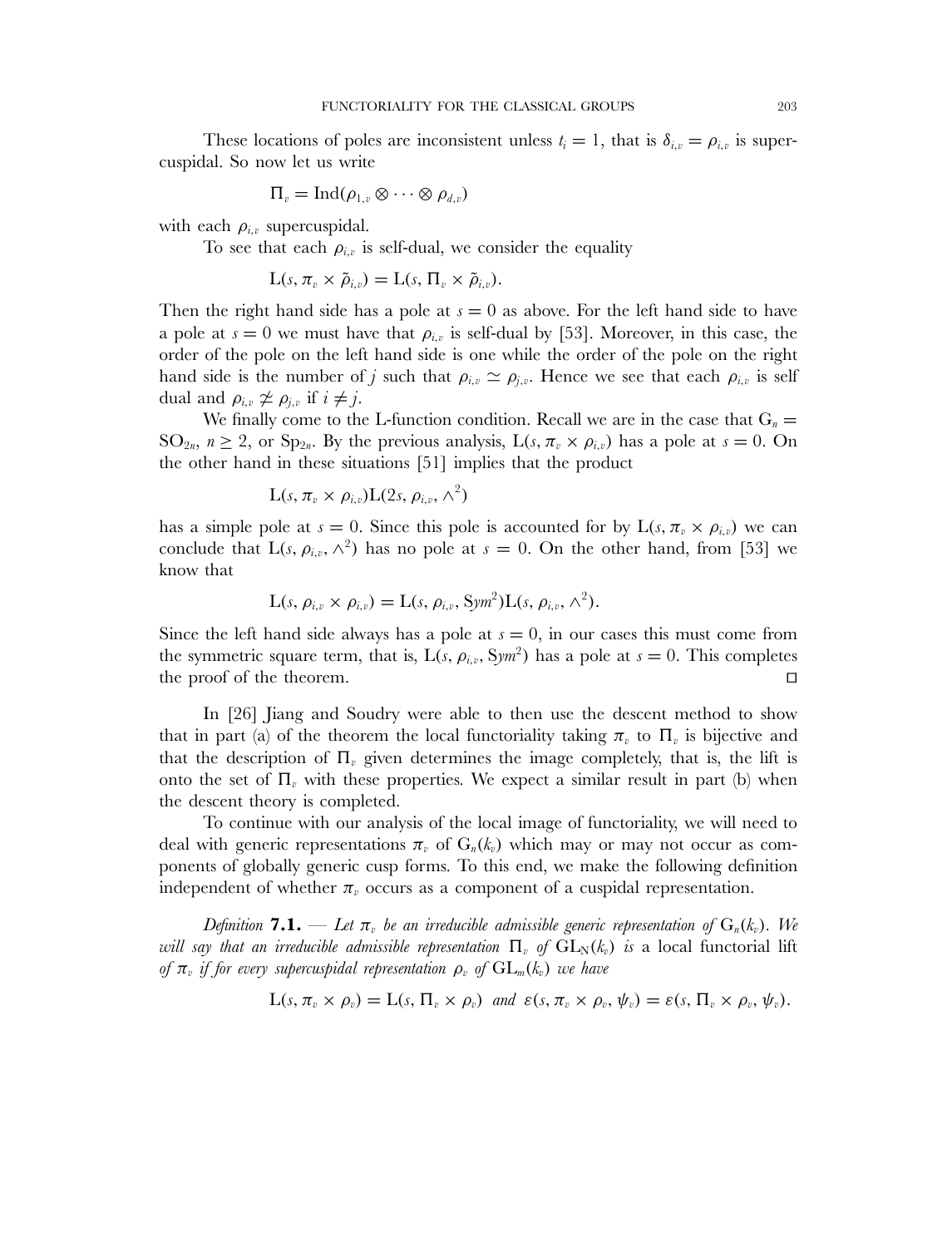Note that given the interrelations among L,  $\gamma$ , and  $\varepsilon$ , this definition could equivalently be stated as

$$
L(s, \pi_v \times \rho_v) = L(s, \Pi_v \times \rho_v) \text{ and } \gamma(s, \pi_v \times \rho_v, \psi_v) = \gamma(s, \Pi_v \times \rho_v, \psi_v)
$$

and this is the formulation that is easiest to work with. This definition is consistent with the previous definitions given at the places where we can define a local functorial lift via the local Langlands correspondence and is consistent with that given by the image of global functoriality for components of globally generic cuspidal representations.

We would next like to compute the local functorial lift of a generic discrete series representation  $\pi_{v}$  of  $G_{n}(k_{v})$ . We first recall some facts and notation from the representation theory of general linear groups [61], some of which we have used before. If  $\rho$ is a supercuspidal representation of some  $GL_d(k_v)$  and a and b are in  $\frac{1}{2}\mathbf{Z}$  with  $a \geq b$ and  $a - b \in \mathbf{Z}$ , then  $\Delta = [\nu^b \rho, \nu^a \rho] = {\{\nu^b \rho, \nu^{b+1} \rho, ..., \nu^a \rho\}}$  is referred to as a segment and  $\delta(\Delta) = \delta([\nu^b \rho, \nu^a \rho])$  denotes the unique irreducible quotient of the induced representation

$$
\operatorname{Ind}(\nu^b \rho \otimes \cdots \otimes \nu^a \rho).
$$

Then  $\delta([\nu^b \rho, \nu^a \rho])$  is an essentially square integrable representation of the group  $GL_{d(a-b+1)}(k_v)$ . If  $a \in \mathbb{Z}$ ,  $a \ge 1$ , and  $\rho$  is unitary supercuspidal we will let  $\delta(\rho, a) =$  $\delta([\nu^{-{(a-1)\over 2}}\rho, \nu^{(a-1)\over 2}\rho])$ . Then  $\delta(\rho, a)$  is a unitary discrete series representation of  $GL_{da}(k_v)$ . If  $\rho$  is self-dual then so is  $\delta(\rho, a)$ .

Now recall from the classification of generic discrete series representations  $\pi_{\nu}$  of classical groups [24, 25, 39, 40, 42] that such  $\pi_v$  can be realized as a subrepresentation of an induced representation of the form

$$
\mathbf{F}(\mathbf{7.2}) \qquad \qquad \xi_v = \mathrm{Ind} \big( \delta_1 \otimes \cdots \otimes \delta_r \otimes \delta'_1 \otimes \cdots \otimes \delta'_\ell \otimes \pi_{0,v} \big)
$$

where  $\pi_{0,v}$  is a generic supercuspidal representation of a smaller classical group  $G_{n_0}(k_v)$ of the same type (possibly the trivial representation of  $G_0(k_p)$ ),

$$
\delta_i = \delta\big(\big[\nu^{-\frac{(b_i-1)}{2}}\rho_i,\nu^{\frac{(a_i-1)}{2}}\rho_i\big]\big)
$$

with  $\rho_i$  a self-dual supercuspidal representation of an appropriate  $GL_{d_i}(k_v)$  and  $a_i >$  $b_i > 0$  integers of the same parity and

$$
\delta_j' = \delta\big(\big[\nu^{\epsilon_j}\rho_j',\,\nu^{\frac{(d_j'-1)}{2}}\rho_j'\big]\big)
$$

with  $\rho'_j$  a self-dual supercuspidal representation of an appropriate  $GL_{d'_j}(k_v)$ ,  $a'_j > 0$ an integer and  $\epsilon_j = \frac{1}{2}$  if  $a'_j$  is even and  $\epsilon_j = 1$  if  $a'_j$  is odd. The representations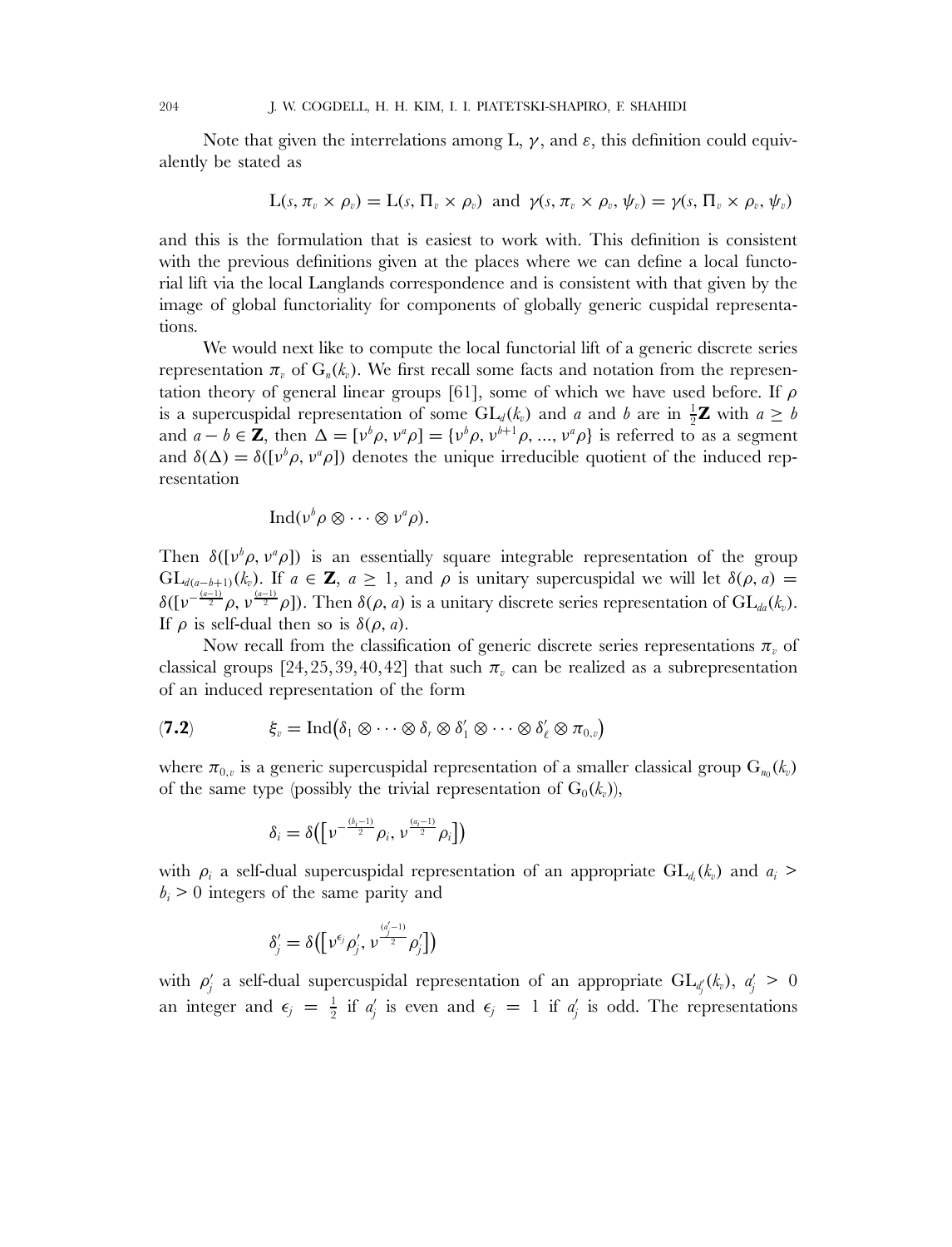$\rho'_1, ..., \rho'_\ell$  are all distinct and we have that  $\rho'_j$  can occur only if the induced representation Ind( $\rho'_j v^s \otimes \pi_{0,v}$ ) is reducible at  $s=\frac{1}{2}$  or  $s=1$  (but these conditions are not sufficient). These reducibilities are discussed in [51]. The integer  $a'_j$  determining the exponents will then be even if the reducibility point is  $s = \frac{1}{2}$  and it will be odd if the reducibility point is  $s = 1$ . This last reducibility is equivalent to  $L(s, \rho'_j \times \pi_{0, \nu})$  having a pole at  $s = 0$  [51].

Let us briefly indicate how we derive this from the work of Mœglin and Tadić [39,40]. More details can be found in Section 8 below. We will use freely the terminology from these papers. Note that while the body of these papers deal with the cases  $G_n = SO_{2n+1}$  and  $G_n = Sp_{2n}$ , Section 16 of [40] discusses the extension of these results to  $G_n = SO_{2n}$ , with the convention that  $SO_2(k_n)$  does not have supercuspidal or discrete series representations. First we consider the Jordan blocks associated to a generic supercuspidal representation  $\pi_{0,v}$  of  $G_n(k_v)$ . We will let  $\rho$  denote a self dual supercuspidal representation of an appropriate  $GL_{d_p}(k_p)$ . Combining Theorem 8.1 of [51] and the definition of  $\tilde{J}$ ord $(\pi_{0,v})$  [39,40] we can easily see that

$$
\text{Jord}(\pi_{0,v}) = \{(\rho, 1) | \text{Ind}(\rho v^s \otimes \pi_{0,v}) \text{ is reducible at } s = 1\}
$$

and the set of extended Jordan blocks  $\tilde{\mathcal{J}}ord'(\pi_{0,v})$  is then

$$
\text{Jord}'(\pi_{0,v}) = \text{Jord}(\pi_{0,v}) \cup \{(\rho, 0) | \text{Ind}(\rho v^s \otimes \pi_{0,v}) \text{ is reducible at } s = \frac{1}{2}\}.
$$

Note that once one assumes that  $\text{Ind}(\rho v^s \otimes \pi_{0,v})$  reduces somewhere, then reduction at  $s = 1/2$  is equivalent to the L-function  $L(s, \rho, R)$  having a pole at  $s = 0$ , where we have let  $R = Sym^2$  if  $G_n = SO_{2n+1}$  and  $R = \wedge^2$  if  $G_n = SO_{2n}$  or  $Sp_{2n}$  [51,53]. Let us write  $\tilde{J}$ *ord*' $(\pi_{0,v}) = \{(\rho'_j, q_j)\}\$ . If  $\pi_v^+$  is a strongly positive generic discrete series representation [39,40] and  $\pi_{0,v} = \pi_{cusp}^+$  is its partial cuspidal support, then  $\pi_{0,v}$  must be generic. Then by Proposition 4.1 of [39] or Section 7 of [40] we know that for each  $(\rho'_j, a_j) \in \mathcal{J}ord'(\pi_{0,v})$  there exist integers  $a'_j \ge a_j$  and of the same parity such that if we let  $\delta'_{j}=\delta([\rho'_{j}\nu^{\frac{(q_{j}+1)}{2}},\rho'_{j}\nu])$  $\frac{(\alpha_j^{(-1)})}{2}$ ]), with  $\delta_j'$  associated to empty segments omitted, then  $\pi_v^+$ is the unique irreducible subrepresentation of

$$
\xi_v^+ = \mathrm{Ind} \bigl( \delta_1' \otimes \cdots \otimes \delta_\ell' \otimes \pi_{0,v} \bigr).
$$

This is in agreement with our characterization. Our characterization of a general generic discrete series representation  $\pi_{v}$  then follows inductively from Lemma 3.1 and Section 4.2 of [39]. From there we see that there is a strongly positive discrete series representation  $\pi_v^+$  of a smaller classical group of the same type and a sequence of selfdual supercuspidal representations  $\rho_i$  of  $GL_{d_{\rho_i}}(k_v)$  and integers  $a_i > b_i > 0$  of the same parity such that if we let

$$
\delta_i = \delta\big(\big[\nu^{-\frac{(b_i-1)}{2}}\rho_i, \nu^{\frac{(a_i-1)}{2}}\rho_i\big]\big)
$$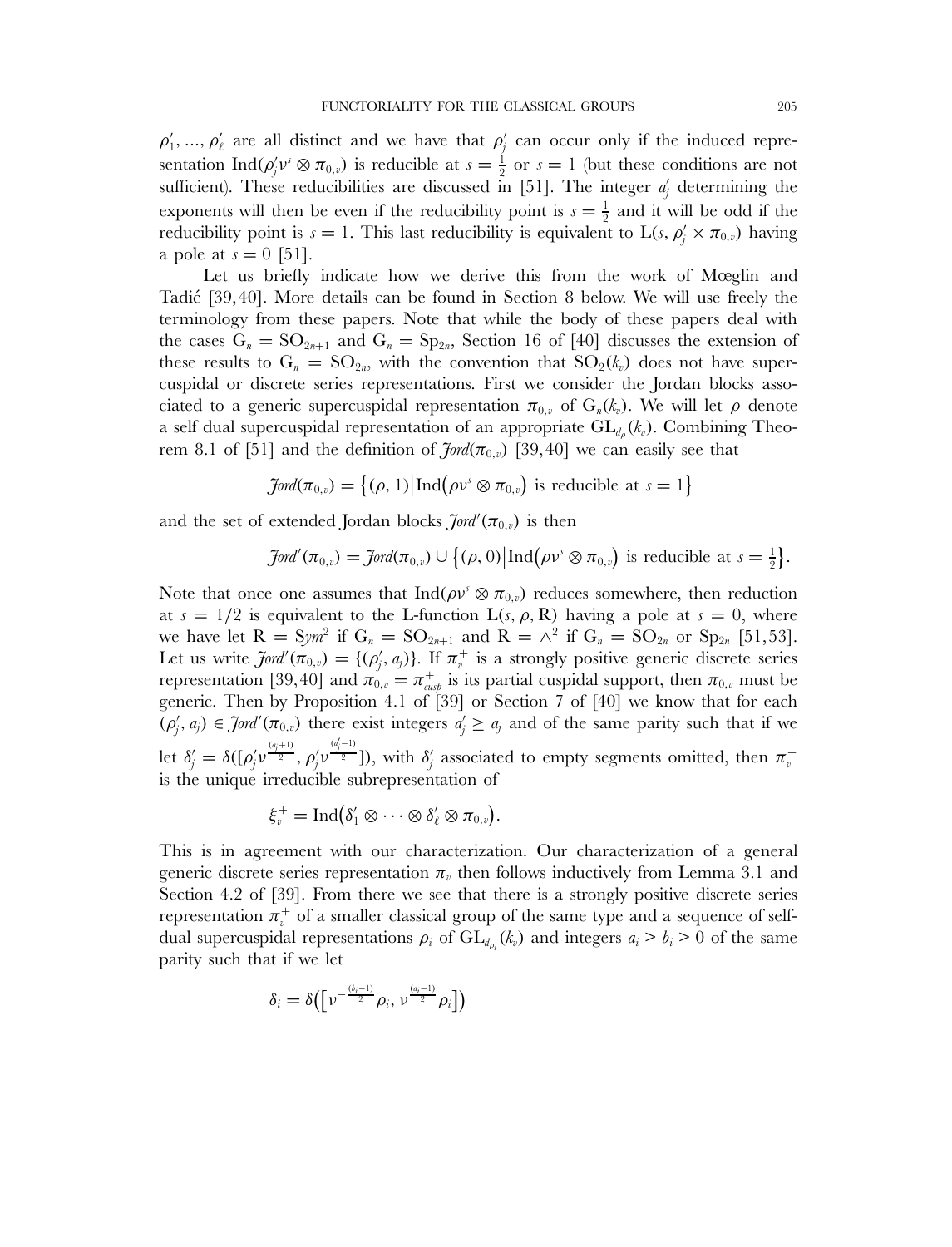then  $\pi_{\nu}$  will occur as a subrepresentation of

$$
\xi_v'=\operatorname{Ind}(\delta_1\otimes\cdots\otimes\delta_r\otimes\pi_v^+).
$$

If  $\pi_v$  is generic, then so must  $\pi_v^+$  be and if we combine this with the characterization above of generic strongly positive discrete series and use the transitivity of induction we obtain our characterization. For  $G_n = SO_{2n+1}$  or  $Sp_{2n}$  the characterization can also be derived from Jantzen's work [24,25].

Returning to our generic discrete series representation  $\pi_{\nu}$  realized as a subrepresentation of (7.2), let  $\Pi_{0,v}$  be the local functorial lift of  $\pi_{0,v}$  as constructed in Theorem 7.3. Then if we consider the induced representation of  $GL_N(k_n)$  defined by

(7.3) 
$$
\Xi_v = \operatorname{Ind}(\delta_1 \otimes \cdots \otimes \delta_r \otimes \delta'_1 \otimes \cdots \otimes \delta'_\ell \otimes \Pi_{0,v} \otimes \widetilde{\delta}'_t \otimes \cdots \otimes \widetilde{\delta}'_1 \otimes \widetilde{\delta}_r \otimes \cdots \otimes \widetilde{\delta}_1)
$$

then this induced representation has a unique generic constituent  $\Pi_{\nu}$  [61].

*Proposition* **7.3.** — Let  $\pi$ , be a generic discrete series representation of  $G_n(k_n)$  realized as *a subrepresentation of (7.2). Then*  $\pi_v$  *has a local functorial lift*  $\Pi_v$  *to*  $GL_N(k_v)$ *, given by the generic constituent of (7.3), which is self-dual, generic, and tempered.*

*Proof.* — For simplicity, let us rearrange the inducing data for  $\xi_v$  to write it in the form

$$
\xi'_v = \mathrm{Ind}\big(\tau_{1,v}\nu^{r_1}\otimes \cdots \otimes \tau_{m,v}\nu^{r_m}\otimes \pi_{0,v}\big)
$$

where each  $\tau_{i,v}$  is a self-dual discrete series representation of an appropriate  $GL_{n_i}(k_v)$ ,  $r_m \leq \cdots \leq r_1$ , and  $\pi_{0,v}$  is our generic supercuspidal representation of an appropriate smaller classical group  $G_{n_0}(k_v)$  of the same type. Then if we consider the induced representation of  $GL_N(k_n)$  defined by

$$
\Xi'_v = \mathrm{Ind}(\tau_{1,v}\nu^{r_1}\otimes \cdots \otimes \tau_{m,v}\nu^{r_m}\otimes \Pi_{0,v}\otimes \tau_{m,v}\nu^{-r_m}\otimes \cdots \otimes \tau_{1,v}\nu^{-r_1}),
$$

which is a rearrangement of the inducing data for  $\Xi_v$ , then this induced representation has a unique generic subrepresentation which is  $\Pi_{\nu}$  [61].

We claim that  $\Pi_{\nu}$  is a local functorial lift of  $\pi_{\nu}$ , that is, we have

$$
L(s, \pi_v \times \rho_v) = L(s, \Pi_v \times \rho_v) \text{ and } \gamma(s, \pi_v \times \rho_v, \psi_v) = \gamma(s, \Pi_v \times \rho_v, \psi_v).
$$

As we have used several times, from the multiplicativity of  $\gamma$ -factors as in [52] for the classical group side and, for example [20], for the general linear group side, we have

$$
\gamma(s, \pi_v \times \rho_v, \psi_v) = \gamma(s, \Pi_v \times \rho_v, \psi_v)
$$
  
=  $\gamma(s, \Pi_{0,v} \times \rho_v, \psi_v) \prod_{i=1}^m \gamma(s \pm r_i, \tau_{i,v} \times \rho_v, \psi_v).$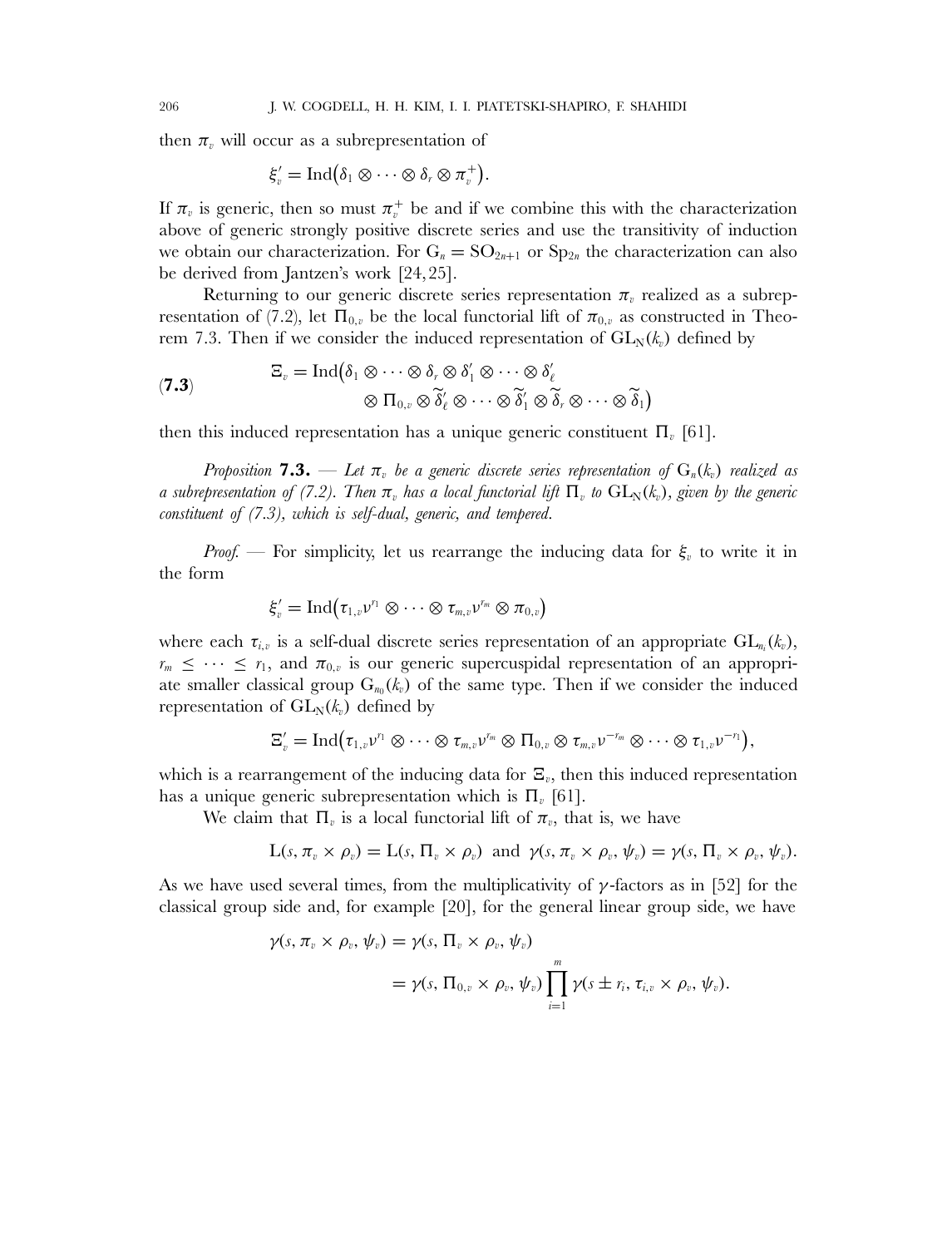To obtain the equality of L-functions, we will directly prove that  $\Pi_{\nu}$  is tempered. Once  $\pi_v$  and  $\Pi_v$  are both tempered, then the equality of the L-factors follows from the equality of  $\gamma$ -factors by [51].

If we now return to  $\Xi_v$  as given by (7.3),

$$
\Xi_v = \mathrm{Ind} \big( \delta_1 \otimes \cdots \otimes \delta_r \otimes \delta'_1 \otimes \cdots \otimes \delta'_{\ell} \newline \otimes \Pi_{0,v} \otimes \widetilde{\delta}'_{\ell} \otimes \cdots \otimes \widetilde{\delta}'_1 \otimes \widetilde{\delta}_r \otimes \cdots \otimes \widetilde{\delta}_1 \big),
$$

then  $\Pi_{\nu}$  is the unique generic constituent of  $\Xi_{\nu}$  and we can explicitly compute this constituent using induction in stages.

First, consider the contribution of  $\delta_i \otimes \widetilde{\delta}_i$  for indices  $1 \leq i \leq r$ . Replacing  $\delta_i$ by its inducing data and then rearranging, we find that the induced representation of  $GL_{d_i(a_i+b_i)}(k_i)$  given by Ind $(\delta_i \otimes \widetilde{\delta_i})$  is a quotient of the larger induced representation

$$
\Xi_{i,v}=\mathrm{Ind} \big((\rho_i\nu^{\frac{-(b_i-1)}{2}}\otimes\cdots\otimes\rho_i\nu^{\frac{(a_i-1)}{2}})\otimes\big(\rho_i\nu^{\frac{-(a_i-1)}{2}}\otimes\cdots\otimes\rho_i\nu^{\frac{(b_i-1)}{2}}\big)\big)
$$

and hence a constituent of

$$
\text{Ind}((\rho_i\nu^{\frac{-(a_i-1)}{2}}\otimes\cdots\otimes\rho_i\nu^{\frac{(a_i-1)}{2}})\otimes(\rho_i\nu^{\frac{-(b_i-1)}{2}}\otimes\cdots\otimes\rho_i\nu^{\frac{(b_i-1)}{2}})).
$$

The generic constituent of this induced representation is visibly the self-dual tempered representation Ind( $\delta(\rho_i, a_i) \otimes \delta(\rho_i, b_i)$ ). Hence in computing the generic constituent of  $\Xi_v$  we may replace each  $\delta_i \otimes \delta_i$  by  $\delta(\rho_i, a_i) \otimes \delta(\rho_i, b_i)$  in the inducing data.

Next consider the contribution of  $\delta_j' \otimes \tilde{\delta}_j'$  when the associated integer  $a_j'$  deter-<br>g the augments is guan. In this gase, replacing  $\delta_j'$  by its inducing data we see mining the exponents is even. In this case, replacing  $\delta_j'$  by its inducing data we see that Ind( $\delta_j' \otimes \delta_j'$ ) is a constituent of the larger induced representation

$$
\Xi'_{j,\boldsymbol{\nu}}=\mathrm{Ind}\big(\rho'_j\nu^{-\frac{(d'_j-1)}{2}}\otimes\cdots\otimes\rho'_j\nu^{-\frac{1}{2}}\otimes\rho'_j\nu^{\frac{1}{2}}\otimes\cdots\otimes\rho'_j\nu^{\frac{(d'_j-1)}{2}}\big)
$$

which has as its unique generic constituent the self-dual discrete series representation given by  $\delta(\rho'_j, a'_j)$ . So for the purpose of computing the generic constituent of  $\Xi_v$  we may replace  $\delta_j' \otimes \tilde{\delta}_j'$  by  $\delta(\rho_j', d_j')$  in the inducing data.

Finally let us consider the contribution of the  $\delta'_{j}$  when the exponent  $a'_{j}$  is odd. Recall that this is possible only if  $L(s, \pi_{0,v} \times \rho'_j) = L(s, \Pi_{0,v} \times \rho'_j)$  has a pole at  $s = 0$ . By Theorem 7.3 we know that we can write

$$
\Pi_{0,v} \simeq \mathrm{Ind}(\Pi_{1,v} \otimes \cdots \otimes \Pi_{d,v})
$$

with each  $\Pi_{i,v}$  a self-dual supercuspidal representation of an appropriate general linear group  $GL_{d_i}(k_v)$  with the  $\Pi_{i,v}$  distinct. But these  $\Pi_{i,v}$  are then precisely the supercuspidal representations  $\rho''$  for which  $L(s, \Pi_{0,v} \times \rho'')$  has a pole at  $s = 0$ . Hence if we let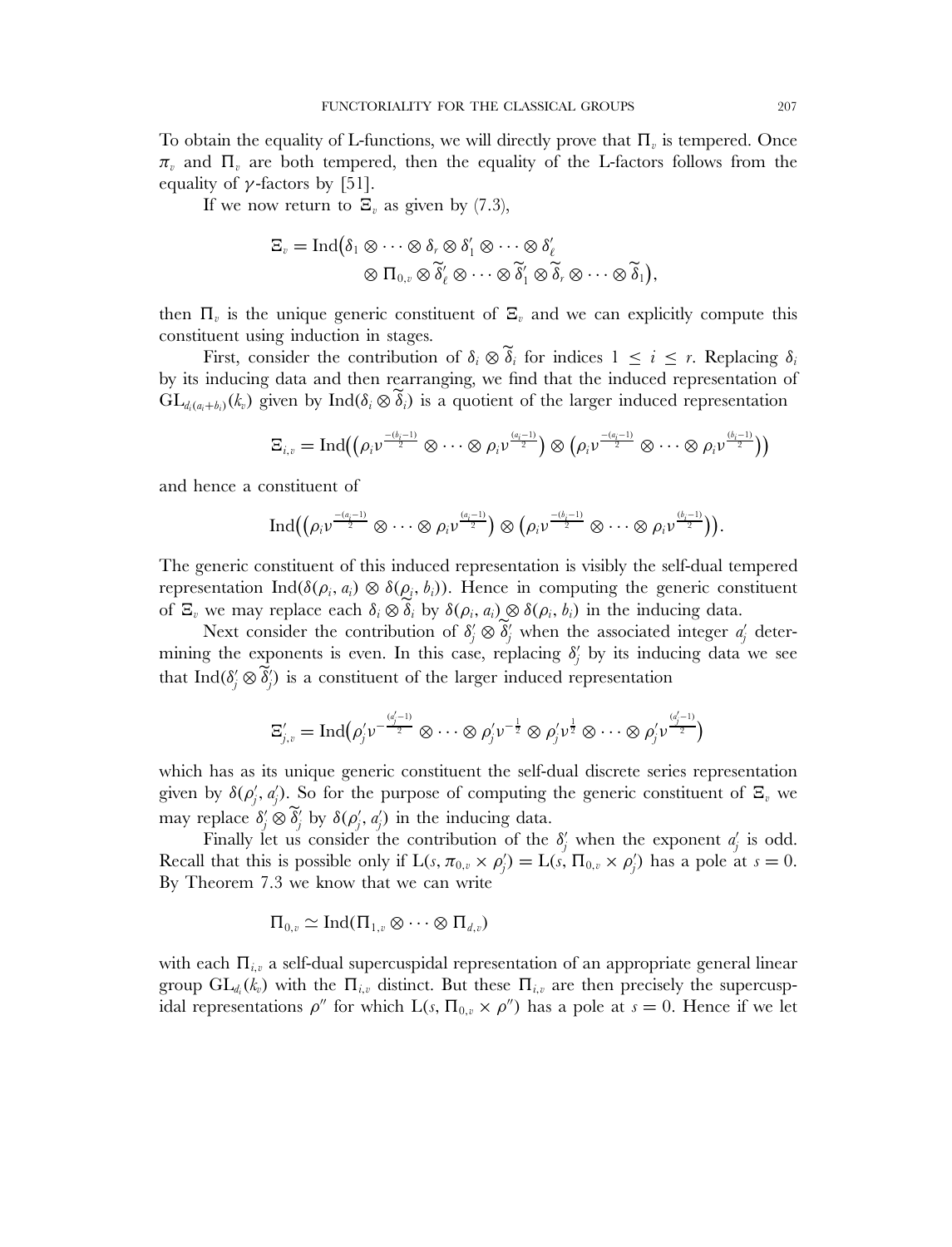$\rho''_j$  with  $j = 1, ..., \ell''$  denote those  $\rho'_j$  with  $a'_j$  odd, then  $\{\rho''_1, ..., \rho''_{\ell''}\}\subset {\{\Pi_{1,v}, ..., \Pi_{d,v}\}}$ and we can write

$$
\Pi_{0,v}=\operatorname{Ind}\bigl(\rho''_1\otimes\cdots\otimes\rho''_{\ell''}\otimes\Pi'_{0,v}\bigr)
$$

with  $\Pi'_{0,v}$  the tensor product of the  $\Pi_{i,v}$  which were not among the  $\rho''_j$ . Now, for each  $\rho_j''$ , consider the contribution  $\delta_j'' \otimes \rho_j'' \otimes \delta_j''$  to our generic constituent. If we replace  $\delta_j''$  by its inducing data, we see that  $\text{Ind}(\delta_j'' \otimes \rho_j'' \otimes \delta_j'')$  is a constituent of the larger induced representation

$$
\Xi_{j,\nu}''=\mathrm{Ind}\big(\rho_j''\nu^{-\frac{(d_j''-1)}{2}}\otimes\cdots\otimes\rho_j''\nu^{-1}\otimes\rho_j''\otimes\rho_j''\nu\otimes\cdots\otimes\rho_j''\nu^{\frac{(d_j''-1)}{2}}\big)
$$

and this representation has as its unique generic constituent the self dual discrete series representation  $\delta(\rho_j'', a_j'')$  So in the inducing data for  $\Xi_v$  we may replace  $\delta_j'' \otimes \rho_j'' \otimes \delta_j''$ by  $\delta(\rho_j'', a_j'')$  and not effect the generic constituent.

If we put these all back together, we find that our  $\Pi_{\nu}$  is now the unique generic constituent of the induced representation

$$
\operatorname{Ind}(\delta(\rho_1, a_1) \otimes \delta(\rho_1, b_1) \otimes \cdots \otimes \delta(\rho_r, a_r) \otimes \delta(\rho_r, b_r) \otimes \delta(\rho'_1, a'_1)
$$
  

$$
\otimes \cdots \otimes \delta(\rho'_\ell, a'_\ell) \otimes \Pi'_{0,v}).
$$

But this representation is induced from self-dual unitary discrete series and is hence generic, tempered, self-dual, and irreducible. Thus this irreducible induced representation is precisely our local lift. It is a self-dual, generic, tempered representation of  $\operatorname{GL}_N(k_v)$ .  $\Box$ 

We would like to point out that the proof given for Proposition 2.6 of [30] is incorrect and should be replaced by the preceding proof.

As a corollary, let us give the more precise form of the lift we obtained.

*Corollary* **7.2.** — Let  $\pi_v$  be a generic discrete series representation of  $G_n(k_v)$  realized as *a* subrepresentation of (7.2). Then  $\pi_v$  has a local functorial lift  $\Pi_v$  to  $GL_N(k_v)$  given by the irre*ducible induced representation*

$$
\operatorname{Ind}(\delta(\rho_1, a_1) \otimes \delta(\rho_1, b_1) \otimes \cdots \otimes \delta(\rho_r, a_r) \otimes \delta(\rho_r, b_r) \otimes \delta(\rho'_1, a'_1)
$$
  

$$
\otimes \cdots \otimes \delta(\rho'_\ell, a'_\ell) \otimes \Pi'_{0,v}).
$$

We next consider a general generic tempered representation  $\pi$ <sub>v</sub> of the group  $G_n(k_v)$ . Since  $\pi_v$  is generic and tempered it is a direct summand of an induced representation of the form

$$
(\mathbf{7.4}) \quad \text{Ind}(\delta_{1,v}\otimes\cdots\otimes\delta_{m,v}\otimes\sigma_{0,v})
$$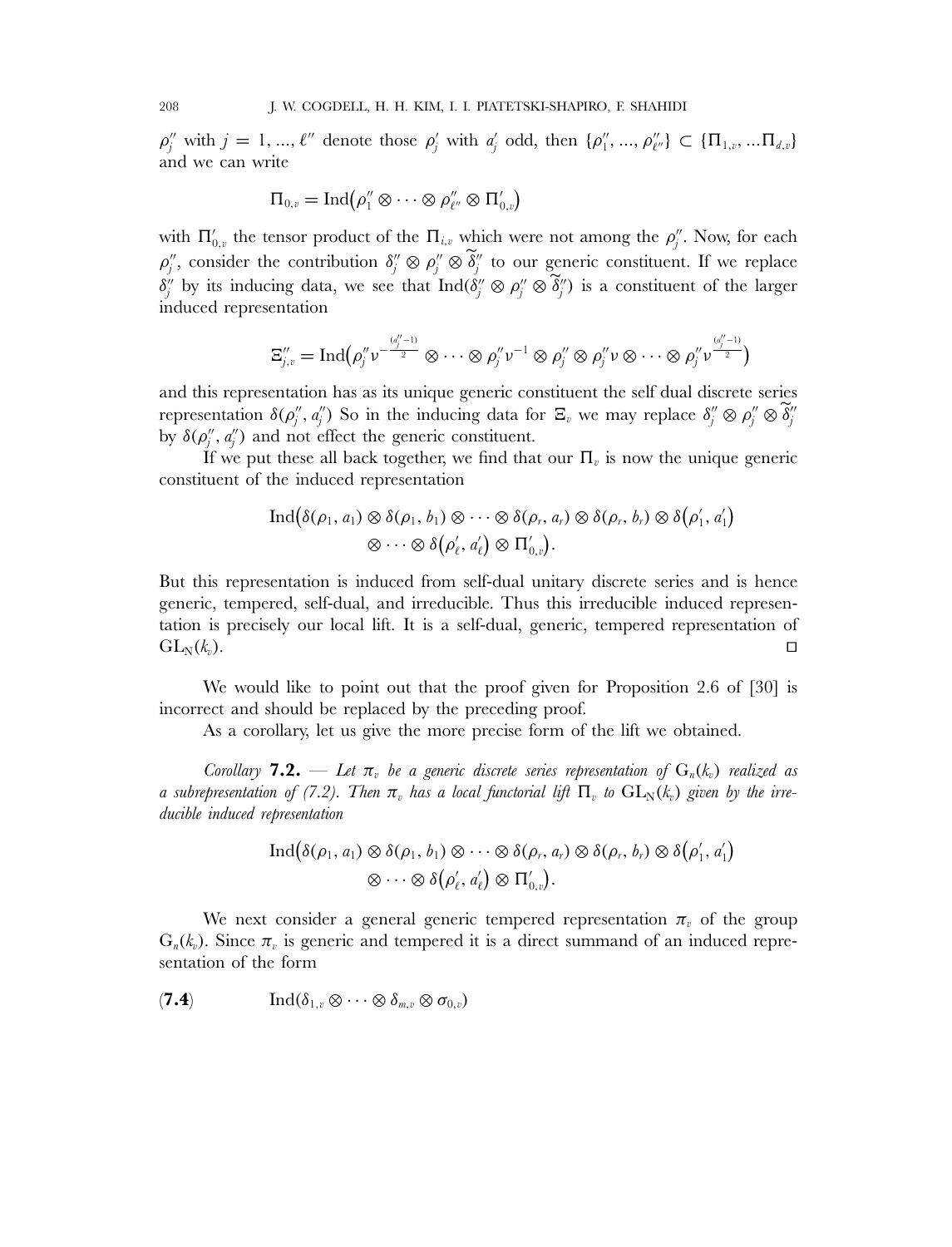where the  $\delta_{i,v}$  are discrete series representations of appropriate  $GL_{n_i}(k_v)$  for  $i=1...$ , m and  $\sigma_{0,v}$  is a generic discrete series of  $G_{n_0}(k_v)$  for a smaller classical group of the same type. Now set  $\Pi_{v}$  to be the induced representation of  $GL_{N}(k_{v})$  given by

$$
\Pi_v = \text{Ind}(\delta_{1,v} \otimes \cdots \otimes \delta_{m,v} \otimes \Pi_{0,v} \otimes \tilde{\delta}_{m,v} \otimes \cdots \otimes \tilde{\delta}_{1,v})
$$

where  $\Pi_{0,v}$  is the local functorial lift of  $\sigma_{0,v}$  defined in Proposition 7.3. This representation is then irreducible, self-dual, generic, and tempered. Then arguing by the multiplicativity of the local  $\gamma$ - and L-factors as before we have that

$$
L(s, \pi_v \times \rho_v) = L(s, \Pi_v \times \rho_v) \text{ and } \gamma(s, \pi_v \times \rho_v, \psi_v) = \gamma(s, \Pi_v \times \rho_v, \psi_v)
$$

for all requisite supercuspidal  $\rho_{\nu}$ . Hence  $\Pi_{\nu}$  is a local functorial lift of  $\pi_{\nu}$ . Thus we have established the following proposition.

*Proposition* **7.4.** — Let  $\pi$ , be a generic tempered representation of the group  $G_n(k_n)$  given as *a* summand of (7.4). Then  $\pi_v$  has a local functorial lift to a representation  $\Pi_v$  of  $GL_n(k_v)$  given *by*

$$
\Pi_v = \mathrm{Ind}(\delta_{1,v} \otimes \cdots \otimes \delta_{m,v} \otimes \Pi_{0,v} \otimes \tilde{\delta}_{m,v} \otimes \cdots \otimes \tilde{\delta}_{1,v}),
$$

*where*  $\Pi_{0,v}$  *is the generic local functorial lift of*  $\sigma_{0,v}$ . The lift  $\Pi_v$  *is self-dual, generic, and tempered.* 

Finally, let  $\pi_{\nu}$  be an arbitrary irreducible admissible generic representation of  $G_n(k_v)$ . By the work of Muic [44] on the standard module conjecture we know that  $\pi_{v}$  is a full induced representation of the form

$$
(\mathbf{7.5}) \qquad \qquad \pi_v \simeq \mathrm{Ind}(\tau_{1,v}v^{r_1} \otimes \cdots \otimes \tau_{m,v}v^{r_m} \otimes \tau_{0,v})
$$

where each  $\tau_{i,v}$  is a tempered representation of an appropriate  $\text{GL}_{n_i}(k_v)$ , the exponents can be taken so that  $0 \leq r_m \leq \cdots \leq r_1$ , and  $\tau_{0,v}$  is a generic tempered representation of a smaller classical group  $G_{n_0}(k_v)$  of the same type, except in the case where  $G_n = SO_{2n}$ ,  $\tau_{0,v}$  is the trivial representation of  $G_0(k_v)$  and  $n_m = 1$ , in which case we must allow

$$
(\mathbf{7.6}) \qquad \qquad \pi_v \simeq \mathrm{Ind}(\tau_{1,v}\nu^{r_1} \otimes \cdots \otimes \tau_{m,v}\nu^{r_m})
$$

with  $0 \leq |r_m| \leq r_{m-1} \leq \cdots \leq r_1$ . (In particular, see Section 4 of [44] for the elaboration of these cases.) Then on  $GL_N(k_v)$  we can either form the induced representation

$$
(\mathbf{7.7}) \qquad \qquad \Xi_v = \mathrm{Ind}(\tau_{1,v}v^{r_1} \otimes \cdots \otimes \tau_{m,v}v^{r_m} \otimes \Pi_{0,v} \otimes \tilde{\tau}_{m,v}v^{-r_m} \otimes \cdots \otimes \tilde{\tau}_{1,v}v^{-r_1})
$$

where  $\Pi_{0,v}$  is the local functorial lift of  $\tau_{0,v}$  as constructed in Proposition 7.4 if we are in the situation (7.5) or

$$
\mathbf{Z}_v = \begin{cases} \text{Ind}(\tau_{1,v}v^{r_1} \otimes \cdots \otimes \tau_{m,v}v^{r_m} \otimes \tilde{\tau}_{m,v}v^{-r_m} \otimes \cdots \otimes \tilde{\tau}_{1,v}v^{-r_1}) & \text{if } r_m \geq 0 \\ \text{Ind}(\tau_{1,v}v^{r_1} \otimes \cdots \otimes \tilde{\tau}_{m,v}v^{-r_m} \otimes \tau_{m,v}v^{r_m} \otimes \cdots \otimes \tilde{\tau}_{1,v}v^{-r_1}) & \text{if } r_m < 0 \end{cases}
$$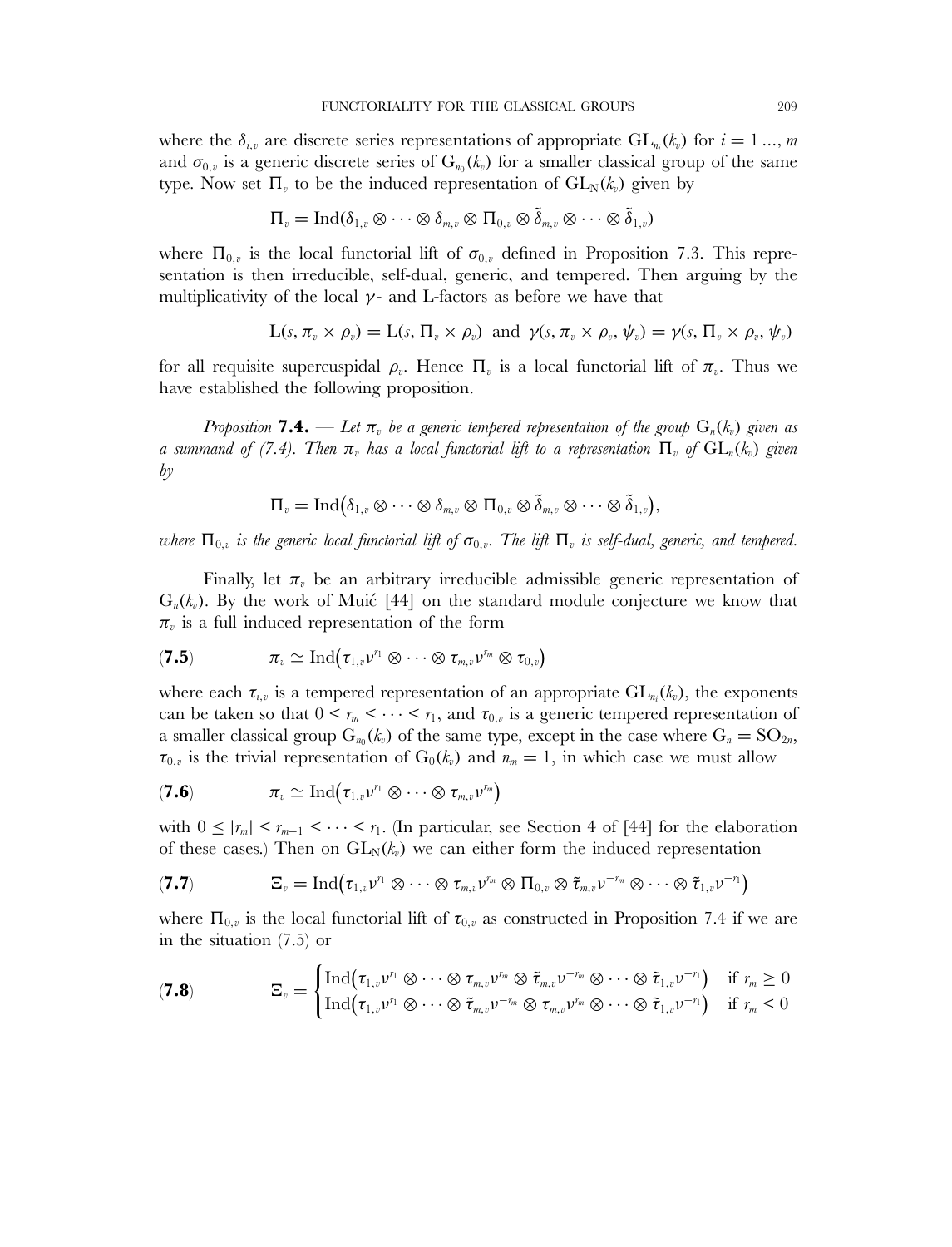in case (7.6). There is no reason for  $\Xi$ <sub>*n*</sub> to be irreducible any more. However, with the exponents arranged in the Langlands ordering,  $\Xi$ <sub>n</sub> has a unique irreducible quotient, which we denote by  $\Pi_{\nu}$ .

*Proposition* **7.5.** — *If*  $\pi_v$  *is an irreducible admissible generic representation of*  $G_n(k_v)$  *given by (7.5) (respectively (7.6)), then it has a local functorial lift*  $\Pi$ <sub>*v</sub> given by the unique irreducible*</sub> *quotient of (7.7) (respectively (7.8)).*

*Proof.* — Once again, we must show the equality of the twisted  $\gamma$ - and L- factors. We will do this in the general case (7.5), the exceptional case (7.6) being handled in the same manner. Hence assume  $\pi_{\nu}$  is of the form (7.5).

By the multiplicativity of  $\gamma$  factors and L-factors for general linear groups (Theorem 3.1 and Proposition 9.4 of [20]) we know that even for any tempered representation  $\tau'_{v}$  of  $GL_m(k_{v})$  we have

$$
\gamma(s, \Pi_v \times \tau'_v, \psi_v)
$$
  
=  $\gamma(s, \Pi_{0,v} \times \tau'_v, \psi_v) \prod_{j=1}^m \gamma(s + r_j, \tau_{j,v} \times \tau'_v, \psi_v) \gamma(s - r_j, \tilde{\tau}_{j,v} \times \tau'_v, \psi_v)$ 

and

$$
L(s,\Pi_v\times \tau'_v)=L(s,\Pi_{0,v}\times \tau'_v)\prod_{j=1}^m L(s+\eta_j,\tau_{j,v}\times \tau'_v)L(s-\eta_j,\tilde \tau_{j,v}\times \tau'_v).
$$

On the classical group side, we still retain multiplicativity by Theorem 5.2 of [52] (see also the discussion in Section 5 of [32] where the condition of being a subrepresentation is removed) so that

$$
\gamma(s, \pi_v \times \tau'_v, \psi_v)
$$
  
=  $\gamma(s, \tau_{0,v} \times \tau'_v, \psi_v) \prod_{j=1}^m \gamma(s + r_j, \tau_{j,v} \times \tau'_v, \psi_v) \gamma(s - r_j, \tilde{\tau}_{j,v} \times \tau'_v, \psi_v).$ 

Since the representation  $\pi_{\nu}$  is no longer tempered, its L-function is defined through the Langlands classification in [51] and so by definition

$$
L(s, \pi_v \times \tau_v') = L(s, \tau_{0,v} \times \tau_v') \prod_{j=1}^m L(s + r_j, \tau_{j,v} \times \tau_v') L(s - r_j, \tilde{\tau}_{j,v} \times \tau_v').
$$

If we take  $\tau'_{v} = \rho_{v}$  to be supercuspidal, then by the previous proposition (or the definition of being a local functorial lift) we have

$$
L(s, \tau_{0,v} \times \rho_v) = L(s, \Pi_{0,v} \times \rho_v) \text{ and}
$$
  

$$
\gamma(s, \tau_{0,v} \times \rho_v, \psi_v) = \gamma(s, \Pi_{0,v} \times \rho_v, \psi_v).
$$

Hence indeed  $\Pi_{v}$  is a local functorial lift of  $\pi_{v}$ .

 $\Box$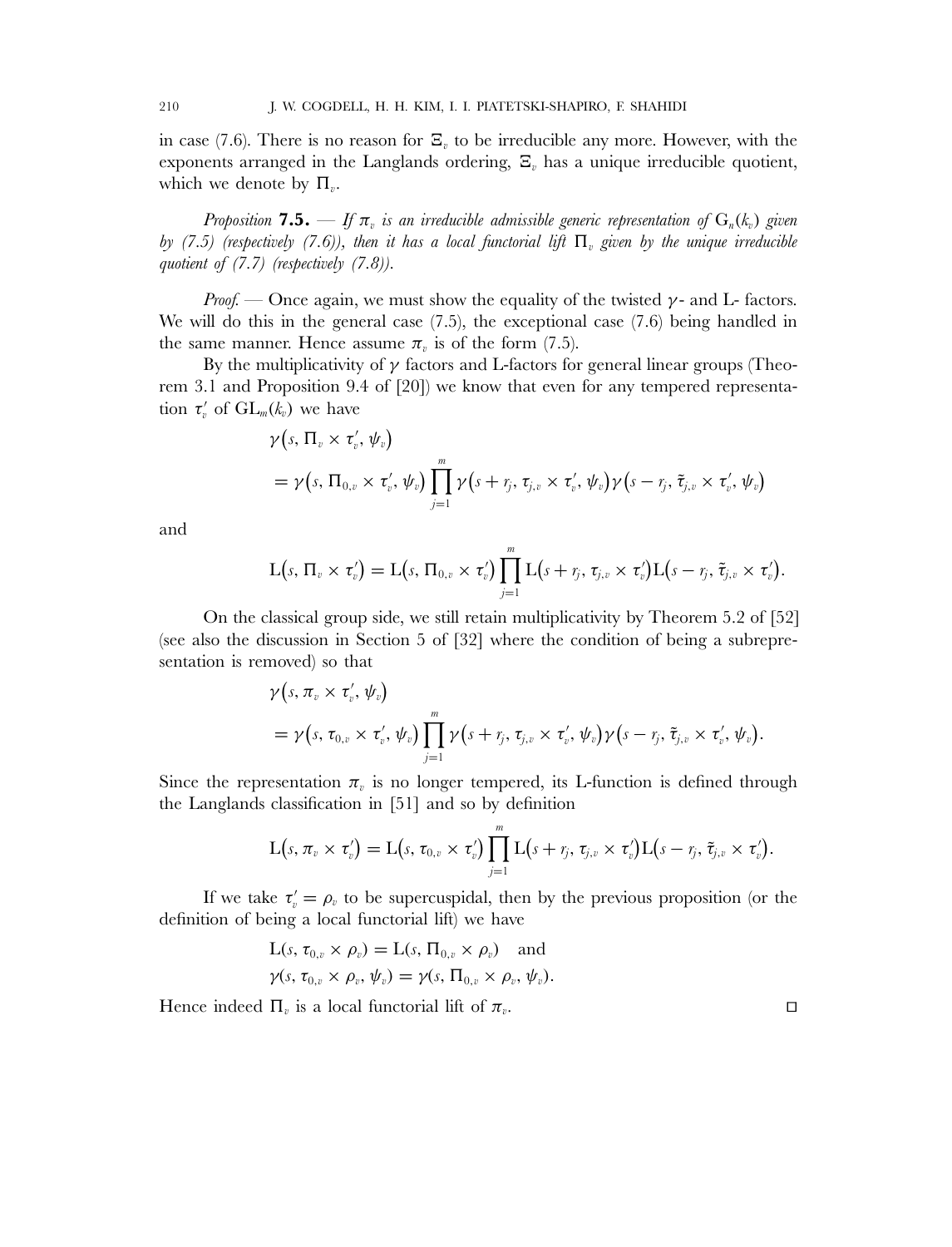To proceed we will next show that control of supercuspidal twists as in the definition of local functorial lift is sufficient to control all generic twists.

*Lemma* **7.2.** — Let  $\pi_{v}$  be an irreducible admissible generic representation of  $G_{n}(k_{v})$  and *let*  $\Pi_n$  *be the local functorial lift constructed in the previous proposition. Then for any irreducible*  $admissible$  generic representation  $\pi_v'$  of  $\operatorname{GL}_m(k_v)$  we have

$$
L(s, \pi_v \times \pi'_v) = L(s, \Pi_v \times \pi'_v) \text{ and } \gamma(s, \pi_v \times \pi'_v, \psi_v) = \gamma(s, \Pi_v \times \pi'_v, \psi_v).
$$

*Proof.* — The argument is as before, now using multiplicativity in the other variable. Once again, we will present the argument in the general case where  $\pi_{\nu}$  is given by (7.5) and its lift  $\Pi_{\nu}$  by (7.7). The exceptional case of (7.6) is handled accordingly.

Since  $\pi'_v$  is generic, we can write  $\pi_v$  as a full induced representation from either tempered or discrete series [61]. We take

$$
\pi'_v \simeq \mathrm{Ind} \bigl(\tau'_{1,v}\nu^{b_1} \otimes \cdots \otimes \tau'_{k,v}\nu^{b_k}\bigr)
$$

with each  $\tau'_{j,v}$  tempered and  $b_1 > \cdots > b_k$ .

Again by Theorem 3.1 and Proposition 9.4 of [20] on the general linear side we have

$$
\gamma(s,\,\Pi_v\times\pi'_v,\,\psi_v)=\prod_{i=1}^k\big[\gamma\big(s+b_i,\,\Pi_{0,v}\times\tau'_{i,v},\,\psi_v\big)\times\\\prod_{j=1}^m\gamma\big(s+b_i+\eta_j,\,\tau_{j,v}\times\tau'_{i,v},\,\psi_v\big)\gamma\big(s+b_i-\eta_j,\,\tilde\tau_{j,v}\times\tau'_{i,v},\,\psi_v\big)\big]
$$

and

$$
L(s, \Pi_v \times \pi'_v) = \prod_{i=1}^k \left[ L(s + b_i, \Pi_{0,v} \times \tau'_{i,v}) \times \prod_{j=1}^m L(s + b_i + \eta_j, \tau_{j,v} \times \tau'_{i,v}) L(s + b_i - \eta_j, \tilde{\tau}_{j,v} \times \tau'_{i,v}) \right].
$$

On the classical group side we obtain the similar factorizations for the same reasons as in the previous proposition. This reduces us to showing that

$$
\gamma(s, \tau_{0,v} \times \tau'_v, \psi_v) = \gamma(s, \Pi_{0,v} \times \tau'_v, \psi_v) \quad \text{and} \quad
$$

$$
L(s, \tau_{0,v} \times \tau'_v) = L(s, \Pi_{0,v} \times \tau'_v)
$$

for  $\tau'_{v}$  a tempered representation of  $GL_{m}(k_{v})$  when  $\Pi_{0,v}$  is the local functorial lift of  $\tau_{0,v}$  as above. But now both  $\tau_{0,v}$  and  $\Pi_{0,v}$  are tempered and we know the equality of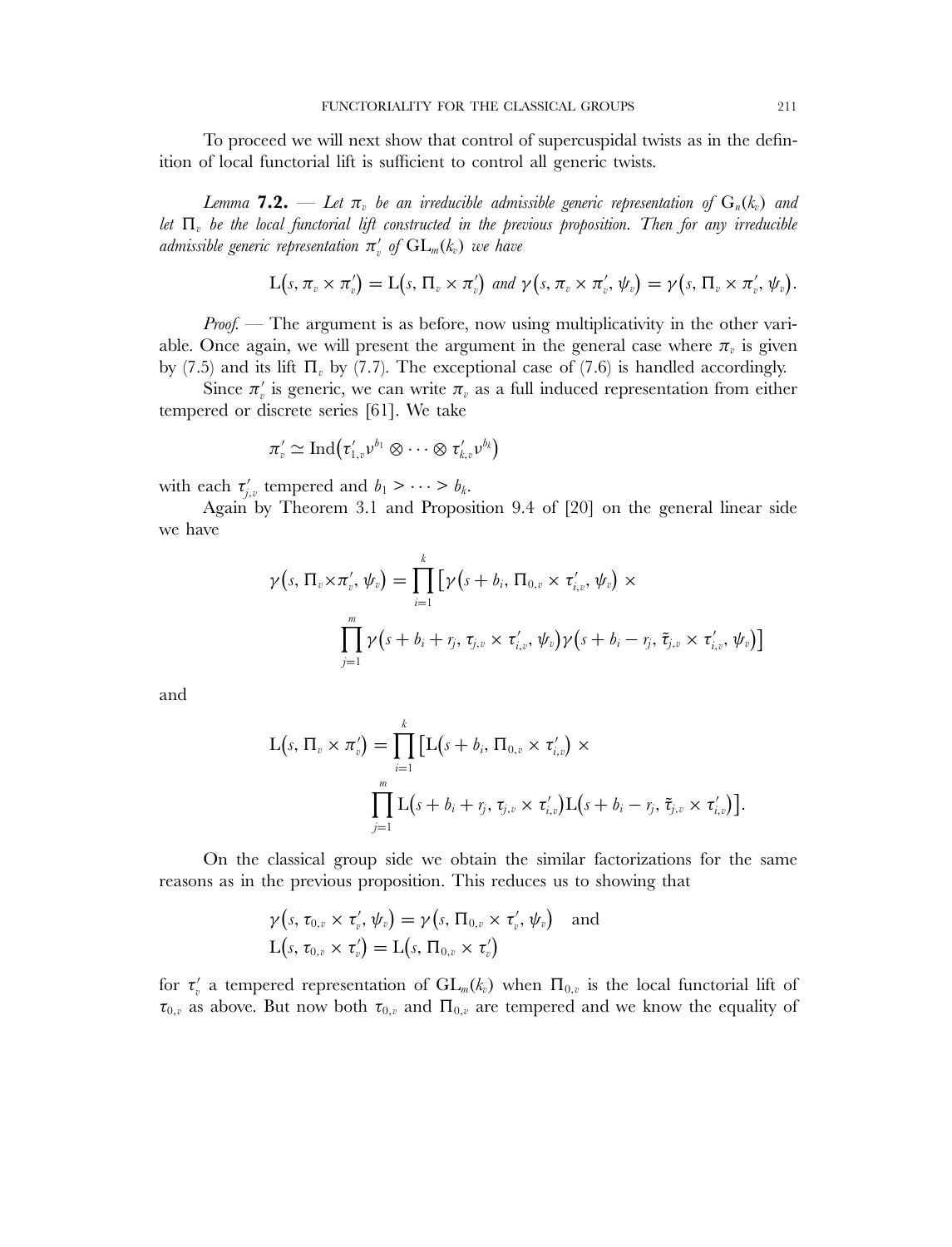the twisted  $\gamma$ - and L-factors when  $\tau'_v = \rho_v$  is supercuspidal. We then first write our general tempered  $\tau'_v$  as

$$
\tau'_v = \operatorname{Ind}(\delta_{1,v} \otimes \cdots \otimes \delta_{k,v})
$$

with each  $\delta_{i,v}$  discrete series and use multiplicativity once again to reduce to  $\tau_v' = \delta_v$ discrete series. Then for the discrete series we realize  $\delta_{\nu}$  as  $\delta(\rho_{\nu},t)$ , the generic quotient of the induced representation

$$
\operatorname{Ind}(\rho_v\nu^{-\frac{t-1}{2}}\otimes\cdots\otimes\rho_v\nu^{\frac{t-1}{2}})
$$

with  $\rho_{\nu}$  supercuspidal and t a positive integer as before. Using multiplicativity of  $\gamma$ factors as always gives

$$
\gamma(s,\,\tau_{0,v}\times\delta_v,\,\psi_v)=\gamma(s,\,\Pi_{0,v}\times\delta_v,\,\psi_v)
$$

and by direct calculation as in [20] and [31] we have

$$
L(s, \tau_{0,v} \times \delta_v) = \prod_{j=0}^{t-1} L\left(s + \frac{t-1}{2} - j, \tau_{0,v} \times \rho_v\right)
$$
  
= 
$$
\prod_{j=0}^{t-1} L\left(s + \frac{t-1}{2} - j, \Pi_{0,v} \times \rho_v\right)
$$
  
= 
$$
L(s, \Pi_{0,v} \times \delta_v).
$$

This completes the proof of the lemma.

We are now able to determine the image of local functoriality in general for components of globally generic cuspidal representations.

Theorem 7.4. — Let  

$$
\pi_v \simeq \mathrm{Ind}(\tau_{1,v}v^{r_1} \otimes \cdots \otimes \tau_{m,v}v^{r_m} \otimes \tau_{0,v})
$$

*be an irreducible generic representation of*  $G_n(k_v)$  *as in (7.5) or (7.6). Suppose that*  $\pi_v$  *is a local component of a globally generic cuspidal representation*  $\pi$  *of*  $G_n(\mathbf{A})$ *. Then its local functorial lift*  $\Pi_v$ *is self-dual, generic and has the form*

$$
\Pi_v = \mathrm{Ind}(\tau_{1,v}\nu^{r_1}\otimes \cdots \otimes \tau_{m,v}\nu^{r_m}\otimes \Pi_{0,v}\otimes \tilde{\tau}_{m,v}\nu^{-r_m}\otimes \cdots \otimes \tilde{\tau}_{1,v}\nu^{-r_1})
$$

*with*  $\Pi_{0,v}$  *the local functorial lift of*  $\tau_{0,v}$  *defined above if*  $\pi$  *is as in (7.5) and by* 

$$
\Pi_v = \begin{cases} \text{Ind}(\tau_{1,v}v^{r_1} \otimes \cdots \otimes \tau_{m,v}v^{r_m} \otimes \tilde{\tau}_{m,v}v^{-r_m} \otimes \cdots \otimes \tilde{\tau}_{1,v}v^{-r_1}) & \text{if } r_m \geq 0 \\ \text{Ind}(\tau_{1,v}v^{r_1} \otimes \cdots \otimes \tilde{\tau}_{m,v}v^{-r_m} \otimes \tau_{m,v}v^{r_m} \otimes \cdots \otimes \tilde{\tau}_{1,v}v^{-r_1}) & \text{if } r_m < 0 \end{cases}
$$

*if* π *is as in (7.6).*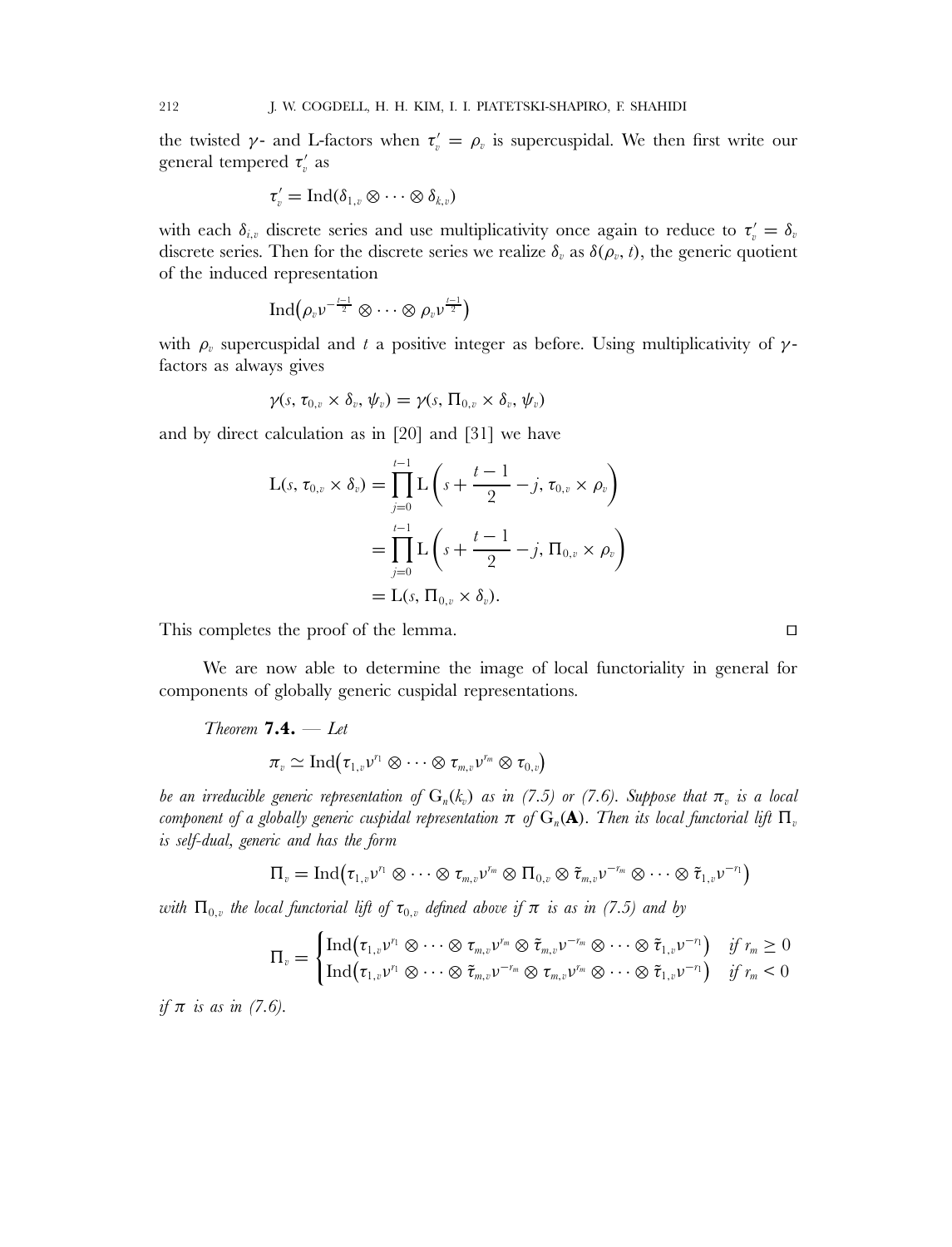*Proof.* — By definition, we know that  $\Pi_{\nu}$  is the Langlands quotient of this induced representation. Hence once we show that  $\Pi_{\eta}$  is generic the induced representation will be irreducible and thus equal to  $\Pi_{\nu}$ .

We will establish this by using the Converse Theorem once again. Let  $\pi$  $\otimes' \pi_w$ . Let S be the set of finite places where  $\pi$  is ramified. For the  $w \notin S$  we have constructed a local functorial lift in Propositions 5.1 and 5.2. For the places  $w \in S$ , which include v, we will take  $\Pi_w$  to be the local functorial lift defined in Proposition 7.5. Then let  $\Pi = \otimes' \Pi_w$ . This is an irreducible admissible representation of  $GL_N(\bf{A})$  with trivial central character and is our candidate lift. Moreover, by Propositions 5.1 and 5.2 combined with Lemma 7.2 for the places in S we have that for all cuspidal representations  $\tau \in \mathcal{T}(N-1)$ 

$$
L(s, \pi \times \tau) = L(s, \Pi \times \tau) \quad \text{and} \quad \varepsilon(s, \pi \times \tau) = \varepsilon(s, \Pi \times \tau).
$$

Now let  $T = \{w_0\}$  be a singleton set containing one non-archimedean place, say where  $\pi_{w_0}$  is unramified. In particular,  $w_0 \neq v$  for our fixed place v. Let  $\eta$  any idele class character which is sufficiently ramified at  $w_0$  so that Theorem 3.1 is true for all  $\tau \in \mathscr{T}(\mathrm{T};\eta)$ . Then  $\mathrm{L}(s,\Pi \times \tau)$  is also nice for all  $\tau \in \mathscr{T}(\mathrm{T};\eta)$ . Now applying the Converse Theorem we find a global functorial lift  $\Pi'$  of  $\pi$  such that  $\Pi'_{w} \simeq \Pi_{w}$  for all  $w \neq w_0$ , so that in particular  $\Pi_v = \Pi'_v$ . By Theorem 7.1 or Theorem 7.2 we know that  $\Pi'$  and hence  $\Pi'_{\nu}$  is generic. Hence  $\Pi_{\nu}$  is generic.  $\Box$ 

# **8. A conjecture of Mœglin**

Let  $k_v$  be a non-archimedean local field of characteristic 0, which we take to be a local component of our number field k.

In the recent work on the characterization of discrete series representations of the  $p$ -adic classical groups by Mœglin and Tadić [39,40], to each discrete series representation  $\pi_{v}$  of  $G_{n}(k_{v})$  they have attached a triple

$$
\pi_v \mapsto (\mathcal{J}\text{ord}(\pi_v), \pi_{\text{cusp}}, \epsilon_{\pi_v})
$$

where  $\tilde{\jmath}$ ord $(\pi_v)$  is the set of Jordan blocks attached to  $\pi_v$ ,  $\pi_{cusp}$  is the partial cuspidal support of  $\pi_v$ , a supercuspidal representation of a smaller classical group  $G_{n_0}(k_v)$  of the same type, and  $\epsilon_{\pi_v}$  is a partially defined function  $\epsilon_{\pi_v} : \mathcal{J}^{ord}(\pi_v) \to {\pm 1}$ . We will be most interested in the Jordan blocks. The set  $\tilde{f}$ *ord*( $\pi$ <sub>*i*</sub>) consists of pairs ( $\rho$ , *a*) where  $\rho$ is a self dual supercuspidal representation of some  $GL_{d_0}(k_v)$  and a is a natural number. By definition [39] a pair  $(\rho, a) \in \mathcal{J}ord(\pi_v)$  iff

- 1.  $\rho$  is self-dual,
- 2. the induced representation Ind( $\delta(\rho, a) \otimes \pi_v$ ) of the group  $G_{n+ad}$  ( $k_v$ ) is irreducible, and
- 3. *a* is even if  $L(s, \rho, R)$  has a pole at  $s = 0$  and odd otherwise.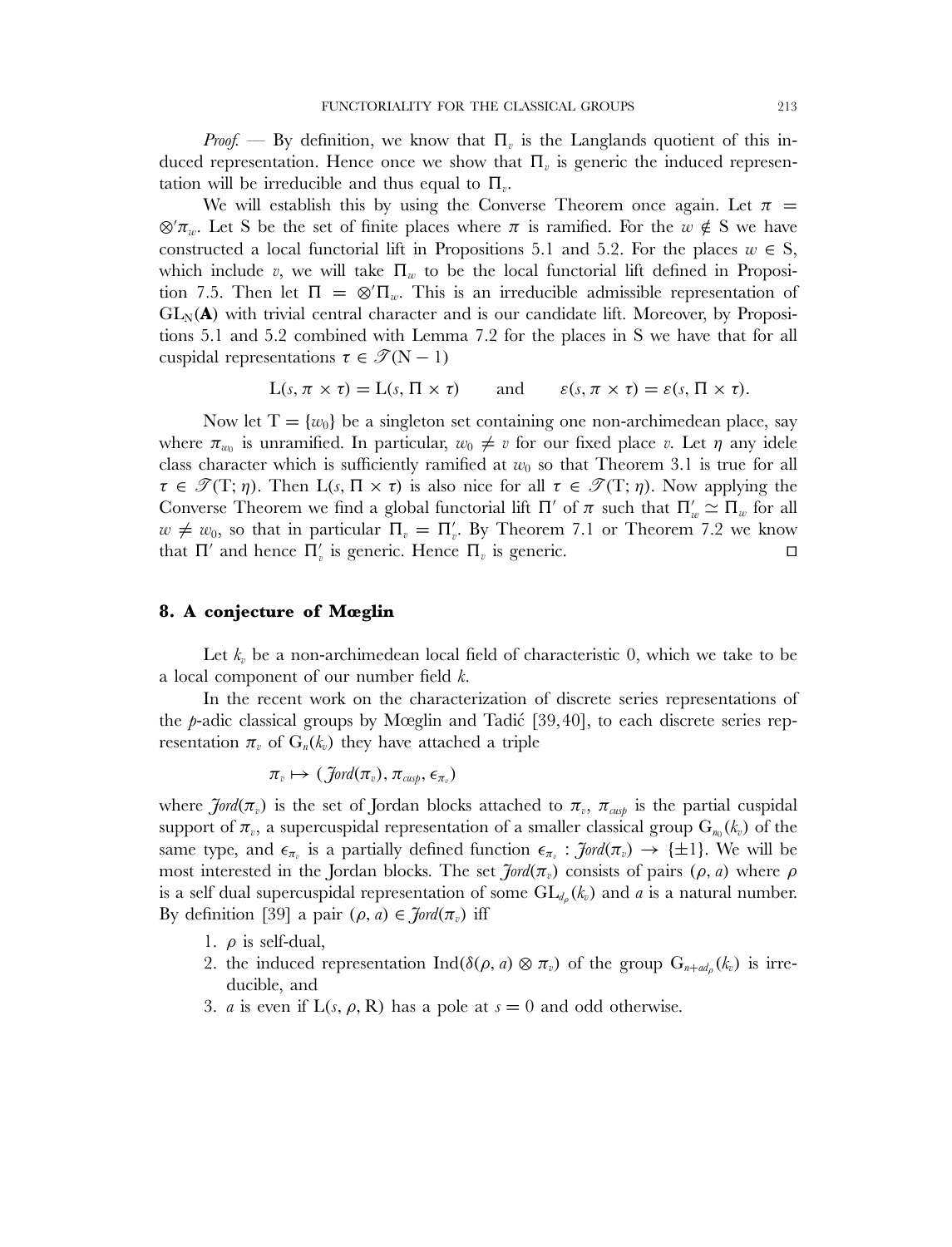As in [39,40], we have let R denote  $Sym^2$  if  $G_n = SO_{2n+1}$  and  $R = \wedge^2$  if  $G_n = SO_{2n}$  or  $\text{Sp}_{2n}$  and the L-functions  $\text{L}(s, \rho, \text{R})$  are as in [53]. The partial cuspidal support  $\pi_{\text{cusp}}$ is the unique supercuspidal representation of a smaller classical group  $G_{n_0}(k_n)$  such that  $\pi_v$  occurs as a subrepresentation of Ind( $\tau_v \otimes \pi_{\text{cusp}}$ ) for some convenient irreducible representation  $\tau_v$  of  $GL_{n-n_0}(k_v)$ . The function  $\epsilon_{\pi_v}$  will play no role for us so we will not describe it.

Let N denote the rank of the general linear group to which the discrete series representation  $\pi_{\nu}$  of  $G_n(k_{\nu})$  should functorially lift. Motivated by the conjectural Langlands correspondence and conjectures of Arthur, Mœglin has conjectured [38–40] that one should have the *dimension relation*

$$
\sum_{(\rho,a)\in\mathop{\text{J}\text{ord}}(\pi_v)}ad_\rho=\textbf{N}
$$

relating the size of the Jordan blocks and the dimension of the natural representation of the dual group  ${}^LG_n$ , which is N. One can find a discussion of this relation and its motivation in the Introductions to [38] and [40], where it is noted that this equality would follow from Arthur's conjectures. In [38] Mœglin has established the inequality

$$
\sum_{(\rho,a)\in\text{J}\text{ord}(\pi_v)}ad_\rho\leq N
$$

in general.

Given its relation with the local Langlands correspondence, and hence functoriality, it should not be surprising that as a first local consequence of the existence of global functoriality for the classical groups  $G_n$ , particularly the construction of the local lift of a generic discrete series representation  $\pi$ , in Proposition 7.3, we can establish this conjecture for the case of generic discrete series representations of split classical groups.

*Theorem* **8.1.** — Let  $\pi_v$  be a generic discrete series representation of some  $G_n(k_v)$ . Let N be *the rank of the general linear group to which*  $\pi$ <sub>*n</sub> functorially lifts. Then*</sub>

$$
\sum_{(\rho,a)\in \text{Jord}(\pi_v)} ad_{\rho} = \mathbf{N}.
$$

*Proof.* — Let us first suppose that  $\pi_v = \pi_{0,v}$  is generic supercuspidal. Then, as we have noted in Section 7.2, in this case the Jordan blocks  $\tilde{\jmath}$ ord( $\pi_{0,v}$ ) can be characterized as [39,40]

$$
\mathcal{J}ord(\pi_{0,v}) = \{(\rho, 1) \mid Ind(\rho v^s \otimes \pi_{0,v}) \text{ is reducible at } s = 1\}.
$$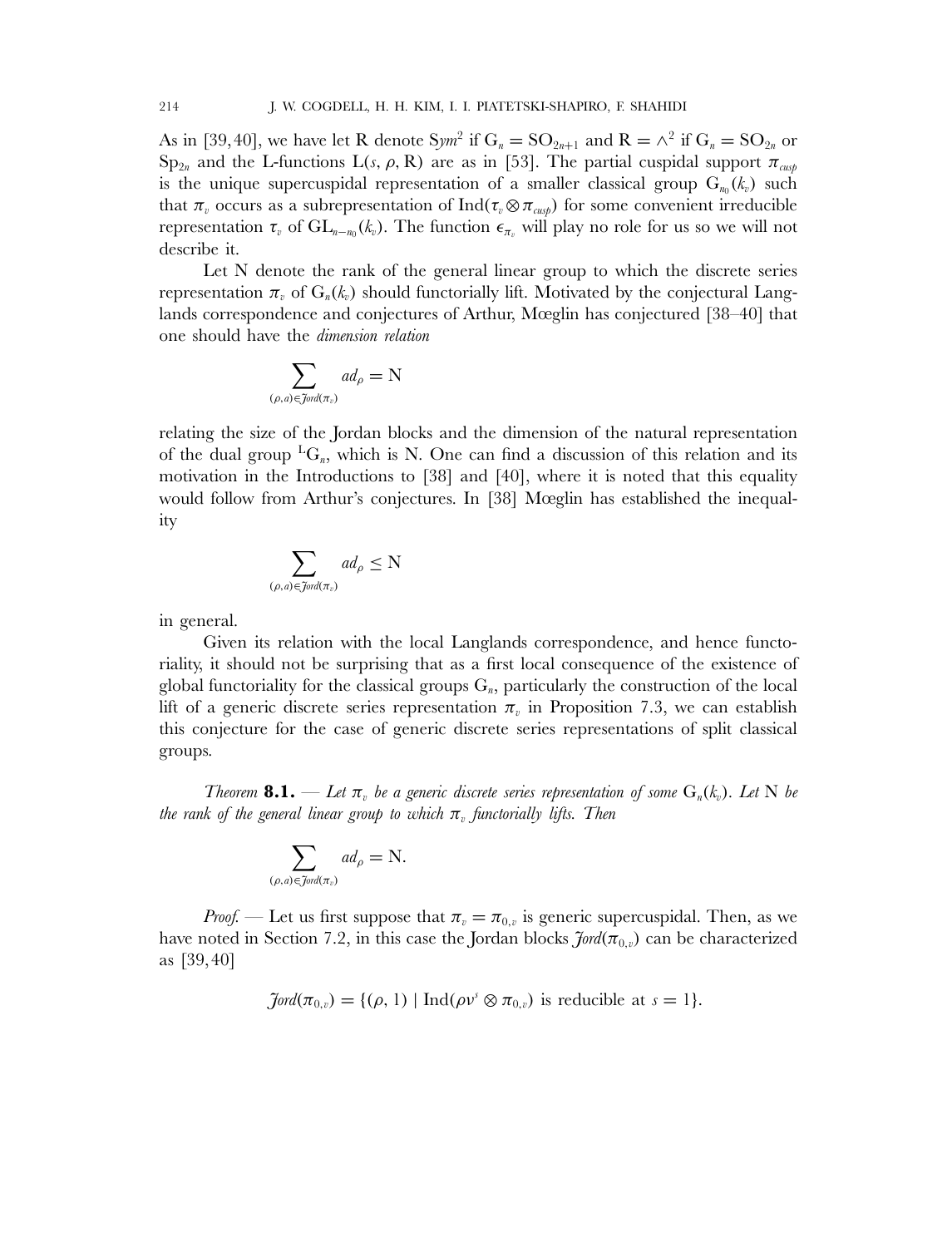On the other hand, by Theorem 7.3 we know that  $\pi_{0,v}$  lifts functorially to

$$
\Pi_{0,v} \simeq \mathrm{Ind}(\Pi_{1,v} \otimes \cdots \otimes \Pi_{d,v})
$$

where each  $\Pi_{i,v}$  is an irreducible supercuspidal self-dual representation of some  $\mathrm{GL}_{N_i}(k_v)$  and  $\Pi_{i,v} \not\cong \Pi_{j,v}$  for  $i \not=j$ . By Theorem 8.1 of [51] we know that Ind( $\rho v^s \otimes \pi_{0,v}$ ) is reducible at  $s = 1$  iff  $L(s, \rho \times \pi_{0,v})$  has a pole at  $s = 0$ . But this last is equivalent to

$$
L(s, \rho \times \pi_{0,v}) = L(s, \rho \times \Pi_{0,v}) = \prod_{i=1}^d L(s, \rho \times \Pi_{i,v})
$$

having a pole at  $s = 0$ . Since local L-functions are never zero, this is the case iff  $\rho = \prod_{i,j}$  for some  $i = 1, ..., d$ . Hence we see that

$$
\tilde{J} \text{ord}(\pi_{0,v}) = \{ (\Pi_{i,v}, 1) \mid i = 1, ..., d \}
$$

so that

$$
\sum_{(\rho,a)\in \tilde{\jmath}^{ord}(\pi_v)}ad_{\rho}=\sum_{i=1}^d N_i=N.
$$

This establishes the theorem for generic supercuspidal representations.

Next we let  $\pi_v = \pi_v^+$  be a generic strongly positive discrete series representation as in [39,40]. Then by Section 5.3 of [39] (see also Section 5 of [40]) we know that the associated triple  $(\tilde{J}ord(\pi_v^+), \pi_{cusp}^+, \epsilon_{\pi_v^+})$  is admissible of alternated type. Let  $\pi_{cusp}^+$  $\pi_{0,v}$ , which must be generic if  $\pi_v^+$  is. As in [39,40] and Section 7.2 above, the set of extended Jordan blocks  $\tilde{\mathcal{J}}ord'(\pi_{0,v})$  is then

$$
\tilde{\mathcal{J}}ord'(\pi_{0,v}) = \tilde{\mathcal{J}}ord(\pi_{0,v}) \cup \{(\rho, 0) \mid Ind(\rho v^s \otimes \pi_{0,v}) \text{ is reducible at } s = \frac{1}{2}\}
$$

and once one assumes that  $Ind(\rho v^s \otimes \pi_{0,v})$  reduces somewhere, then reduction at  $s = 1/2$  is equivalent to the L-function  $L(s, \rho, R)$  having a pole at  $s = 0$  [51]. Let us enumerate this set as  $\tilde{J}$ ord' $(\pi_{0,v}) = \{(\rho'_j, a_j)\}\$ . Then by Section 2 of [40], particularly formula (2-7), we know that  $\tilde{\jmath}$ *ord* $(\pi_v^+)$  is in bijection with  $\tilde{\jmath}$ *ord* $'(\pi_{0,v})$ , this bijection preserves the supercuspidal representations  $\rho'_j$  occurring, and if we enumerate  $\tilde{J}$ ord $(\pi_v^+)$ in accordance with  $\tilde{j}$ ord'( $\pi_{0,v}$ ) then  $\tilde{j}$ ord( $\pi_v^+$ ) = {( $\rho'_j$ ,  $a'_j$ )} where  $a'_j \ge a_j$  and of the same parity. Then, as we observed in Section 7.2, Proposition 4.1 of [39] or Section 7 of [40] give that  $\pi_v^+$  is the unique subrepresentation of

$$
\xi_v^+ = \operatorname{Ind} \bigl( \delta_1' \otimes \cdots \otimes \delta_\ell' \otimes \pi_{0,v} \bigr)
$$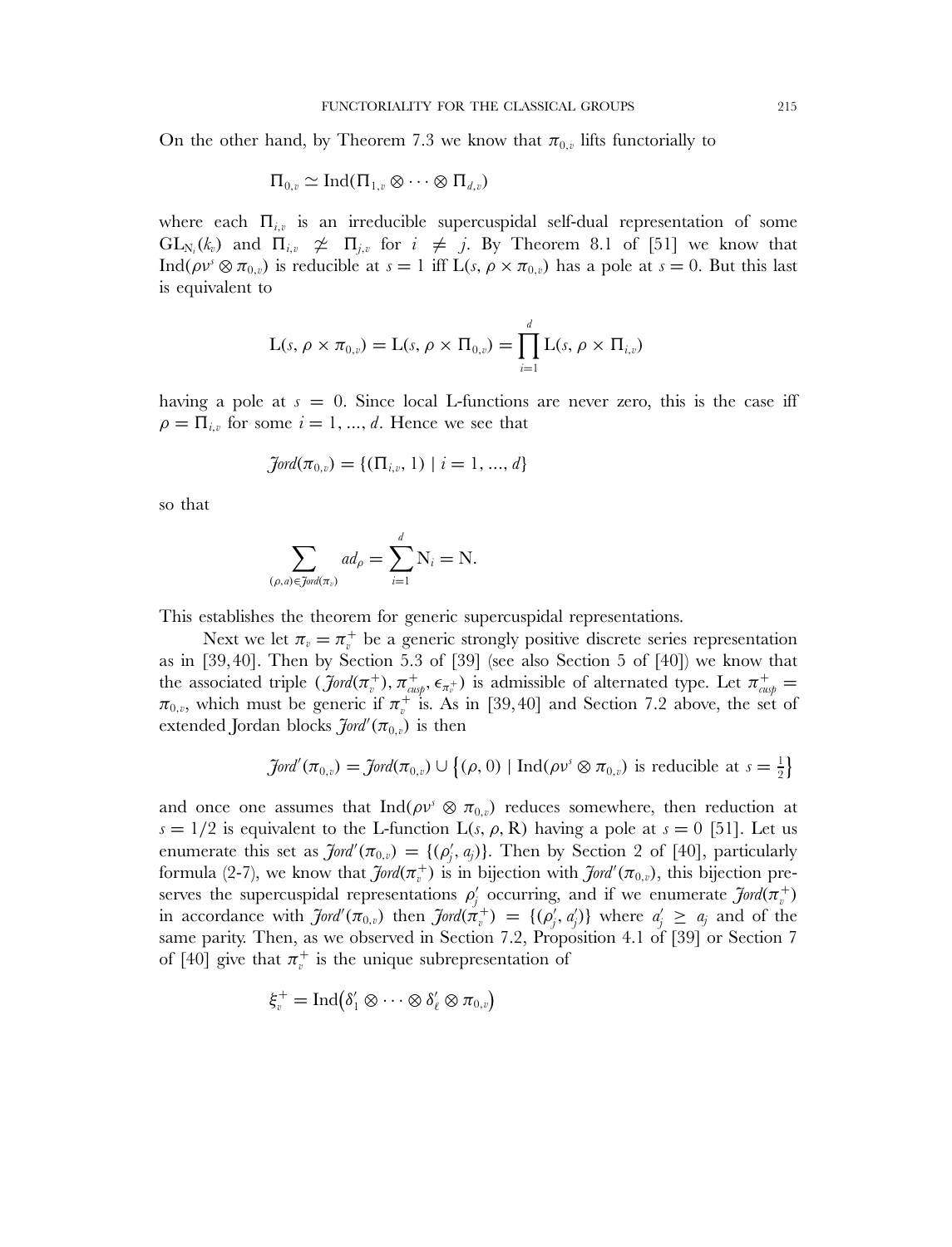where  $\delta'_{j} = \delta([\rho'_{j} v^{\frac{(a_{j}+1)}{2}}, \rho'_{j} v]$  $\frac{(\alpha_j^{(-1)})}{2}]$ ), with  $\delta_j'$  associated to empty segments omitted. Note that the only way a segment  $[\rho_j'v^{\frac{(a_j+1)}{2}},\rho_j'v]$  $\frac{a_j^{(-1)}}{2}$  can be empty is if  $a_j' = a_j = 1$ , since by definition each  $a'_j \geq 1$  and  $a_j \in \{0, 1\}$ . The local functorial lift  $\Pi_v^+$  of this representation is then given in Proposition 7.3 or Corollary 7.2. From the statement of Proposition 7.3 we know that  $\Pi_v^+$  is the generic constituent of

$$
\Xi_{v}^{+}=\operatorname{Ind}(\delta_{1}'\otimes\cdots\otimes\delta_{\ell}'\otimes\Pi_{0,v}\otimes\widetilde{\delta}_{\ell}'\otimes\cdots\otimes\widetilde{\delta}_{1}').
$$

In the course of the proof of that proposition and the derivation of the form of  $\Pi_v^+$ given in Corollary 7.2 we successively replaced parts of the induction data for  $\Xi_{\nu}$ by associated discrete series representations. We now interpret these replacements in terms of the Jordan blocks of  $\pi^+_v$ . For the  $\delta'_j$  associated to  $(\rho'_j, a'_j)$  with  $a'_j$  even, so that part of  $\tilde{J}$ ord $(\pi_v^+)$  corresponding to a pair  $(\rho'_j, 0)$  in  $\tilde{J}$ ord' $(\pi_{0,v})$ , the factor  $\delta'_j \otimes \tilde{\delta}'_j$  was replaced by  $\delta(\rho'_j, a'_j)$  in the inducing data for  $\Xi_v$ . For the remaining  $\delta'_j$ , namely those associated to  $(\rho'_j, \dot{a'_j})$  with  $a'_j$  odd and greater than one, then  $\rho'_j = \prod_{i,j}$  for one of the factors  $\Pi_{i,v}$  of the lift  $\Pi_{0,v}$  of  $\pi_{0,v}$  and then  $\delta'_j \otimes \Pi_{i,v} \otimes \tilde{\delta}'_j$  was replaced by  $\delta(\rho'_j, d'_j)$  in the inducing data. Finally, we were left with those factors  $\Pi_{i,v} = \rho'_j$  of  $\Pi_{0,v}$  for which the associated  $a'_j = 1$  and these remain. Then as in Corollary 7.2 we have

$$
\Pi_v^+ = \mathrm{Ind}(\delta(\rho'_1, a'_1) \otimes \cdots \otimes \delta(\rho'_\ell, a'_\ell) \otimes \Pi'_{0,v})
$$

where  $\Pi'_{0,v}$  is the tensor product of the  $\Pi_{i,v} = \rho'_j$  with  $a'_j = 1$ , that is, corresponding to the empty segments above. Thus

$$
N = \sum_{j=1}^{\ell} a'_j d_{\rho'_j} + \sum_{(o'_j, 1) \in \text{Jord}(\pi_v)} d_{\rho'_j}
$$
  
\n
$$
= \sum_{(o'_j, a'_j) \in \text{Jord}(\pi_v)} a'_j d_{\rho'_j} + \sum_{(o'_j, a'_j) \in \text{Jord}(\pi_v)} a'_j d_{\rho'_j} + \sum_{(o'_j, 1) \in \text{Jord}(\pi_v)} d_{\rho'_j}
$$
  
\n
$$
= \sum_{(o'_j, a'_j) \in \text{Jord}(\pi_v)} a'_j d_{\rho'_j}
$$

and the theorem is true for strongly positive generic discrete series.

Finally, we take  $\pi$  to be an arbitrary generic discrete series representation of  $G_n(k_v)$ . Then, as in Section 7.2, using inductively Lemma 3.1 and Section 4.2 of [39] we may realize  $\pi_{v}$  as a subrepresentation of

$$
\xi_v = \operatorname{Ind}(\delta_1 \otimes \cdots \otimes \delta_r \otimes \pi_v^+)
$$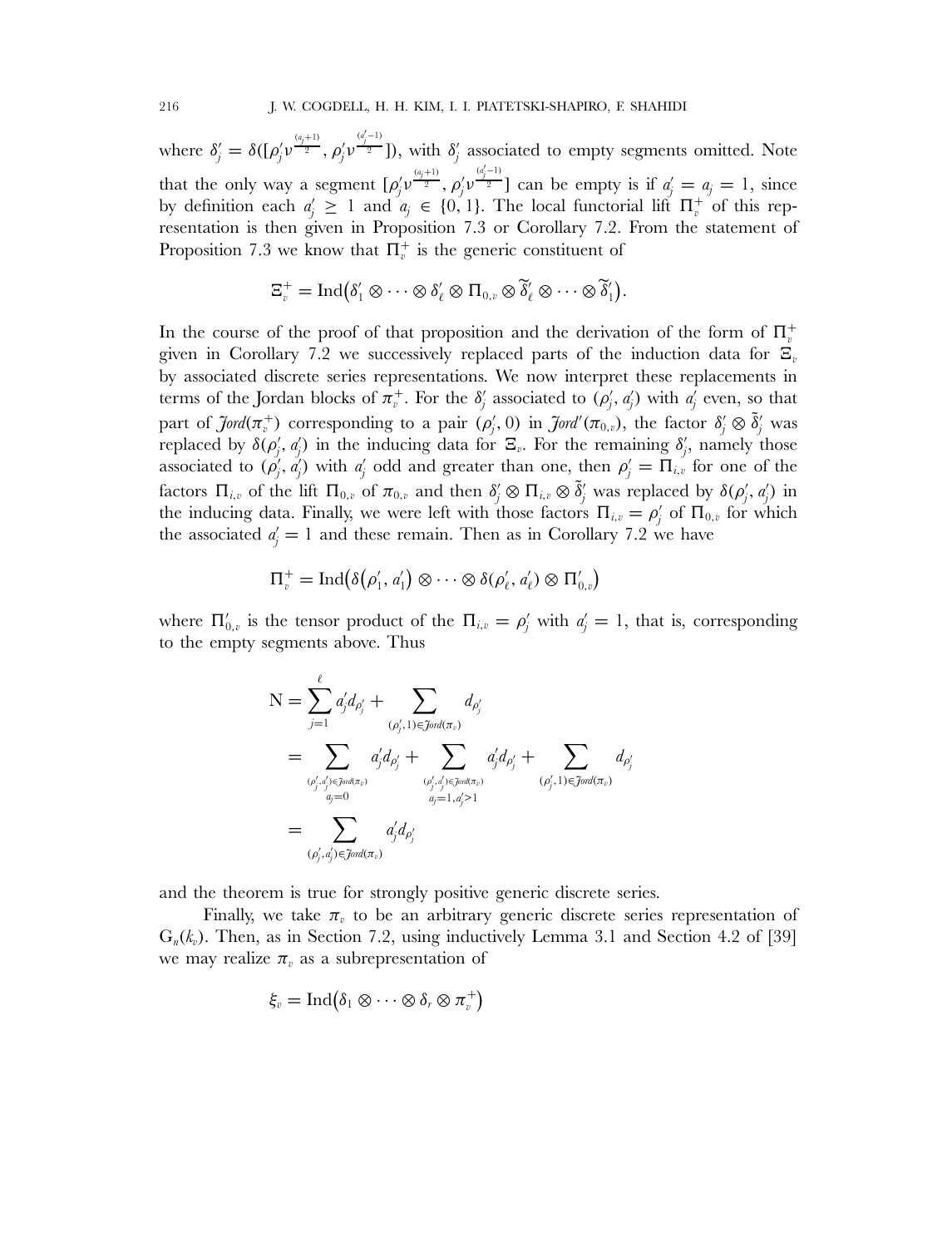with  $\pi_v^+$  a generic strongly positive discrete series and

$$
\delta_i = \delta\big(\big[\nu^{-\frac{(b_i-1)}{2}}\rho_i,\nu^{\frac{(a_i-1)}{2}}\rho_i\big]\big)
$$

for self-dual supercuspidal representations  $\rho_i$  of  $GL_{d_{\rho_i}}(k_v)$  and integers  $a_i > b_i > 0$  of the same parity. Then by Proposition 4.2 of [39] we know that  $\tilde{f} \circ \tilde{f}(\pi_v)$  is the union of  $\tilde{J}ord(\pi_v^+)$  and the set  $\{(\rho_i, a_i), (\rho_i, b_i)\}\$  and that these sets are disjoint. If we let  $\Pi_v^+$ be the local functorial lift of  $\pi_v^+$  discussed in the previous paragraph, then we can interpret Corollary 7.2 as saying that the functorial lift of  $\pi_{\nu}$  is given by

$$
\Pi_v = \mathrm{Ind}(\delta(\rho_1, a_1) \otimes \delta(\rho_1, b_1) \otimes \cdots \otimes \delta(\rho_r, a_r) \otimes \delta(\rho_r, b_r) \otimes \Pi_v^+).
$$

If  $\Pi_v^+$  is a representation of  $GL_{N^+}(k_v)$  then we see that

$$
N = N^{+} + \sum_{i=1}^{r} (a_{i} + b_{i}) d_{\rho_{i}} = N^{+} + \sum_{(\rho, a) \in \text{Jord}(\pi_{v}) - \text{Jord}(\pi_{v}^{+})} ad_{\rho}
$$

and if we combine this with the result for generic strongly positive discrete series above we obtain our statement in this case as well.  $\Box$ 

# **9. The conductor of a generic representation**

Let v be a non-archimedean place of k and let  $\pi$ <sub>v</sub> be a generic representation of  $G_n(k_v)$  for one of our classical groups. Let  $q_v$  be the order of the residue field of  $k_v$ . We will assume that our local additive character  $\psi_{\nu}$  is normalized to have conductor zero, that is,  $\psi_v$  is trivial on the integers  $\mathscr{O}_v$  and non-trivial on  $\varpi_v^{-1}\mathscr{O}_v$ .

Let us recall the basic structure of the local  $\varepsilon$ -factor of  $\pi_{v}$ . In Section 3 of [51] the basic local  $\gamma$ -factor

$$
\gamma(s,\pi_v,\psi_v)=\gamma(s,\pi_v\times 1_v,\psi_v)
$$

is defined (with  $l_v$  the trivial representation of  $GL_1(k_v)$ ) and it is shown that

$$
\gamma(s,\pi_v,\psi_v)\gamma(1-s,\tilde{\pi}_v,\psi_v^{-1})=1.
$$

The  $\gamma$ -factor and  $\varepsilon$ -factor are related by

$$
\gamma(s,\pi_v,\psi_v)=\frac{\varepsilon(s,\pi_v,\psi_v)\mathrm{L}(1-s,\tilde{\pi}_v)}{\mathrm{L}(s,\pi_v)}
$$

with  $\varepsilon(s, \pi_v, \psi_v)$  a monomial in  $q_v^s$ , as in Section 7 of [51], and we will also have that

$$
\varepsilon(s,\pi_v,\psi_v)\varepsilon\big(1-s,\tilde{\pi}_v,\psi_v^{-1}\big)=1.
$$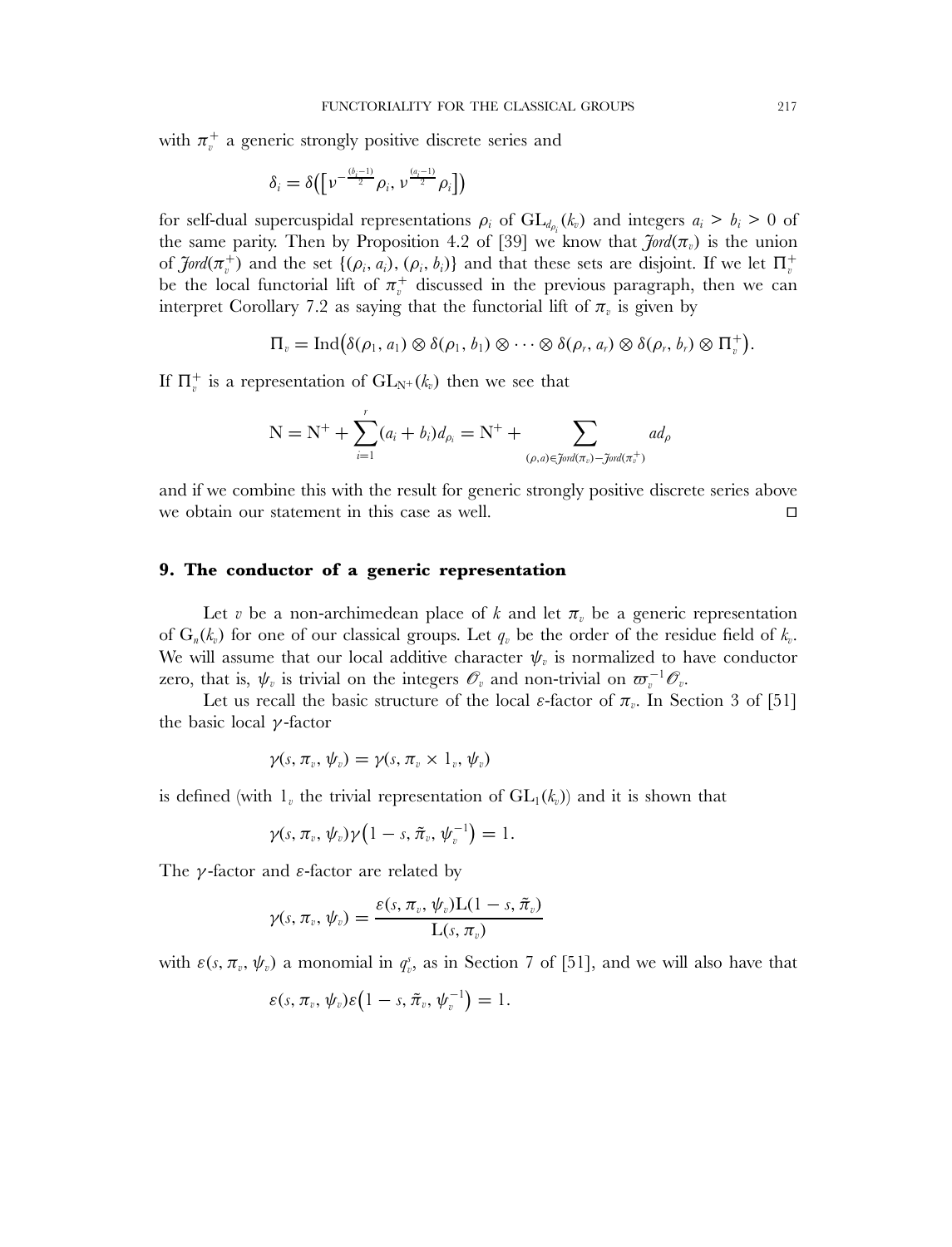Thus we may write

$$
\varepsilon(s,\pi_v,\psi_v)=\varepsilon\left(\frac{1}{2},\pi_v,\psi_v\right)q_v^{-f(\pi_v)\left(s-\frac{1}{2}\right)}
$$

with  $f(\pi_v) \in \mathbf{Z}$ . The number  $\varepsilon(\frac{1}{2}, \pi_v, \psi_v)$  is then called the *local root number* attached to  $\pi_v$  (and  $\psi_v$ ) and either the exponent  $f(\pi_v)$  or the exponential  $q_v^{f(\pi_v)}$  is called the (arithmetic) *conductor* of  $\pi_{v}$ . For our purposes, we will take the exponent  $f(\pi_{v})$  as the conductor. If  $\pi_v$  is unitary, then  $\tilde{\pi}_v = \overline{\pi}_v$  and we have that the local root number satisfies  $|\varepsilon(\frac{1}{2}, \pi_v, \psi_v)| = 1$ . We could make similar definitions for the  $\varepsilon$ -factors of pairs  $\varepsilon(s, \pi_v \times \pi_v^{\overline{\prime}}, \psi_v)$  with  $\pi_v^{\prime}$  a generic representation of  $GL_m(k_v)$ .

Of course, for representations of  $GL_N(k_v)$  there is an analogous definition of root number and conductor [14,19]. One of the principle results of [19] is the following (see Theorem 5.1 and Remark 5.4).

*Theorem* **9.1.** — Let  $\Pi_{v}$  be an irreducible admissible representation of  $GL_{N}(k_{v})$ . Then  $f(\Pi_v)$  *is a non-negative integer, i.e.,*  $f(\Pi_v) \geq 0$ *, and*  $f(\Pi_v) = 0$  *iff*  $\Pi_v$  *is unramified.* 

For the case of generic  $\Pi_{v}$ , in [19] they then go on to give a structural interpretation of the integer  $f(\Pi_{\nu})$  in terms of the existence of vectors stable under appropriate open compact subgroups of Hecke type. We will not pursue this finer result here, but we will establish the following analogue of the basic facts on the conductor for the classical groups  $G_n$ .

*Theorem* **9.2.** — Let  $\pi_v$  be an irreducible admissible generic representation of  $G_n(k_v)$ . Then  $f(\pi_v) \geq 0$  and  $f(\pi_v) = 0$  iff  $\pi_v$  is unramified.

*Proof.* — In Section 7 we have attached to  $\pi$ , an irreducible admissible representation  $\Pi_{v}$  of  $GL_{N}(k_{v})$  such that

$$
\varepsilon(s,\pi_v\times\rho_v,\psi_v)=\varepsilon(s,\Pi_v\times\rho_v,\psi_v)
$$

for all supercuspidal representations  $\rho_v$  of  $GL_m(k_v)$ . In particular, for  $m = 1$  and  $\rho_v = 1_v$ we have

$$
\varepsilon(s,\pi_v,\psi_v)=\varepsilon(s,\Pi_v,\psi_v).
$$

Thus for our local functorial lift  $\Pi_{\nu}$  of  $\pi_{\nu}$  we have the matching of both the conductors  $f(\pi_v) = f(\Pi_v)$  and the root numbers  $\varepsilon(\frac{1}{2}, \pi_v, \psi_v) = \varepsilon(\frac{1}{2}, \Pi_v, \psi_v)$ . In particular this implies that  $f(\pi_v) \geq 0$ . Furthermore, by construction, if  $\pi_v$  is unramified then so is  $\Pi_v$ , so that if  $\pi_{\nu}$  is unramified we have  $f(\pi_{\nu}) = 0$ .

We are left with showing that if  $\pi_{v}$  is irreducible, admissible, generic and  $f(\pi_v) = 0$ , then  $\pi_v$  is unramified. If  $f(\pi_v) = 0$  and  $\Pi_v$  is the local functorial lift of  $\pi_v$ then  $f(\Pi_v) = 0$  and  $\Pi_v$  must be unramified.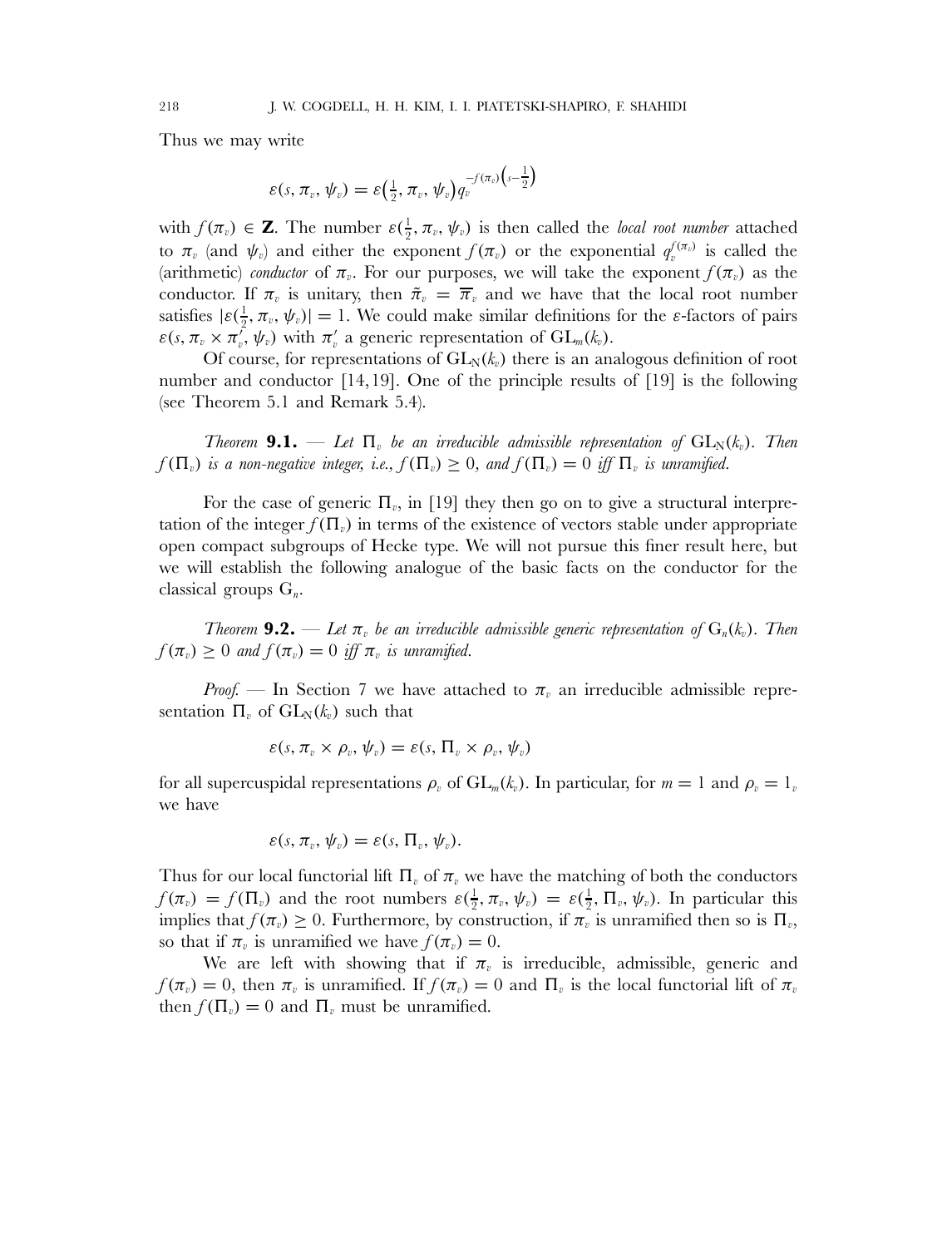First, suppose that  $\pi_{\eta}$  is supercuspidal. In the low dimensional cases of SO<sub>3</sub>  $\simeq$ PGL<sub>2</sub> or S<sub>p<sub>2</sub>  $\simeq$  SL<sub>2</sub> one can check directly using the description of the lift given in</sub> Section 1 that the local functorial lifts can never be unramified. Thus we may assume  $n \geq 2$ . Then, by Theorem 7.3,  $\Pi_v$  is of the form

$$
\Pi_v \simeq \operatorname{Ind}(\Pi_{1,v} \otimes \cdots \otimes \Pi_{d,v})
$$

with each  $\Pi_{i,v}$  a supercuspidal representation of some  $\text{GL}_{N_i}$ . The only way this could be unramified is if  $d = N$  and each  $\Pi_{i,v}$  were an unramified self-dual character. But the  $\pi_{i,\nu}$  are distinct and there are only two unramified self-dual characters. So this would be possible only if  $N = 2$ . But since we are taking  $n \geq 2$  we always have  $N \geq 4$ . So the lift of a supercuspidal representation cannot be unramified.

Next, suppose that  $\pi_{\eta}$  is a generic discrete series. Again, the low dimensional cases can be handled individually given their description in Section 1, so we may assume  $n \geq 2$ . Then as in Proposition 7.3 we realize  $\pi_{\nu}$  as a subrepresentation of an induced representation of the form

$$
\xi_v = \mathop{\operatorname{Ind}}\nolimits \bigl( \tau_{1,v} \nu^{r_1} \otimes \cdots \otimes \tau_{m,v} \nu^{r_m} \otimes \pi_{0,v} \bigr)
$$

where each  $\tau_{i,v}$  is a self-dual discrete series representation of an appropriate  $GL_{n_i}(k_v)$ ,  $r_m \leq \cdots \leq r_1$ , and  $\pi_{0,v}$  is our generic supercuspidal representation of an appropriate smaller classical group  $G_{n_0}(k_v)$  of the same type. The local functorial lift  $\Pi_v$  is then the generic constituent of

$$
\Xi_v = \mathrm{Ind}(\tau_{1,v}\nu^{r_1}\otimes \cdots \otimes \tau_{m,v}\nu^{r_m}\otimes \Pi_{0,v}\otimes \tau_{m,v}\nu^{-r_m}\otimes \cdots \otimes \tau_{1,v}\nu^{-r_1})
$$

where  $\Pi_{0,v}$  is the local functorial lift of  $\pi_{0,v}$ . For  $\Pi_{v}$  to be unramified, all of the inducing data in  $\Xi_v$  must be unramified. By the above,  $\Pi_{0,v}$  is never unramified. Hence  $\pi_{0,v}$  cannot be present and  $\pi_v$  is a subrepresentation of

$$
\xi_v = \mathrm{Ind}(\tau_{1,v}v^{r_1} \otimes \cdots \otimes \tau_{m,v}v^{r_m}).
$$

Then by Corollary 7.2 we know that  $\Pi_{\nu}$  is a full induced of the form

$$
\Pi_v = \operatorname{Ind}(\delta(\rho_1, t_1) \otimes \cdots \otimes \delta(\rho_m, t_m))
$$

with each  $\rho_i$  a self-dual supercuspidal representations of appropriate  $GL_{d_i}(k_v)$ . Again, for this to be unramified, we must have each  $\delta(\rho_i,t_i)$  unramified. But this is possible only if each  $\rho_i$  is a self-dual unramified character, that is  $\rho_i = 1$  or  $\rho_i = v^{i\pi/\log(q_i)}$ , and  $t_i = 1$ . Irreducibility then forces  $\Pi_{v}$  to be a representation of  $GL_1(k_v)$  or  $GL_2(k_v)$ , which as we have seen is impossible if  $n \geq 2$ . Hence the local functorial lift of a generic discrete series representation is never unramified.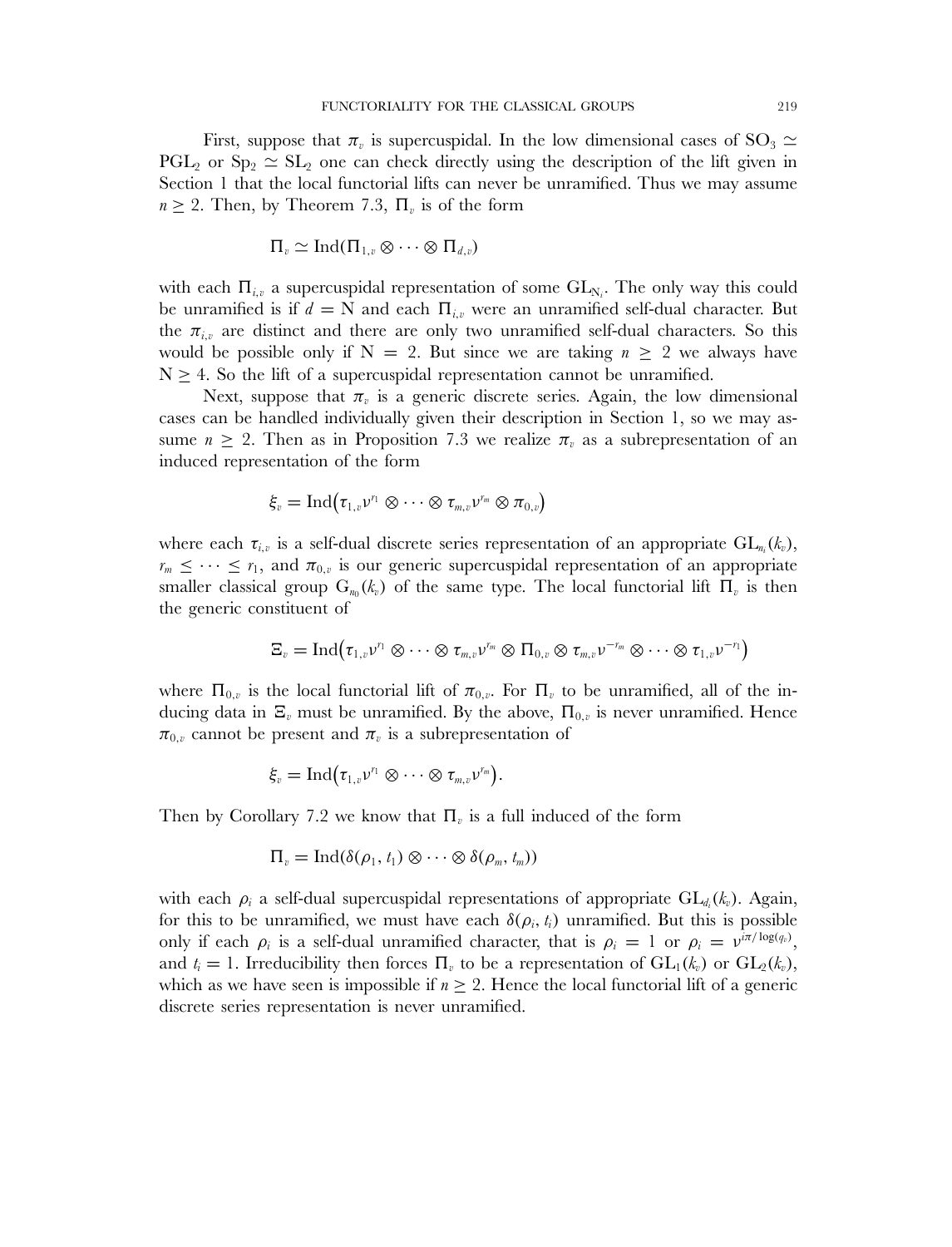Now suppose that  $\pi_{\eta}$  is a tempered generic representation of  $G_n(k_{\eta})$ . Then as in Proposition 7.4 we have that  $\pi_{\nu}$  is the direct summand of an induced representation of the form

$$
\operatorname{Ind}(\delta_{1,v}\otimes\cdots\otimes\delta_{m,v}\otimes\sigma_{0,v})
$$

where the  $\delta_{i,v}$  are discrete series representations of appropriate  $GL_{n_i}(k_v)$  for  $i=1...$ , m and  $\sigma_{0,v}$  is a generic discrete series of  $G_{n_0}(k_v)$  for a smaller classical group of the same type. Then, as in that proposition, its local functorial lift is

$$
\Pi_v = \operatorname{Ind}(\delta_{1,v} \otimes \cdots \otimes \delta_{m,v} \otimes \Pi_{0,v} \otimes \tilde{\delta}_{m,v} \otimes \cdots \otimes \tilde{\delta}_{1,v})
$$

where  $\Pi_{0,v}$  is the local functorial lift of  $\sigma_{0,v}$ . If this is to be unramified, then all of its inducing data must be unramified. In particular, by the previous analysis  $\Pi_{0,v}$  cannot be present since it is never unramified. Hence  $\pi_{\nu}$  is a direct summand of

$$
\operatorname{Ind}(\delta_{1,v}\otimes\cdots\otimes\delta_{m,v})
$$

with the  $\delta_{i,v}$  unramified. But again, the only unramified discrete series representations of  $GL_d(k_v)$  are the unramified unitary characters of  $GL_1(k_v)$ . Hence  $\pi_v$  is unramified and our theorem is true in this case.

In general, as in Proposition 7.5, we write an arbitrary irreducible admissible generic representation of  $G_n(k_n)$  in the form

$$
\pi_{v}\simeq \mathrm{Ind}\big(\tau_{1,v}\nu^{r_{1}}\otimes\cdots\otimes\tau_{m,v}\nu^{r_{m}}\otimes\tau_{0,v}\big)
$$

where each  $\tau_{i,v}$  is a tempered representation of an appropriate  $\mathrm{GL}_{n_i}(k_v)$  and  $\tau_{0,v}$  is a tempered representation of a smaller classical group  $G_{n_0}(k_v)$  of the same type as in (7.5) or (7.6). Then  $\Pi_{\nu}$  is taken to be the unique irreducible quotient of

$$
\Xi_v = \mathrm{Ind}(\tau_{1,v}\nu^{r_1}\otimes \cdots \otimes \tau_{m,v}\nu^{r_m}\otimes \Pi_{0,v}\otimes \tilde{\tau}_{m,v}\nu^{-r_m}\otimes \cdots \otimes \tilde{\tau}_{1,v}\nu^{-r_1})
$$

where  $\Pi_{0,v}$  is the local functorial lift of  $\tau_{0,v}$  if we are in the situation of (7.5) or

$$
\Xi_v = \begin{cases} \text{Ind}(\tau_{1,v}\nu^{r_1} \otimes \cdots \otimes \tau_{m,v}\nu^{r_m} \otimes \tilde{\tau}_{m,v}\nu^{-r_m} \otimes \cdots \otimes \tilde{\tau}_{1,v}\nu^{-r_1}) & \text{if } r_m \geq 0 \\ \text{Ind}(\tau_{1,v}\nu^{r_1} \otimes \cdots \otimes \tilde{\tau}_{m,v}\nu^{-r_m} \otimes \tau_{m,v}\nu^{r_m} \otimes \cdots \otimes \tilde{\tau}_{1,v}\nu^{-r_1}) & \text{if } r_m < 0 \end{cases}
$$

in case (7.6).  $\Pi_{\nu}$  can be unramified only if  $\Pi_{0,\nu}$  is unramified and all the  $\tau_{i,\nu}$  are unramified. But as we have shown above, if  $\Pi_{0,v}$  is unramified, so is  $\tau_{0,v}$ , each tempered representation  $\tau_{i,v}$  with  $i \geq 1$  is a full induced from unitary discrete series, and for  $\tau_{i,v}$  to be unramified, each discrete series must also be unramified. But the only unramified unitary discrete series are the unitary characters of  $GL_1(k_v)$ . So for  $\Pi_v$  to be unramified, each  $\tau_{i,v}$  must be induced from unramified unitary characters of  $GL_1(k_v)$ .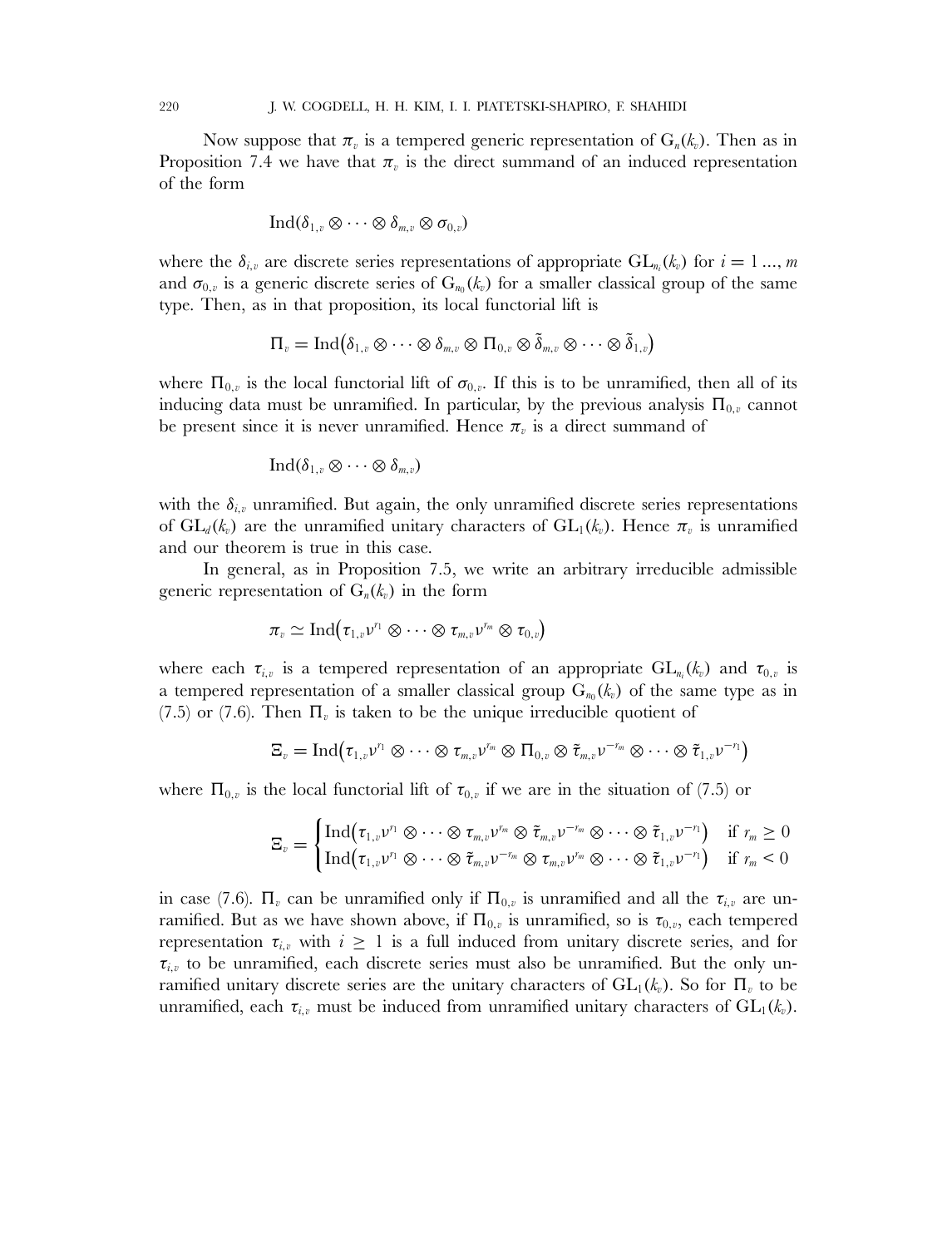Then  $\pi_{\nu}$  will a full induced representation from unramified representations, that is,  $\pi_{\nu}$ must be unramified.

Thus, in all cases, we have shown that if  $f(\pi_n) = 0$ , then  $\pi_n$  is unramified. This completes the proof of the theorem.  $\Box$ 

This result is expected to have applications to the relative trace formula (communications with E. Lapid) among others.

## **10. The Ramanujan conjecture**

We first recall the current formulation of the Ramanujan conjecture for generic cuspidal representations of quasi-split groups as in [18], [45], or [50]. This conjecture was made after the counter-examples to the more general conjecture were found [18]. We reiterate this conjecture formally here.

*Conjecture* **10.1.** — *Let* G *be a quasi-split reductive group over* k*. Then every globally* generic cuspidal representation  $\pi = \otimes' \pi_v$  of  $\mathrm{G}(\mathbf{A})$  satisfies the Ramanujan conjecture, that is, each *local component*  $\pi_v$  *is tempered.* 

As a global consequence of functoriality, we obtain bounds towards Ramanujan for globally generic cuspidal representations of our classical groups  $G_n$  by pulling back the known bounds for  $GL_N$ .

Let us formulate estimates towards Ramanujan in the following terms [46]. Let  $\Pi = \otimes' \Pi_v$  be a unitary cuspidal representation of  $GL_m(\mathbf{A})$ . If v is any place of k then  $\Pi_{v}$  is a unitary generic representation of  $GL_{m}(k_{v})$  and hence by [60,61] can be written as a full induced

$$
\Pi_v \simeq \mathrm{Ind} \big( \Pi_{1,v} \nu^{a_{1,v}} \otimes \cdots \otimes \Pi_{t,v} \nu^{a_{t,v}} \big)
$$

with  $a_{1,v} > \cdots > a_{t,v}$  and each  $\Pi_{i,v}$  tempered. We will say that  $\Pi$  satisfies condition  $H(\theta_m)$  with  $\theta_m \geq 0$  (allowing for the possibility that the bound is dependent on the rank of the group) if for all places v the exponents in  $\Pi_{\nu}$  satisfy

$$
-\theta_m \leq a_{i,v} \leq \theta_m.
$$

By the classification of the unitary generic dual for  $GL_m(k_v)$  we have that trivially every cuspidal  $\Pi$  satisfies  $H(\frac{1}{2})$ . The best result known for a general number field is that of Luo, Rudnick, and Sarnak which states that any cuspidal representation Π of  $GL_m(A)$ satisfies  $H(\frac{1}{2} - \frac{1}{m^2+1})$ . The Ramanujan conjecture is that all cuspidal  $\Pi$  satisfy condition  $H(0)$ .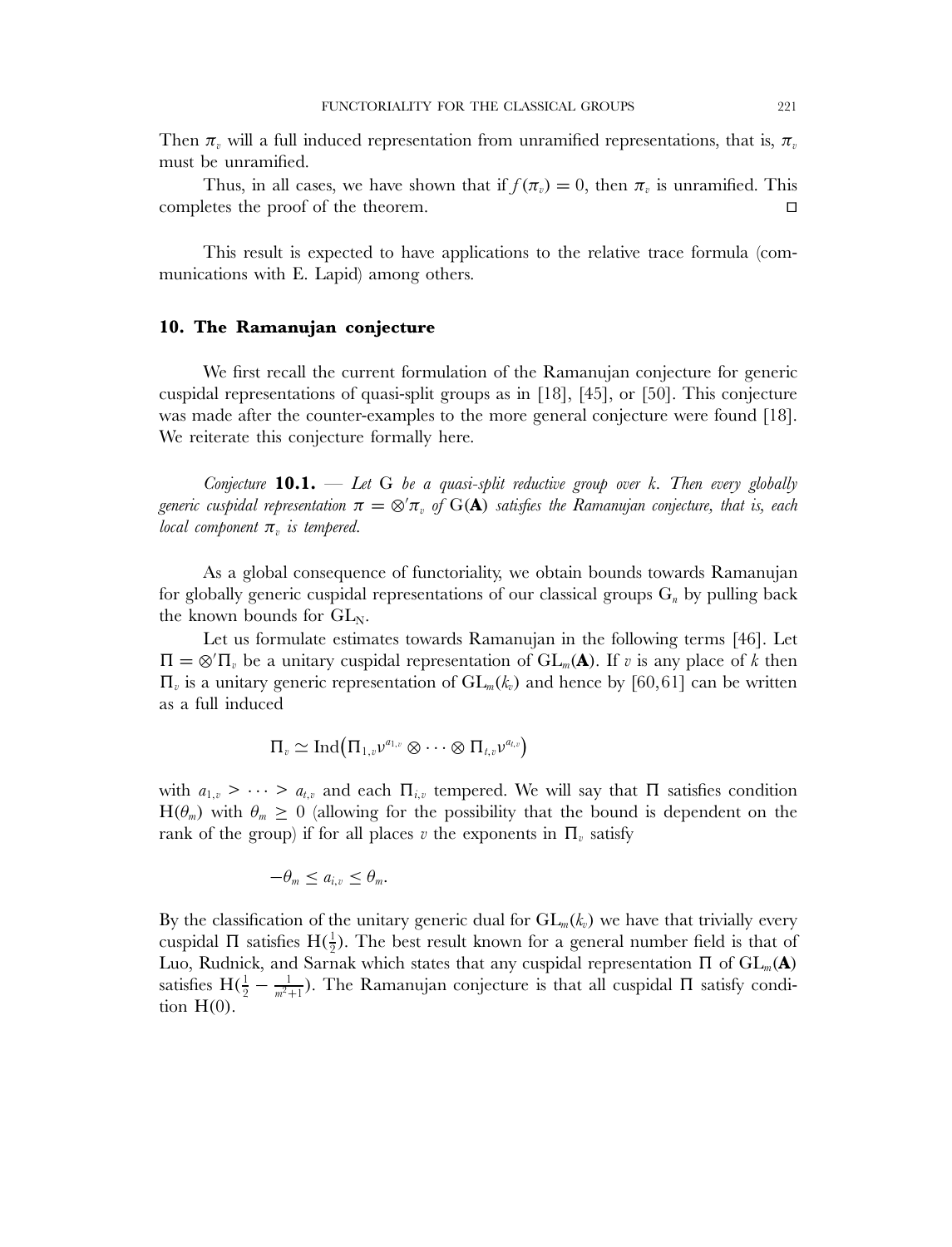Similarly, if G<sub>n</sub> is any of our classical groups and  $\pi = \otimes' \pi_v$  is a generic cuspidal representation of  $G_n(\mathbf{A})$  then by [44] or [60] we know that at every place we have that  $\pi_{\eta}$  is also a full induced

$$
\pi_v \simeq \mathrm{Ind} \bigl( \tau_{1,v} \nu^{b_{1,v}} \otimes \cdots \otimes \tau_{t,v} \nu^{b_{t,v}} \otimes \tau_{0,v} \bigr)
$$

where each  $\tau_{i,v}$  is a tempered representation of an appropriate  $\text{GL}_{n_i}(k_v)$ , and  $\tau_{0,v}$  is a generic tempered representation of a smaller classical group  $G_{n_0}(k_v)$  of the same type as in (7.5) or (7.6). We will similarly say that  $\pi$  satisfies  $H(\theta_n)$  if for all places we have

$$
-\theta_n \le b_{i,v} \le \theta_n.
$$

For these groups, the classification of the generic unitary dual gives the trivial estimate of  $H(1)$ .

*Theorem* **10.1.** — Let  $\pi$  be a globally generic cuspidal representation of  $G_n(\mathbf{A})$  and let N *be the rank of the general linear group to which*  $\pi$  *functorially lifts. Suppose that for all*  $m \leq N$  *we know that cuspidal representations of*  $GL_m(\mathbf{A})$  *satisfy condition*  $H(\theta_m)$  *with*  $\theta_r \geq \theta_m$  *for*  $r > m$ *. Then*  $\pi$  *satisfies*  $H(\theta_N)$ *.* 

*Proof.* — Let  $\Pi$  be the functorial lift of  $\pi$  to  $GL_N(\mathbf{A})$ .

At the archimedean places, this follows from local functoriality since that is completely understood in terms of the arithmetic Langlands parameterization.

Let v be a non-archimedean place of k at which  $\pi$ <sub>n</sub> is unramified. Let us give the argument in terms of Satake parameters at these places since this is more elementary and does not depend on the bulk of the work in Section 7.2. In the notation of Section 5.2 the Satake class of  $\pi_{\nu}$  is represented by

$$
\bm{\phi}_{v}(\bm{\mathrm{F}}_{v}) = \mathrm{diag}\big(\mu_{1,v}(\varpi),...,\mu_{n,v}(\varpi_{v}),\mu_{n,v}(\varpi_{v})^{-1},...,\mu_{1,v}(\varpi_{v})^{-1}\big)
$$

in the cases  $G_n = SO_{2n+1}$ ,  $SO_{2n}$  or

$$
\phi_{v}(\mathbf{F}_{v}) = \mathrm{diag}(\mu_{1,v}(\varpi), ..., \mu_{n,v}(\varpi_{v}), 1, \mu_{n,v}(\varpi_{v})^{-1}, ..., \mu_{1,v}(\varpi_{v})^{-1})
$$

when  $G_n = Sp_{2n}$ . Its Satake parameters are then the complex numbers  $\alpha_{j,v} = \mu_{i,v}(\varpi_v)^{\pm 1}$ . As noted in Section 5.3, the local component  $\Pi_{\nu}$  of the functorial lift is represented by the same class, viewed as a diagonal matrix in  $GL_N(\mathbf{C})$  and hence has the same Satake parameters.

If  $\Pi$  is unitary cuspidal, then by hypothesis the Satake parameters will satisfy the bounds

$$
q_v^{-\theta_N} \leq |\alpha_{j,v}| \leq q_v^{\theta_N}.
$$

If  $\Pi$  is not cuspidal, but rather induced from unitary cuspidal representations  $\Pi_i$  of  $GL_{N_i}(A)$  with  $N_i \leq N$  as in Theorems 7.1 or 7.2 then the Satake parameters of  $\pi_{\nu}$  will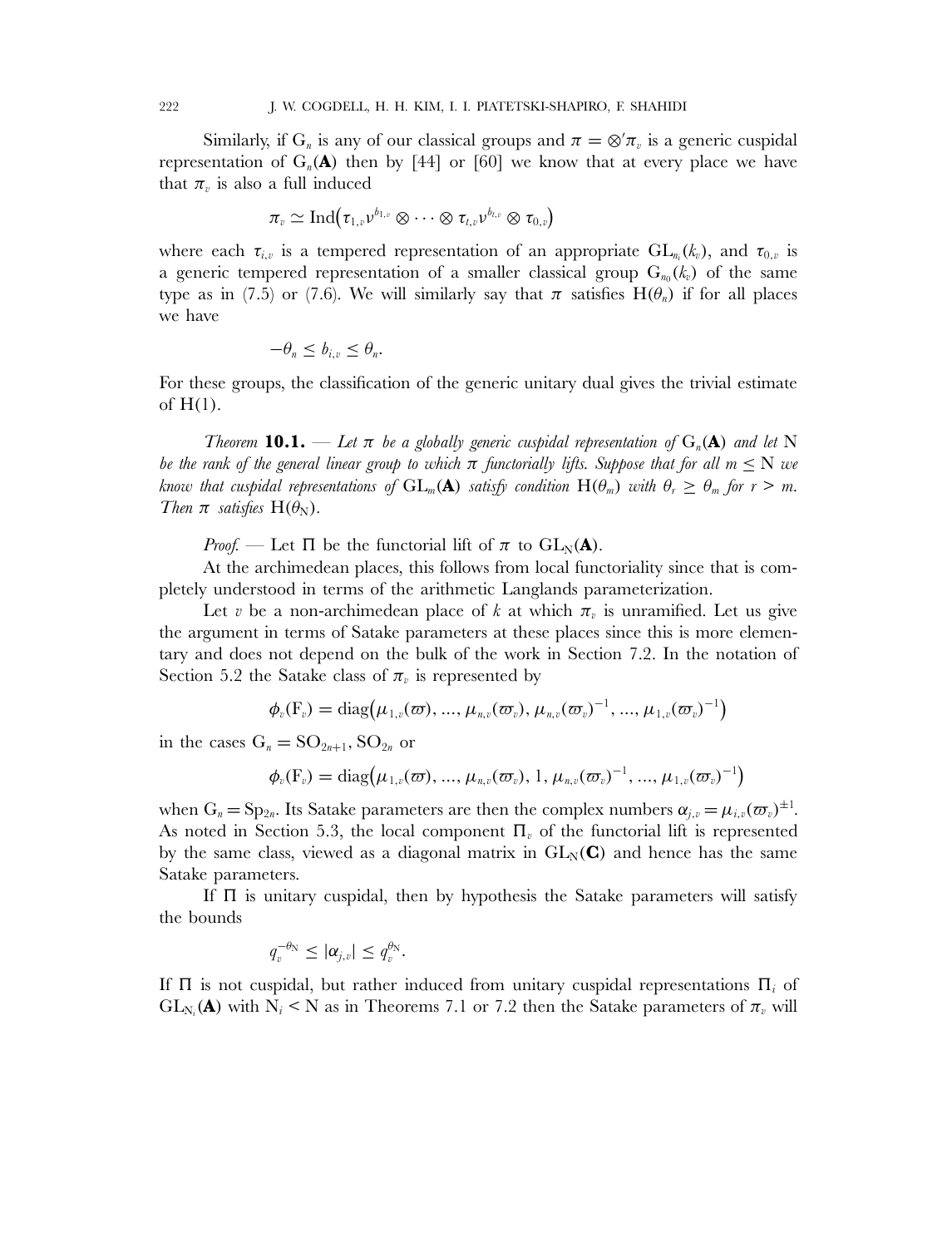be distributed among those of the  $\Pi_{i,v}$  and hence satisfy the possibly better estimates

$$
q_v^{-\theta_N} \leq q_v^{-\theta_{N_i}} \leq |\alpha_{j,v}| \leq q_v^{\theta_{N_i}} \leq q_v^{\theta_N}.
$$

Hence  $\pi_v$  satisfies H( $\theta_N$ ).

In general, a local component  $\pi_v$  will be of the form

$$
\pi_{\scriptscriptstyle{v}} \simeq \mathrm{Ind} \big(\tau_{1,\scriptscriptstyle{v}} \nu^{b_{1,\scriptscriptstyle{v}}} \otimes \cdots \otimes \tau_{t,\scriptscriptstyle{v}} \nu^{b_{t,\scriptscriptstyle{v}}} \otimes \tau_{0,\scriptscriptstyle{v}}\big)
$$

where each  $\tau_{i,v}$  is a tempered representation of an appropriate  $\mathrm{GL}_{n_i}(k_v)$  and  $\tau_{0,v}$  is a generic tempered representation of a smaller classical group  $G_{n_0}(k_v)$  of the same type as in (7.5) or (7.6). Then as we have seen in Theorem 7.4

$$
\Pi_v = \mathrm{Ind}(\tau_{1,v}\nu^{b_{1,v}}\otimes \cdots \otimes \tau_{t,v}\nu^{b_{t,v}}\otimes \Pi_{0,v}\otimes \tilde{\tau}_{t,v}\nu^{-b_{t,v}}\otimes \cdots \otimes \tilde{\tau}_{1,v}\nu^{-b_{1,v}})
$$

with  $\Pi_{0,v}$  the local functorial lift of  $\tau_{0,v}$  if  $\pi$  is as in (7.5) and by

$$
\Pi_v = \begin{cases} \mathrm{Ind}(\tau_{1,v}v^{b_{1,v}} \otimes \cdots \otimes \tau_{t,v}v^{b_{t,v}} \otimes \tilde{\tau}_{t,v}v^{-b_{t,v}} \otimes \cdots \otimes \tilde{\tau}_{1,v}v^{-b_{1,v}}) & \text{if } b_{t,v} \geq 0 \\ \mathrm{Ind}(\tau_{1,v}v^{b_{1,v}} \otimes \cdots \otimes \tilde{\tau}_{t,v}v^{-b_{t,v}} \otimes \tau_{t,v}v^{b_{t,v}} \otimes \cdots \otimes \tilde{\tau}_{1,v}v^{-b_{1,v}}) & \text{if } b_{t,v} < 0 \end{cases}
$$

if π is as in (7.6). By Proposition 7.4 we know  $\Pi_{0,v}$  is tempered. If our global lift  $\Pi$ is cuspidal, then by condition  $H(\theta_N)$  we have

 $-\theta_{\rm N} \leq b_{i\rm m} \leq \theta_{\rm N}$ 

and hence  $\pi_v$  satisfies  $H(\theta_N)$  at this place. If instead  $\Pi$  is of the form  $\Pi = \Pi_1 \boxplus \cdots \boxplus$  $\Pi_d$  as in Theorem 7.1 or 7.2 with  $\Pi_i$  a unitary cuspidal representation of  $GL_{N_i}($ **A**) with  $N_i \leq N$  then as the exponents distribute out they will each satisfy a possibly better bound

$$
-\theta_{N} \leq -\theta_{N_i} \leq b_{j,v} \leq \theta_{N_i} \leq \theta_{N}.
$$

Hence we have that  $\pi_{\nu}$  satisfies  $H(\theta_N)$  at these places as well.

If we combine this result with the Ramanujan bounds of Luo, Rudnick, and Sarnak for the general linear groups mentioned above, we obtain non-trivial Ramanujan bounds for generic cuspidal representations of the classical groups.

*Corollary* **10.1.** — Let  $\pi$  be a globally generic cuspidal representation of  $G_n(\mathbf{A})$  and let N *be the rank of the general linear group to which* π *functorially lifts. Then* π *satisfies condition*  $H(\frac{1}{2}-\frac{1}{N^2+1}).$ 

 $\Box$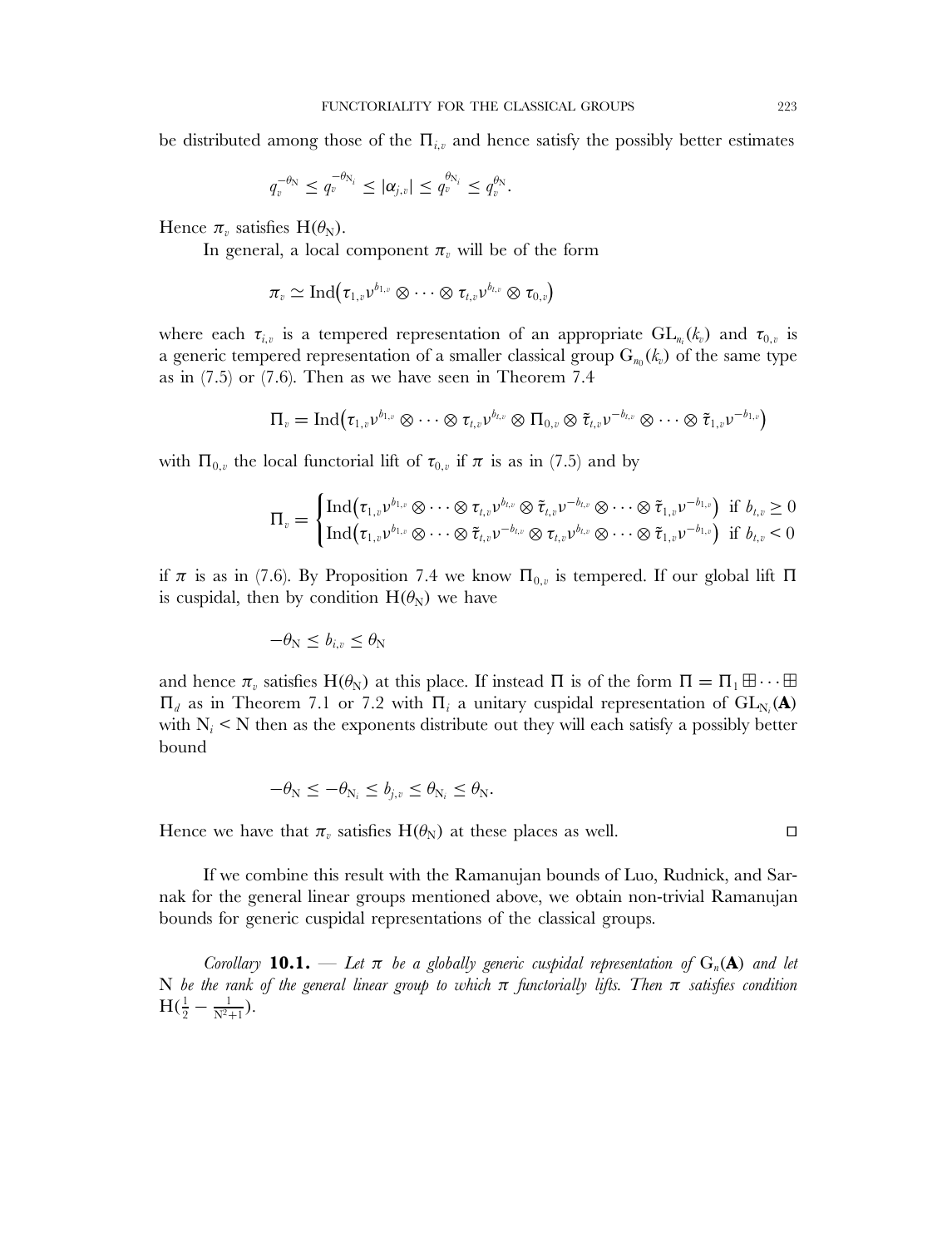For the case of  $G_n = SO_{2n+1}$  bounds just better than  $H(\frac{1}{2})$ , having exponents strictly less than  $\frac{1}{2}$ , were established in the course of proving Proposition 4.1 of [29].

Of a general nature, we can now state, for the first time, that the Ramanujan conjecture for generic cuspidal representations of the classical groups follows from the Ramanujan conjecture for general linear groups, which is widely held to be true.

*Corollary* **10.2.** — *If the Ramanujan conjecture holds for all cuspidal representations of*  $GL_m(\mathbf{A})$  *for all m, that is, every cuspidal representation of*  $GL_m(\mathbf{A})$  *satisfies condition*  $H(0)$ *, then it holds for all globally generic cuspidal representations of the classical groups*  $G_n(\mathbf{A})$ .

Of course, from our proof it is clear that to have Ramanujan for  $G_n$  it suffices to know it for  $GL_m$  with all  $m \leq N$ .

*Remark.* — Our work seems to shed light on what form a general Ramanujan conjecture for these groups should take in terms of functoriality. As suggested by Langlands [35], those cuspidal representations of  $G_n(\mathbf{A})$  which defy Ramanujan should not functorially lift to any isobaric representation of  $GL_N(\bf A)$  and in particular not lift to any unitary isobaric one, by which is meant an isobaric sum of unitary cuspidal representations. If the lift is unitary isobaric, then by the Ramanujan conjecture for  $GL_N(A)$  the lift would be tempered. Since conjecturally the tempered representations should be characterized, locally and globally, by the boundedness of the image of the associated arithmetic Langlands parameters, then the temperedness of the lift would imply the temperedness of the original representation. One could also give an argument of this type using Arthur's parameters and their connection with temperedness. This would then verify Langlands suggestion. On the other hand, assuming the conjecture on global genericity of tempered L-packets and the Ramanujan conjecture for  $GL_N$ , then, from the fact that generic cuspidal lifts are unitary isobaric (our Theorem 1.1 and Theorems 7.1 and 7.2), one can easily verify the converse. Note that in these arguments it is crucial that the map of L-groups under consideration is an embedding; more pathological L-homomorphisms could easily allow more pathological behavior under functoriality. Consequently, it seems reasonable to conjecture that a cuspidal representation of  $G_n(\mathbf{A})$  is tempered if and only if its conjectural lift to  $GL_N(\bf A)$ , associated to the natural embedding of the L-groups, is unitary isobaric. We would like to emphasize that the condition for cuspidal temperedness is that the lift is unitary isobaric, rather than tempered isobaric; so, for example, if one replaced  $G_n$  by  $GL_N$  and used the identity L-homomorphism then this would become the standard Ramanujan conjecture for  $GL_N$  itself. On the other hand, the residual representations of the classical groups  $G_n(A)$  should lift to residual representations on  $GL_N(A)$  and these should then account for those isobaric images that are not unitary isobaric.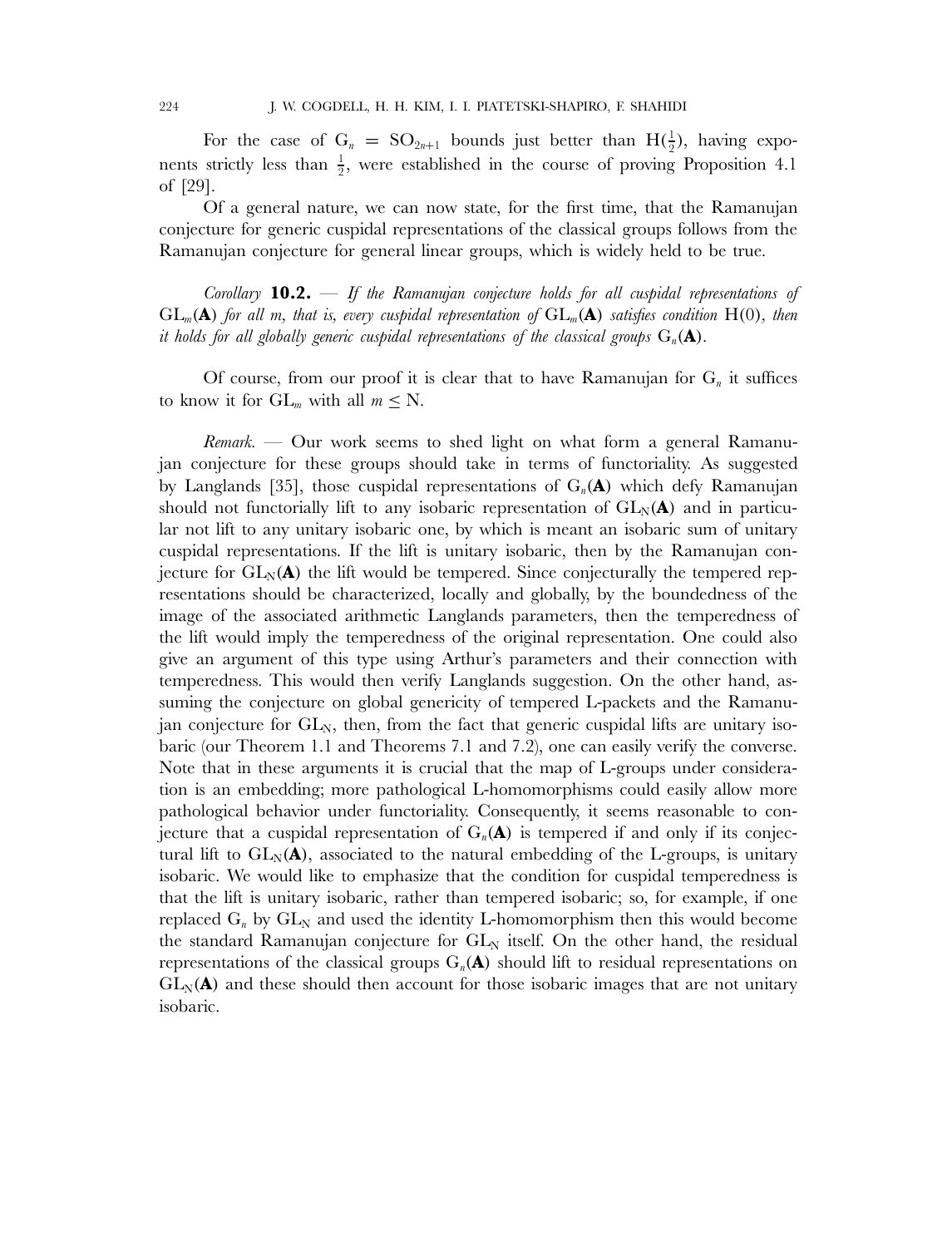#### **11. Normalized local intertwining operators**

We finish with one local result that follows from our bounds towards Ramanujan. We expect this result to have many applications, particularly in the study of the residual spectrum of classical groups.

Once again, let v be a non-archimedean place of k. Let  $\pi_{\nu}$  be an irreducible admissible unitary generic representation of  $G_n(k_v)$  and let  $\pi'_v$  be an irreducible admissible unitary generic representation of  $GL_m(k_v)$ . As in Section 3, let  $G_{m+n}$  be the classical group of the same type as  $G_n$  but of rank  $m + n$  and let P be the standard parabolic subgroup with Levi subgroup  $M = GL_m \times G_n$ . Then  $\sigma_v = \pi_v' \otimes \pi_v$  is a unitary generic representation of  $M(k_v)$  and we may form the induced representation

$$
I(s, \sigma_v) = I(s, \pi'_v \otimes \pi_v) = Ind_{P(k_v)}^{G_{m+n}(k_v)} (|\det|^s \pi'_v \otimes \pi_v).
$$

Associated to this induced representation is a normalized intertwining operator  $N(s, \sigma_v, w) = N(s, \pi_v' \otimes \pi_v, w)$  as in [51]. (For the case of  $G_n = SO_{2n+1}$  see [6] or [29].)

*Theorem* **11.1.** — *Suppose that*  $\pi$ <sub>*i</sub> is a local component of a globally generic cuspidal rep-*</sub> *resentation*  $\pi$  *of*  $G_n(\mathbf{A})$ *. Then for any irreducible admissible unitary generic representation*  $\pi_v'$  *of*  $GL_m(k_v)$  the normalized intertwining operator  $N(s, \pi'_v \times \pi_v, w)$  is holomorphic and non-zero for  $\mathrm{R}e(s) \geq 0.$ 

For the case of  $G_n = SO_{2n+1}$  this result is Proposition 4.1 of [29]. However, for the argument there to be complete, the lemma below is also needed. It should be pointed out that the lemma is independent of whether the representations involved occur as components of generic cuspidal representations or not.

Lemma  $\mathbf{11.1.} \phantom{0}-$  Let  $\tau_v'$  and  $\tau_v$  be irreducible generic tempered representations of  $\mathrm{GL}_m(k_v)$ and  $G_n(k_v)$ , respectively. Then the normalized intertwining operator  $N(s, \tau'_v \otimes \tau_v, w)$  is holomorphic *and non-zero in the region*  $Re(s) > -1/2$ *.* 

*Proof.* — We follow the method of Lemma 4.3 of [31]. For simplicity we will drop the dependence of the normalized intertwining operators on the Weyl elements w since these elements play no role in the argument.

In general it is known that for tempered representations  $N(s, \tau'_{v} \otimes \tau_{v})$  is holomorphic and non-zero for  $\mathbf{R}e(s) \ge 0$  in all our cases (see Lemma 4.2 in [31] for example). To extend this holomorphy and non-vanishing to  $\mathbf{R}(\epsilon s) > -1/2$ , we first reduce to discrete series representations by writing

$$
\tau'_v = \operatorname{Ind}(\delta'_{1,v} \otimes \cdots \otimes \delta'_{k,v})
$$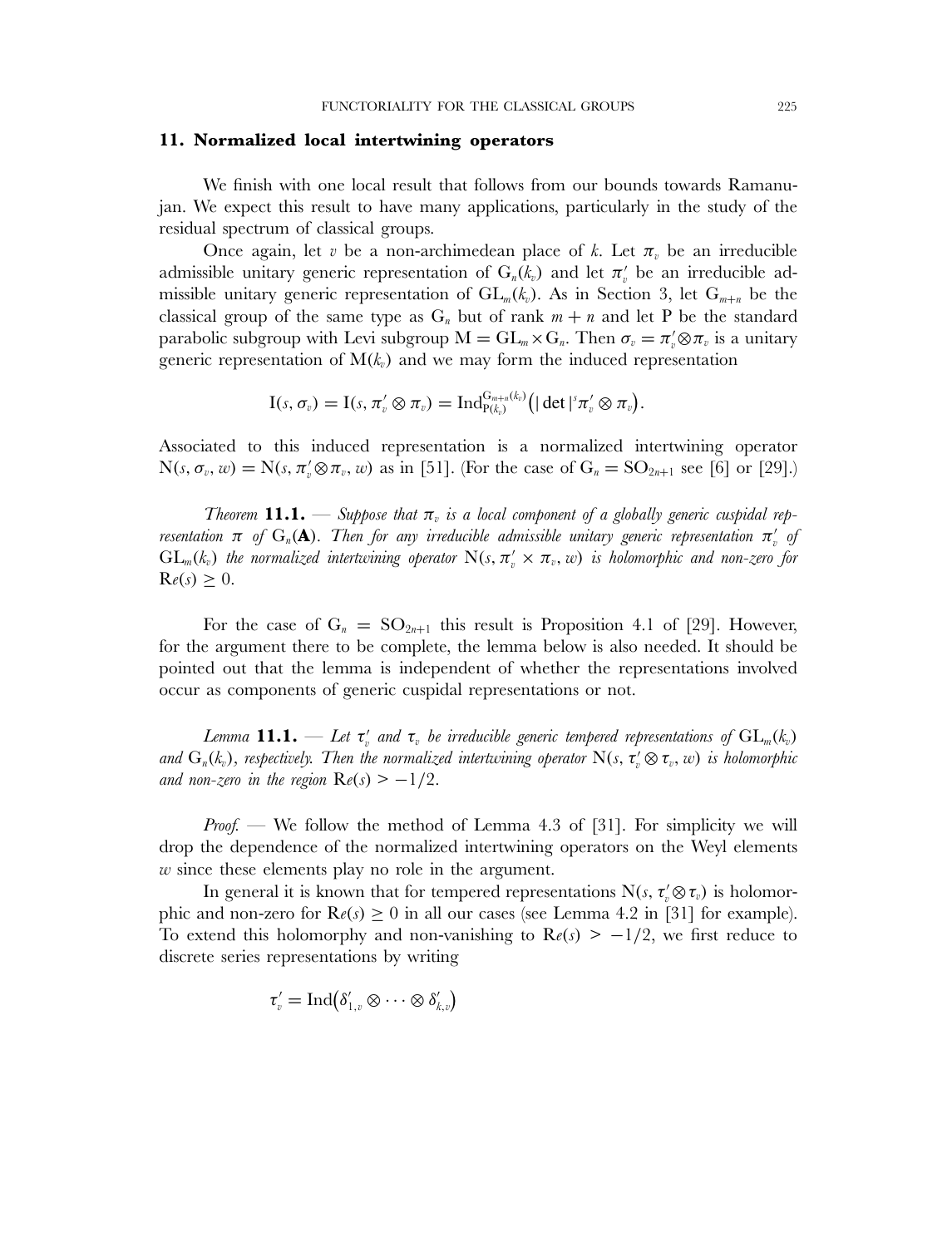with each  $\delta_{i,v}'$  a unitary discrete series of appropriate smaller general linear groups and realizing  $\tau_v$  as a direct summand of an induced representation of the form

$$
\operatorname{Ind}(\delta_{1,v}\otimes\cdots\otimes\delta_{r,v}\otimes\sigma_{0,v})
$$

with each  $\delta_{i,v}$  a unitary discrete series representation of a general linear group for  $i = 1, ..., r$  and  $\sigma_{0,v}$  a generic unitary discrete series representation of a smaller classical group of the same type. Then the normalized intertwining operator  $N(s, \tau'_v \otimes \tau_v)$ will factor into a product of rank one normalized intertwining operators of the form  $N(s, \delta'_{i,v} \otimes \delta_{j,v})$  and  $N(s, \delta'_{i,v} \otimes \sigma_{0,v})$  [48]. Again, by [41] each  $N(s, \delta'_{i,v} \otimes \delta_{j,v})$  with  $j \ge 1$ is holomorphic and non-vanishing for  $\text{Re}(s) > -1$ . This reduces us to controlling normalized intertwining operators of the form  $N(s, \delta'_v \otimes \sigma_v)$  for  $\delta'_v$  a unitary discrete series representation of some  $GL_m(k_v)$  and  $\sigma_v$  a unitary generic discrete series of a classical group  $G_n(k_v)$ . Again, we know holomorphy and non-vanishing for  $\text{Re}(s) \geq 0$  and we are interested in pushing this to  $\mathbf{R}e(s) > -1/2$ .

For normalized intertwining operators associated to generic unitary discrete series we use the classification of these representations to reduce to supercuspidal representations. To this end, we again realize  $\delta'_{v}$  as  $\delta'_{v} = \delta(\rho'_{v}, t)$ , now realized as the generic subrepresentation of the induced representation of the form

$$
\Xi'_v = \mathrm{Ind} \bigl( \rho'_v \nu^{\frac{t-1}{2}} \otimes \cdots \otimes \rho'_v \nu^{-\frac{t-1}{2}} \bigr)
$$

with  $\rho'_v$  a unitary supercuspidal representation of a smaller general linear group and t a positive integer [61]. Similarly, by [40] we can realize  $\sigma_v$  as a subrepresentation of

$$
\Xi_v = \mathrm{Ind}\big(\rho_{1,v}\nu^{\frac{a_1}{2}}\otimes\cdots\otimes\rho_{r,v}\nu^{\frac{a_r}{2}}\otimes\rho_{0,v}\big)
$$

where each  $\rho_{i,v}$  with  $i \geq 1$  is a supercuspidal representation of a general linear group, the  $a_i$  are positive integers, and  $\rho_{0,v}$  is a generic supercuspidal representation of a smaller classical group of the same type. Then by transitivity of induction, the induced representation  $I(s, \delta_v' \otimes \sigma_v)$  is a subrepresentation of  $I(s, \Xi_v' \otimes \Xi_v)$  and  $N(s, \delta_v' \otimes \sigma_v)$ is obtained as the restriction of  $N(s, \Xi'_v \otimes \Xi_v)$  to  $I(s, \delta'_v \otimes \sigma_v)$ . So it suffices to understand N(s,  $\Xi'_v \otimes \Xi_v$ ). The normalized intertwining operator N(s,  $\Xi'_v \otimes \Xi_v$ ) may have poles or zeros in  $\text{Re}(s) \geq 0$ , but by the above result these will not occur when we restrict to I(s,  $\delta'_v \otimes \sigma_v$ ). What we will be interested in is whether N(s,  $\Xi'_v \otimes \Xi_v$ ) can have any poles or zeros in the region  $-1/2 < Re(s) < 0$ .

This normalized intertwining operator once again factors into rank one normalized intertwining operators of the form  $N(2s + t - 1 - j, \rho'_v \otimes \rho'_v)$  with  $j = 1, ..., 2t - 3$ , of the form  $N(s + \frac{t-1}{2} \pm \frac{a_i}{2} - j, \rho'_v \otimes \rho_{i,v})$  with  $0 \le j \le t-1$  and  $i = 1, ..., r$ , or of the form  $N(s + \frac{t-1}{2} - j, \rho'_v \otimes \rho_{0,v})$  with  $j = 0, ..., t-1$ . For the supercuspidal normalized intertwining operators we know that each N(s,  $\rho'_v \otimes \rho_{i,v}$ ),  $0 \le i \le r$ , is holomorphic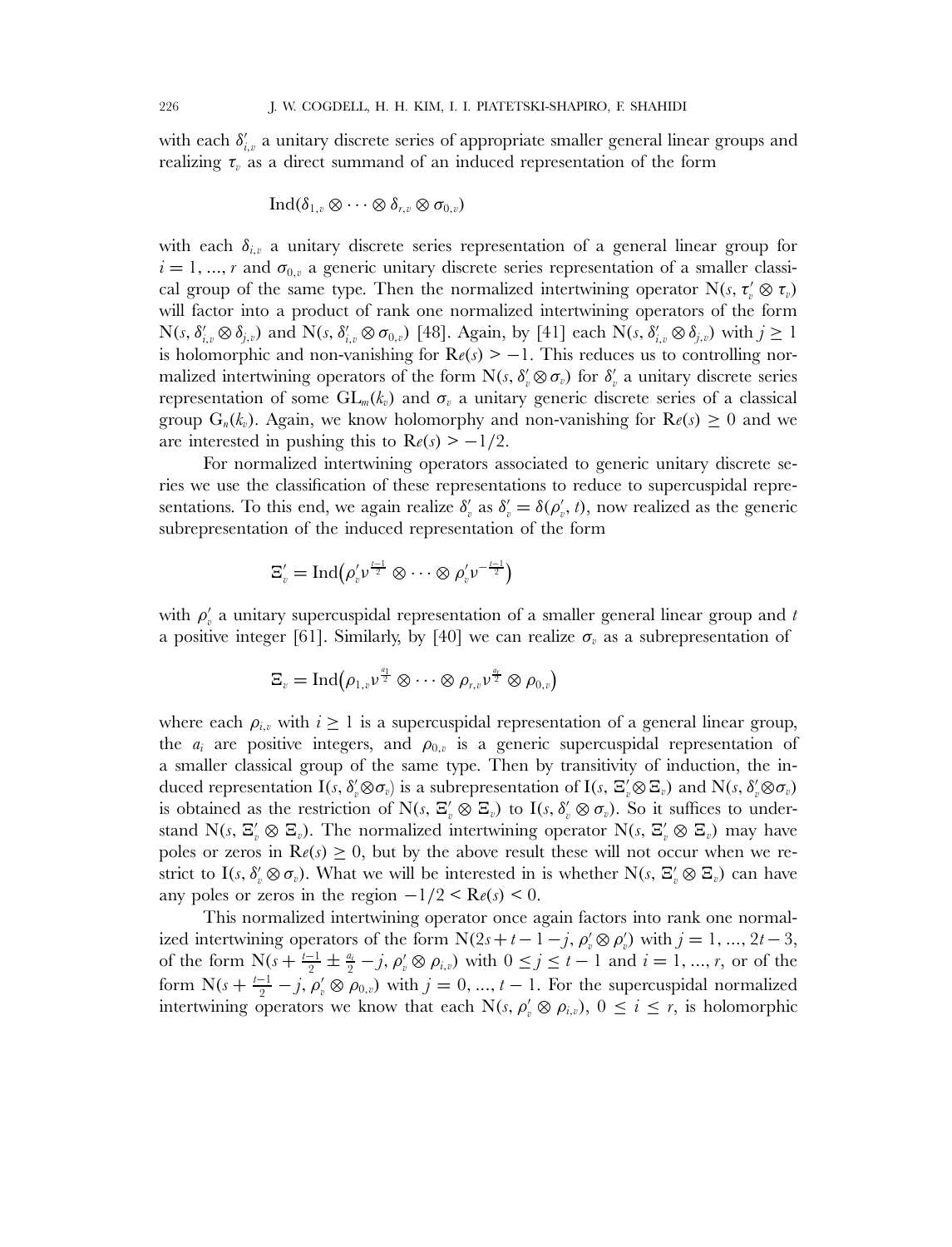except possibly on the lines  $\mathbf{R}e(s) = -1$  and  $\mathbf{R}e(s) = -1/2$  by Lemma 4.1 of [31]. Since all of our normalized intertwining operators are evaluated at either  $s + \frac{b}{2}$  with integer b or  $2s + c$  with integer c, we see that none of these has a pole in the region  $-1/2 <$ Re(s) < 0.

Reconstructing our representations, we see that each N(s,  $\delta'_{v} \otimes \sigma_{v}$ ) with  $\delta'_{v}$  and  $\sigma_v$  unitary generic discrete series have no poles in the region  $\text{Re}(s) > -1/2$  and then the same is true for our N(s,  $\tau_v \otimes \tau_v$ ) with  $\tau_v$  and  $\tau_v'$  unitary tempered representations.

Once we have holomorphy, non-vanishing follows from Zhang's Lemma (Theorem 3 of [62], see also Lemma 4.7 of [31]). This then completes the lemma.  $\Box$ 

We now turn to the proof of our theorem.

*Proof.* — Since  $\pi_{v}$  is a unitary generic representation then, as we have done several times, we can write it as

$$
\pi_{\scriptscriptstyle{v}} \simeq \mathop{\operatorname{Ind}}\nolimits \bigl( \tau_{1,\scriptscriptstyle{v}} \nu^{a_1} \otimes \cdots \otimes \tau_{m,\scriptscriptstyle{v}} \nu^{a_m} \otimes \tau_{0,\scriptscriptstyle{v}} \bigr)
$$

where each  $\tau_{i,v}$  is a tempered representation of an appropriate  $\mathrm{GL}_{n_i}(k_v)$  and  $\tau_{0,v}$  is a generic tempered representation of a smaller classical group  $G_{n_0}(k_v)$  of the same type as in (7.5) or (7.6). Since  $\pi$ <sub>n</sub> is a local component of a globally generic cuspidal representation we know from Corollary 10.1 that the exponents satisfy the bounds

$$
0 \le |a_m| < a_{m-1} < \cdots < a_1 \le \frac{1}{2} - \frac{1}{N^2 + 1} < \frac{1}{2}.
$$

Similarly for  $\pi'_{v}$  we have from the classification of unitary generic representation of  $GL_m(k_v)$  [58] that

$$
\pi'_v = \mathrm{Ind}(\tau'_{1,v}v^{b_1} \otimes \cdots \otimes \tau'_{d,v}v^{b_d} \otimes \tau'_{0,v} \otimes \tau'_{d,v}v^{-b_d} \otimes \cdots \otimes \tau'_{1,v}v^{-b_1})
$$

with each  $\tau'_{i,v}$  a tempered representation of an appropriate smaller general linear group and such that the exponents satisfy

$$
0
$$

The induced representation to which  $N(s, \pi'_v \otimes \pi_v, w)$  is associated is  $I(s, \pi'_v \otimes \pi_v)$ and if we replace  $\pi'_v$  and  $\pi_v$  by their realizations as induced representations and use transitivity of induction we see that the normalized intertwining operator  $N(s, \pi'_v \otimes$  $\pi_v, w) = N(s, \pi'_v \otimes \pi_v)$  will factor into a product of rank one normalized intertwining operators of one of the forms  $N(s \pm a_i \pm b_j, \tau'_{j,v} \otimes \tau'_{i,v})$ ,  $N(2s \pm b_i \pm b_j, \tau'_{i,v} \otimes \tau_{j,v})$  or  $N(s \pm b_j, \tau'_{j,v} \otimes \tau_{0,v})$  [48]. Again we have dropped the dependence on the Weyl elements since they do not effect the argument.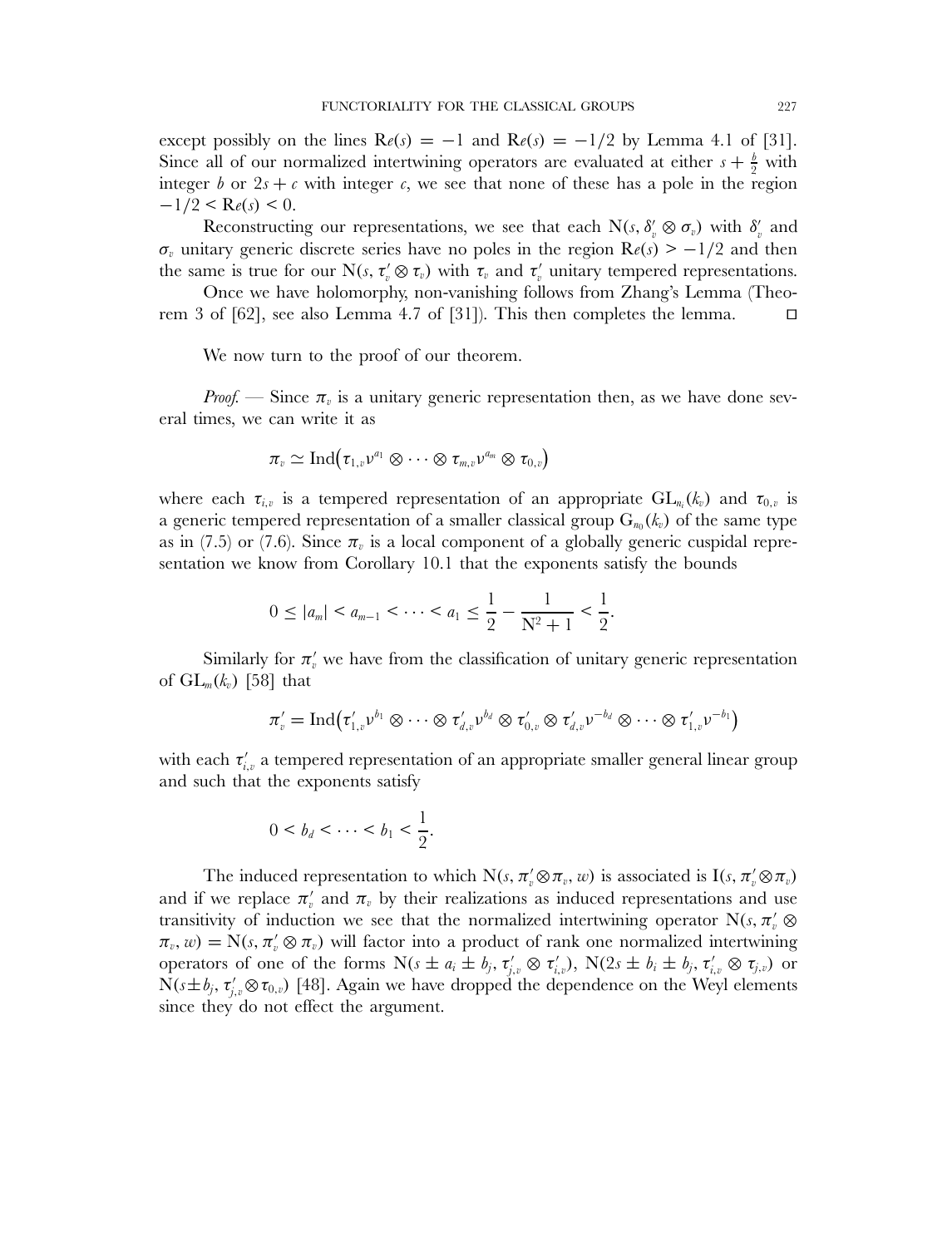The rank one normalized intertwining operators of the form  $N(s, \tau'_{j,v} \otimes \pi_{i,v})$  with  $i>0$  are holomorphic for  $\text{Re}(s) > -1$  [41]. With our bounds on the exponents this implies that each operator  $N(s \pm a_i \pm b_j, \tau'_{j,v} \otimes \tau_{i,v})$  is holomorphic for  $\text{Re}(s) \geq 0$ . Similarly, each operator  $N(2s \pm b_i \pm b_j, \tau'_{i,v} \otimes \tau'_{j,v})$  is holomorphic for  $\text{Re}(2s) \geq 0$ , i.e.,  $\text{Re}(s) \geq 0$ . Since we now know from our lemma that each  $\text{N}(s, \tau'_{j,v} \otimes \tau_{0,v})$  is holomorphic for  $\text{Re}(s) > -1/2$  we see that each  $N(s \pm b_j, \tau'_{j,v} \otimes \tau_{0,v})$  is holomorphic for  $\text{Re}(s) \geq 0$  as desired.

Thus  $N(s, \pi' \otimes \pi, w)$  is holomorphic for  $\text{Re}(s) \geq 0$  and so by Zhang's Lemma again (Theorem 3 of [62]) it is non-vanishing there as well.  $\Box$ 

# **A. Appendix**

The following appendix addresses the issue of non-degeneracy of cuspidal representations with respect to different characters. This is relevant here since neither  $SO_{2n}$ nor  $Sp_{2n}$  is of adjoint type. For future use, we will present the argument in a more general context than the rest of the current paper.

We let k be a number field as before, **A** its ring of adeles, and  $\psi = \otimes_{\nu} \psi_{\nu}$  be a non-trivial character of  $k \backslash A$ . Let  $\Gamma = \text{Gal}(k/k)$ .

Let G be a quasisplit connected reductive algebraic group over  $k$ . We fix a  $k$ -Borel subgroup  $B = TU$  with T a maximal torus and U its unipotent radical. Let  $P =$ MN be a maximal parabolic subgroup of G with the Levi decomposition satisfying  $N \subset U$  and  $T \subset M$ .

If  $\Delta'$  denotes the set of (non–restricted) simple roots of T in U, let  ${X_{\alpha'}}_{\alpha'\in \Delta'}$  be a Γ-invariant set of root vectors, giving what we will call in short a k-splitting. Then  ${X_{\alpha'}}_{\alpha'\alpha'\alpha'}$  is a  $k_{\alpha}$ -splitting for each completion  $k_{\alpha}$  of k. It then defines a character  $\chi_{\alpha}$  of  $U(k_v)$  by

$$
\textbf{(A.1)} \hspace{1cm} \chi_v\big(\prod_{\alpha \in \Delta'} \exp(x_{\alpha',v}\mathbf{X}_{\alpha'})\big) = \psi_v\big(\sum_{\alpha' \in \Delta'} x_{\alpha',v}\big).
$$

We understand that if  $X_{\beta'} = \sigma(X_{\alpha'})$ ,  $\alpha', \beta' \in \Delta$ , then  $x_{\beta',\nu} = \sigma(x_{\alpha',\nu})$ ,  $\sigma \in \Gamma$ . Let  $\chi = \otimes_{\nu} \chi_{\nu}$  be the corresponding non–degenerate character of U(k)\U(**A**). We use  $\chi$ to also denote its restriction to  $U_M(A) = U(A) \cap M(A)$ .

Denote by  $r = \bigoplus^m$  $i=1$  $r_i$ , as usual (cf. [51]), the adjoint action of <sup>L</sup>M on <sup>L</sup>n, the Lie algebra of  ${}^L$ N.

Let  $\pi = \otimes_{\nu} \pi_{\nu}$  be a globally  $\chi$ -generic cuspidal representation of M(**A**). The machinery of our method [51] then defines a global L-function  $L(s, \pi, r_i)$  and a global ε-factor  $\varepsilon$ (*s*, π, r<sub>i</sub>) for each i,  $1 \le i \le m$ , such that

$$
L(s, \pi, r_i) = \varepsilon(s, \pi, r_i)L(1-s, \tilde{\pi}, r_i).
$$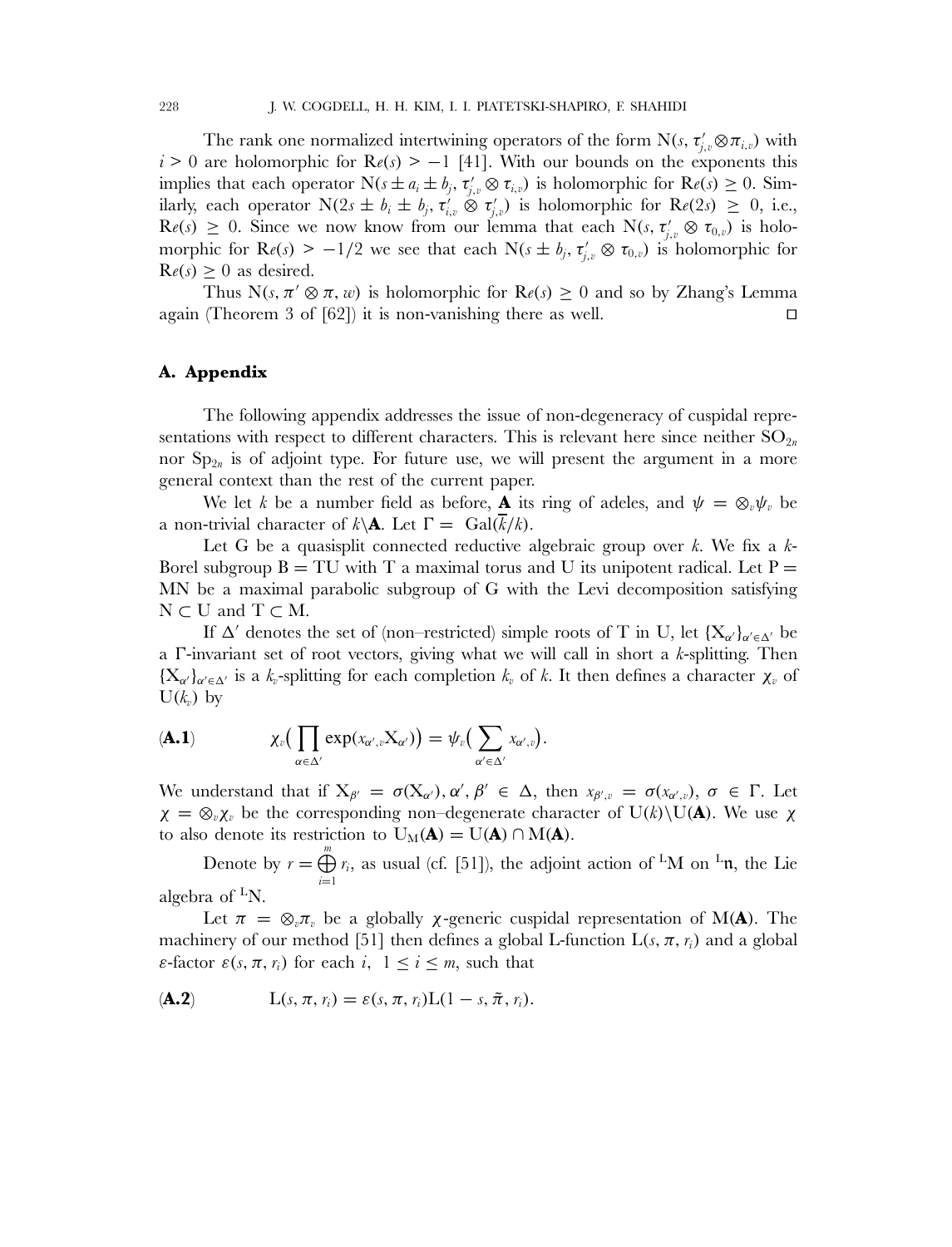The purpose of this appendix is to show that the choice of the  $k$ -splitting has no effect on  $\varepsilon(s,\pi,\eta)$  and  $L(s,\pi,\eta)$ . More precisely, we will show that if one changes the splitting and accordingly  $\pi$ , the same  $\varepsilon(s, \pi, r_i)$  and  $L(s, \pi, r_i)$  are obtained.

We start with the following well–known lemma.

*Lemma*  $\mathbf{A.1.}$  — Let  $Z_G$  be the center of G. Assume  $H^1(Z_G) = \{1\}$ *. Then*  $T(k)$  acts *transitively on the set of generic characters of*  $U(k)\setminus U(\mathbf{A})$ *.* 

*Proof.* — Assume  $\chi$  is defined by

$$
\textbf{(A.3)} \qquad \qquad \chi\big(\prod_{\alpha'\in\Delta'}\exp(x_{\alpha'}\mathrm{X}_{\alpha'})\big)=\psi\big(\sum_{\alpha'\in\Delta'}\kappa_{\alpha'}x_{\alpha'}\big),
$$

where  $\kappa_{\alpha'} = \kappa_{\sigma(\alpha')} \in k^{\times}$  for all  $\alpha' \in \Delta'$  and  $\sigma \in \Gamma$ , since  $\chi$  is a generic character of  $U(k)\setminus U(\mathbf{A}).$ 

Choose  $t \in \mathrm{T}(\overline{k})$  such that  $\alpha'(t) = \kappa_{\alpha'}$  for all  $\alpha' \in \Delta'$ . Then  $\sigma(\alpha'(t)) = \alpha'(t)$ . Moreover  $\kappa_{\sigma^{-1}(\alpha')} = \sigma^{-1}(\alpha'(\sigma(t)))$  implies  $\alpha'(\sigma(t)) = \alpha'(t)$ . Thus

$$
\alpha'(t^{-1}\sigma(t)) = \alpha'(t)^{-1}\alpha'(\sigma(t)) = 1
$$

for all  $\alpha' \in \Delta'$  and therefore  $\sigma \mapsto t^{-1}\sigma(t)$  defines a class in  $H^1(Z_G) = \{1\}$ . Choose  $z \in Z_G$  such that  $t^{-1}\sigma(t) = z\sigma(z)^{-1}$ . Then  $\alpha'(tz) = \kappa_{\alpha'}$  for all  $\alpha' \in \Delta'$  and  $tz \in T(k)$ . The lemma is now complete.  $\Box$ 

By Proposition 5.4 of [55], we embed G into  $\tilde{G}$  sharing the same derived group as G and satisfying  $H^1(Z_{\tilde{G}}) = \{1\}$ . Let  $\tilde{B} = \tilde{T}U$  be a k-Borel subgroup of  $\tilde{G}$  containing B and moreover assume  $\tilde{T} \supset T$ . Observe that  $T = B \cap \tilde{T}$ . Then  $\tilde{T}(k)$  acts transitively on generic characters of U(k)\U(A). Observe that  $\tilde{T}(k)$  normalizes M and M(k) as well as  $M(A)$ , since as  $\bar{k}$ -groups,  $\tilde{T} = TZ_{\tilde{G}}$ .

Given a cusp form  $\phi \in V_{\pi}$  in the space of  $\pi$  and  $t \in \tilde{T}(k)$ , define  $\phi_t$  by  $\phi_t(m) =$  $\phi(t^{-1}mt)$ ,  $m \in M(\mathbf{A})$ . Then  $\phi_t$  is a cusp form which is  $\chi_t$ -generic (globally), where  $\chi_t(u) = \chi(t^{-1}ut)$ ,  $u \in U(\mathbf{A})$ . Let  $\pi_t(m) = \pi(t^{-1}mt)$ . Then the representation  $\pi_t$  on the space  $V_{\pi} = {\phi}$  of  $\pi$  is equivalent to the right regular action of M(A) on the space

$$
\{\phi_t|\phi\in \mathrm{V}_\pi\}.
$$

Moreover, if  $\pi_t = \otimes_v \pi_{t,v}$ , then  $\pi_{t,v} = \pi_{v,t}$  for each v, where  $\pi_{v,t} = \pi_v(t^{-1}mt)$ . Given  $f$  in the space of

$$
I(s,\pi)=\mathrm{Ind}_{P(\mathbf{A})}^{G(\mathbf{A})}(\pi\otimes \exp\langle s\tilde{\alpha}, H_M(\ )\rangle),
$$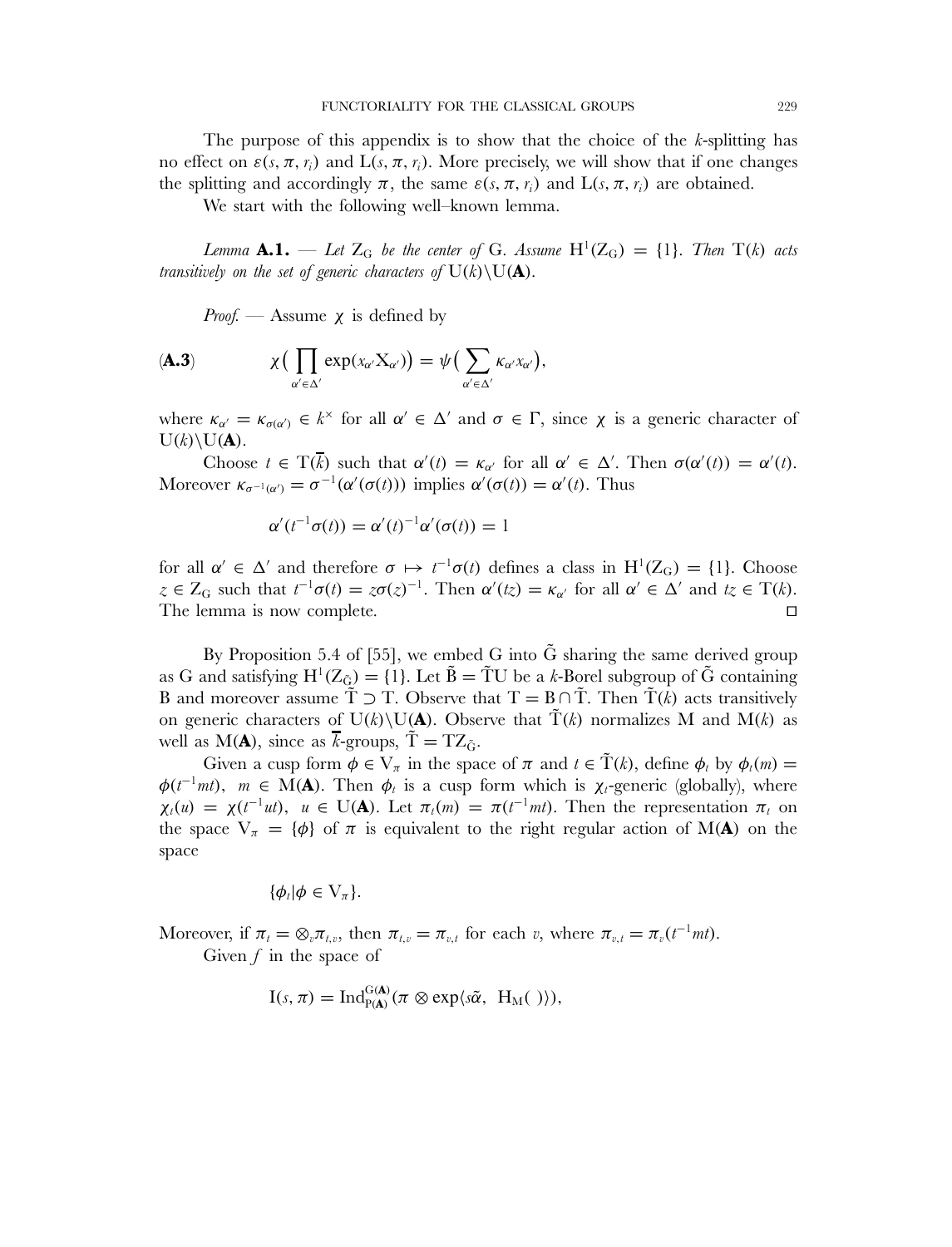define  $f_t(g) = f(t^{-1}gt)$ . The set of all such  $f_t$  comprises the space of I(s,  $\pi_t$ ). Finally

$$
I(s,\pi_t)=\otimes_v I(s,\pi_{v,t}).
$$

The general machinery of our method then leads to the functional equation

$$
(\mathbf{A.4}) \qquad \qquad L(s,\pi_t,\eta_t) = \varepsilon(s,\pi_t,\eta_t)L(1-s,\tilde{\pi}_t,\eta_t)
$$

for each i,  $1 \leq i \leq m$ .

The local L-functions  $L(s, \pi_{t,v}, r_{i,v})$  are defined by means of intertwining operators and local coefficients [51,49]. In fact, if  $\sigma$  is an irreducible supercuspidal  $\chi_{v}$ generic representation of  $M(k_v)$ , then  $L(s, \sigma, r_{i,v})$  and  $L(s, \sigma_t, r_{i,v})$  are determined inductively precisely by poles of local standard intertwining operators such as  $A(s, \sigma)$ and  $A(s, \sigma_t)$  acting on  $I(s, \sigma)$  and  $I(s, \sigma_t)$ , respectively. Moreover, if we use the definition

$$
\mathbf{A.5)} \qquad \mathbf{A}(s,\sigma)f(g) = \int_{\overline{\mathbf{N}}(\mathbf{F}_s)} f(\overline{n}g) d\overline{n},
$$

where  $\overline{\mathbf{N}} = w_0^{-1} \mathbf{N} w_0$ , then

$$
A(s, \sigma_t)f_t = (d\overline{n}/d(t^{-1}\overline{n}t))(A(s, \sigma)f)_t.
$$

Thus

$$
(\mathbf{A.7}) \qquad \qquad L(s, \sigma, r_{i, v}) = L(s, \sigma_t, r_{i, v}).
$$

The equality (A.7) of L-functions for a general  $\sigma$  follows from the inductive definition of L-functions by means of local coefficients and Langlands classification  $(cf. [51]).$ 

Comparing functional equations (A.2) and (A.4) one gets

$$
(\mathbf{A.8}) \qquad \qquad \varepsilon(s,\pi_t,\eta_t) = \varepsilon(s,\pi,\eta_t)
$$

for every i,  $1 \leq i \leq m$ .

From this discussion it now follows that to define and study global  $\varepsilon$ -factors, for example their stability, it is enough to take  $\pi$  which is generic with respect to the most convenient splitting.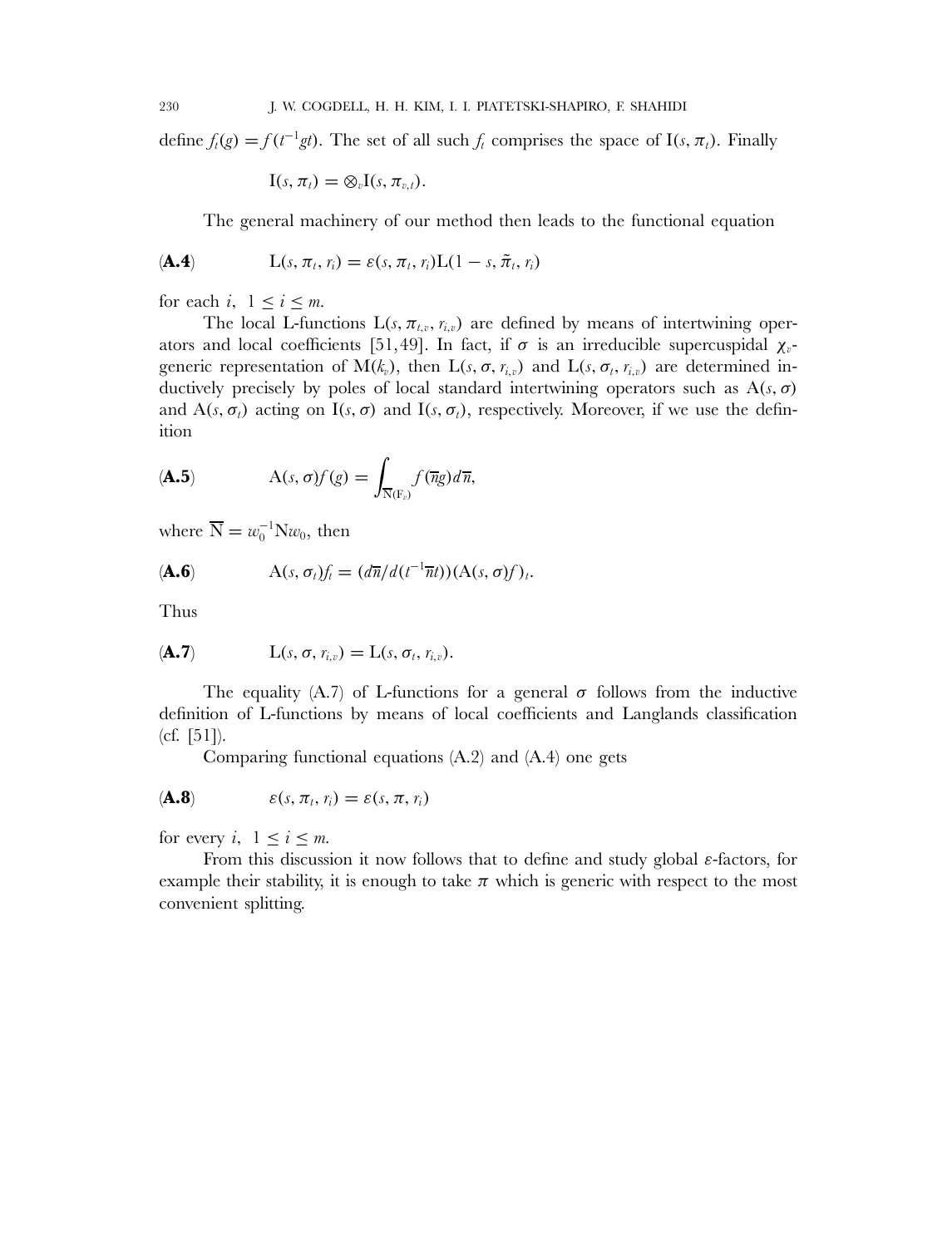#### REFERENCES

- 1. J. ARTHUR, The principle of functoriality, *Bull. Am. Math. Soc.*, **40** (2002), 39–53.
- 2. A. BOREL, Automorphic L-functions, *Proc. Symp. Pure Math.*, **33**, part 2 (1979), 27–61.
- 3. N. BOURBAKI, Algèbre Commutative, Ch. 3 et 4, *Actualités Scientifiques et Industrielles*, no. 1293. Hermann, Paris (1961).
- 4. W. CASSELMAN and F. SHAHIDI, On reducibility of standard modules for generic representations, *Ann. Sci. Ec.* ´ *Norm. Supér.*, 31 (1998), 561–589.
- 5. J. W. COGDELL, Dual groups and Langlands Functoriality, *An Introduction to the Langlands Program* ( J. Bernstein and S. Gelbart, eds.). Birkhäuser, Boston (2003), 251–268.
- 6. J. W. COGDELL, H. H. KIM, I. I. PIATETSKI-SHAPIRO, and F. SHAHIDI, On lifting from classical groups to GL<sub>N</sub>, *Publ. Math., Inst. Hautes Étud. Sci.*, **93** (2001), 5–30.
- 7. J. W. COGDELL and I. I. PIATETSKI-SHAPIRO, Converse Theorems for  $GL_n$ , *Publ. Math., Inst. Hautes Étud. Sci.*, 79 (1994), 157–214.
- 8. J. W. COGDELL and I. I. PIATETSKI-SHAPIRO, Stability of gamma factors for SO(2n+1), *Manuscr. Math.*, **95** (1998), 437–461.
- 9. J. W. COGDELL and I. I. PIATETSKI-SHAPIRO, Converse Theorems for GL<sub>n</sub>, II, *I. Reine Angew. Math.*, **507** (1999), 165–188.
- 10. J. W. COGDELL, I. I. PIATETSKI-SHAPIRO, and F. SHAHIDI, On stability of local γ-factors, in preparation.
- 11. S. GELBART and H. JACQUET, A relation between automorphic representations of GL(2) and GL(3), *Ann. Sci. Ec. Norm. Supér., IV. Sér.*, **11** (1978), 471–542.
- 12. S. GELBART and F. SHAHIDI, Boundedness of automorphic L-functions in vertical strips, *J. Am. Math. Soc.*, **14** (2001), 79–107.
- 13. D. GINZBURG, S. RALLIS, and D. SOUDRY, Generic automorphic forms on  $SO(2n + 1)$ : functorial lift to GL(2n), endoscopy, and base change, *Int. Math. Res. Not.*, **2001**, no. 14 (2001), 729–764.
- 14. R. GODEMENT and H. JACQUET, Zeta Functions of Simple Algebras, *Lect. Notes Math.*, **260**. Springer-Verlag, Berlin (1972).
- 15. M. HARRIS and R. TAYLOR, The Geometry and Cohomology of Some Simple Shimura Varieties, *Ann. Math. Stud.*, **151**. Princeton University Press, Princeton (2001).
- 16. G. HENNIART, Caractérisation de la correspondance de Langlands locale par les facteurs  $\epsilon$  de paires, *Invent. Math.*, **113** (1993), 339–350.
- 17. G. HENNIART, Une preuve simple des conjectures de Langlands pour GL(n) sur un corps p-adique, *Invent. Math.*, **139** (2000), 439–455.
- 18. R. HOWE and I. I. PIATETSKI-SHAPIRO, A counter-example to the "generalized Ramanujan conjecture" for (quasi)-split groups, *Proc. Symp. Pure Math.*, **33**, part 1 (1979), 315–322.
- 19. H. JACQUET, I. I. PIATETSKI-SHAPIRO, and J. SHALIKA, Conducteur des représentations du groupe linéaire., Math. *Ann.*, **256** (1981), 199–214.
- 20. H. JACQUET, I. I. PIATETSKI-SHAPIRO, and J. SHALIKA, Rankin-Selberg convolutions, *Am. J. Math.*, **105** (1983), 367–464.
- 21. H. JACQUET and J. SHALIKA, On Euler products and the classification of automorphic representations, *Am. J. Math.*, **103** (1981), 499–558 and 777–815.
- 22. H. JACQUET and J. SHALIKA, The Whittaker models for induced representations, *Pac. J. Math.*, **109** (1983), 107–120.
- 23. H. JACQUET and J. SHALIKA, A lemma on highly ramified  $\epsilon$ -factors, *Math. Ann.*, **271** (1985), 319–332.
- 24. C. JANTZEN, On square integrable representations of classical p-adic groups, *Can. J. Math.*, **52** (2000), 539–581.
- 25. C. JANTZEN, On square integrable representations of classical p-adic groups II, *Represent. Theory*, **4** (2000), 127–180.
- 26. D. JIANG and D. SOUDRY, The local converse theorem for  $SO(2n + 1)$  and applications, *Ann. Math.*, **157** (2003), 743–806.
- 27. D. JIANG and D. SOUDRY, Generic representations and local Langlands reciprocity law for  $p$ -adic SO<sub>2n+1</sub>, *Contributions to Automorphic Forms, Geometry and Number Theory (Shalikafest 2002)* (H. Hida, D. Ramakrishnan, and F. Shahidi, eds.). Johns Hopkins University Press, Baltimore, to appear.
- 28. H. KIM, Langlands–Shahidi method and poles of automorphic L-functions, II, *Isr. J. Math.*, **117** (2000), 261–284.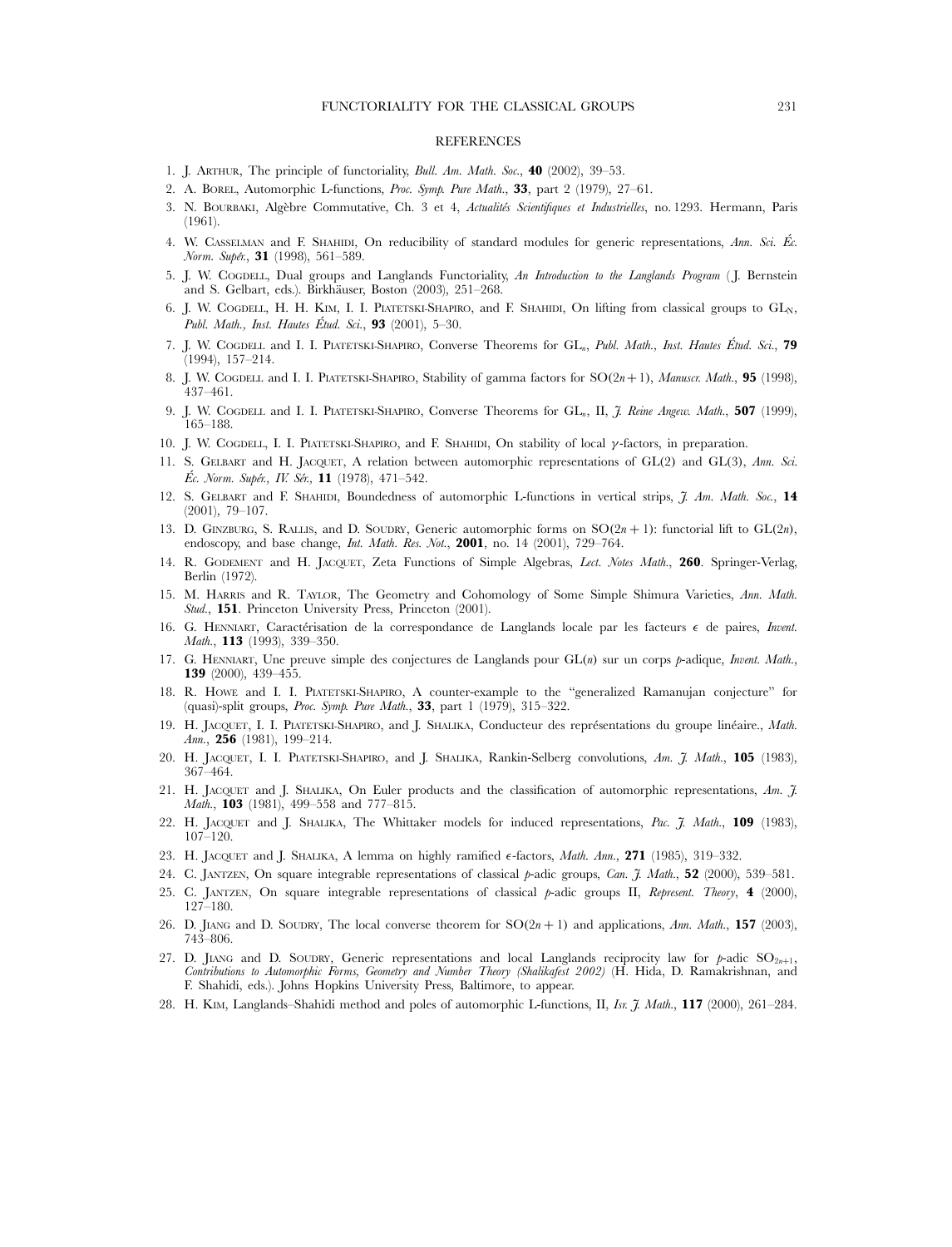#### 232 J. W. COGDELL, H. H. KIM, I. I. PIATETSKI-SHAPIRO, F. SHAHIDI

- 29. H. KIM, Residual spectrum of odd orthogonal groups, *Int. Math. Res. Not.* **2001**, no. 17 (2001), 873–906.
- 30. H. KIM, Applications of Langlands' functoriality of odd orthogonal groups, *Trans. Am. Math. Soc.*, **354** (2002), 2775–2796.
- 31. H. KIM, On local L-functions and normalized intertwining operators, *Can. J. Math.*, to appear.
- 32. H. KIM and F. SHAHIDI, Functorial products for  $GL_2 \times GL_3$  and the symmetric cube for  $GL_2$ , *Ann. Math.*, **155** (2002), 837–893.
- 33. L. LAFFORGUE, Chtoucas de Drinfeld at correspondance de Langlands, *Invent. Math.*, **147** (2002) 1–241.
- 34. R. P. LANGLANDS, On the classification of irreducible representations of real algebraic groups, *Representation Theory and Harmonic Analysis on Semisimple Lie Groups*, Math. Surv. Monogr., **31**. Am. Math. Soc., Providence, RI (1989), 101–170.
- 35. R. P. LANGLANDS, Automorphic representations, Shimura varieties, and motives. Ein M¨archen, *Proc. Symp. Pure Math.*, **33**, part 2 (1979), 205–246.
- 36. R. P. LANGLANDS, Where stands functoriality today, *Proc. Symp. Pure Math.*, **61** (1997), 457–471.
- 37. W. LUO, Z. RUDNICK, and P. SARNAK, On the generalized Ramanujan conjecture for GL(n), *Proc. Symp. Pure Math.*, **66**, part 2 (1999), 301–310.
- 38. C. MŒGLIN, Points de réducibilité pour les induits de cuspidals, preprint (2001).
- 39. C. MŒGLIN, Sur la classification des séries discrètes des groupes classiques p-adiques: paramètres de Langlands et exhaustivit´e, *J. Eur. Math. Soc.*, **4** (2002), 141–200.
- 40. C. MŒGLIN and M. TADIC´, Construction of discrete series for p-adic classical groups, *J. Am. Math. Soc.*, **15** (2002), 715–786.
- 41. C. MŒGLIN and J-L. WALDSPURGER, Le spectre résiduel de GL(n), *Ann. Sci. Éc. Norm. Supér.*, 22 (1989), 605–674.
- 42. G. Muic, On generic irreducible representations of  $Sp(n, F)$  and  $SO(2n + 1, F)$ , *Glas. Mat., III. Ser.*, **33** (53) (1998), 19–31.
- 43. G. MUIC´, Some results on square integrable representations; Irreducibility of standard representations, *Int. Math. Res. Not.*, **1998**, no. 14 (1998), 705–726.
- 44. G. MUIC´, A proof of Casselman-Shahidi's conjecture for quasi-split classical groups, *Can. Math. Bull.*, **44** (2001), 298–312.
- 45. I. I. PIATETSKI-SHAPIRO, Multiplicity one theorems, *Proc. Symp. Pure Math.*, **33**, part 1 (1979), 209–212.
- 46. P. SARNAK, Estimates for Rankin-Selberg L-functions and quantum unique ergodicity, *J. Funct. Anal.*, **184** (2001), 419–453.
- 47. I. SATAKE, Theory of spherical functions on reductive algebraic groups over p-adic fields, *Publ. Math., Inst. Hautes Etud. Sci.*, **18** (1963), 5–69.
- 48. F. SHAHIDI, On certain L-functions, *Am. J. Math.*, **103** (1981), 297–355.
- 49. F. SHAHIDI, Local coefficients as Artin factors for real groups, *Duke Math. J.*, **52** (1985), 973–1007.
- 50. F. SHAHIDI, On the Ramanujan conjecture and finiteness of poles for certain L-functions, *Ann. Math.*, **127** (1988), 547–584.
- 51. F. SHAHIDI, A proof of Langlands' conjecture on Plancherel measures; complementary series for p-adic groups, *Ann. Math.*, **132** (1990), 273–330.
- 52. F. SHAHIDI, On multiplicativity of local factors, *Festschrift in honor of I. I. Piatetski-Shapiro on the occasion of his sixtieth birthday*, part II (Ramat Aviv, 1989), Israel Math. Conf. Proc., **3**, Weizmann, Jerusalem (1990), 279–289.
- 53. F. SHAHIDI, Twisted endoscopy and reducibility of induced representations for p-adic groups, *Duke Math. J.*, **66** (1992), 1–41.
- 54. F. SHAHIDI, Twists of a general class of L-functions by highly ramified characters, *Can. Math. Bull.*, **43** (2000), 380–384.
- 55. F. SHAHIDI, Local coefficients as Mellin transforms of Bessel functions; Towards a general stability, *Int. Math. Res. Not.*, **2002**, no. 39 (2002), 2075–2119.
- 56. D. SOUDRY, On Langlands functoriality from classical groups to  $GL_n$ , *Astérisque*, to appear.
- 57. R. STEINBERG, *Lectures on Chevalley Groups*. Yale Lecture Notes, New Haven (1967).
- 58. M. TADIC´, Classification of unitary representations in irreducible representations of general linear groups (non-Archimedean case), *Ann. Sci. Éc. Norm. Supér., IV. Sér.*, 19 (1986), 335–382.
- 59. J. TATE, Number theoretic background, *Proc. Symp. Pure Math.*, **33**, part 2 (1979), 3–26.
- 60. D. VOGAN, Gelfand-Kirillov dimension for Harish-Chandra modules, *Invent. Math.*, **48** (1978), 75–98.